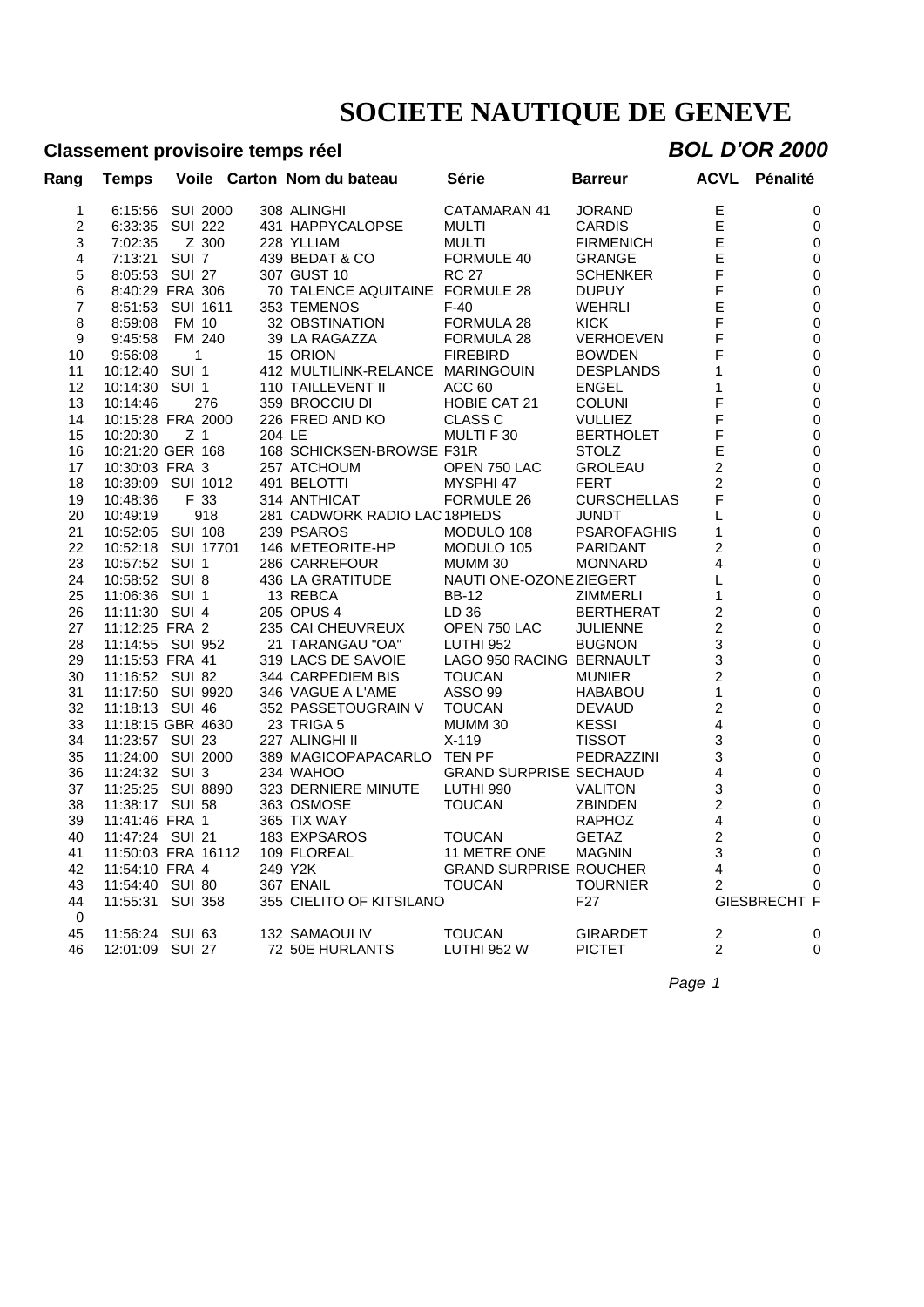### **Classement provisoire temps réel** *BOL D'OR 2000*

| Rang | <b>Temps</b>     | Voile            | Carton Nom du bateau  | Série                | Barreur           | ACVL                    | Pénalité         |
|------|------------------|------------------|-----------------------|----------------------|-------------------|-------------------------|------------------|
| 47   | 12:02:09         | Z 54             | 414 ATALANTE          | TOUCAN               | <b>NAVILLE</b>    | 2                       | 0                |
| 48   | 12:05:25         | <b>SUI 1664</b>  | 479 BE FIFTY-TWO      | <b>LUTHI 952</b>     | <b>KECK</b>       | 3                       | 0                |
| 49   | 12:06:51         | <b>SUI 77</b>    | 68 DECOUVERTES        | <b>ASSO 99</b>       | <b>HERMINJARD</b> | $\overline{c}$          | 0                |
| 50   | 12:09:13         | <b>SUI 77</b>    | 96 SAVAVITE           | <b>PROTO</b>         | <b>LEGERET</b>    | 2                       | $\mathbf 0$      |
| 51   | 12:09:25 FRA 22  |                  | 121 MARCO POLO        | <b>TOUCAN</b>        | <b>MAGNIN</b>     | 2                       | $\mathbf 0$      |
| 52   | 12:09:35         | SUI 302          | 51 JEU DU VENT        | MUMM 30              | <b>CLERC</b>      | 4                       | 0                |
| 53   | 12:09:35         | <b>SUI 108</b>   | 311 SIX & MOI         | MODULO 105           | VAN LEEUWEN       | 2                       | 0                |
| 54   | 12:10:57         | <b>SUI 1525</b>  | 440 POOPY EXPRESS     | PROTO ABC            | <b>MILLIQUET</b>  | 5                       | 0                |
| 55   | 12:11:22 SUI 990 |                  | 247 RAYGAN            | LUTHI 990            | <b>LUTHI</b>      | 3                       | 0                |
| 56   | 12:12:13 FRA 15  |                  | 501 YACHTING 74       | <b>JOD 35</b>        | <b>TEILLET</b>    | 4                       | $\mathbf 0$      |
| 57   | 12:12:38 SUI 31  |                  | 445 PHOLDING 81       | DOLPHIN 81           | WOHNLICH          | 5                       | 0                |
| 58   | 12:24:36         | <b>SUI 56</b>    | 243 L'Y               | <b>TOUCAN</b>        | MEYER             | $\overline{c}$          | 0                |
| 59   | 12:25:09         | SUI 1116         | 292 MELODY NELSON     | <b>AMETHYSTE</b>     | <b>SCHOPFER</b>   | 3                       | 0                |
| 60   | 12:25:12 SUI 50  |                  | 191 ENNOLGIA          | 8M JI                | METZGER           | 4                       | $\mathbf 0$      |
| 61   | 12:25:17         | <b>SUI 44</b>    | 198 TCHAÏKA           | <b>TOUCAN</b>        | <b>VIAZEMSKY</b>  | 2                       | $\boldsymbol{0}$ |
| 62   | 12:25:48         | <b>SUI 74</b>    | 158 L'AFFABLE         | <b>TOUCAN</b>        | WASSMER           | 2                       | 0                |
| 63   | 12:29:04         | <b>SUI 2279</b>  | 469 VIRUS             | X-372                | <b>MENETREY</b>   | 4                       | 0                |
| 64   | 12:30:39         | <b>SUI 54</b>    | 133 DEEP BLUE         | $X-99$               | <b>VAUCHER</b>    | 4                       | 0                |
| 65   | 12:30:51         | <b>SUI 78</b>    | 341 DIABLO            | JOKER                | SAUVIN            | 4                       | 0                |
|      |                  |                  |                       |                      |                   |                         |                  |
| 66   | 12:31:06         | <b>SUI 53</b>    | 358 BELZEBUTH III     | <b>TOUCAN</b>        | <b>VACHERON</b>   | 2                       | 0                |
| 67   | 12:31:20         | Z <sub>9</sub>   | 296 BALOO             | <b>TOUCAN</b>        | & DE LASTELLE     | $\overline{2}$          | $\boldsymbol{0}$ |
| 68   | 12:32:04         | Z 26             | 304 ZIG-ZAG III       | <b>TOUCAN</b>        | <b>BONNA</b>      | $\overline{c}$          | 0                |
| 69   | 12:32:07         | SUI <sub>2</sub> | 322 JAMBON-BEURRE     | <b>TOUCAN</b>        | <b>CAPPELLINI</b> | $\overline{c}$          | 0                |
| 70   | 12:36:05         | Z 72             | 127 ZEPHYROS          | <b>TOUCAN</b>        | <b>POURMARAS</b>  | 3                       | 0                |
| 71   | 12:36:44         | <b>SUI 15</b>    | 192 ANAÏS             | <b>TOUCAN</b>        | <b>DUBEY</b>      | $\overline{c}$          | 0                |
| 72   | 12:38:33         | <b>SUI 61</b>    | 315 QUATUOR           | <b>TOUCAN</b>        | <b>OESCH</b>      | $\overline{c}$          | 0                |
| 73   | 12:40:18         | <b>SUI 24</b>    | 65 STRING             | <b>TOUCAN</b>        | <b>RIGAUD</b>     | $\overline{\mathbf{c}}$ | 0                |
| 74   | 12:42:52         | Z 47             | 97 ANUBIS             | <b>TOUCAN</b>        | <b>WILHEM</b>     | $\overline{c}$          | $\pmb{0}$        |
| 75   | 12:44:50         | <b>SUI 62</b>    | 324 TOUCANGE          | <b>TOUCAN</b>        | <b>DUFOUR</b>     | $\overline{c}$          | 0                |
| 76   | 12:46:01         | SUI <sub>3</sub> | 447 WICKED AWESOME    | LUTHI 990            | <b>IRMINGER</b>   | 4                       | $\pmb{0}$        |
| 77   | 12:47:05         | <b>SUI 18</b>    | 238 ALL FREE          | CARRERA 290          | HAGMANN           | 3                       | $\pmb{0}$        |
| 78   | 12:53:58         | SUI 5            | 342 MALAIKA           | JEUDI 12             | JUTZI             | 4                       | $\boldsymbol{0}$ |
| 79   | 12:55:52         | SUI 9200         | 295 BIG PROJECTION    | PROJECTION 920       | <b>SCHROFF</b>    | 3                       | 0                |
| 80   | 12:58:56 FRA 5   |                  | 178 OLYMPIC           | <b>SPRINT</b>        | <b>FAVRE</b>      | 3                       | 0                |
| 81   | 12:58:57         | Z <sub>3</sub>   | 52 BARZOÏ             | LUTHI <sub>951</sub> | <b>SCHLAEPPI</b>  | 3                       | 0                |
| 82   | 13:01:29         | <b>SUI 70</b>    | <b>150 BUCENTAURE</b> | <b>TOUCAN</b>        | <b>THELIN</b>     | $\overline{c}$          | 0                |
| 83   | 13:04:08         | <b>SUI 452</b>   | 113 TITAN             | $X-99$               | GIVEL             | 4                       | $\mathbf 0$      |
| 84   | 13:04:55         | <b>SUI 69</b>    | 91 EXPONENTIEL        | <b>TOUCAN</b>        | <b>ARNULF</b>     | 2                       | 0                |
| 85   | 13:07:55         | SUI 1058         | 3 LE TIOLU            | <b>TIOLU</b>         | LIER              | 4                       | 0                |
| 86   | 13:08:39         | SUI <sub>3</sub> | 151 SLANGE-Y-VA       | LUTHI <sub>925</sub> | <b>GRAHAM</b>     | 5                       | 0                |
| 87   | 13:10:03         | SUI 321          | 478 NAUTISME ROMAND   | <b>SURPRISE</b>      | <b>CHATAGNY</b>   | 6                       | 0                |
| 88   | 13:11:55 FRA 2   |                  | 181 BOAT'A NIQUE      | <b>SPRINT</b>        | <b>COLLIN</b>     | 3                       | $\mathbf 0$      |
| 89   | 13:14:15         | <b>ITA 8158</b>  | 188 ZAGARA            | DOLPHIN 81           | <b>PERTUISET</b>  | 5                       | 0                |
| 90   | 13:15:06 FRA 3   |                  | 4 KOSTIA              | <b>SPRINT OPEN</b>   | VEZE              | 4                       | 0                |
| 91   | 13:16:04         | Z 23             | 199 OCTOBRE ROUGE     | DYNAMIC 43           | <b>BALAVOINE</b>  | 4                       | 0                |
| 92   | 13:16:31         | <b>SUI 21</b>    | 58 DONO               | $X-332$              | <b>GASSER</b>     | 6                       | $\mathbf{0}$     |
|      |                  |                  |                       |                      |                   |                         |                  |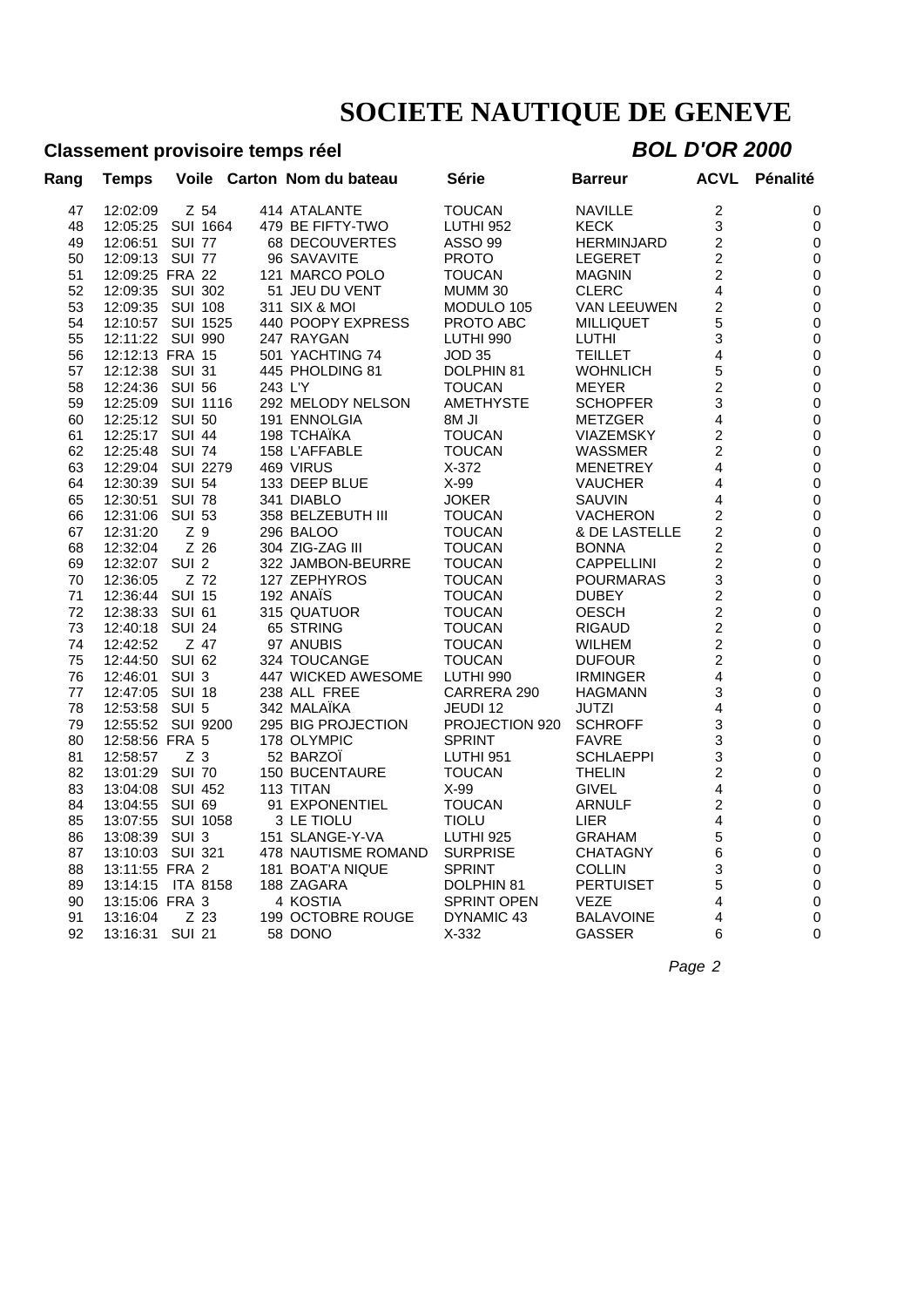### **Classement provisoire temps réel** *BOL D'OR 2000*

| <b>Temps</b> |                  |                                  |                                                                                                                                                                                                                                                                                                                                                                                                                                                                                                                                                                                                                                        | Série                                                                                                                                                                                                                                                                                                                                                                                                                                                                                                                                                                                                                                                                                                                                                                                              | Barreur                                                                         | <b>ACVL</b>    | Pénalité                |
|--------------|------------------|----------------------------------|----------------------------------------------------------------------------------------------------------------------------------------------------------------------------------------------------------------------------------------------------------------------------------------------------------------------------------------------------------------------------------------------------------------------------------------------------------------------------------------------------------------------------------------------------------------------------------------------------------------------------------------|----------------------------------------------------------------------------------------------------------------------------------------------------------------------------------------------------------------------------------------------------------------------------------------------------------------------------------------------------------------------------------------------------------------------------------------------------------------------------------------------------------------------------------------------------------------------------------------------------------------------------------------------------------------------------------------------------------------------------------------------------------------------------------------------------|---------------------------------------------------------------------------------|----------------|-------------------------|
| 13:18:33     |                  |                                  |                                                                                                                                                                                                                                                                                                                                                                                                                                                                                                                                                                                                                                        | DOLPHIN 81                                                                                                                                                                                                                                                                                                                                                                                                                                                                                                                                                                                                                                                                                                                                                                                         | <b>RIGOT</b>                                                                    | 5              | 0                       |
| 13:22:52     |                  |                                  |                                                                                                                                                                                                                                                                                                                                                                                                                                                                                                                                                                                                                                        | <b>SUSPENS</b>                                                                                                                                                                                                                                                                                                                                                                                                                                                                                                                                                                                                                                                                                                                                                                                     | <b>BRICHET</b>                                                                  | 4              | 0                       |
| 13:25:03     | Z <sub>1</sub>   |                                  |                                                                                                                                                                                                                                                                                                                                                                                                                                                                                                                                                                                                                                        | <b>PALDIN</b>                                                                                                                                                                                                                                                                                                                                                                                                                                                                                                                                                                                                                                                                                                                                                                                      | <b>POLI</b>                                                                     | 3              | 0                       |
| 13:25:35     |                  |                                  |                                                                                                                                                                                                                                                                                                                                                                                                                                                                                                                                                                                                                                        | <b>SURPRISE</b>                                                                                                                                                                                                                                                                                                                                                                                                                                                                                                                                                                                                                                                                                                                                                                                    | <b>HOGENDIJK</b>                                                                | 6              | $\mathbf 0$             |
| 13:27:00     |                  |                                  |                                                                                                                                                                                                                                                                                                                                                                                                                                                                                                                                                                                                                                        | DIVA 39                                                                                                                                                                                                                                                                                                                                                                                                                                                                                                                                                                                                                                                                                                                                                                                            | <b>IMBERT</b>                                                                   | 4              | 0                       |
| 13:28:09     |                  |                                  |                                                                                                                                                                                                                                                                                                                                                                                                                                                                                                                                                                                                                                        |                                                                                                                                                                                                                                                                                                                                                                                                                                                                                                                                                                                                                                                                                                                                                                                                    | UHL                                                                             | 4              | $\mathbf 0$             |
| 13:28:23     | SUI <sub>1</sub> |                                  |                                                                                                                                                                                                                                                                                                                                                                                                                                                                                                                                                                                                                                        | <b>JOD 35</b>                                                                                                                                                                                                                                                                                                                                                                                                                                                                                                                                                                                                                                                                                                                                                                                      | <b>MEUNIER</b>                                                                  | 4              | 0                       |
| 13:29:14     |                  |                                  |                                                                                                                                                                                                                                                                                                                                                                                                                                                                                                                                                                                                                                        | <b>PROTO</b>                                                                                                                                                                                                                                                                                                                                                                                                                                                                                                                                                                                                                                                                                                                                                                                       | <b>BEAUVERD</b>                                                                 | 4              | $\mathbf 0$             |
| 13:31:28     |                  |                                  |                                                                                                                                                                                                                                                                                                                                                                                                                                                                                                                                                                                                                                        | <b>SURPRISE</b>                                                                                                                                                                                                                                                                                                                                                                                                                                                                                                                                                                                                                                                                                                                                                                                    | <b>LACOUR</b>                                                                   | 6              | 0                       |
|              |                  |                                  |                                                                                                                                                                                                                                                                                                                                                                                                                                                                                                                                                                                                                                        | <b>SURPRISE</b>                                                                                                                                                                                                                                                                                                                                                                                                                                                                                                                                                                                                                                                                                                                                                                                    | <b>MONNIN</b>                                                                   | 6              | $\boldsymbol{0}$        |
| 13:34:33     |                  |                                  |                                                                                                                                                                                                                                                                                                                                                                                                                                                                                                                                                                                                                                        | <b>SPRINT</b>                                                                                                                                                                                                                                                                                                                                                                                                                                                                                                                                                                                                                                                                                                                                                                                      | AUBRY                                                                           | 4              | $\mathbf 0$             |
| 13:35:22     |                  |                                  |                                                                                                                                                                                                                                                                                                                                                                                                                                                                                                                                                                                                                                        | <b>SURPRISE</b>                                                                                                                                                                                                                                                                                                                                                                                                                                                                                                                                                                                                                                                                                                                                                                                    | OLDANI                                                                          | 6              | 0                       |
| 13:35:31     | SUI <sub>9</sub> |                                  |                                                                                                                                                                                                                                                                                                                                                                                                                                                                                                                                                                                                                                        | <b>JUWEL</b>                                                                                                                                                                                                                                                                                                                                                                                                                                                                                                                                                                                                                                                                                                                                                                                       | <b>HARTMANN</b>                                                                 | 3              | $\mathbf 0$             |
| 13:40:44     |                  |                                  |                                                                                                                                                                                                                                                                                                                                                                                                                                                                                                                                                                                                                                        | <b>TOUCAN</b>                                                                                                                                                                                                                                                                                                                                                                                                                                                                                                                                                                                                                                                                                                                                                                                      | <b>BANZET</b>                                                                   | $\overline{c}$ | 0                       |
| 13:41:08     |                  |                                  |                                                                                                                                                                                                                                                                                                                                                                                                                                                                                                                                                                                                                                        | DYNAMIC 35                                                                                                                                                                                                                                                                                                                                                                                                                                                                                                                                                                                                                                                                                                                                                                                         | <b>JANET</b>                                                                    | 4              | $\mathbf 0$             |
| 13:43:03     |                  |                                  |                                                                                                                                                                                                                                                                                                                                                                                                                                                                                                                                                                                                                                        | <b>TOUCAN</b>                                                                                                                                                                                                                                                                                                                                                                                                                                                                                                                                                                                                                                                                                                                                                                                      | <b>BORDIER</b>                                                                  | 2              | $\mathbf 0$             |
| 13:47:27     |                  |                                  |                                                                                                                                                                                                                                                                                                                                                                                                                                                                                                                                                                                                                                        | <b>SURPRISE</b>                                                                                                                                                                                                                                                                                                                                                                                                                                                                                                                                                                                                                                                                                                                                                                                    | <b>WUETHRICH</b>                                                                | 6              | $\mathbf 0$             |
| 13:57:41     |                  |                                  |                                                                                                                                                                                                                                                                                                                                                                                                                                                                                                                                                                                                                                        | MELGES 24                                                                                                                                                                                                                                                                                                                                                                                                                                                                                                                                                                                                                                                                                                                                                                                          | <b>DETREY</b>                                                                   | 5              | 0                       |
| 13:58:06     |                  |                                  |                                                                                                                                                                                                                                                                                                                                                                                                                                                                                                                                                                                                                                        | <b>CORSAIR F-24</b>                                                                                                                                                                                                                                                                                                                                                                                                                                                                                                                                                                                                                                                                                                                                                                                | <b>NOTTER</b>                                                                   | F              | $\mathbf 0$             |
| 13:59:28     |                  |                                  |                                                                                                                                                                                                                                                                                                                                                                                                                                                                                                                                                                                                                                        | $X-332$                                                                                                                                                                                                                                                                                                                                                                                                                                                                                                                                                                                                                                                                                                                                                                                            | <b>PATERNOT</b>                                                                 | 6              | $\pmb{0}$               |
| 14:05:19     | SUI 6            |                                  |                                                                                                                                                                                                                                                                                                                                                                                                                                                                                                                                                                                                                                        | <b>TOUCAN</b>                                                                                                                                                                                                                                                                                                                                                                                                                                                                                                                                                                                                                                                                                                                                                                                      | <b>GRAF</b>                                                                     | 2              | 0                       |
|              |                  |                                  |                                                                                                                                                                                                                                                                                                                                                                                                                                                                                                                                                                                                                                        | <b>FIRST CLASS 8</b>                                                                                                                                                                                                                                                                                                                                                                                                                                                                                                                                                                                                                                                                                                                                                                               | <b>BOUVET</b>                                                                   | 5              | $\mathbf 0$             |
|              |                  |                                  |                                                                                                                                                                                                                                                                                                                                                                                                                                                                                                                                                                                                                                        | DYNAMIC 35                                                                                                                                                                                                                                                                                                                                                                                                                                                                                                                                                                                                                                                                                                                                                                                         | <b>FICHARD</b>                                                                  | 4              | 0                       |
| 14:10:31     |                  |                                  |                                                                                                                                                                                                                                                                                                                                                                                                                                                                                                                                                                                                                                        | <b>SPRINT</b>                                                                                                                                                                                                                                                                                                                                                                                                                                                                                                                                                                                                                                                                                                                                                                                      | <b>MOSER</b>                                                                    | 5              | 0                       |
| 14:19:13     |                  |                                  |                                                                                                                                                                                                                                                                                                                                                                                                                                                                                                                                                                                                                                        | <b>SURPRISE</b>                                                                                                                                                                                                                                                                                                                                                                                                                                                                                                                                                                                                                                                                                                                                                                                    | <b>VON SIEBENTAL</b>                                                            | 6              | 0                       |
| 14:19:47     |                  |                                  |                                                                                                                                                                                                                                                                                                                                                                                                                                                                                                                                                                                                                                        | <b>FLORENCE 39</b>                                                                                                                                                                                                                                                                                                                                                                                                                                                                                                                                                                                                                                                                                                                                                                                 | <b>GUGGIARI</b>                                                                 | 4              | $\mathbf 0$             |
|              |                  |                                  |                                                                                                                                                                                                                                                                                                                                                                                                                                                                                                                                                                                                                                        | <b>SURPRISE</b>                                                                                                                                                                                                                                                                                                                                                                                                                                                                                                                                                                                                                                                                                                                                                                                    | <b>SEGURET</b>                                                                  | 6              | 0                       |
|              |                  |                                  |                                                                                                                                                                                                                                                                                                                                                                                                                                                                                                                                                                                                                                        | <b>SRINT</b>                                                                                                                                                                                                                                                                                                                                                                                                                                                                                                                                                                                                                                                                                                                                                                                       | <b>GEX</b>                                                                      | 5              | $\mathbf 0$             |
|              |                  |                                  |                                                                                                                                                                                                                                                                                                                                                                                                                                                                                                                                                                                                                                        |                                                                                                                                                                                                                                                                                                                                                                                                                                                                                                                                                                                                                                                                                                                                                                                                    |                                                                                 | 6              | 0                       |
|              |                  |                                  |                                                                                                                                                                                                                                                                                                                                                                                                                                                                                                                                                                                                                                        | <b>SURPRISE</b>                                                                                                                                                                                                                                                                                                                                                                                                                                                                                                                                                                                                                                                                                                                                                                                    | <b>MONTMASSON</b>                                                               | 6              | 0                       |
|              |                  |                                  |                                                                                                                                                                                                                                                                                                                                                                                                                                                                                                                                                                                                                                        |                                                                                                                                                                                                                                                                                                                                                                                                                                                                                                                                                                                                                                                                                                                                                                                                    | PERREARD                                                                        | 4              | $\mathbf 0$             |
| 14:37:31     |                  |                                  |                                                                                                                                                                                                                                                                                                                                                                                                                                                                                                                                                                                                                                        | SPRINT 108                                                                                                                                                                                                                                                                                                                                                                                                                                                                                                                                                                                                                                                                                                                                                                                         | <b>DALPHIN</b>                                                                  | 3              | 0                       |
| 14:37:34     |                  |                                  |                                                                                                                                                                                                                                                                                                                                                                                                                                                                                                                                                                                                                                        |                                                                                                                                                                                                                                                                                                                                                                                                                                                                                                                                                                                                                                                                                                                                                                                                    | <b>REBEAUD</b>                                                                  | 3              | $\mathbf 0$             |
| 14:39:58     |                  |                                  |                                                                                                                                                                                                                                                                                                                                                                                                                                                                                                                                                                                                                                        | <b>SURPRISE</b>                                                                                                                                                                                                                                                                                                                                                                                                                                                                                                                                                                                                                                                                                                                                                                                    | TOSO                                                                            | 6              | 0                       |
| 14:40:37     |                  |                                  |                                                                                                                                                                                                                                                                                                                                                                                                                                                                                                                                                                                                                                        | $X-99$                                                                                                                                                                                                                                                                                                                                                                                                                                                                                                                                                                                                                                                                                                                                                                                             | <b>MIRKO</b>                                                                    | 4              | 0                       |
| 14:40:40     | SUI <sub>4</sub> |                                  |                                                                                                                                                                                                                                                                                                                                                                                                                                                                                                                                                                                                                                        | DOD 24.5                                                                                                                                                                                                                                                                                                                                                                                                                                                                                                                                                                                                                                                                                                                                                                                           | <b>CORTHESY</b>                                                                 | 5              | 0                       |
| 14:40:43     |                  |                                  |                                                                                                                                                                                                                                                                                                                                                                                                                                                                                                                                                                                                                                        |                                                                                                                                                                                                                                                                                                                                                                                                                                                                                                                                                                                                                                                                                                                                                                                                    | <b>ROBIN</b>                                                                    | 6              | $\pmb{0}$               |
| 14:44:41     |                  |                                  |                                                                                                                                                                                                                                                                                                                                                                                                                                                                                                                                                                                                                                        | <b>BANNER 28</b>                                                                                                                                                                                                                                                                                                                                                                                                                                                                                                                                                                                                                                                                                                                                                                                   | <b>DERYNG</b>                                                                   | 5              | 0                       |
| 14:45:19     |                  |                                  |                                                                                                                                                                                                                                                                                                                                                                                                                                                                                                                                                                                                                                        | <b>TOUCAN</b>                                                                                                                                                                                                                                                                                                                                                                                                                                                                                                                                                                                                                                                                                                                                                                                      | <b>MANFRINI</b>                                                                 |                | $\mathbf 0$             |
| 14:46:43     |                  |                                  |                                                                                                                                                                                                                                                                                                                                                                                                                                                                                                                                                                                                                                        | <b>TIOLU</b>                                                                                                                                                                                                                                                                                                                                                                                                                                                                                                                                                                                                                                                                                                                                                                                       | <b>TAPPY</b>                                                                    | 3              | 0                       |
| 14:46:54     | SUI <sub>2</sub> |                                  |                                                                                                                                                                                                                                                                                                                                                                                                                                                                                                                                                                                                                                        | <b>MACAREUX</b>                                                                                                                                                                                                                                                                                                                                                                                                                                                                                                                                                                                                                                                                                                                                                                                    | <b>MEREDITH</b>                                                                 | 3              | $\mathbf 0$             |
| 14:47:40     | SUI <sub>7</sub> |                                  |                                                                                                                                                                                                                                                                                                                                                                                                                                                                                                                                                                                                                                        | LUTHI <sub>33</sub>                                                                                                                                                                                                                                                                                                                                                                                                                                                                                                                                                                                                                                                                                                                                                                                | <b>SECRETAN</b>                                                                 | 5              | 0                       |
| 14:48:59     |                  |                                  |                                                                                                                                                                                                                                                                                                                                                                                                                                                                                                                                                                                                                                        | <b>8M ONE DESIGN</b>                                                                                                                                                                                                                                                                                                                                                                                                                                                                                                                                                                                                                                                                                                                                                                               | <b>PEYROT</b>                                                                   | 5              | 0                       |
| 14:49:12     | SUI <sub>1</sub> |                                  |                                                                                                                                                                                                                                                                                                                                                                                                                                                                                                                                                                                                                                        | <b>TOPAZE</b>                                                                                                                                                                                                                                                                                                                                                                                                                                                                                                                                                                                                                                                                                                                                                                                      | RUMMEL                                                                          | 2              | 0                       |
| 14:50:42     |                  |                                  |                                                                                                                                                                                                                                                                                                                                                                                                                                                                                                                                                                                                                                        | <b>SURPRISE</b>                                                                                                                                                                                                                                                                                                                                                                                                                                                                                                                                                                                                                                                                                                                                                                                    | <b>BORTER</b>                                                                   | 6              | 0                       |
|              |                  |                                  |                                                                                                                                                                                                                                                                                                                                                                                                                                                                                                                                                                                                                                        | <b>SPRINTO</b>                                                                                                                                                                                                                                                                                                                                                                                                                                                                                                                                                                                                                                                                                                                                                                                     | CARRAZ                                                                          | 6              | $\mathbf 0$             |
|              | 13:33:02         | 14:33:30 FRA 4<br>14:36:29 FRA 4 | Voile<br><b>SUI 8150</b><br><b>SUI 2083</b><br><b>SUI 245</b><br><b>SUI 141</b><br>F 13185<br>Z 5000<br><b>SUI 474</b><br><b>SUI 506</b><br><b>SUI 22</b><br><b>SUI 275</b><br>$Z$ 10<br><b>SUI 3827</b><br><b>SUI 76</b><br><b>SUI 163</b><br><b>SUI 196</b><br><b>SUI 16</b><br><b>SUI 129</b><br>14:06:37 FRA 74<br>14:09:38 FRA 49<br><b>SUI 15</b><br><b>SUI 451</b><br>Z 1906<br>14:25:03 FRA 22459<br>14:33:50 SUI 16<br>14:34:30 FRA 437<br><b>SUI 25</b><br><b>SUI 3313</b><br><b>SUI 360</b><br>Z 77<br><b>SUI 180</b><br><b>SUI 888</b><br><b>SUI 68</b><br><b>SUI 1058</b><br><b>SUI 10</b><br>Z 378<br>14:51:35 FRA 17726 | Carton Nom du bateau<br>138 CAROLIVE<br>45 DBM- CAREERS<br>381 GATTOPARDO<br>348 ZIG ZAG<br>125 SMAC<br>12 TASTEVENT<br>27 SAMSARA<br>392 AKVA-SELZER<br>337 P'TITS LACS<br>417 VARHUM<br>9 GRAND BLEU<br>273 PLUS-MEEH<br>223 JUWEL<br>260 MELAMPO<br>74 MAYANUS VII<br>467 AQUARIUS<br>366 GO-DUTCH<br>106 C.MALTESE<br>145 HOMOLULU<br>50 LADY MARY<br>175 SIRIUS 7<br>299 CLASSICUS<br>225 FLOPHIL<br>31 CIANA<br>209 CER 1<br><b>137 EUPHORIE</b><br>435 CHOC'1'CHOUILLE<br>442 KISLING<br>387 CHELDA<br>129 STENIC II<br>131 PACIFIC<br>386 MELLIFICA<br>457 NENUPHAR<br>119 BAUME&MERCIER<br>409 KO-PHI-PHI<br>428 NAUTI-FUN<br>16 MEA COULEPA<br>230 ANT- CAKE<br>237 LE NARQUOIS<br>270 PTIT JULOT<br>157 TAMARA<br>287 MOONY<br>350 BRISE-BISE<br>195 TOPAZE<br>434 BLUE JAY<br>10 PINKY | FIRST CLASS 12<br>DEHLER 33<br>SPRINT OPEN<br>FIRST CLASS 10<br><b>SURPRISE</b> | <b>ROSSIER</b> | $\overline{\mathbf{c}}$ |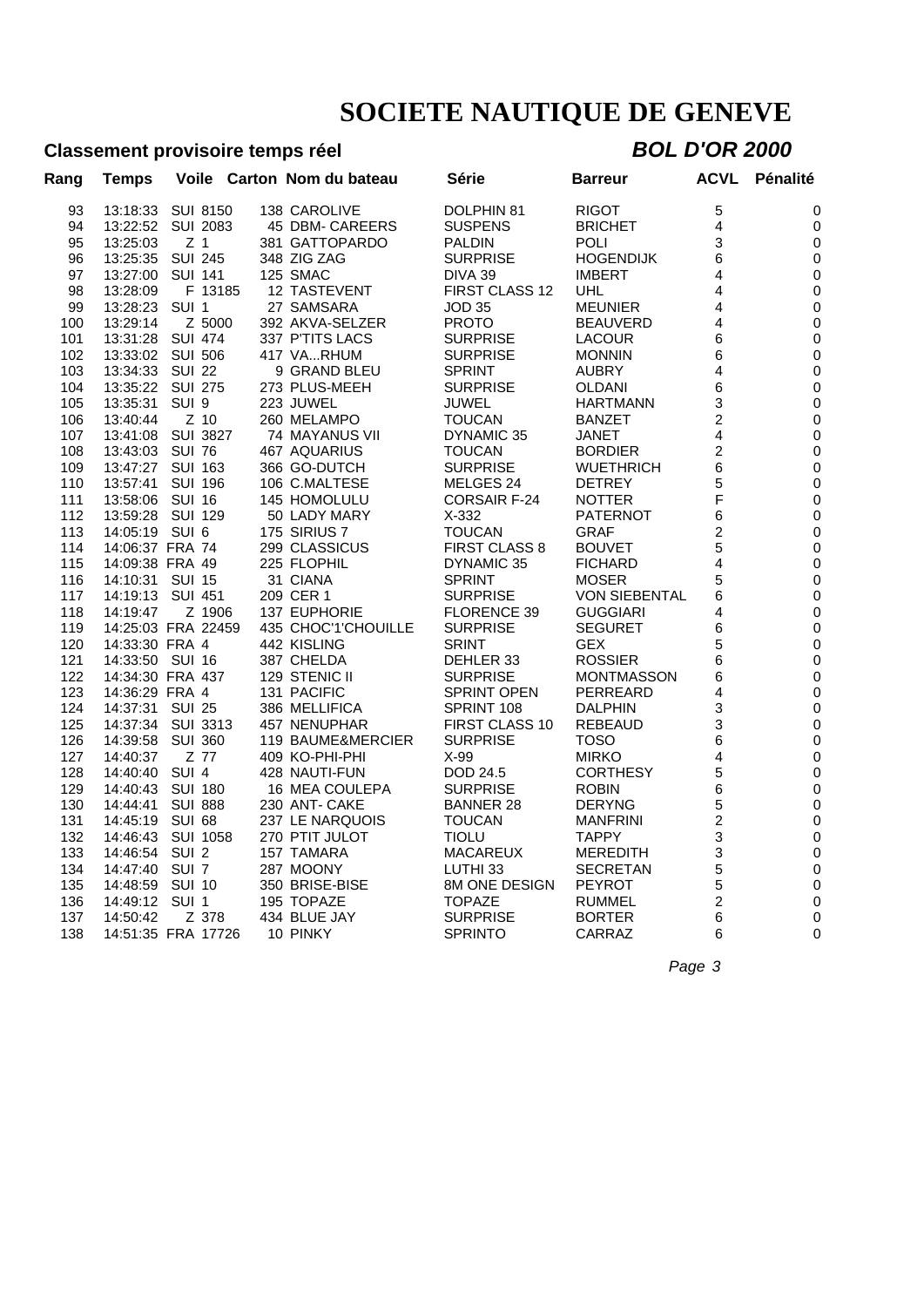#### **Classement provisoire temps réel**

| Rang | <b>Temps</b>       |                  | Voile Carton Nom du bateau | Série                 | <b>Barreur</b>    | ACVL           | Pénalité     |
|------|--------------------|------------------|----------------------------|-----------------------|-------------------|----------------|--------------|
| 139  | 14:53:45 SUI 2000  |                  | 214 FLASH                  | <b>TOPAZE</b>         | GAY               | $\overline{c}$ | 0            |
| 140  | 14:54:34 FRA 24    |                  | 426 PTI JAUNE              | <b>UFO 22</b>         | <b>BORONAT</b>    | 6              | 0            |
| 141  | 14:54:39 SUI 1497  |                  | 418 BLUE NOTE              | <b>SUSPENS</b>        | EGGLI             | 5              | 0            |
| 142  | 14:55:21 FRA 1525  |                  | 285 COME'BAK               | CHAP'S 30             | <b>PELLERIN</b>   | S              | 0            |
| 143  | 14:55:49 FRA 31004 |                  | 41 BLACK FLAG              | <b>BENETEAU 25</b>    | <b>CHAFFARDON</b> | 6              | 0            |
| 144  | 14:55:59 FRA 111   |                  | 84 TABASCO                 | AMETHYSTE II          | <b>MICARD</b>     | 1              | 0            |
| 145  | 14:56:18 SUI 50    |                  | 294 SIRENA II              | <b>TOUCAN</b>         | <b>BAUMANN</b>    | 2              | 0            |
| 146  | 14:56:33 FRA 17704 |                  | 380 FLIPPER IV             | <b>SURPRISE</b>       | <b>TERCIER</b>    | 6              | 0            |
| 147  | 14:58:07 SUI 296   |                  | 180 BADALUC                | <b>SURPRISE</b>       | <b>CONNE</b>      | 6              | 0            |
| 148  | 14:58:29 FRA 33    |                  | 413 GALIOTE                | HELIUM 7.65           | <b>TORFOU</b>     | 6              | 0            |
| 149  | 14:58:36           | <b>SUI 346</b>   | 410 LAC 8                  | <b>FIRST CLASS 8</b>  | <b>ESCOFFEY</b>   | 5              | 0            |
| 150  | 15:01:47           | 5453             | 194 CRISYDEL               | LUTHI 11M             | <b>CHALLANDE</b>  | 5              | 0            |
| 151  | 15:01:51           | F 16114          | 300 PIPO                   | 11M ONE DESIGN        | ASSELBORN         | 5              | 0            |
| 152  | 15:02:25           | Z 20             | 232 WAROG                  | <b>TOUCAN</b>         | GOUZER-IRLE       | 2              | 0            |
| 153  | 15:03:29 SUI 905   |                  | 93 PRÊT- A- PORTER         | <b>SURPRISE</b>       | <b>BIRCHLER</b>   | 6              | 0            |
| 154  | 15:03:31           | <b>ITA 8139</b>  | 128 IL SOGNO               | DOLPHIN 81            | <b>GARRET</b>     | 5              | 0            |
| 155  | 15:03:41 FRA 1002  |                  | 438 ANISEE                 | <b>SURPRISE</b>       | <b>BERTELOODT</b> | 6              | $\mathbf 0$  |
| 156  | 15:04:47 SUI 7     |                  | 461 ECLIPSE                | DOD 24.5              | LEIMGRUBER        | 5              | 0            |
| 157  | 15:07:34           | Z 111            | 480 IMRAM                  | INTEGRAL 12.50        | GALLINELLI        | 5              | $\mathbf 0$  |
| 158  | 15:08:04 FRA 22932 |                  | 486 SRATAGEME              | <b>SURPRISE</b>       | LANSAC            | 6              | $\mathbf 0$  |
| 159  | 15:09:53           | SUI 33           | 429 TEAM FREEMAN           | <b>UFO 22</b>         | <b>EDEN</b>       | 6              | 0            |
| 160  | 15:10:54 SUI 5     |                  | 222 1000 SABORDS           | 8M ONE DESIGN S. DICK |                   | 5              | $\mathbf 0$  |
| 161  | 15:11:30           | <b>SUI 113</b>   | 193 PALMERO                | <b>SURPRISE</b>       | WEISS             | 6              | 0            |
| 162  | 15:12:42           | Z 176            | 99 SARIGOL                 | <b>SURPRISE</b>       | MENZEL            | 6              | 0            |
| 163  | 15:15:25           | <b>SUI 432</b>   | 100 OCEANA                 | <b>SURPRISE</b>       | RIEDER            | 6              | 0            |
| 164  | 15:16:11           | <b>SUI 425</b>   | <b>406 VOILES GAUTIER</b>  | <b>SURPRISE</b>       | OUVOT             | 6              | 0            |
| 165  | 15:17:30 FRA 18    |                  | 48 GAÏA                    | LUTHI <sub>29</sub>   | <b>MERMOD</b>     | 6              | $\mathbf 0$  |
| 166  | 15:18:13 SUI 41    |                  | 391 AQUARELLE II           | BEPOX 700             | <b>GERBER</b>     | 4              | 0            |
| 167  | 15:18:28           | SUI <sub>1</sub> | 213 TOC TOC                | WYLIE 25              | NAEF              | 6              | $\mathbf 0$  |
| 168  | 15:18:48           | F 14188          | <b>185 ONYX</b>            | $X-99$                | <b>BAUD</b>       | 5              | 0            |
| 169  | 15:21:02           | Z 230            | 210 MIC-MAC                | <b>SURPRISE</b>       | <b>ROLANDI</b>    | 6              | $\mathbf 0$  |
| 170  | 15:23:10           | SUI 31           | 259 STRIKE                 | <b>SURPRISE</b>       | <b>CHEVROT</b>    | 6              | $\mathbf 0$  |
| 171  | 15:24:36           | <b>SUI 432</b>   | 159 X+HOPP                 | $X-99$                | <b>MASSON</b>     | 4              | $\mathbf 0$  |
| 172  | 15:25:56           | Z 6769           | 403 MARY MORGANE           | <b>FIRST CLASS 8</b>  | DU COUEDIC        | 5              | $\mathbf 0$  |
| 173  | 15:26:07 FRA 1009  |                  | 335 POC A POC              | <b>SURPRISE</b>       | <b>NEVEUX</b>     | 6              | $\mathbf 0$  |
| 174  | 15:26:18           | SUI 186          | 330 BELLISA                | <b>BANNER 28</b>      | <b>GILLIERON</b>  | 5              | $\mathbf 0$  |
| 175  | 15:26:55 FRA 14908 |                  | 256 CLIPPER                | <b>SPRINT</b>         | <b>JANUS</b>      | 5              | $\pmb{0}$    |
| 176  | 15:27:29           | 13               | 7 CARRIACOU                | <b>SUSPENS</b>        | <b>PETER</b>      | 4              | $\pmb{0}$    |
| 177  | 15:28:47           | <b>SUI 2095</b>  | 310 POP CORN               | $X-95$                | <b>PFIRTER</b>    | 5              | $\pmb{0}$    |
| 178  | 15:29:10           | Z 2445           | 35 TETOSSE                 | POLARIS <sub>37</sub> | <b>MANTAUDON</b>  | 4              | $\mathbf 0$  |
| 179  | 15:31:11           | Z 239            | <b>492 CHENOILLE</b>       | <b>SURPRISE</b>       | <b>BOVARD</b>     | 6              | $\mathbf 0$  |
| 180  | 15:33:16           | <b>ITA 30</b>    | 76 DIDISTEAM               | <b>JOCKER</b>         | <b>DIDISHEIM</b>  | 4              | $\mathbf 0$  |
| 181  | 15:34:12           | <b>SUI 498</b>   | 165 QUADRIFOGLIO           | <b>SURPRISE</b>       | <b>MICHELINI</b>  | 6              | $\mathbf 0$  |
| 182  | 15:35:39           | Z 451            | 186 SEA FEVER III          | $X-79$                | <b>BIELER</b>     | 5              | 0            |
| 183  | 15:36:11           | <b>SUI 28</b>    | 395 IMAGINE                | $X-99$                | LONG              | 4              | 0            |
| 184  | 15:36:27 SUI 41    |                  | 356 MAÏA                   | 30 M                  | <b>LIEBER</b>     | 4              | $\mathbf{0}$ |
|      |                    |                  |                            |                       |                   |                |              |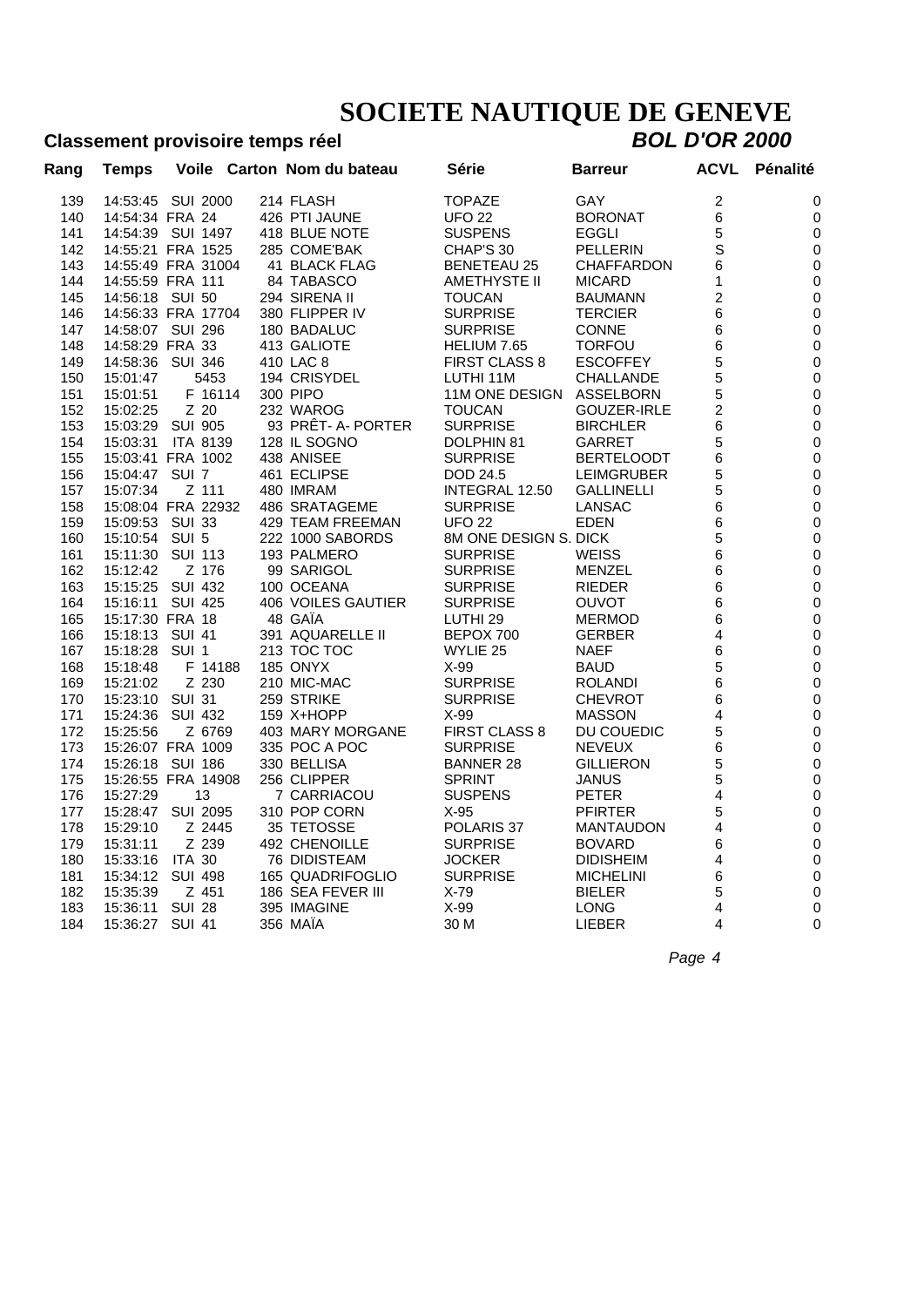### **Classement provisoire temps réel** *BOL D'OR 2000*

| Rang | Temps                        |                  |        | Voile Carton Nom du bateau      | Série                 | <b>Barreur</b>   | <b>ACVL</b> | <b>Pénalité</b> |
|------|------------------------------|------------------|--------|---------------------------------|-----------------------|------------------|-------------|-----------------|
| 185  | 15:38:51                     | <b>SUI 366</b>   |        | 408 CAPRICE                     | <b>SURPRISE</b>       | DE PERROT        | 6           | 0               |
| 186  | 15:41:55                     | SUI <sub>3</sub> |        | 317 DEDLIC                      | DOD 24.5              | <b>MULLER</b>    | 5           | 0               |
| 187  | 15:42:12                     | <b>SUI 302</b>   |        | 152 P'TIT LOUP                  | $X-302$               | <b>DAVIET</b>    | 7           | 0               |
| 188  | 15:43:45                     |                  | Z 1969 | 53 TANGA                        | <b>CONFORTINA</b>     | <b>KILBERT</b>   | 7           | 0               |
| 189  | 15:43:52                     | <b>SUI 336</b>   |        | 482 OXBLOW                      | <b>SURPRISE</b>       | <b>GARO</b>      | 6           | 0               |
| 190  | 15:46:04                     | <b>SUI 250</b>   |        | 430 ECOLE VOILE                 | <b>SURPRISE</b>       | <b>DEUTSCH</b>   | 6           | 0               |
| 191  | 15:46:42                     | SUI 215          |        | 399 ZEPHYR                      | <b>SURPRISE</b>       | <b>PONCET</b>    | 6           | 0               |
| 192  | 15:48:19 SUI 381             |                  |        | 425 TITANE                      | $X-99$                | <b>VUKANOVIC</b> | 4           | 0               |
| 193  | 15:48:50 FRA 1107            |                  |        | 98 WIND                         | <b>SURPRISE</b>       | <b>SAVATIER</b>  | 6           | 0               |
| 194  | 15:49:23                     |                  | Z 2122 | 75 ANNY II                      | <b>APHRODITE 101</b>  | <b>ETIENNE</b>   | 4           | 0               |
| 195  | 15:49:27 SUI 189             |                  |        | 163 LE PETIT BEIGNEUR           | <b>SURPRISE</b>       | <b>MINO</b>      | 6           | $\mathbf 0$     |
| 196  | 15:50:38                     | <b>SUI 48</b>    |        | 231 SPRINTO                     | <b>SRINTO</b>         | <b>VALENTE</b>   | 7           | 0               |
| 197  | 15:51:03                     | <b>SUI 390</b>   |        | 301 NANOUK 5                    | <b>SURPRISE</b>       | <b>SCHMID</b>    | 6           | 0               |
| 198  | 15:51:23                     | <b>SUI 187</b>   |        | 169 KAHLUA                      | <b>SURPRISE</b>       | <b>POCHELON</b>  | 6           | 0               |
| 199  | 15:52:39                     | SUI <sub>7</sub> |        | 134 KOUKABOURA                  | <b>SURPRISE</b>       | <b>PITTET</b>    | 6           | 0               |
| 200  | 15:53:04                     | <b>SUI 452</b>   |        | 164 CER 2                       | <b>SURPRISE</b>       | <b>PERRON</b>    | 6           | 0               |
| 201  | 15:53:28                     | SUI 1            |        | 136 SANOUK                      | DOD 24.5              | LAGGER           | 5           | 0               |
| 202  | 15:55:07                     | $Z_8$            |        | 55 LE TRANSAT                   | <b>TOUCAN</b>         | <b>FISCHER</b>   | 3           | 0               |
| 203  | 15:55:10                     |                  | Z 1944 | 427 GOLDEN HEART                | <b>GOLDEN</b>         | <b>BIRRAUM</b>   | 6           | 0               |
| 204  | 15:56:35                     | Z <sub>1</sub>   |        | 190 GUEGO                       | DEHLER 34             | AUER             | S           | $\mathbf 0$     |
| 205  | 15:57:14                     | SUI 453          |        | 17 CER 3                        | <b>SURPRISE</b>       | <b>POUSOULAT</b> | 6           | $\mathbf 0$     |
| 206  | 15:57:49                     | SUI <sub>9</sub> |        | 401 PICSOU                      | SPRINT 95             | <b>BONGARD</b>   | S           | $\mathbf 0$     |
| 207  | 15:58:55                     | Z 19             |        | 460 CROIX DU SUD                | <b>SIRENA</b>         | <b>HIRT</b>      | 4           | $\mathbf 0$     |
| 208  | 15:59:30                     |                  | G 3334 | <b>149 TRES HOMBRES</b>         | $F-27$                | <b>STOLZ</b>     | F           | 0               |
|      |                              | Z <sub>2</sub>   |        | 254 SUNNY BOY                   |                       | <b>BURKARD</b>   | 4           |                 |
| 209  | 15:59:35<br>16:00:23 SUI 108 |                  |        | 47 GRAS MAISON TISSUSSPRINT 108 | 30 M <sub>2</sub>     |                  |             | 0               |
| 210  |                              |                  |        |                                 |                       | <b>MOSSAZ</b>    | 4           | 0               |
| 211  | 16:04:48 FRA 22640           |                  |        | 62 SILVER SURFER                | <b>SURPRISE</b>       | <b>NESBIT</b>    | 6           | 0               |
| 212  | 16:04:50                     | SUI 1            |        | 475 JEUDI 12                    | JEUDI 12              | <b>HENCHOZ</b>   | 5           | 0               |
| 213  | 16:06:19 FRA 355             |                  |        | 338 YUNMAN                      | <b>FIRST CLASS 28</b> | <b>CAMPS</b>     | 5           | 0               |
| 214  | 16:09:05                     | <b>SUI 713</b>   |        | 393 BARCAROL                    | <b>FIRST CLASS 8</b>  | <b>ROL</b>       | 5           | 0               |
| 215  | 16:10:32                     | Z 96             |        | 404 RIVEMARINE                  | <b>SURPRISE</b>       | <b>SEITZ</b>     | 6           | $\pmb{0}$       |
| 216  | 16:10:39                     | SUI 1            |        | 30 X-RAY                        | X 312                 | <b>PELLET</b>    | 6           | 0               |
| 217  | 16:11:34                     | SUI 749          |        | <b>26 TROUBADOUR</b>            | <b>FIRST CLASS 8</b>  | <b>VIAL</b>      | 5           | 0               |
| 218  | 16:12:02                     |                  | Z 1588 | 258 JOLYN                       | <b>GRANADA 32</b>     | <b>RUEPP</b>     | 6           | 0               |
| 219  | 16:13:22                     | ZI 41            |        | 489 MAURABLYA III               | SUN LEGEND 41         | <b>AMIGUET</b>   | S           | 0               |
| 220  | 16:13:47 SUI 1075            |                  |        | 245 VAGABUNDO                   | <b>SWAN 411</b>       | <b>KUTTEL</b>    | 4           | 0               |
| 221  | 16:13:48                     |                  | Z 1763 | 170 X-TAZ                       | $X-79$                | <b>WILLIAMS</b>  | 6           | 0               |
| 222  | 16:13:50                     | Z 326            | 466 M  |                                 | <b>APHRODITE 101</b>  | WAHL             | S           | 0               |
| 223  | 16:13:53                     | Z 213            |        | 329 MARWILL                     | <b>SURPRISE</b>       | <b>KLAUSCH</b>   | 6           | 0               |
| 224  | 16:14:41                     | Z 102            |        | 54 SHIBUMI                      | $5.5$ JI              | <b>CHAPOT</b>    | 5           | 0               |
| 225  | 16:14:44                     | SUI 1602         |        | 441 ENEZ-GWED-EL                | <b>SURPRISE</b>       | <b>DELAITE</b>   | 6           | 0               |
| 226  | 16:14:53                     |                  | Z 5022 | 130 BARKHANE                    | LUTHI 33              | <b>HEBEISEN</b>  | 5           | 0               |
| 227  | 16:15:03                     | <b>SUI 229</b>   |        | 450 POWER RANGER                | <b>SURPRISE</b>       | <b>BOSMA</b>     | 6           | 0               |
| 228  | 16:15:45                     |                  | 150    | 362 TIC-TAC                     | PELLE PETERSON GOLAZ  |                  | S           | 0               |
| 229  | 16:16:01                     | SUI 197          |        | 371 NOBODY                      | <b>SURPRISE</b>       | <b>MOERI</b>     | 6           | 0               |
| 230  | 16:16:35 FRA 1191            |                  |        | 122 ANAA                        | <b>SURPRISE</b>       | <b>TALMANT</b>   | 6           | $\Omega$        |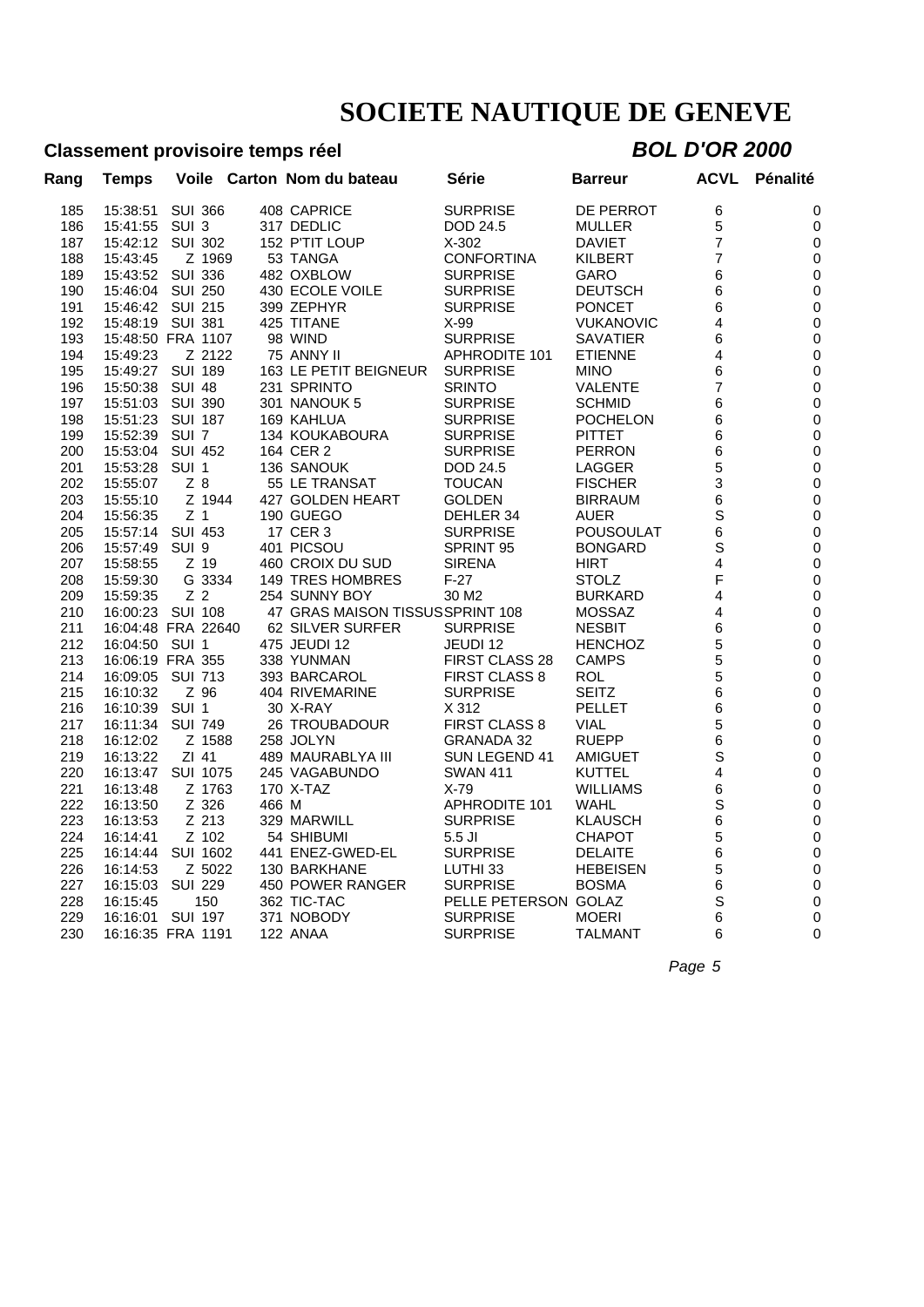### **Classement provisoire temps réel** *BOL D'OR 2000*

| Rang | <b>Temps</b>      | Voile            | Carton Nom du bateau          | Série                         | <b>Barreur</b>     | <b>ACVL</b> | <b>Pénalité</b> |
|------|-------------------|------------------|-------------------------------|-------------------------------|--------------------|-------------|-----------------|
| 231  | 16:16:48          | <b>SUI 74</b>    | 59 IREL 3                     | <b>SURPRISE</b>               | <b>HOLZER</b>      | 6           | 0               |
| 232  | 16:18:25          | <b>SUI 271</b>   | 95 PEE-WEE                    | <b>SURPRISE</b>               | <b>DUPONT</b>      | 6           | 0               |
| 233  | 16:20:54          | Z 98             | 19 LAFITE                     | <b>BANNER 28</b>              | <b>KISSLING</b>    | 5           | 0               |
| 234  | 16:21:27          | <b>SUI 2144</b>  | 162 SWANIX                    | $X-79$                        | MATRINGE           | 6           | 0               |
| 235  | 16:21:45          | <b>SUI 9871</b>  | 179 L'ARCHE                   | <b>FURIA 37+</b>              | <b>MONDADA</b>     | 5           | 0               |
| 236  | 16:22:09          | Z 79             | 372 GALATEE                   | <b>GRAND SOLEIL 35 DUPONT</b> |                    | 7           | 0               |
| 237  | 16:23:36          | <b>SUI 270</b>   | 60 COQ T'ELLE                 | <b>SURPRISE</b>               | <b>NOBLE</b>       | 6           | 0               |
| 238  | 16:24:55          | F 836            | 443 GUS                       | <b>FIRST CLASS 8</b>          | <b>GUEGUEN</b>     | 5           | 0               |
| 239  | 16:25:09          | <b>SUI 408</b>   | 462 ARC-EN-CIEL               | $X-79$                        | MARTIAL            | 6           | 0               |
| 240  | 16:25:24          | SUI <sub>6</sub> | 22 HALLOWEEN                  | <b>LUTHI 1050</b>             | METTRAUX           | 4           | 0               |
| 241  | 16:25:38          | Z 547            | 184 BELFILLE                  | LUTHY 33                      | GALLAY             | 6           | 0               |
| 242  | 16:26:34          | <b>SUI 18</b>    | 446 PIPO                      | <b>MOUSSE</b>                 | <b>DU PASQUIER</b> | 7           | 0               |
| 243  | 16:27:43          | Z <sub>3</sub>   | 144 TREMOLO                   | FAURBY 330                    | <b>DERIAZ</b>      | 6           | 0               |
| 244  | 16:27:46          | <b>SUI 483</b>   | 69 SAIL-LA-VIE                | <b>SURPRISE</b>               | <b>DENIS</b>       | 6           | $\mathbf 0$     |
| 245  | 16:29:13          | Z 1991           | 34 DOUCE-MARIE                | LUTHI 11.00                   | <b>RHYN</b>        | 5           | $\mathbf 0$     |
| 246  | 16:29:21          | <b>SUI 243</b>   | 432 ALLEGRO                   | <b>SURPRISE</b>               | <b>BLANCHOUD</b>   | 6           | $\mathbf 0$     |
| 247  | 16:30:29          | <b>SUI 114</b>   | 477 HYDROPHOBE                | <b>SURPRISE</b>               | GANZ               | 6           | $\mathbf 0$     |
| 248  | 16:30:44          | 139              | <b>118 TRES MARRANT</b>       | <b>FARRIER F25C</b>           | <b>BARTHE</b>      | F           | $\mathbf 0$     |
| 249  | 16:31:13          | Z 117            | 269 TONERRE DU                | <b>SPRINT</b>                 | <b>BERSET</b>      | 4           | 0               |
| 250  | 16:32:07          | <b>SUI 4820</b>  | 90 BETHOVENT 2                | <b>FIRST CLASS 8</b>          | <b>MURY</b>        | 5           | $\pmb{0}$       |
| 251  | 16:32:25          | <b>SUI 36</b>    | <b>278 RIC</b>                | DEHLER 36 CWS                 | <b>VON KAENEL</b>  | 7           | 0               |
| 252  | 16:33:12          | Z 2338           | 196 DAPHNIS                   | DEHLER 36 CWS                 | JEANMAIRE          | 5           | $\mathbf 0$     |
| 253  | 16:33:32          | Z 27             | 201 ZESTOPOL II               | <b>SURPRISE</b>               | <b>BARBEY</b>      | 6           | 0               |
| 254  | 16:35:34          | <b>SUI 328</b>   | 280 GAIC                      | <b>SURPRISE</b>               | TARAMARCAZ         | 6           | 0               |
| 255  | 16:36:26          | Z 735            | 495 SAIGA                     | <b>CONTESSA 35</b>            | <b>MEGEVAND</b>    | 4           | 0               |
| 256  | 16:42:29          | <b>SUI 707</b>   | <b>202 PUMP</b>               | <b>BANNER 28</b>              | <b>VANDINI</b>     | 5           | $\mathbf 0$     |
| 257  | 16:43:52          | F 123            | 397 GHOST-BUSTER              | <b>SOLING</b>                 | <b>MICHEL</b>      | L           | $\mathbf 0$     |
| 258  | 16:44:31          | <b>SUI 165</b>   | 197 SCARLETT OHARA            | <b>SURPRISE</b>               | <b>PROBST</b>      | 6           | $\mathbf 0$     |
| 259  | 16:46:17          | SUI 421          | 208 NEMESIS                   | <b>SURPRISE</b>               | <b>BARAZZONE</b>   | 6           | 0               |
| 260  | 16:46:54 FRA 74   |                  | 407 OXYGENE                   | <b>FIRST CLASS 8</b>          | CANOVAS            | 5           | $\mathbf 0$     |
| 261  | 16:48:55          | Z 820            | 43 VAGALAME                   | PUMA 34                       | <b>WISMER</b>      | 5           | $\mathbf 0$     |
| 262  | 16:50:15          | 494              | 140 GUILEVA                   | <b>SURPRISE</b>               | <b>SCHLAEPFER</b>  | 6           | 0               |
| 263  | 16:57:05 FRA 1138 |                  | 187 ALLEGRETTO                | <b>SURPRISE</b>               | <b>VERDIER</b>     | 6           | 0               |
| 264  | 17:02:59          | <b>SUI 8109</b>  | 383 DOLPHIN                   | DOLPHIN 81                    | <b>LEUENBERGER</b> | 5           | 0               |
| 265  | 17:03:18          | Z 1476           | 153 MXL                       | <b>LUTHI 1040</b>             | <b>MORIER</b>      | 4           | 0               |
| 266  | 17:03:21          | SUI <sub>6</sub> | 86 BLUE BELL                  | <b>FIBAGO CX</b>              | CHATELAIN          | 6           | 0               |
| 267  | 17:04:30          | <b>SUI 2082</b>  | 357 CALIFORNIA 2              | <b>SUSPENS</b>                | MULLER             | 4           | 0               |
| 268  | 17:06:59          | Z 293            | 277 RAFALE                    | ELAN <sub>33</sub>            | <b>KUNZLER</b>     | 6           | 0               |
| 269  | 17:18:54 FRA 320  |                  | 177 STERNE                    | <b>FIRST 35,5</b>             | <b>BERNAZ</b>      | 5           | $\mathbf 0$     |
| 270  | 17:22:24          | <b>SUI 71</b>    | 302 SURBOUM                   | <b>SURPRISE</b>               | LUEDTKE            | 6           | $\mathbf 0$     |
| 271  | 17:24:25          | Z 1025           | 5 OURSIN                      | CONDOR 37                     | <b>FAVRE</b>       | 4           | $\mathbf 0$     |
|      |                   | Z 107            |                               |                               |                    | S           |                 |
| 272  | 17:24:57          | Z 212            | 224 ANTIGUA<br>444 SUMMERWIND | <b>SOLING TYLER</b>           | JANZI              |             | 0               |
| 273  | 17:25:05          |                  |                               | <b>SURPRISE</b>               | DE ZEEUW           | 6           | 0               |
| 274  | 17:26:17          | <b>SUI 407</b>   | 394 GALAXIE                   | <b>SURPRISE</b>               | DI BIASE           | 6           | 0               |
| 275  | 17:30:52          | Z 343            | 166 BAOBAB                    | <b>SURPRISE</b>               | <b>UBAGHS</b>      | 6           | 0               |
| 276  | 17:37:46          | <b>SUI 10</b>    | 167 LADY JO                   | ELAN <sub>33</sub>            | <b>MAGNIN</b>      | 5           | $\mathbf 0$     |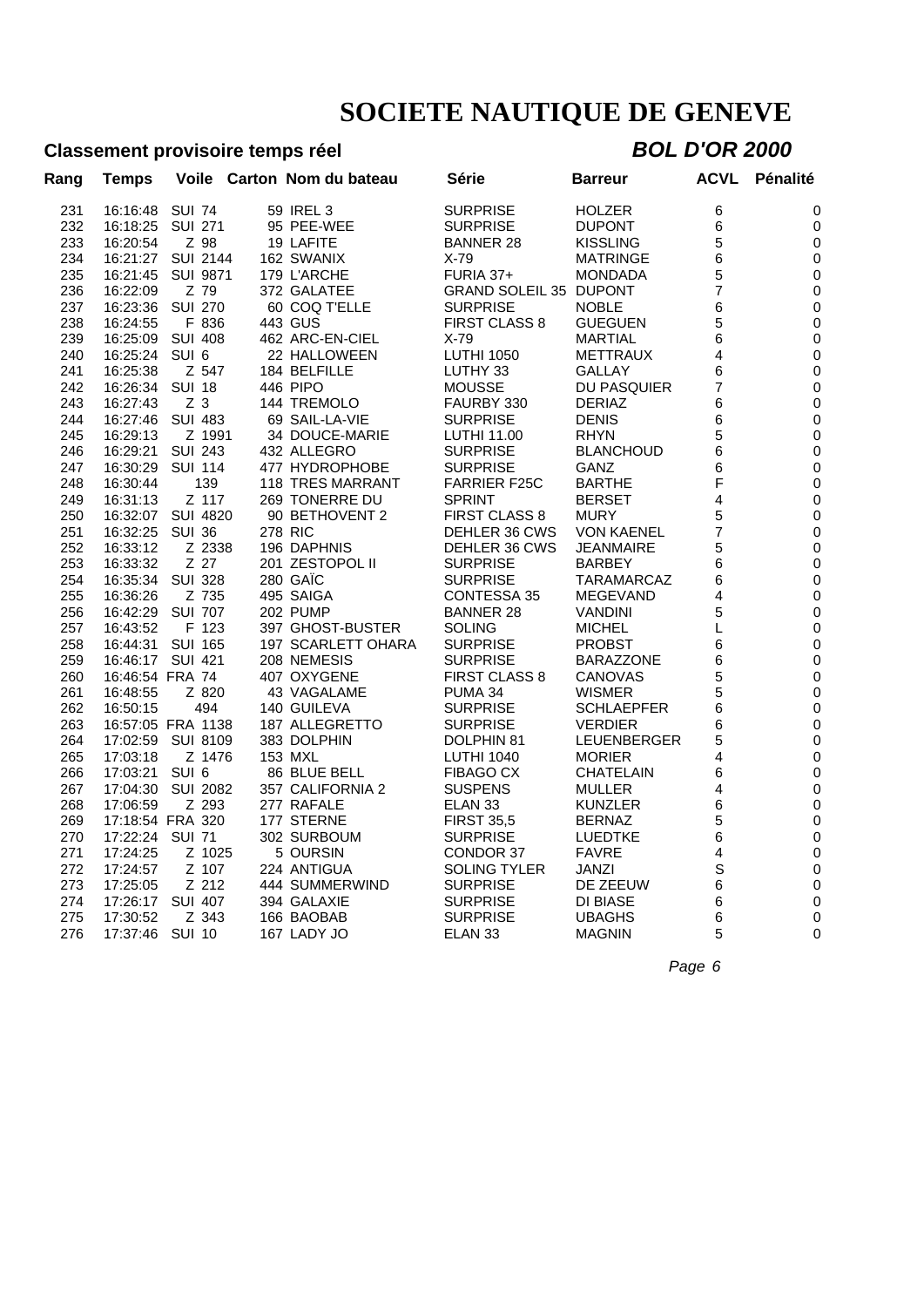### **Classement provisoire temps réel** *BOL D'OR 2000*

| Rang       | <b>Temps</b>                 |                  |         | Voile Carton Nom du bateau                    | Série                          | Barreur                       | <b>ACVL</b> | <b>Pénalité</b> |
|------------|------------------------------|------------------|---------|-----------------------------------------------|--------------------------------|-------------------------------|-------------|-----------------|
| 277        | 17:47:47                     | <b>SUI 19</b>    |         | 79 ZED                                        | <b>EPERVIER</b>                | <b>SCHAERRER</b>              | 6           | 0               |
| 278        | 17:50:12                     | Z 14             |         | 339 S'CARGO                                   | <b>SUSPENS</b>                 | <b>SCHAUB</b>                 | 4           | 0               |
| 279        | 17:51:42                     |                  | F 42169 | 379 ISATIS                                    | <b>SURPRISE</b>                | <b>VACHEZ</b>                 | 6           | 0               |
| 280        | 17:57:37                     |                  | Z 164   | 343 DONA FLOR                                 | <b>SURPRISE</b>                | DE KEMPENEER                  | 6           | 0               |
| 281        | 17:58:51                     | <b>SUI 405</b>   |         | 290 CHERGUI                                   | <b>FIRST 405</b>               | <b>FORRER</b>                 | 4           | 0               |
| 282        | 18:00:27                     | Z <sub>5</sub>   |         | 306 CANIOS                                    | LUTHY <sub>29</sub>            | <b>MATTHYS</b>                | 6           | $\mathbf 0$     |
| 283        | 18:01:00                     | $Z$ 4            |         | 297 NAUSICAA                                  | 6.50 SI                        | <b>MERCIER</b>                | 5           | 0               |
| 284        | 18:08:37                     | <b>SUI 20</b>    |         | 312 H <sub>2</sub> O                          | <b>HELIUM</b>                  | <b>FERRARIO</b>               | 6           | 0               |
| 285        | 18:10:33                     | Z 54             |         | 327 MAICA                                     | <b>PROTO</b>                   | <b>KHODL</b>                  | 6           | 0               |
| 286        | 18:12:10                     |                  | Z 3111  | 453 JOELLE                                    | <b>GRANADA 27</b>              | <b>RUEDI</b>                  | 6           | 0               |
| 287        | 18:12:58                     | <b>SUI 92</b>    |         | 289 NUSCKI III                                | FIRST 300                      | <b>AUBORD</b>                 | 6           | 0               |
| 288        | 18:16:11                     | SUI <sub>9</sub> |         | 103 GUSTAVE                                   | <b>SURPRISE</b>                | <b>BERTHELOT</b>              | 6           | 0               |
| 289        | 18:16:36                     | <b>SUI 24</b>    |         | 233 BALISTE                                   | <b>SPRINT 98</b>               | <b>BOULIAN</b>                | 5           | $\mathbf 0$     |
| 290        | 18:21:14                     | Z 89             |         | 384 ROCK ME BABY                              | <b>SUSPENS</b>                 | <b>WALKER</b>                 | 4           | 0               |
| 291        | 18:22:31                     |                  | Z 1779  | 333 BULLVIT                                   | <b>BULLIT</b>                  | <b>MOUCHET</b>                | 5           | $\pmb{0}$       |
| 292        | 18:25:48                     | SUI <sub>6</sub> |         | 105 JULES                                     | <b>GRAND SOLEIL</b>            | <b>MARTINELLI</b>             | 7           | 0               |
| 293        | 18:26:21                     | FR 53            |         | 217 GALOPIN                                   | <b>FLYING FORTY</b>            | <b>JEANNE</b>                 | 5           | $\pmb{0}$       |
| 294        | 18:26:29                     | <b>SUI 50</b>    |         | 156 GARAGE                                    | TABASCO 26                     | <b>HENNARD</b>                | 6           | 0               |
| 295        | 18:27:14                     |                  | Z 154   | 276 BEATUS                                    | <b>SURPRISE</b>                | <b>DUNAND</b>                 | 6           | $\mathbf 0$     |
| 296        | 18:27:24 FRA 260             |                  |         | 368 SOPHYANN                                  | FIRST 260 SPIRIT               | <b>BEAUDUC</b>                | 7           | 0               |
| 297        | 18:27:54                     |                  | Z 195   | 340 ELPENOR                                   | <b>SURPRISE</b>                | <b>MARNO</b>                  | 6           | $\Omega$        |
| 298        | 18:30:08                     | <b>SUI 434</b>   |         | 264 MINEDOR                                   | <b>SURPRISE</b>                | <b>HESS</b>                   | 6           | 0               |
| 299        | 18:31:37                     |                  | 3464    | 476 DISCOVER MY TAYYTA                        |                                | BAVARIA 34 SPEED GEHRET5      |             | C               |
| 300        | 18:34:36                     |                  | Z 338   | 64 VENT D'AL                                  | <b>SURPRISE</b>                | <b>VAHARIS</b>                | 6           | 0               |
| 301        | 18:34:47 FRA 5               |                  |         | 141 CAPITAINE                                 | <b>SPRINT</b>                  | <b>DAUVET</b>                 | 5           | 0               |
| 302        | 18:35:36                     |                  | F 162   | 449 FUNENBULLE                                | <b>FUN</b>                     | <b>BOULAY</b>                 | S           | 0               |
| 303        | 18:35:41                     |                  | Z 179   | 246 LA RIVALE II                              | <b>SURPRISE</b>                | <b>PICTET</b>                 | 6           | $\mathbf 0$     |
| 304        | 18:40:14                     | <b>SUI 542</b>   |         | 40 MYLORD                                     | SCOTCH <sub>30</sub>           | <b>SOUCAS</b>                 | 5           | 0               |
| 305        | 18:40:38                     |                  | Z 1158  | 88 GOFF                                       | CONTESSA 32                    | <b>GAVIN</b>                  | 7           | $\mathbf 0$     |
| 306        | 18:42:13                     | SUI <sub>2</sub> |         | 354 ECOLE DE VOILE VIDY SUN ODISSEY 32.1 GRAF |                                |                               | 7           | $\pmb{0}$       |
| 307        | 18:51:10                     | <b>SUI 310</b>   |         | 236 BELLE AURORE III                          | <b>SURPRISE</b>                | <b>KOSSLER</b>                | 6           | $\mathbf 0$     |
| 308        | 19:00:11                     | <b>SUI 72</b>    |         | 212 SAOLA                                     | GIB SEA 92                     | <b>CHOPARD</b>                | 6           | $\pmb{0}$       |
| 309        | 19:01:41                     |                  | Z 141   | 73 EXTRADOSE                                  | <b>SURPRISE</b>                | <b>CHAMPENDAL</b>             | 6           | $\mathsf 0$     |
| 310        | 19:02:02                     | Z <sub>1</sub>   |         | 452 NIRVANA                                   | <b>COMFORTINA 32</b>           | <b>LIMACHER</b>               | 5           | 0               |
| 311        | 19:03:19                     |                  | Z 112   | 464 BELLE IROISE                              | COMPROMIS W 30 BONJOUR         |                               | S           | 0               |
| 312        | 19:03:29                     | <b>SUI 98</b>    |         | 448 MOSQUITO                                  | <b>SPRINT</b>                  | <b>BOUCHERBA</b>              | 6           | $\pmb{0}$       |
| 313        | 19:04:59                     | <b>SUI 498</b>   |         | 248 ALOA                                      | OPTIMA 106                     | <b>GATTI</b>                  | 6           | 0               |
| 314        | 19:15:29                     |                  | Z 743   | 211 ELOUNDA                                   | DEHLER 36 CWS                  | <b>BOGSTAD</b>                | 5           | $\pmb{0}$       |
| 315        | 19:42:22                     |                  | Z 570   | 298 CRACOUCASS                                | REVE DE MER                    | <b>DESLEX</b>                 | 7           | 0               |
| 316        | 19:47:09                     |                  | Z 17    | 331 TRUFFALO                                  | <b>SURPRISE</b>                | DARBELLAY                     | 6           | 0               |
| 317        | 19:47:54                     |                  | Z 256   | 81 PLATIPOS                                   | <b>SURPRISE</b>                | <b>WENGER</b>                 | 6           | 0               |
| 318        | 19:48:29                     | F 54             |         | <b>374 MAKI</b>                               | ADVANTAGE 25 CR LAGARRIGUE     |                               | 5           | $\mathbf 0$     |
| 319        |                              | Z 58             |         | 274 SIMONE                                    | <b>SURPRISE</b>                | <b>ROBYR</b>                  | 6           | $\mathbf 0$     |
|            | 19:48:46                     |                  | Z 126   |                                               |                                |                               |             |                 |
| 320<br>321 | 19:50:31<br>19:50:46 FRA 200 |                  |         | 265 CAP 'AMILY<br>416 C2NY                    | FEELING 326<br><b>SURPRISE</b> | <b>ODIER</b><br><b>BESSON</b> | 6<br>6      | 0<br>0          |
|            |                              |                  |         |                                               |                                |                               | 6           | $\mathbf 0$     |
| 322        | 19:53:40                     |                  | Z 132   | 490 MAURABLYA                                 | <b>SURPRISE</b>                | <b>PASCHOUD</b>               |             |                 |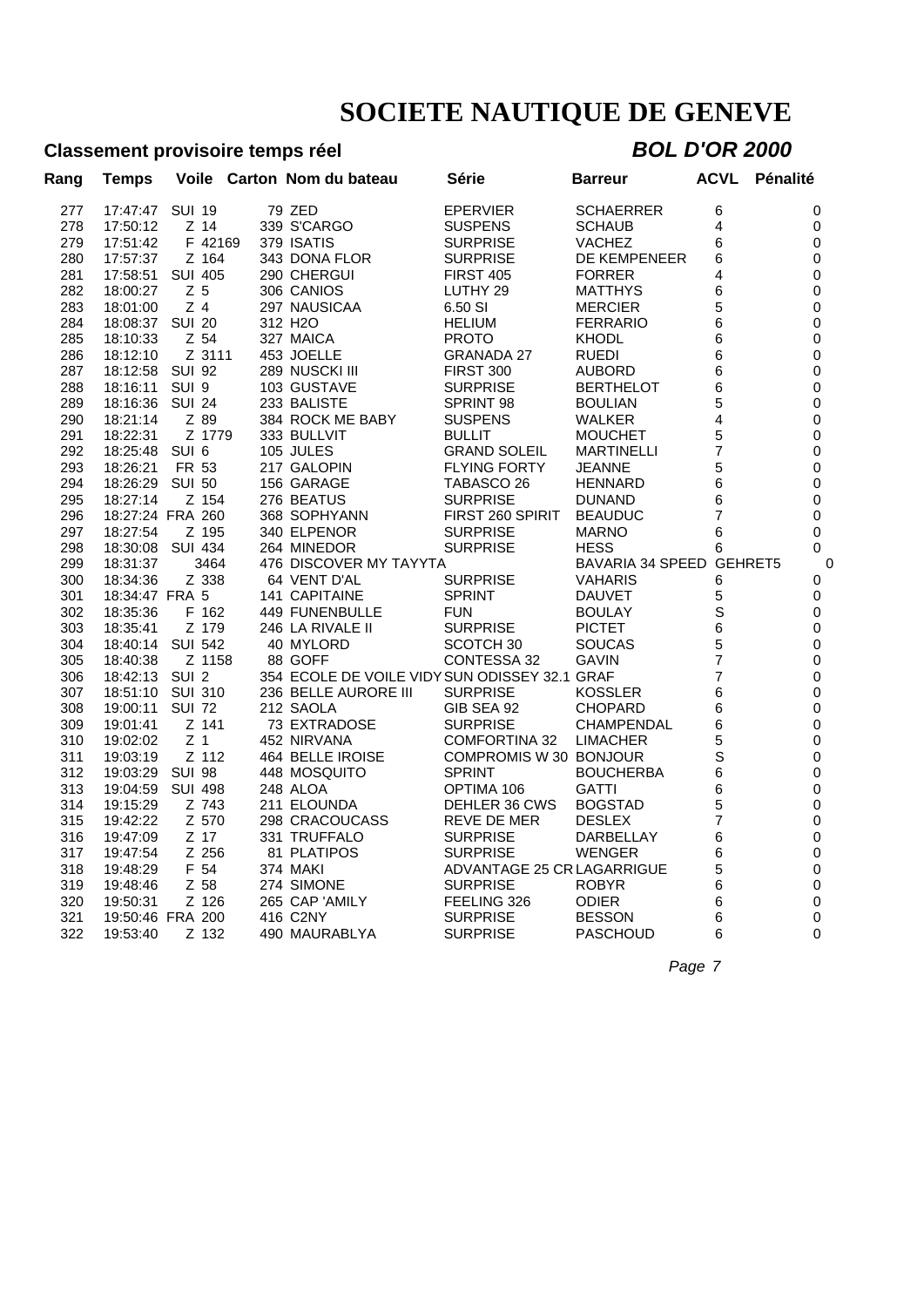### **Classement provisoire temps réel** *BOL D'OR 2000*

| Rang | <b>Temps</b>    | Voile            | Carton Nom du bateau   | Série                | <b>Barreur</b>     | ACVL           | Pénalité    |
|------|-----------------|------------------|------------------------|----------------------|--------------------|----------------|-------------|
| 323  | 19:56:43        | 321              | 267 CARRIACOU III      | DEHLER 34            | <b>EDELMANN</b>    | 6              | 0           |
| 324  | 19:56:47        | <b>SUI 1807</b>  | 115 ANTARES            | J 24                 | <b>TAPPOLET</b>    | 6              | 0           |
| 325  | 19:57:42        | SUI 5            | 216 ANDIAMO            | DOD 24.5             | <b>GRIEFIN</b>     | 5              | 0           |
| 326  | 19:58:18        | <b>SUI 374</b>   | 44 CACTUS              | <b>SURPRISE</b>      | <b>GIRARDBILLE</b> | 6              | 0           |
| 327  | 19:59:40        | Z 233            | 37 MIC-MAC             | <b>SURPRISE</b>      | <b>HESENER</b>     | 6              | 0           |
| 328  | 20:00:07        | Z 123            | 173 PUSSYCAT           | <b>RUSH REGATE</b>   | <b>GELISSEN</b>    | 5              | 0           |
| 329  | 20:00:36        | <b>SUI 211</b>   | 382 SAINT-AMOUR        | ELAN <sub>31</sub>   | <b>GAILLARD</b>    | 6              | 0           |
| 330  | 20:00:51        | Z 269            | 85 B-SHOW              | <b>TEQUILA</b>       | JUNOD              | 7              | 0           |
| 331  | 20:01:13        | <b>SUI 381</b>   | 56 COUCOU-YOU          | <b>SURPRISE</b>      | DELETRAZ           | 6              | 0           |
| 332  | 20:01:18        | 1664             | 433 MAMOME             | <b>BULLIT</b>        | <b>BASSET</b>      | 6              | 0           |
| 333  | 20:01:42        | Z 593            | 18 ISHTAR              | <b>BIANCA 26</b>     | <b>MATUSEWICZ</b>  | 6              | 0           |
| 334  | 20:02:50        | Z 448            | 207 RHUM ET EAU III    | <b>COMET 9.10</b>    | <b>BREAUD</b>      | 6              | 0           |
| 335  | 20:02:51        | Z 136            | <b>112 MATHE 4</b>     | <b>SURPRISE</b>      | <b>GODENZI</b>     | 6              | $\mathbf 0$ |
| 336  | 20:03:23        | Z 99             | 49 PAPRIKA             | <b>SURPRISE</b>      | <b>SCHAAD</b>      | 6              | 0           |
| 337  | 20:05:45        | Z 2170           | 313 LLYRE              | <b>BANNER 23</b>     | HAAZ               | S              | $\mathbf 0$ |
| 338  | 20:16:45        | 805              | 485 FAST FORWARD       | <b>SCHOLTZER 22</b>  | <b>THEUNINCK</b>   | 6              | 0           |
| 339  | 20:17:04        | Z 55             | 505 LAC ET MER         | <b>SURPRISE</b>      | <b>BERGIER</b>     | 6              | $\mathbf 0$ |
| 340  | 20:18:21        | F 442            | 472 FAZILLOU           | <b>SURPRISE</b>      | <b>COGNET</b>      | 6              | 0           |
| 341  | 20:22:04        | <b>SUI 463</b>   | 474 BARJAC             | <b>BURKHALTER</b>    | CHEVALLAY          | 6              | 0           |
| 342  | 20:22:38        | <b>SUI 211</b>   | 104 JEVIMAVI           | <b>GIB SEA 312</b>   | <b>BERNSTEIN</b>   | $\overline{7}$ | $\mathbf 0$ |
| 343  | 20:23:04        | Z 133            | 455 LAC ET MER         | <b>SURPRISE</b>      | <b>RACINE</b>      | 6              | 0           |
| 344  | 20:23:55        | C 34             | 171 LADY MURDOCH       | SWEDEN YACHTS        | SALMON             | 6              | 0           |
| 345  |                 | 20:30:22 FRA 946 | 263 EO IV              | <b>SURPRISE</b>      | <b>FIEVET</b>      | 6              | 0           |
| 346  | 20:32:16        | <b>SUI 103</b>   | 402 SIR-IL             | <b>SURPRISE</b>      | <b>GROSJEAN</b>    | 6              | $\mathbf 0$ |
| 347  | 20:39:19        | Z 25             | 174 DONA INA           | <b>FLYING FORTY</b>  | <b>BOSCO</b>       | 5              | 0           |
| 348  | 20:41:19        | <b>SUI 22</b>    | 102 ZABOUET-CCF        | SABRE 27             | <b>JACCARD</b>     | 7              | 0           |
| 349  | 20:42:59        | $Z$ 14           | 454 TAGASOU            | <b>FLYING FORTY</b>  | <b>BERTHOUD</b>    | 4              | 0           |
| 350  | 20:51:13        | Z <sub>1</sub>   | 487 AQUA'VITE          | <b>FIRST 235</b>     | <b>RICCI</b>       | 6              | 0           |
| 351  | 20:52:19        | Z 226            | <b>11 TINTINABULLE</b> | <b>SURPRISE</b>      | <b>KUSS</b>        | 6              |             |
|      |                 |                  |                        |                      |                    |                | 0           |
| 352  | 20:52:52        | Z 977            | 316 PACHA              | J24                  | <b>SCHNITZLER</b>  | 6              | 0           |
| 353  | 20:53:22        | Z 96             | 126 CARRICK            | ELAN <sub>31</sub>   | <b>IMBERT</b>      | 6              | 0           |
| 354  | 20:53:24        | Z 10             | 87 L'ELENA             | <b>BIANCA 26</b>     | <b>GAUTHIER</b>    | 6              | 0           |
| 355  | 20:53:43        | 32               | 493 LAC ET MER         | <b>SURPRISE</b>      | <b>DARIO</b>       | 6              | 0           |
| 356  | 20:54:04        | 0                | 25 SIR D'O             | <b>CHALLENGER GT</b> | <b>WICHT</b>       | 6              | 0           |
| 357  | 20:54:32        | F 1271           | 388 ESCAPADE           | <b>FIRST CLASS 7</b> | <b>JACOB</b>       | 7              | $\mathbf 0$ |
| 358  | 20:55:17        | Z 22             | 364 VENUS              | DUFOUR 2800          | <b>FROIDEVAUX</b>  | 7              | 0           |
| 359  | 20:56:18 FRA 17 |                  | 108 LONGBOW            | <b>COMET 28 RACE</b> | <b>DIEBOLD</b>     | 6              | 0           |
| 360  | 20:56:33        | <b>SUI 482</b>   | 206 GO-4-IT            | <b>SURPRISE</b>      | <b>BRENDLE</b>     | 6              | 0           |
| 361  | 20:56:43        | Z 508            | 422 ATHENA NIKE        | <b>ECUME DE MER</b>  | <b>DALGAS</b>      | 7              | $\mathbf 0$ |
| 362  | 20:57:27        | F 14             | 28 M'ENFIN             | FIRST 32             | <b>FUSI</b>        | S              | 0           |
| 363  | 20:59:57        | Z 896            | 437 ARABELLA           | ALBIN MARINE B.      | <b>SCHMIDT</b>     | $\overline{7}$ | 0           |
| 364  | 21:00:12        | Z <sub>1</sub>   | 396 MELODY             | PHANTOM 32           | <b>FATIO</b>       | $\overline{7}$ | 0           |
| 365  | 21:00:29        | Z 1072           | 1 VENDREDI             | VAGABOND 25          | <b>BEDNARCZYK</b>  | 6              | 0           |
| 366  | 21:01:32        | <b>SUI 198</b>   | 147 THIERIC III        | <b>SURPRISE</b>      | <b>WEDER</b>       | 6              | 0           |
| 367  | 21:02:11        | SUI <sub>4</sub> | 421 HANG LOOSE         | SUN ODYSSEY 30       | EGLI               | 6              | 0           |
| 368  | 21:03:07        | Z 23             | 124 AVATI              | <b>FRENCH CAT</b>    | <b>TRUFFER</b>     | F              | $\Omega$    |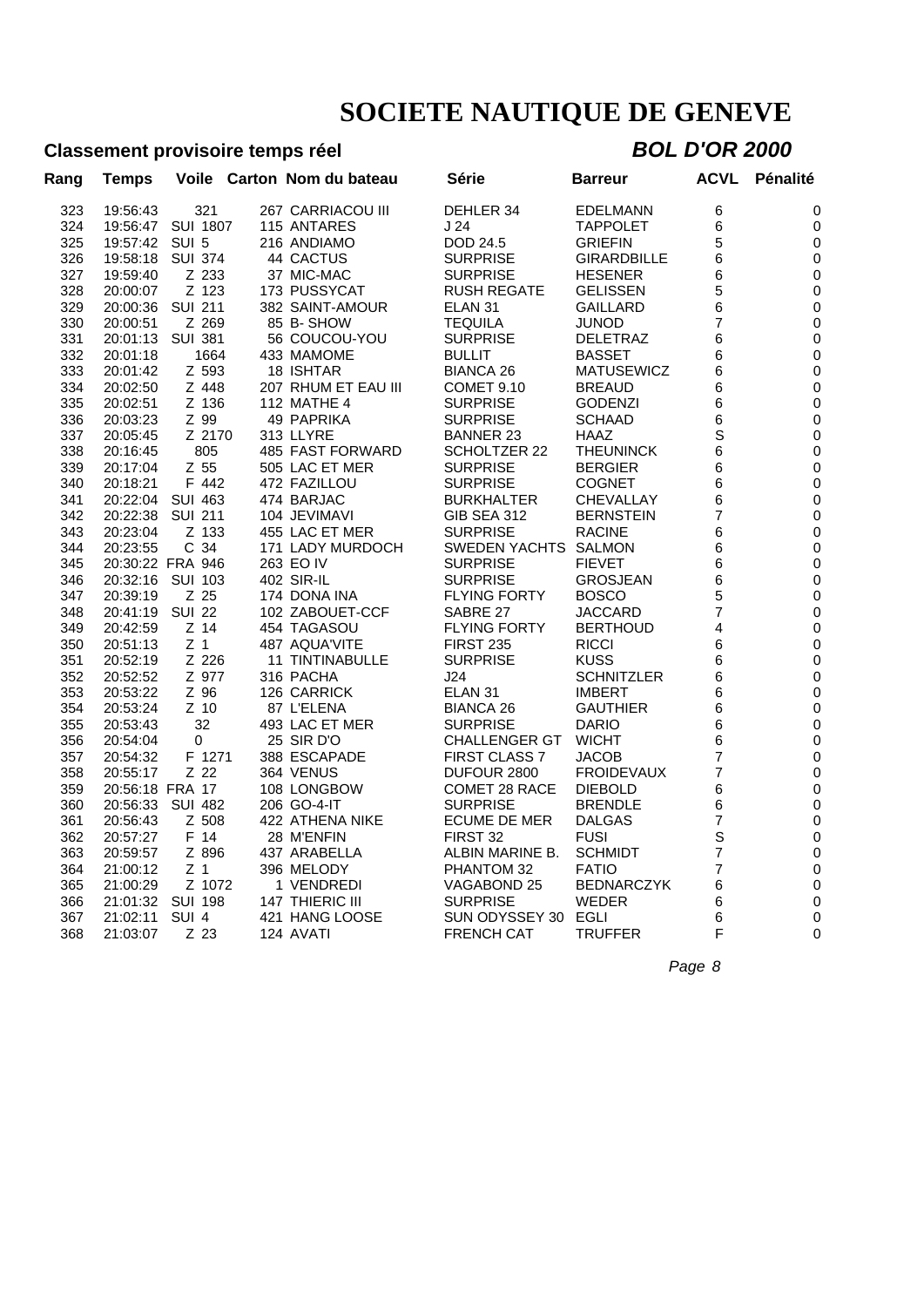### **Classement provisoire temps réel** *BOL D'OR 2000*

| Rang | <b>Temps</b>    | Voile             | Carton Nom du bateau     | Série                    | <b>Barreur</b>     | ACVL           | Pénalité    |
|------|-----------------|-------------------|--------------------------|--------------------------|--------------------|----------------|-------------|
| 369  | 21:03:20        |                   | 42 SOPHIE III            | SUN FAST 31              | <b>ZBINDEN</b>     | 6              | 0           |
| 370  | 21:03:43        | <b>SUI 806</b>    | 351 MELUSINE             | TRAPPER 400              | FRANGOULIS         | 6              | 0           |
| 371  | 21:04:39        | 83                | 349 SKORPIOS             | FIRST 24                 | <b>FUCHSBAUER</b>  | 7              | 0           |
| 372  | 21:04:56        | F <sub>2</sub>    | 361 ANTIDOTE             | <b>DUFOUR 29</b>         | <b>FARGIER</b>     | 7              | 0           |
| 373  | 21:05:05        | SUI <sub>2</sub>  | 398 SHAMU II             | DUFOUR 4800              | <b>DERIVAZ</b>     | 6              | 0           |
| 374  | 21:05:12        | Z 606             | 114 MEZCAL               | <b>FOLKBOAT</b>          | <b>CREVOISIER</b>  | 7              | 0           |
| 375  | 21:05:17        | Z 160             | 123 SITUVEU              | <b>SURPRISE</b>          | <b>WABER</b>       | 6              | 0           |
| 376  | 21:05:58        | Z 346             | 468 MAMBO                | COMET 700                | <b>BURRI</b>       | 7              | 0           |
| 377  | 21:06:27        | Z 57              | 189 SYRTIS               | DUFOUR 3800              | <b>DESDION</b>     | 7              | 0           |
| 378  | 21:06:48        | <b>SUI 155</b>    | 107 VOL-AU-VENT          | DUFOUR 1800              | <b>BALTHASSAT</b>  | $\overline{7}$ | 0           |
| 379  | 21:08:13        | Z 48              | 271 PEGASE               | <b>MOUSSE</b>            | <b>RIEUX</b>       | 6              | $\mathbf 0$ |
| 380  | 21:15:02 FRA 86 |                   | 471 CAP LOISIRS          | <b>METALU FLOT 18</b>    | <b>GRIESMAR</b>    | S              | 0           |
| 381  |                 | 21:16:22 SUI 359  | 139 AGAPE                | FIRST 30E                | <b>BONJOUR</b>     | 7              | 0           |
| 382  | 21:16:32        | SUI 1             | 78 P'TIT SUISSE          | <b>FIRST 210</b>         | <b>NAITO</b>       | 7              | 0           |
| 383  | 21:16:51        | SUI <sub>2</sub>  | 360 LAUMARINE            | DUFOUR 32                | <b>BAER</b>        | 7              | 0           |
| 384  | 21:17:16        | Z 3353            | 423 N'IMPORTE QUOI       | J 24                     | <b>WATTS</b>       | 6              | 0           |
| 385  | 21:17:49        | Z 538             | 176 MAYAPE               | ELIZABETHIAN 30          | <b>KAZIMIRSKI</b>  | 7              | 0           |
| 386  | 21:18:44        | Z <sub>4</sub>    | 369 MARIE-ANNE           | ALBIN-VIGGEN             | <b>VULLIERAT</b>   | 6              | 0           |
| 387  | 21:18:52        | Z 12              | 220 MOON SHADOW          | COMET 910                | <b>FONTANA</b>     | 7              | 0           |
| 388  |                 | 21:19:14 FRA 153  | <b>318 NORA</b>          | FIRST <sub>29</sub>      | <b>ACKERMAN</b>    | 7              | 0           |
| 389  | 21:19:16        | Z 906             | 420 SA VA MIEUX          | PEARSON 26               | <b>VALLOTON</b>    | $\overline{7}$ | $\mathbf 0$ |
| 390  | 21:20:15        | 88                | 77 MIMOSA                | <b>TADORNE</b>           | <b>RAPPAZ</b>      | 5              | 0           |
| 391  | 21:21:11        | <b>SUI 1034</b>   | 268 CALLISTO             | <b>WANO</b>              | <b>REVILLARD</b>   | 7              | 0           |
| 392  | 21:21:15        | F 740             | 154 FITZ-CARALDO         | <b>FIRST 235</b>         | LAPERROUSAZ        | 7              | 0           |
| 393  | 21:22:53 FRA 15 |                   | 80 FAST'OCHE             | SUN FAST 26              | <b>JIMENEZ</b>     | 7              | 0           |
| 394  | 21:24:15        | <b>SUI 920</b>    | 390 EURIDYCE             | JOUET 920                | <b>FRANGOULIS</b>  | 6              | $\mathbf 0$ |
| 395  | 21:32:37 SUI 26 |                   | <b>143 PASSE PARTOUT</b> | GIB-SEA 77               | <b>FINGER</b>      | 7              | 0           |
| 396  |                 | 21:35:52 FRA 2076 | 135 CEPHALINE            | <b>SUN-SHINE</b>         | <b>BOURQUIN</b>    | S              | 0           |
| 397  | 21:47:58        | Z 1545            | 33 BASILE                | <b>CONATI 31</b>         | <b>DUBOIS</b>      | 7              | 0           |
| 398  | 21:51:12        | F 174             | 347 ANGATA               | GIB SEA 28               | <b>DAVID</b>       | 7              | 0           |
| 399  | 21:53:42        | <b>SUI 15</b>     | 182 CHIKEN II            | FIRST 25                 | <b>BENVENUTI</b>   | $\overline{7}$ | 0           |
| 400  | 21:57:43        | Z <sub>1</sub>    | 255 SPIRIT OF NORA       | DUFOUR 31                | <b>BOSSU</b>       | $\overline{7}$ | 0           |
| 401  | 22:00:14        | Z 139             | 483 ANAÏS                | FIRST 30 E               | <b>BERTHOLET</b>   | S              | 0           |
| 402  | 22:13:19        | Z 9               | 250 SERENADE             | ALOA 23                  | <b>BAER</b>        | 7              | 0           |
| 403  | 22:20:05        | F 36              | 275 COCO D'ILES          | COCO                     | JUILLERAT          | 6              | 0           |
| 404  | 22:26:02        | 2508              | 481 HELIUM               | FIRST 30                 | <b>GUICHARD</b>    | 7              | 0           |
| 405  | 22:52:07        | <b>SUI 77</b>     | 336 LE CANARD DES        | FIRST <sub>25</sub>      | <b>KIRSCH</b>      | 7              | 0           |
| 406  | 22:52:54 FRA 5  |                   | 8 KEY LARGO              | ADVANTAGE CR25 COLASANTO |                    | S              | 0           |
| 407  | 23:28:36        | Z 1               | 419 ST AMOUR III         | HOOD 38                  | GRAY               | 6              | 0           |
| 408  | 23:43:54        | Z 230             | 24 VINDILIS              | ALPA 9.50                | <b>BAUMGARTNER</b> | 7              | 0           |
| 409  | 23:45:43        | Z 225             | 148 JUSTADREAM           | SUN DREAM 28             | LEU                | $\overline{7}$ |             |
| 410  |                 | 24:00:24 FRA 1104 | 172 R2D2                 | <b>SURPRISE</b>          |                    |                | 0           |
|      |                 |                   |                          |                          | <b>BAECHTOLD</b>   | 6              | 0           |
| 411  | 24:13:58        | <b>SUI 2364</b>   | 284 BALTRINGHE III       | <b>SAFARI</b>            | ABELS              | $\overline{7}$ | 0           |
| 412  | 24:36:04        | 24                | 82 MORGANE               | <b>BAUMANN 680</b>       | <b>HERTH</b>       | 7              | 0           |
| 413  | 25:01:25        | Z <sub>5</sub>    | 219 CROISIC              | 5MJI                     | <b>BOUVIER</b>     | 5              | 0           |
| 414  | 25:27:08        | Z 77              | 279 EXTRA BLEU CIEL      | <b>CLASSIC</b>           | <b>DE STICKERE</b> | 6              | $\Omega$    |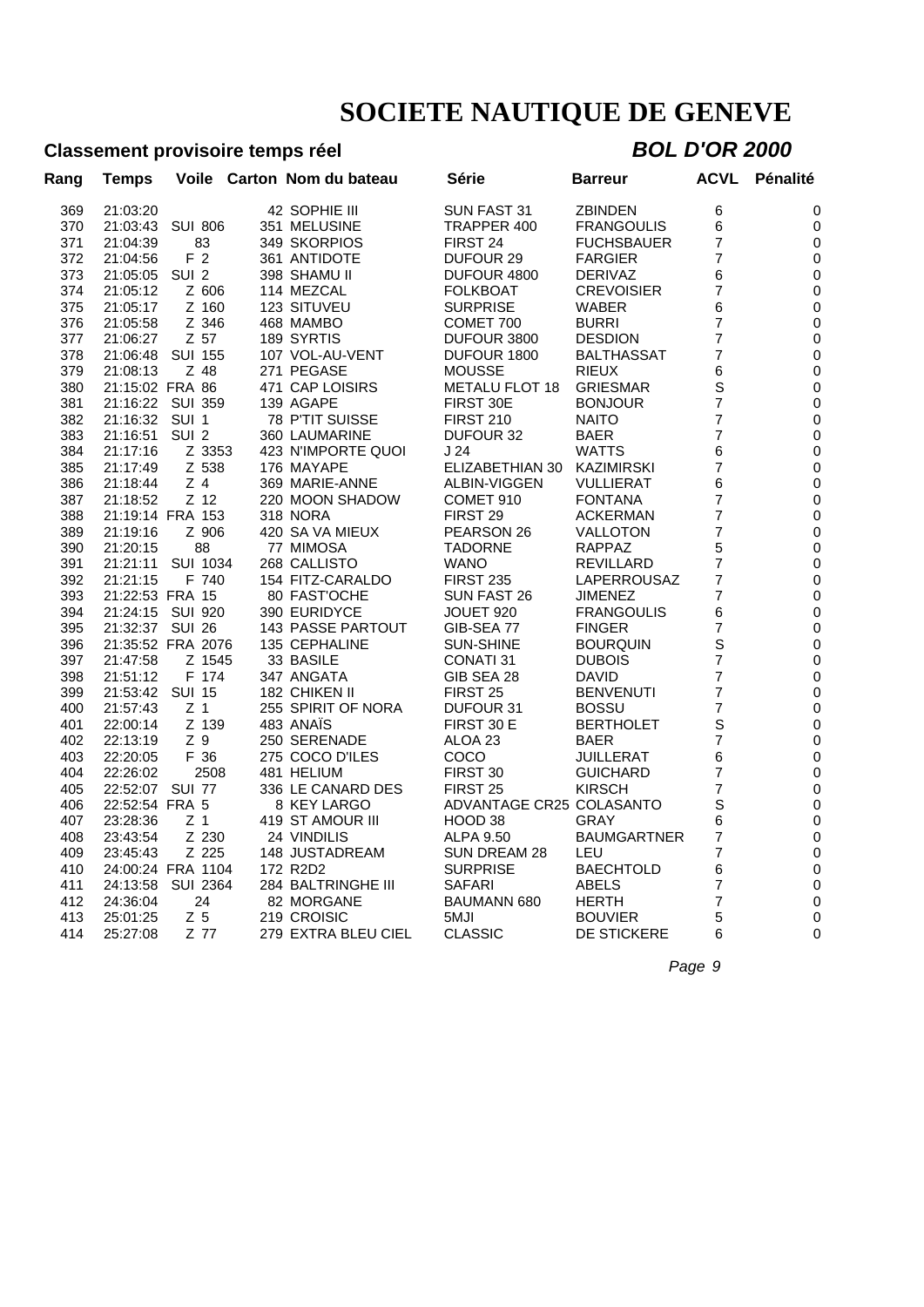### **Classement provisoire temps réel** *BOL D'OR 2000*

| Rang | Temps               |                | Voile Carton Nom du bateau | <b>Série</b>    | <b>Barreur</b>  | <b>ACVL</b> | <b>Pénalité</b> |
|------|---------------------|----------------|----------------------------|-----------------|-----------------|-------------|-----------------|
| 415  | 26:17:31            | 77             | 142 SEAJOY                 | DELANTA 80      | <b>OERTLY</b>   |             | 0               |
| 416  | 27:02:39            | SUI 5          | 229 COIN-COIN V            | YAMAHA 30       | MAILLARD        |             | 0               |
| 417  | 27:26:57            | FR 5306        | 488 TI-TA-TON              | TEQUILA         | <b>DELEAGE</b>  |             | 0               |
| 418  | 28:08:44            | <b>SUI 37</b>  | 251 LE GLOUTON             | <b>KUDU</b>     | <b>FRANCIS</b>  |             | 0               |
| 419  | 28:53:46            | Z 531          | 385 MEROU II               | <b>PRIMAAT</b>  | <b>FRUTIG</b>   | 6           | 0               |
| 420  | 28:56:42 FRA 2      |                | 459 PAMALO                 | DUFOUR 31       | <b>ESCOUBES</b> |             | 0               |
| 421  | 29:22:22            | 77             | 200 WIND SONG              | JAGUAR 27       | <b>PESSE</b>    |             | 0               |
| 422  | 29:50:37            | <b>SUI 311</b> | 71 FOU D'AMOUR             | <b>SURPRISE</b> | <b>CHEVAUX</b>  | 6           | 0               |
| 423  | 30:00:00            | F 17761        | 494 FLIPPER                | EDEL 2          | <b>PENELLE</b>  | S           | 0               |
| 424  | 30:36:18            | 380            | 92 CANARD                  | FIRST 24        | VOGEL           |             | 0               |
|      | bateaux partis: 503 |                |                            | abandons: 75    | disqualifiés: 3 |             |                 |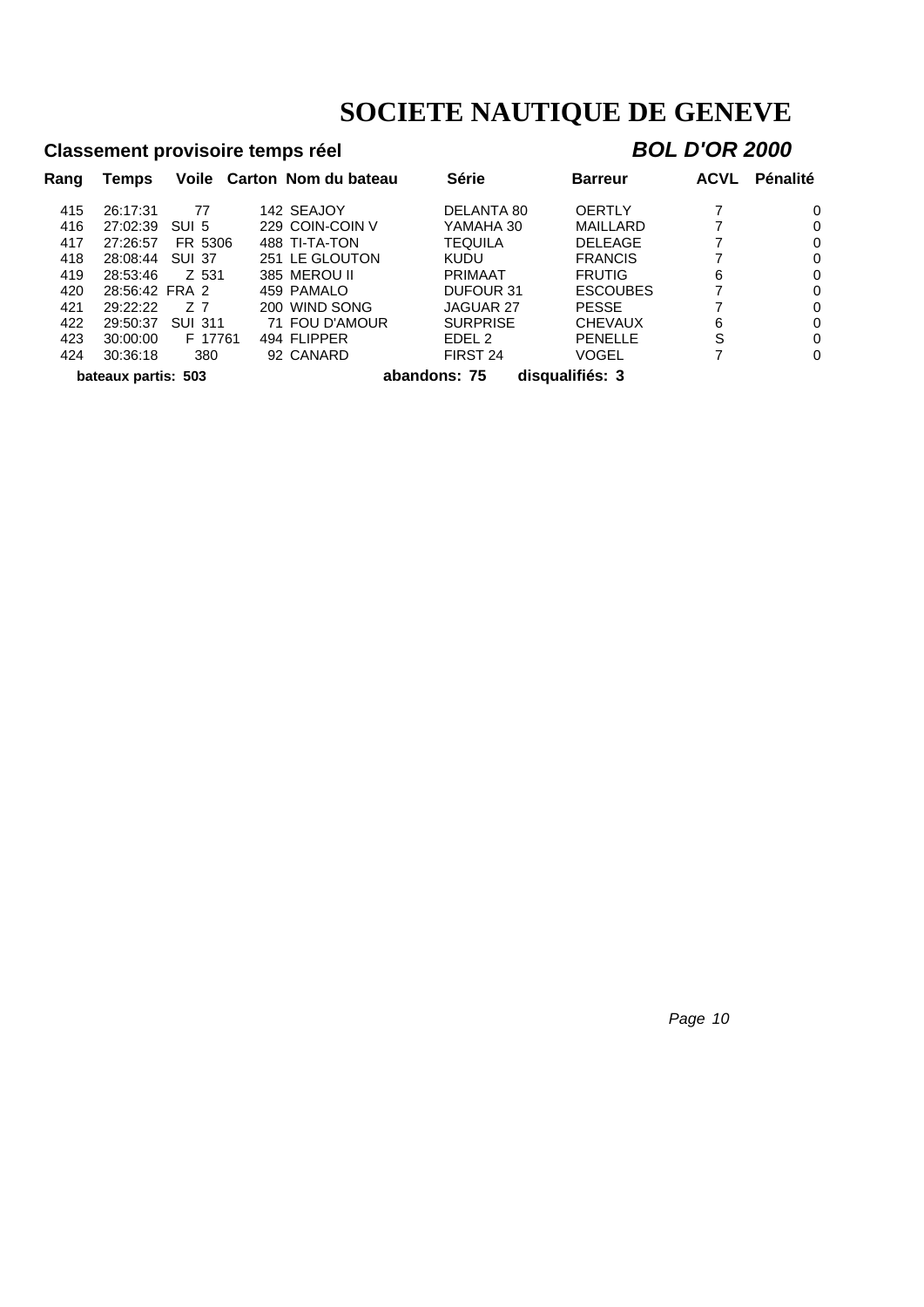| <b>RANG</b> | TEMPS               |         | <b>VOILE</b> | $N^{\circ}$           | <b>NOM DU BATEAU</b>     | <b>SERIE</b>      | <b>BARREUR</b>     | <b>PENALITE</b> |
|-------------|---------------------|---------|--------------|-----------------------|--------------------------|-------------------|--------------------|-----------------|
|             |                     |         |              | <b>Classe ACVL: 1</b> |                          | fanion :<br>blanc |                    |                 |
|             | 10:12:40            | SUI 1   |              |                       | 412 MULTILINK-RELANCE    | <b>MARINGOUIN</b> | <b>DESPLANDS</b>   | $\Omega$        |
| 2           | 10:14:30            | SUI 1   |              |                       | <b>110 TAILLEVENT II</b> | ACC 60            | <b>ENGEL</b>       | 0               |
| 3           | 10:52:05            | SUI 108 |              |                       | 239 PSAROS               | MODULO 108        | <b>PSAROFAGHIS</b> | $\Omega$        |
| 4           | 11:06:36            | SUI 1   |              |                       | 13 REBCA                 | <b>BB-12</b>      | <b>ZIMMERLI</b>    | $\Omega$        |
| 5           | 11:17:50            |         | SUI 9920     |                       | 346 VAGUE A L'AME        | ASSO 99           | <b>HABABOU</b>     | $\Omega$        |
| 6           | 14:55:59 FRA 111    |         |              |                       | 84 TABASCO               | AMETHYSTE II      | <b>MICARD</b>      | $\Omega$        |
|             | bateaux partis: 503 |         |              |                       |                          | 75<br>abandons:   | disqualifiés:      | -3              |

*Page 1*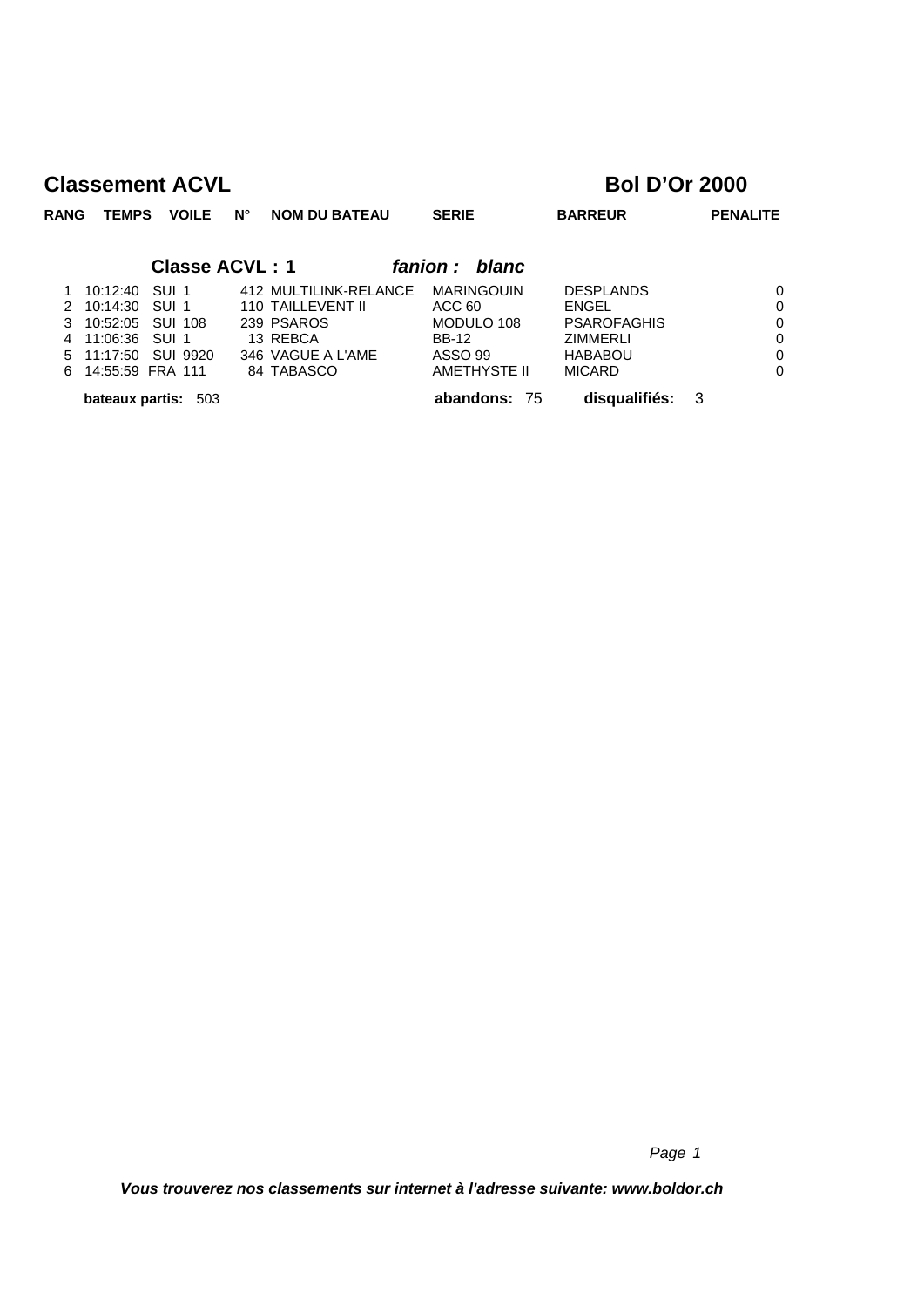| <b>RANG</b>     | <b>TEMPS</b>         |               | <b>VOILE</b>          | N°      | <b>NOM DU BATEAU</b>       |          | <b>SERIE</b>                   | <b>BARREUR</b>               |   | <b>PENALITE</b>                 |
|-----------------|----------------------|---------------|-----------------------|---------|----------------------------|----------|--------------------------------|------------------------------|---|---------------------------------|
|                 |                      |               | <b>Classe ACVL: 2</b> |         |                            | fanion : | rouge                          |                              |   |                                 |
| 1               | 10:30:03 FRA 3       |               |                       |         | 257 ATCHOUM                |          | OPEN 750 LAC                   | <b>GROLEAU</b>               |   | $\mathbf 0$                     |
| 2               | 10:39:09 SUI 1012    |               |                       |         | 491 BELOTTI                |          | MYSPHI 47                      | <b>FERT</b>                  |   | $\mathbf 0$                     |
| 3               | 10:52:18 SUI 17701   |               |                       |         | 146 METEORITE-HP           |          | MODULO 105                     | PARIDANT                     |   | $\mathbf 0$                     |
| 4               | 11:11:30 SUI 4       |               |                       |         | 205 OPUS 4                 |          | LD 36                          | <b>BERTHERAT</b>             |   | $\boldsymbol{0}$                |
| 5               | 11:12:25 FRA 2       |               |                       |         | 235 CAI CHEUVREUX          |          | OPEN 750 LAC                   | <b>JULIENNE</b>              |   | $\boldsymbol{0}$                |
| 6               | 11:16:52 SUI 82      |               |                       |         | 344 CARPEDIEM BIS          |          | <b>TOUCAN</b>                  | <b>MUNIER</b>                |   | $\boldsymbol{0}$                |
| $\overline{7}$  | 11:18:13 SUI 46      |               |                       |         | 352 PASSETOUGRAIN V        |          | <b>TOUCAN</b>                  | <b>DEVAUD</b>                |   | $\pmb{0}$                       |
| 8               | 11:38:17 SUI 58      |               |                       |         | 363 OSMOSE                 |          | <b>TOUCAN</b>                  | <b>ZBINDEN</b>               |   | $\mathbf 0$                     |
| 9               | 11:47:24 SUI 21      |               |                       |         | 183 EXPSAROS               |          | <b>TOUCAN</b>                  | <b>GETAZ</b>                 |   | $\boldsymbol{0}$                |
| 10              | 11:54:40 SUI 80      |               |                       |         | 367 ENAIL                  |          | <b>TOUCAN</b>                  | <b>TOURNIER</b>              |   | $\boldsymbol{0}$                |
| 11              | 11:56:24 SUI 63      |               |                       |         | 132 SAMAOUI IV             |          | <b>TOUCAN</b>                  | <b>GIRARDET</b>              |   | $\boldsymbol{0}$                |
| 12 <sup>°</sup> | 12:01:09             | <b>SUI 27</b> |                       |         | 72 50E HURLANTS            |          | LUTHI 952 W                    | <b>PICTET</b>                |   | $\boldsymbol{0}$                |
| 13              | 12:02:09             |               | Z 54                  |         | 414 ATALANTE               |          | <b>TOUCAN</b>                  | <b>NAVILLE</b>               |   | $\boldsymbol{0}$                |
| 14              | 12:06:51             | <b>SUI 77</b> |                       |         | 68 DECOUVERTES             |          | <b>ASSO 99</b>                 | <b>HERMINJARD</b>            |   | $\boldsymbol{0}$                |
| 15              | 12:09:13 SUI 77      |               |                       |         | 96 SAVAVITE                |          | <b>PROTO</b>                   | <b>LEGERET</b>               |   | $\boldsymbol{0}$                |
| 16              | 12:09:25 FRA 22      |               |                       |         | 121 MARCO POLO             |          | <b>TOUCAN</b>                  | <b>MAGNIN</b>                |   | $\pmb{0}$                       |
| 17              | 12:09:35 SUI 108     |               |                       |         | 311 SIX & MOI              |          | MODULO 105                     | <b>VAN LEEUWEN</b>           |   | $\pmb{0}$                       |
| 18              | 12:24:36 SUI 56      |               |                       | 243 L'Y |                            |          | <b>TOUCAN</b>                  | <b>MEYER</b>                 |   | $\mathbf 0$                     |
| 19              | 12:25:17 SUI 44      |               |                       |         | 198 TCHAÏKA                |          | <b>TOUCAN</b>                  | <b>VIAZEMSKY</b>             |   | $\boldsymbol{0}$                |
| 20              | 12:25:48             | <b>SUI 74</b> |                       |         | 158 L'AFFABLE              |          | <b>TOUCAN</b>                  | WASSMER                      |   | $\pmb{0}$                       |
| 21              | 12:31:06             | <b>SUI 53</b> |                       |         | 358 BELZEBUTH III          |          | <b>TOUCAN</b>                  | <b>VACHERON</b>              |   | $\pmb{0}$                       |
| 22              | 12:31:20             | Z 9           |                       |         | 296 BALOO                  |          | <b>TOUCAN</b>                  | & DE LASTELLE                |   | $\boldsymbol{0}$                |
| 23              | 12:32:04             |               | Z 26                  |         | 304 ZIG-ZAG III            |          | <b>TOUCAN</b>                  | <b>BONNA</b>                 |   | $\boldsymbol{0}$                |
| 24              | 12:32:07 SUI 2       |               |                       |         | 322 JAMBON-BEURRE          |          | <b>TOUCAN</b>                  | <b>CAPPELLINI</b>            |   | $\boldsymbol{0}$                |
| 25              | 12:36:44 SUI 15      |               |                       |         | 192 ANAÏS                  |          | <b>TOUCAN</b>                  | <b>DUBEY</b>                 |   | $\boldsymbol{0}$                |
| 26              | 12:38:33             | SUI 61        |                       |         | 315 QUATUOR                |          | <b>TOUCAN</b>                  | <b>OESCH</b>                 |   | $\mathbf 0$                     |
| 27              | 12:40:18             | <b>SUI 24</b> |                       |         | 65 STRING                  |          | <b>TOUCAN</b>                  | <b>RIGAUD</b>                |   | $\boldsymbol{0}$                |
| 28              | 12:42:52             |               | Z 47                  |         | 97 ANUBIS                  |          | <b>TOUCAN</b>                  | <b>WILHEM</b>                |   | $\pmb{0}$                       |
| 29              | 12:44:50             | <b>SUI 62</b> |                       |         | 324 TOUCANGE               |          | <b>TOUCAN</b>                  | <b>DUFOUR</b>                |   | $\boldsymbol{0}$                |
| 30              | 13:01:29 SUI 70      |               |                       |         | <b>150 BUCENTAURE</b>      |          | <b>TOUCAN</b>                  | <b>THELIN</b>                |   | $\mathbf 0$                     |
| 31              | 13:04:55             | <b>SUI 69</b> |                       |         | 91 EXPONENTIEL             |          | <b>TOUCAN</b>                  | <b>ARNULF</b>                |   | $\boldsymbol{0}$                |
| 32              | 13:40:44             |               | $Z$ 10                |         | 260 MELAMPO                |          | <b>TOUCAN</b>                  | <b>BANZET</b>                |   | $\boldsymbol{0}$                |
| 33              | 13:43:03             | <b>SUI 76</b> |                       |         | 467 AQUARIUS               |          | <b>TOUCAN</b>                  | <b>BORDIER</b>               |   | $\boldsymbol{0}$                |
| 34              | 14:05:19             | SUI 6         |                       |         | 175 SIRIUS 7               |          | <b>TOUCAN</b>                  | <b>GRAF</b>                  |   | $\boldsymbol{0}$                |
| 35              | 14:45:19             | SUI 68        |                       |         | 237 LE NARQUOIS            |          | <b>TOUCAN</b>                  | <b>MANFRINI</b>              |   | $\boldsymbol{0}$                |
| 36              | 14:49:12 SUI 1       |               |                       |         | 195 TOPAZE                 |          | <b>TOPAZE</b>                  | <b>RUMMEL</b>                |   | $\boldsymbol{0}$                |
| 37              | 14:53:45             | <b>SUI 50</b> | <b>SUI 2000</b>       |         | 214 FLASH<br>294 SIRENA II |          | <b>TOPAZE</b><br><b>TOUCAN</b> | <b>GAY</b><br><b>BAUMANN</b> |   | $\mathbf 0$<br>$\boldsymbol{0}$ |
| 38<br>39        | 14:56:18<br>15:02:25 |               | $Z$ 20                |         | 232 WAROG                  |          | <b>TOUCAN</b>                  | <b>GOUZER-IRLE</b>           |   | $\mathbf 0$                     |
|                 |                      |               |                       |         |                            |          |                                |                              |   |                                 |
|                 | bateaux partis:      |               | 503                   |         |                            |          | abandons: 75                   | disqualifiés:                | 3 |                                 |

*Page 2*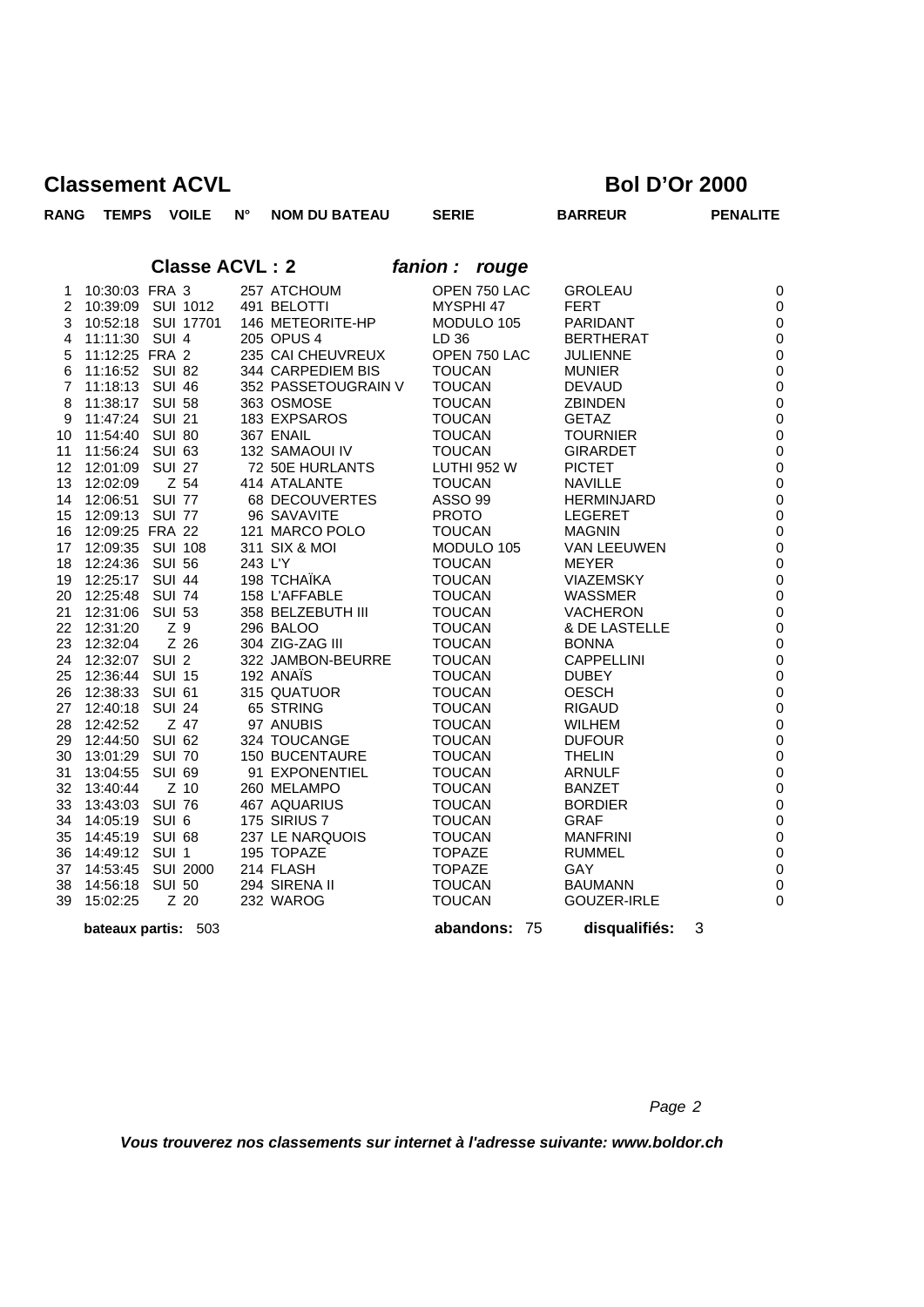| RANG<br><b>TEMPS</b>             |                  | <b>VOILE</b>               | $N^{\circ}$           | <b>NOM DU BATEAU</b>           | <b>SERIE</b>                  | <b>BARREUR</b>       | <b>PENALITE</b>            |
|----------------------------------|------------------|----------------------------|-----------------------|--------------------------------|-------------------------------|----------------------|----------------------------|
|                                  |                  |                            | <b>Classe ACVL: 3</b> |                                | fanion: vert                  |                      |                            |
|                                  |                  |                            |                       |                                |                               |                      |                            |
| 11:14:55<br>1.                   |                  | SUI 952                    |                       | 21 TARANGAU "OA"               | <b>LUTHI 952</b>              | <b>BUGNON</b>        | 0                          |
| 11:15:53 FRA 41<br>$\mathcal{P}$ |                  |                            |                       | 319 LACS DE SAVOIE             | LAGO 950 RACING BERNAULT      |                      | $\mathbf 0$                |
| 3<br>11:23:57                    | <b>SUI 23</b>    |                            |                       | 227 ALINGHI II                 | $X-119$                       | <b>TISSOT</b>        | $\mathbf 0$                |
| 11:24:00<br>4                    |                  | SUI 2000                   |                       | 389 MAGICOPAPACARLO TEN PF     |                               | PEDRAZZINI           | $\mathbf 0$                |
| 11:25:25<br>5                    |                  | <b>SUI 8890</b>            |                       | 323 DERNIERE MINUTE            | LUTHI 990                     | <b>VALITON</b>       | $\mathbf 0$                |
| 11:50:03 FRA 16112<br>6          |                  |                            |                       | 109 FLOREAL                    | 11 METRE ONE                  | <b>MAGNIN</b>        | $\mathbf 0$                |
| 12:05:25<br>7<br>12:11:22        |                  | SUI 1664<br><b>SUI 990</b> |                       | 479 BE FIFTY-TWO<br>247 RAYGAN | <b>LUTHI 952</b><br>LUTHI 990 | <b>KECK</b><br>LUTHI | $\mathbf 0$                |
| 8<br>12:25:09<br>9               |                  | SUI 1116                   |                       | 292 MELODY NELSON              | <b>AMETHYSTE</b>              | <b>SCHOPFER</b>      | $\mathbf 0$<br>$\mathbf 0$ |
| 12:36:05<br>10                   | Z 72             |                            |                       | 127 ZEPHYROS                   | <b>TOUCAN</b>                 | <b>POURMARAS</b>     | $\mathbf 0$                |
| 11<br>12:47:05                   | <b>SUI 18</b>    |                            |                       | 238 ALL FREE                   | CARRERA 290                   | <b>HAGMANN</b>       | $\mathbf 0$                |
| 12:55:52<br>$12 \overline{ }$    |                  | SUI 9200                   |                       | 295 BIG PROJECTION             | PROJECTION 920                | <b>SCHROFF</b>       | $\mathbf 0$                |
| 12:58:56 FRA 5<br>13             |                  |                            |                       | 178 OLYMPIC                    | <b>SPRINT</b>                 | <b>FAVRE</b>         | 0                          |
| 12:58:57<br>14                   |                  | Z 3                        |                       | 52 BARZOÏ                      | LUTHI 951                     | <b>SCHLAEPPI</b>     | $\mathbf 0$                |
| 13:11:55 FRA 2<br>15             |                  |                            |                       | 181 BOAT'A NIQUE               | <b>SPRINT</b>                 | <b>COLLIN</b>        | $\overline{0}$             |
| 16<br>13:25:03                   |                  | Z <sub>1</sub>             |                       | 381 GATTOPARDO                 | <b>PALDIN</b>                 | <b>POLI</b>          | 0                          |
| 13:35:31<br>17                   | SUI <sub>9</sub> |                            |                       | 223 JUWEL                      | <b>JUWEL</b>                  | <b>HARTMANN</b>      | 0                          |
| 18<br>14:37:31                   | <b>SUI 25</b>    |                            |                       | 386 MELLIFICA                  | SPRINT 108                    | <b>DALPHIN</b>       | $\mathbf 0$                |
| 14:37:34<br>19                   |                  | <b>SUI 3313</b>            |                       | 457 NENUPHAR                   | FIRST CLASS 10                | REBEAUD              | $\mathbf 0$                |
| 14:46:43 SUI 1058<br>20          |                  |                            |                       | 270 PTIT JULOT                 | <b>TIOLU</b>                  | <b>TAPPY</b>         | $\overline{0}$             |
| 14:46:54<br>21                   | SUI <sub>2</sub> |                            |                       | 157 TAMARA                     | <b>MACAREUX</b>               | <b>MEREDITH</b>      | $\overline{0}$             |
| 22<br>15:55:07                   |                  | $Z_8$                      |                       | 55 LE TRANSAT                  | <b>TOUCAN</b>                 | <b>FISCHER</b>       | 0                          |
| <b>bateaux partis: 503</b>       |                  |                            |                       |                                | abandons: 75                  | disqualifiés:        | 3                          |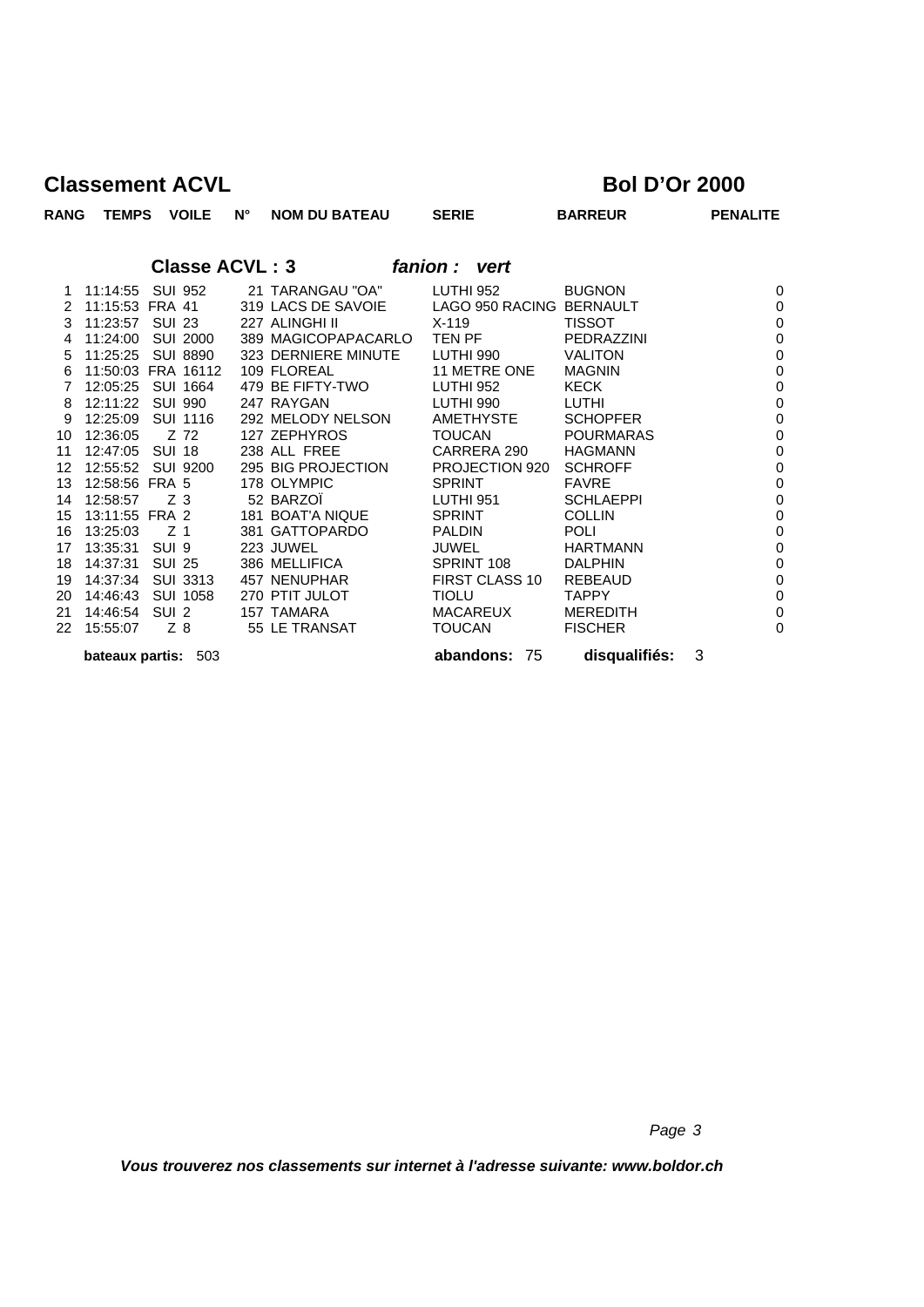| <b>RANG</b>    | <b>TEMPS</b>        |                  | <b>VOILE</b>    | Ν° | <b>NOM DU BATEAU</b>             | <b>SERIE</b>                  | <b>BARREUR</b>   | <b>PENALITE</b>    |
|----------------|---------------------|------------------|-----------------|----|----------------------------------|-------------------------------|------------------|--------------------|
|                |                     |                  |                 |    |                                  |                               |                  |                    |
|                |                     |                  |                 |    | <b>Classe ACVL: 4</b>            | fanion : jaune                |                  |                    |
| 1              | 10:57:52 SUI 1      |                  |                 |    | 286 CARREFOUR                    | MUMM 30                       | <b>MONNARD</b>   | $\pmb{0}$          |
|                | 2 11:18:15 GBR 4630 |                  |                 |    | 23 TRIGA 5                       | MUMM 30                       | <b>KESSI</b>     | 0                  |
| 3              | 11:24:32 SUI 3      |                  |                 |    | 234 WAHOO                        | <b>GRAND SURPRISE SECHAUD</b> |                  | $\mathbf 0$        |
| $\overline{4}$ | 11:41:46 FRA 1      |                  |                 |    | 365 TIX WAY                      |                               | RAPHOZ           | $\pmb{0}$          |
| 5              | 11:54:10 FRA 4      |                  |                 |    | 249 Y2K                          | <b>GRAND SURPRISE ROUCHER</b> |                  | 0                  |
| 6              | 12:09:35 SUI 302    |                  |                 |    | 51 JEU DU VENT                   | MUMM 30                       | <b>CLERC</b>     | $\mathbf 0$        |
| $\overline{7}$ | 12:12:13 FRA 15     |                  |                 |    | 501 YACHTING 74                  | <b>JOD 35</b>                 | <b>TEILLET</b>   | $\mathbf 0$        |
| 8              | 12:25:12 SUI 50     |                  |                 |    | 191 ENNOLGIA                     | 8M JI                         | METZGER          | $\boldsymbol{0}$   |
| 9              | 12:29:04 SUI 2279   |                  |                 |    | 469 VIRUS                        | X-372                         | MENETREY         | 0                  |
| 10             | 12:30:39 SUI 54     |                  |                 |    | 133 DEEP BLUE                    | X-99                          | <b>VAUCHER</b>   | $\mathbf 0$        |
| 11             | 12:30:51 SUI 78     |                  |                 |    | 341 DIABLO                       | <b>JOKER</b>                  | SAUVIN           | $\pmb{0}$          |
|                | 12 12:46:01 SUI 3   |                  |                 |    | 341 DIADLO<br>447 WICKED AWESOME | LUTHI 990                     | <b>IRMINGER</b>  | $\boldsymbol{0}$   |
| 13             | 12:53:58 SUI 5      |                  |                 |    | 342 MALAÏKA                      | JEUDI 12                      | JUTZI            | 0                  |
| 14             | 13:04:08 SUI 452    |                  |                 |    | 113 TITAN                        | X-99                          | GIVEL            | $\mathbf 0$        |
| 15             | 13:07:55 SUI 1058   |                  |                 |    | 3 LE TIOLU                       | <b>TIOLU</b>                  | LIER             | $\pmb{0}$          |
| 16             | 13:15:06 FRA 3      |                  |                 |    | 4 KOSTIA                         | SPRINT OPEN                   | <b>VEZE</b>      | 0                  |
| 17             | 13:16:04            |                  | Z 23            |    | 199 OCTOBRE ROUGE                | DYNAMIC 43                    | <b>BALAVOINE</b> | 0                  |
| 18             | 13:22:52 SUI 2083   |                  |                 |    | 45 DBM- CAREERS                  | <b>SUSPENS</b>                | <b>BRICHET</b>   | $\pmb{0}$          |
| 19             | 13:27:00 SUI 141    |                  |                 |    | 125 SMAC                         | DIVA 39                       | <b>IMBERT</b>    | $\mathbf 0$        |
| 20             | 13:28:09            |                  | F 13185         |    | 12 TASTEVENT                     | FIRST CLASS 12                | <b>UHL</b>       | 0                  |
| 21             | 13:28:23 SUI 1      |                  |                 |    | 27 SAMSARA                       | <b>JOD 35</b>                 | <b>MEUNIER</b>   | $\mathbf 0$        |
| 22             | 13:29:14            |                  | Z 5000          |    | 392 AKVA-SELZER                  | <b>PROTO</b>                  | <b>BEAUVERD</b>  | $\pmb{0}$          |
| 23             | 13:34:33 SUI 22     |                  |                 |    | 9 GRAND BLEU                     | <b>SPRINT</b>                 | <b>AUBRY</b>     | 0                  |
| 24             | 13:41:08 SUI 3827   |                  |                 |    | 74 MAYANUS VII                   | DYNAMIC 35                    | JANET            | $\pmb{0}$          |
| 25             | 14:09:38 FRA 49     |                  |                 |    | 225 FLOPHIL                      | DYNAMIC 35                    | <b>FICHARD</b>   | $\mathbf 0$        |
| 26             | 14:19:47            |                  | Z 1906          |    | 137 EUPHORIE                     | FLORENCE 39                   | <b>GUGGIARI</b>  | 0                  |
| 27             | 14:36:29 FRA 4      |                  |                 |    | 131 PACIFIC                      | <b>SPRINT OPEN</b>            | PERREARD         | 0                  |
| 28             | 14:40:37            |                  | Z 77            |    | 409 KO-PHI-PHI                   | X-99                          | <b>MIRKO</b>     | $\mathbf 0$        |
| 29             | 15:18:13 SUI 41     |                  |                 |    | 391 AQUARELLE II                 | BEPOX 700                     | <b>GERBER</b>    | $\pmb{0}$          |
| 30             | 15:24:36 SUI 432    |                  |                 |    | 159 X+HOPP                       | X-99                          | <b>MASSON</b>    | $\boldsymbol{0}$   |
| 31             | 15:27:29            |                  | 13              |    | 7 CARRIACOU                      | <b>SUSPENS</b>                | <b>PETER</b>     | $\mathbf 0$        |
| 32             | 15:29:10            |                  | Z 2445          |    | 35 TETOSSE                       | POLARIS 37                    | <b>MANTAUDON</b> | $\mathbf 0$        |
| 33             | 15:33:16 ITA 30     |                  |                 |    | 76 DIDISTEAM                     | <b>JOCKER</b>                 | <b>DIDISHEIM</b> | $\pmb{0}$          |
| 34             | 15:36:11 SUI 28     |                  |                 |    | 395 IMAGINE                      | X-99                          | <b>LONG</b>      | 0                  |
| 35             | 15:36:27 SUI 41     |                  |                 |    | 356 MAÏA                         | 30 M                          | <b>LIEBER</b>    | $\pmb{0}$          |
| 36             | 15:48:19 SUI 381    |                  |                 |    | 425 TITANE                       | X-99                          | <b>VUKANOVIC</b> | $\pmb{0}$          |
| 37             | 15:49:23            |                  | Z 2122          |    | 75 ANNY II                       | APHRODITE 101                 | <b>ETIENNE</b>   | 0                  |
|                |                     |                  |                 |    | 460 CROIX DU SUD                 | <b>SIRENA</b>                 | <b>HIRT</b>      | $\Omega$           |
| 39             | 15:59:35            | Z <sub>2</sub>   |                 |    | 254 SUNNY BOY                    | 30 M2                         | <b>BURKARD</b>   | 0                  |
| 40             | 16:00:23 SUI 108    |                  |                 |    | 47 GRAS MAISON TISSUS SPRINT 108 |                               | <b>MOSSAZ</b>    | 0                  |
| 41             | 16:13:47            |                  | SUI 1075        |    | 245 VAGABUNDO                    | <b>SWAN 411</b>               | KUTTEL           | 0                  |
| 42             | 16:25:24            | SUI <sub>6</sub> |                 |    | 22 HALLOWEEN                     | <b>LUTHI 1050</b>             | <b>METTRAUX</b>  | 0                  |
| 43             | 16:31:13            |                  | Z 117           |    | 269 TONERRE DU CRETACE           |                               | <b>SPRINT</b>    | <b>BERSET</b><br>C |
| 44             | 16:36:26            |                  | Z 735           |    | 495 SAIGA                        | <b>CONTESSA 35</b>            | <b>MEGEVAND</b>  | 0                  |
| 45             | 17:03:18            |                  | Z 1476          |    | 153 MXL                          | <b>LUTHI 1040</b>             | <b>MORIER</b>    | 0                  |
| 46             | 17:04:30            |                  | <b>SUI 2082</b> |    | 357 CALIFORNIA 2                 | <b>SUSPENS</b>                | MULLER           | 0                  |
| 47             | 17:24:25            |                  | Z 1025          |    | 5 OURSIN                         | CONDOR 37                     | <b>FAVRE</b>     | 0                  |
| 48             | 17:50:12            |                  | $Z$ 14          |    | 339 S'CARGO                      | <b>SUSPENS</b>                | <b>SCHAUB</b>    | 0                  |
| 49             | 17:58:51            | <b>SUI 405</b>   |                 |    | 290 CHERGUI                      | <b>FIRST 405</b>              | <b>FORRER</b>    | 0                  |

*Page 4*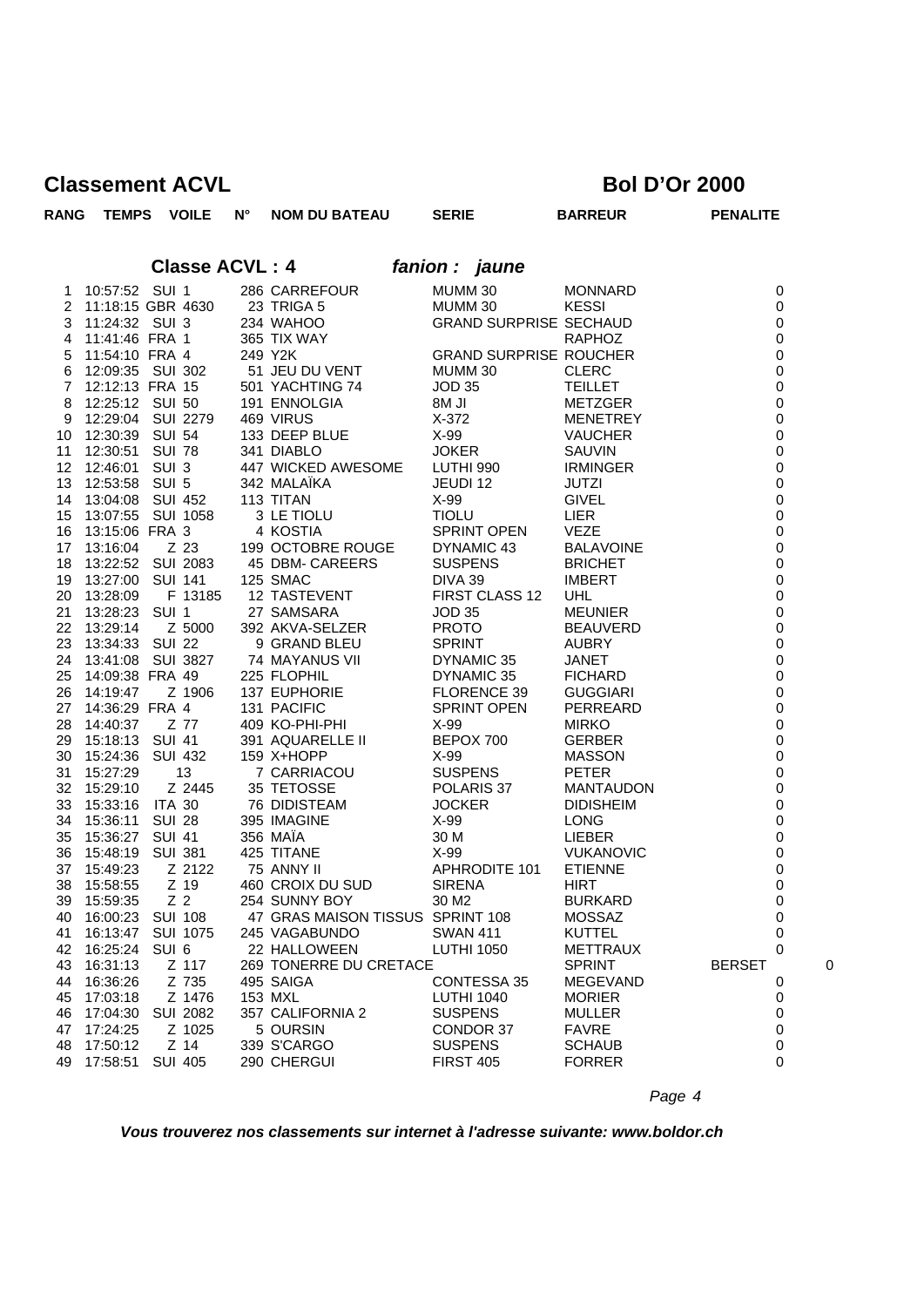| RANG | <b>TEMPS</b>               | <b>VOILE</b> | <b>N°</b> | <b>NOM DU BATEAU</b>            | <b>SERIE</b>                          | <b>BARREUR</b>            | <b>PENALITE</b> |               |
|------|----------------------------|--------------|-----------|---------------------------------|---------------------------------------|---------------------------|-----------------|---------------|
| 50   | 18:21:14<br>51 20:42:59    | Z 89<br>Z 14 |           | 384 ROCK ME BABY<br>454 TAGASOU | <b>SUSPENS</b><br><b>FLYING FORTY</b> | WALKER<br><b>BERTHOUD</b> |                 | $\Omega$<br>0 |
|      | <b>bateaux partis: 503</b> |              |           |                                 | abandons: 75                          | disqualifiés: 3           |                 |               |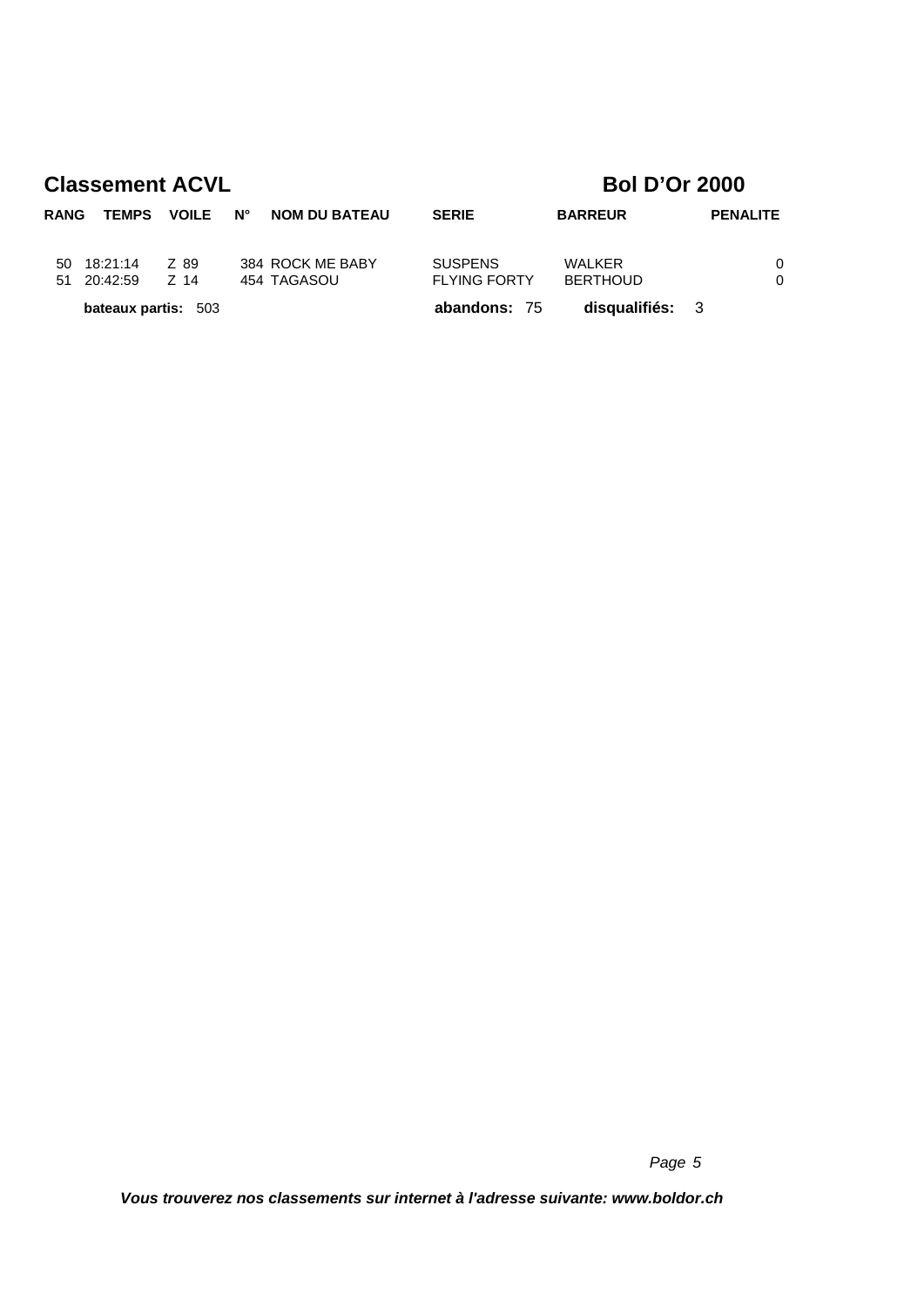| <b>RANG</b>    | <b>TEMPS</b>       |                | <b>VOILE</b>    | $N^{\circ}$           | <b>NOM DU BATEAU</b> | <b>SERIE</b>             | <b>BARREUR</b>    | <b>PENALITE</b> |
|----------------|--------------------|----------------|-----------------|-----------------------|----------------------|--------------------------|-------------------|-----------------|
|                |                    |                |                 | <b>Classe ACVL: 5</b> |                      | fanion : bleu            |                   |                 |
| 1              | 12:10:57           |                | <b>SUI 1525</b> |                       | 440 POOPY EXPRESS    | PROTO ABC                | <b>MILLIQUET</b>  | $\pmb{0}$       |
| $\overline{2}$ | 12:12:38 SUI 31    |                |                 |                       | 445 PHOLDING 81      | DOLPHIN 81               | <b>WOHNLICH</b>   | $\mathbf 0$     |
| 3              | 13:08:39 SUI 3     |                |                 |                       | 151 SLANGE-Y-VA      | LUTHI 925                | <b>GRAHAM</b>     | $\pmb{0}$       |
| 4              | 13:14:15           |                | <b>ITA 8158</b> |                       | 188 ZAGARA           | DOLPHIN 81               | <b>PERTUISET</b>  | $\pmb{0}$       |
| 5              | 13:18:33 SUI 8150  |                |                 |                       | 138 CAROLIVE         | DOLPHIN 81               | <b>RIGOT</b>      | $\pmb{0}$       |
| 6              | 13:57:41 SUI 196   |                |                 |                       | 106 C.MALTESE        | MELGES 24                | <b>DETREY</b>     | $\pmb{0}$       |
| $\overline{7}$ | 14:06:37 FRA 74    |                |                 |                       | 299 CLASSICUS        | <b>FIRST CLASS 8</b>     | <b>BOUVET</b>     | ${\bf 0}$       |
| 8              | 14:10:31 SUI 15    |                |                 |                       | 31 CIANA             | <b>SPRINT</b>            | <b>MOSER</b>      | $\pmb{0}$       |
| 9              | 14:33:30 FRA 4     |                |                 |                       | 442 KISLING          | <b>SRINT</b>             | <b>GEX</b>        | $\pmb{0}$       |
| 10             | 14:40:40 SUI 4     |                |                 |                       | 428 NAUTI-FUN        | <b>DOD 24.5</b>          | <b>CORTHESY</b>   | $\pmb{0}$       |
| 11             | 14:44:41           | <b>SUI 888</b> |                 |                       | 230 ANT- CAKE        | <b>BANNER 28</b>         | <b>DERYNG</b>     | $\pmb{0}$       |
| 12             | 14:47:40 SUI 7     |                |                 |                       | 287 MOONY            | LUTHI 33                 | <b>SECRETAN</b>   | $\pmb{0}$       |
| 13             | 14:48:59 SUI 10    |                |                 |                       | 350 BRISE-BISE       | 8M ONE DESIGN            | <b>PEYROT</b>     | $\pmb{0}$       |
| 14             | 14:54:39 SUI 1497  |                |                 |                       | 418 BLUE NOTE        | <b>SUSPENS</b>           | <b>EGGLI</b>      | $\pmb{0}$       |
| 15             | 14:58:36           | <b>SUI 346</b> |                 |                       | 410 LAC 8            | <b>FIRST CLASS 8</b>     | <b>ESCOFFEY</b>   | $\pmb{0}$       |
| 16             | 15:01:47           |                | 5453            |                       | 194 CRISYDEL         | LUTHI 11M                | <b>CHALLANDE</b>  | $\pmb{0}$       |
| 17             | 15:01:51           |                | F 16114         |                       | 300 PIPO             | 11M ONE DESIGN ASSELBORN |                   | $\pmb{0}$       |
| 18             | 15:03:31           |                | <b>ITA 8139</b> |                       | 128 IL SOGNO         | DOLPHIN 81               | <b>GARRET</b>     | $\pmb{0}$       |
| 19             | 15:04:47           | SUI 7          |                 |                       | 461 ECLIPSE          | <b>DOD 24.5</b>          | <b>LEIMGRUBER</b> | $\pmb{0}$       |
| 20             | 15:07:34           |                | Z 111           |                       | 480 IMRAM            | INTEGRAL 12.50           | <b>GALLINELLI</b> | $\pmb{0}$       |
| 21             | 15:10:54 SUI 5     |                |                 |                       | 222 1000 SABORDS     | 8M ONE DESIGN S. DICK    |                   | $\pmb{0}$       |
| 22             | 15:18:48           |                | F 14188         |                       | <b>185 ONYX</b>      | $X-99$                   | <b>BAUD</b>       | $\pmb{0}$       |
| 23             | 15:25:56           |                | Z 6769          |                       | 403 MARY MORGANE     | FIRST CLASS 8            | DU COUEDIC        | $\mathbf 0$     |
| 24             | 15:26:18 SUI 186   |                |                 |                       | 330 BELLISA          | <b>BANNER 28</b>         | <b>GILLIERON</b>  | $\pmb{0}$       |
| 25             | 15:26:55 FRA 14908 |                |                 |                       | 256 CLIPPER          | <b>SPRINT</b>            | <b>JANUS</b>      | $\pmb{0}$       |
| 26             | 15:28:47 SUI 2095  |                |                 |                       | 310 POP CORN         | X-95                     | <b>PFIRTER</b>    | $\pmb{0}$       |
| 27             | 15:35:39           |                | Z 451           |                       | 186 SEA FEVER III    | $X-79$                   | <b>BIELER</b>     | $\pmb{0}$       |
| 28             | 15:41:55 SUI 3     |                |                 |                       | 317 DEDLIC           | <b>DOD 24.5</b>          | <b>MULLER</b>     | $\pmb{0}$       |
| 29.            | 15:53:28 SUI 1     |                |                 |                       | 136 SANOUK           | <b>DOD 24.5</b>          | LAGGER            | $\pmb{0}$       |
| 30             | 16:04:50           | SUI 1          |                 |                       | 475 JEUDI 12         | JEUDI 12                 | <b>HENCHOZ</b>    | $\pmb{0}$       |
| 31             | 16:06:19 FRA 355   |                |                 |                       | 338 YUNMAN           | FIRST CLASS 28           | <b>CAMPS</b>      | $\pmb{0}$       |
| 32             | 16:09:05 SUI 713   |                |                 |                       | 393 BARCAROL         | <b>FIRST CLASS 8</b>     | <b>ROL</b>        | $\pmb{0}$       |
| 33             | 16:11:34           | <b>SUI 749</b> |                 |                       | 26 TROUBADOUR        | <b>FIRST CLASS 8</b>     | <b>VIAL</b>       | $\pmb{0}$       |
| 34             | 16:14:41           |                | Z 102           |                       | 54 SHIBUMI           | $5.5$ JI                 | <b>CHAPOT</b>     | $\pmb{0}$       |
| 35             | 16:14:53           |                | Z 5022          |                       | 130 BARKHANE         | LUTHI <sub>33</sub>      | <b>HEBEISEN</b>   | $\pmb{0}$       |
| 36             | 16:20:54           |                | Z 98            |                       | 19 LAFITE            | <b>BANNER 28</b>         | <b>KISSLING</b>   | $\pmb{0}$       |
| 37             | 16:21:45           |                | <b>SUI 9871</b> |                       | 179 L'ARCHE          | FURIA 37+                | <b>MONDADA</b>    | $\pmb{0}$       |
| 38             | 16:24:55           |                | F 836           |                       | 443 GUS              | <b>FIRST CLASS 8</b>     | <b>GUEGUEN</b>    | $\mathbf 0$     |
| 39             | 16:29:13           |                | Z 1991          |                       | 34 DOUCE-MARIE       | LUTHI 11.00              | <b>RHYN</b>       | 0               |
| 40             | 16:32:07           |                | <b>SUI 4820</b> |                       | 90 BETHOVENT 2       | FIRST CLASS 8            | <b>MURY</b>       | 0               |
| 41             | 16:33:12           |                | Z 2338          |                       | 196 DAPHNIS          | DEHLER 36 CWS            | <b>JEANMAIRE</b>  | 0               |
| 42             | 16:42:29           | <b>SUI 707</b> |                 |                       | 202 PUMP             | <b>BANNER 28</b>         | <b>VANDINI</b>    | $\pmb{0}$       |
| 43             | 16:46:54 FRA 74    |                |                 |                       | 407 OXYGENE          | <b>FIRST CLASS 8</b>     | CANOVAS           | 0               |
| 44             | 16:48:55           |                | Z 820           |                       | 43 VAGALAME          | PUMA 34                  | <b>WISMER</b>     | 0               |
| 45             | 17:02:59           |                | <b>SUI 8109</b> |                       | 383 DOLPHIN          | DOLPHIN 81               | LEUENBERGER       | 0               |
| 46             | 17:18:54 FRA 320   |                |                 |                       | 177 STERNE           | <b>FIRST 35,5</b>        | <b>BERNAZ</b>     | 0               |
| 47             | 17:37:46           | <b>SUI 10</b>  |                 |                       | 167 LADY JO          | ELAN <sub>33</sub>       | <b>MAGNIN</b>     | 0               |
| 48             | 18:01:00           | Z 4            |                 |                       | 297 NAUSICAA         | 6.50 SI                  | <b>MERCIER</b>    | 0               |
| 49             | 18:16:36           | <b>SUI 24</b>  |                 |                       | 233 BALISTE          | SPRINT 98                | <b>BOULIAN</b>    | $\mathbf 0$     |
|                |                    |                |                 |                       |                      |                          |                   |                 |

*Page 6*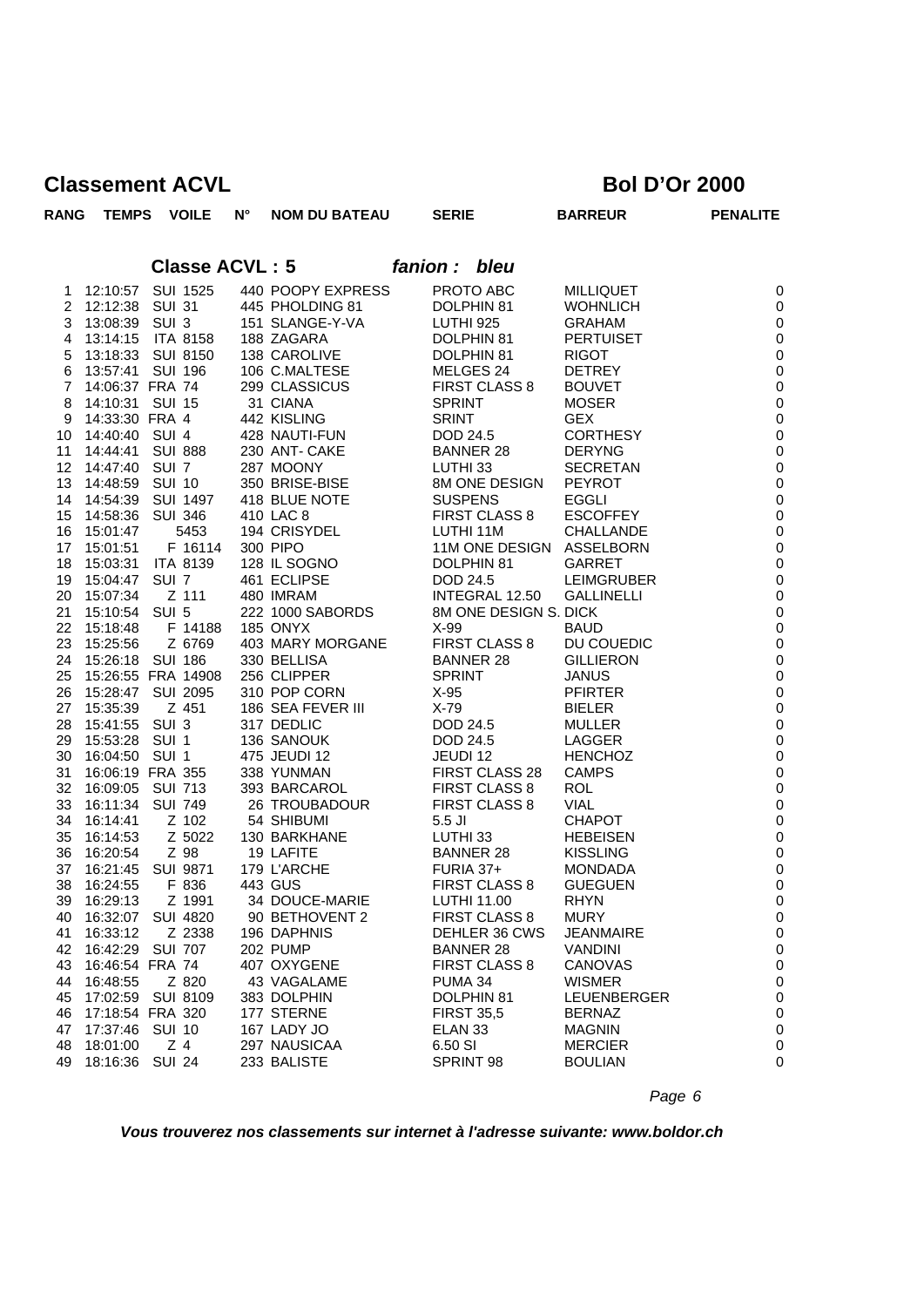| <b>RANG</b> | <b>TEMPS</b>    | <b>VOILE</b>   | $N^{\circ}$ | <b>NOM DU BATEAU</b>                          | <b>SERIE</b>               | <b>BARREUR</b>  |   | <b>PENALITE</b> |
|-------------|-----------------|----------------|-------------|-----------------------------------------------|----------------------------|-----------------|---|-----------------|
|             |                 |                |             |                                               |                            |                 |   |                 |
| 50          | 18:22:31        | Z 1779         |             | 333 BULLVIT                                   | <b>BULLIT</b>              | <b>MOUCHET</b>  |   | 0               |
| 51          | 18:26:21        | FR 53          |             | 217 GALOPIN                                   | <b>FLYING FORTY</b>        | <b>JEANNE</b>   |   | 0               |
| 52          | 18:31:37        | 3464           |             | 476 DISCOVER MY TAYYTA BAVARIA 34 SPEEDGEHRET |                            |                 |   | 0               |
| 53          | 18:34:47 FRA 5  |                |             | 141 CAPITAINE                                 | <b>SPRINT</b>              | <b>DAUVET</b>   |   | 0               |
| 54          | 18:40:14        | <b>SUI 542</b> |             | 40 MYLORD                                     | SCOTCH 30                  | <b>SOUCAS</b>   |   | 0               |
| 55          | 19:02:02        | Z 1            |             | 452 NIRVANA                                   | COMFORTINA 32              | <b>LIMACHER</b> |   | 0               |
| 56          | 19:15:29        | Z 743          |             | 211 ELOUNDA                                   | DEHLER 36 CWS              | <b>BOGSTAD</b>  |   | 0               |
| 57          | 19:48:29        | F 54           |             | <b>374 MAKI</b>                               | ADVANTAGE 25 CR LAGARRIGUE |                 |   | 0               |
| 58          | 19:57:42        | SUI 5          |             | 216 ANDIAMO                                   | DOD 24.5                   | <b>GRIEFIN</b>  |   | 0               |
| 59          | 20:00:07        | Z 123          |             | 173 PUSSYCAT                                  | <b>RUSH REGATE</b>         | <b>GELISSEN</b> |   | 0               |
| 60          | 20:39:19        | Z 25           |             | 174 DONA INA                                  | <b>FLYING FORTY</b>        | <b>BOSCO</b>    |   | 0               |
| 61          | 21:20:15        | 88             |             | 77 MIMOSA                                     | <b>TADORNE</b>             | <b>RAPPAZ</b>   |   | 0               |
| 62          | 25:01:25        | Z <sub>5</sub> |             | 219 CROISIC                                   | 5MJI                       | <b>BOUVIER</b>  |   | 0               |
|             | bateaux partis: | 503            |             |                                               | abandons: 75               | disqualifiés:   | 3 |                 |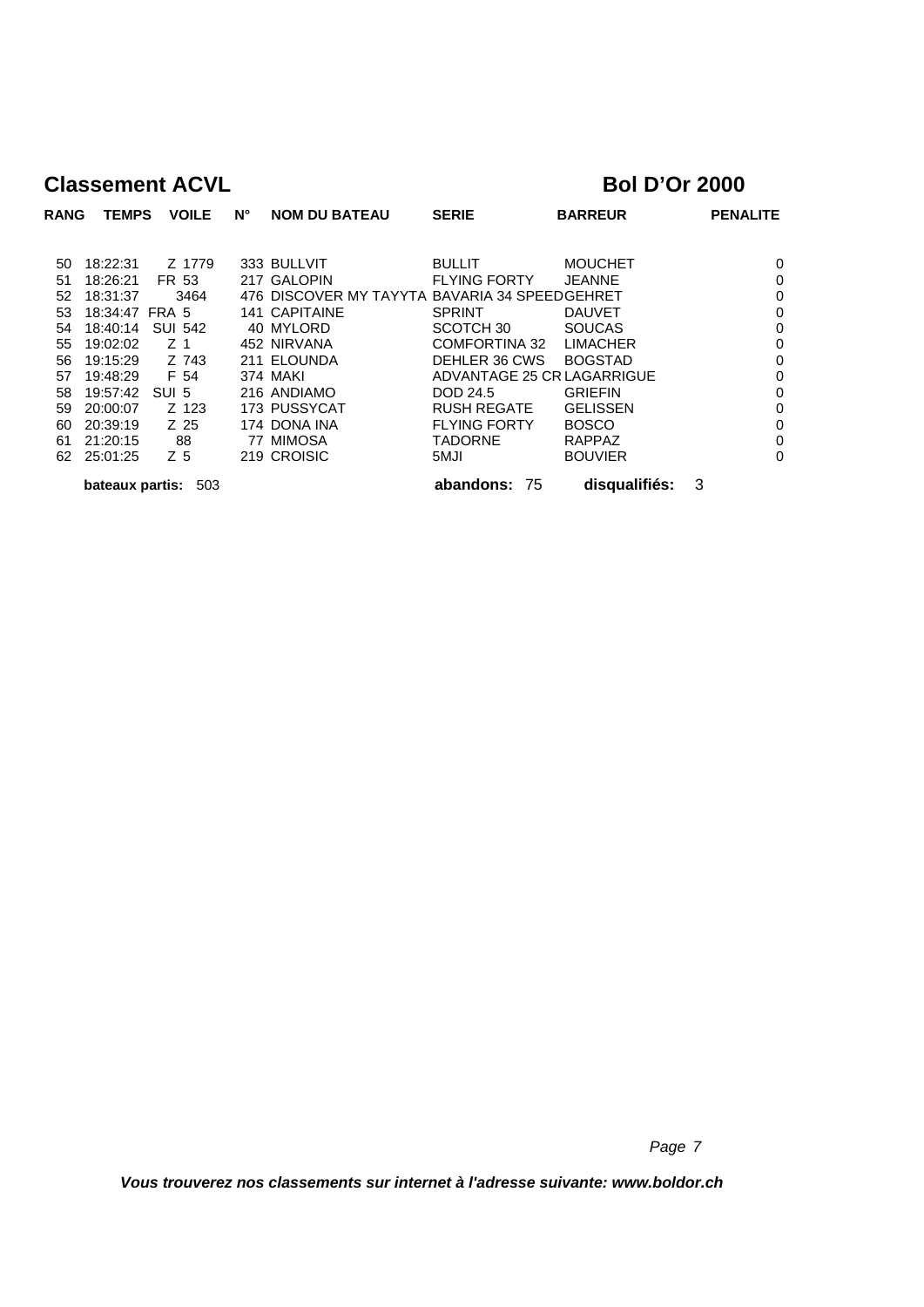| <b>RANG</b>    | <b>TEMPS</b>       |                  | <b>VOILE</b>          | $N^{\circ}$ | <b>NOM DU BATEAU</b>            | <b>SERIE</b>        | <b>BARREUR</b>       | <b>PENALITE</b>  |
|----------------|--------------------|------------------|-----------------------|-------------|---------------------------------|---------------------|----------------------|------------------|
|                |                    |                  | <b>Classe ACVL: 6</b> |             |                                 | fanion: rose        |                      |                  |
| 1              | 13:10:03           | <b>SUI 321</b>   |                       |             | 478 NAUTISME ROMAND             | <b>SURPRISE</b>     | <b>CHATAGNY</b>      | $\pmb{0}$        |
| 2              | 13:16:31           | <b>SUI 21</b>    |                       |             | 58 DONO                         | $X-332$             | <b>GASSER</b>        | $\mathbf 0$      |
| 3              | 13:25:35           | <b>SUI 245</b>   |                       |             | 348 ZIG ZAG                     | <b>SURPRISE</b>     | <b>HOGENDIJK</b>     | $\pmb{0}$        |
| 4              | 13:31:28           | <b>SUI 474</b>   |                       |             | 337 P'TITS LACS                 | <b>SURPRISE</b>     | <b>LACOUR</b>        | $\pmb{0}$        |
| 5              | 13:33:02           | <b>SUI 506</b>   |                       |             | 417 VARHUM                      | <b>SURPRISE</b>     | <b>MONNIN</b>        | $\pmb{0}$        |
| 6              | 13:35:22           | <b>SUI 275</b>   |                       |             | 273 PLUS-MEEH                   | <b>SURPRISE</b>     | <b>OLDANI</b>        | $\pmb{0}$        |
| $\overline{7}$ | 13:47:27           | SUI 163          |                       |             | 366 GO-DUTCH                    | <b>SURPRISE</b>     | <b>WUETHRICH</b>     | $\pmb{0}$        |
| 8              | 13:59:28           | <b>SUI 129</b>   |                       |             | 50 LADY MARY                    | $X-332$             | <b>PATERNOT</b>      | $\pmb{0}$        |
| 9              | 14:19:13           | SUI 451          |                       |             | 209 CER 1                       | <b>SURPRISE</b>     | <b>VON SIEBENTAL</b> | $\pmb{0}$        |
| 10             | 14:25:03 FRA 22459 |                  |                       |             | 435 CHOC'1'CHOUILLE             | <b>SURPRISE</b>     | <b>SEGURET</b>       | $\pmb{0}$        |
| 11             | 14:33:50           | SUI 16           |                       |             | 387 CHELDA                      | DEHLER 33           | <b>ROSSIER</b>       | $\pmb{0}$        |
| 12             | 14:34:30 FRA 437   |                  |                       |             | 129 STENIC II                   | <b>SURPRISE</b>     | <b>MONTMASSON</b>    | $\pmb{0}$        |
| 13             | 14:39:58           | <b>SUI 360</b>   |                       |             | 119 BAUME&MERCIER               | <b>SURPRISE</b>     | <b>TOSO</b>          | $\pmb{0}$        |
| 14             | 14:40:43           | <b>SUI 180</b>   |                       |             | 16 MEA COULEPA                  | <b>SURPRISE</b>     | <b>ROBIN</b>         | $\pmb{0}$        |
| 15             | 14:50:42           |                  | Z 378                 |             | 434 BLUE JAY                    | <b>SURPRISE</b>     | <b>BORTER</b>        | $\pmb{0}$        |
| 16             | 14:51:35 FRA 17726 |                  |                       |             | 10 PINKY                        | <b>SPRINTO</b>      | CARRAZ               | $\pmb{0}$        |
| 17             | 14:54:34 FRA 24    |                  |                       |             | 426 PTI JAUNE                   | <b>UFO 22</b>       | <b>BORONAT</b>       | $\pmb{0}$        |
| 18             | 14:55:49 FRA 31004 |                  |                       |             | 41 BLACK FLAG                   | <b>BENETEAU 25</b>  | <b>CHAFFARDON</b>    | $\pmb{0}$        |
| 19             | 14:56:33 FRA 17704 |                  |                       |             | 380 FLIPPER IV                  | <b>SURPRISE</b>     | <b>TERCIER</b>       | $\pmb{0}$        |
| 20             | 14:58:07 SUI 296   |                  |                       |             | 180 BADALUC                     | <b>SURPRISE</b>     | <b>CONNE</b>         | $\pmb{0}$        |
| 21             | 14:58:29 FRA 33    |                  |                       |             | 413 GALIOTE                     | HELIUM 7.65         | <b>TORFOU</b>        | $\pmb{0}$        |
| 22             | 15:03:29           | <b>SUI 905</b>   |                       |             | 93 PRÊT- A- PORTER              | <b>SURPRISE</b>     | <b>BIRCHLER</b>      | $\pmb{0}$        |
| 23             | 15:03:41 FRA 1002  |                  |                       |             | 438 ANISEE                      | <b>SURPRISE</b>     | <b>BERTELOODT</b>    | $\pmb{0}$        |
| 24             | 15:08:04 FRA 22932 |                  |                       |             | 486 SRATAGEME                   | <b>SURPRISE</b>     | <b>LANSAC</b>        | $\pmb{0}$        |
| 25             | 15:09:53 SUI 33    |                  |                       |             | <b>429 TEAM FREEMAN</b>         | <b>UFO 22</b>       | <b>EDEN</b>          | $\pmb{0}$        |
| 26             | 15:11:30           | <b>SUI 113</b>   |                       |             | 193 PALMERO                     | <b>SURPRISE</b>     | <b>WEISS</b>         | $\pmb{0}$        |
| 27             | 15:12:42           |                  | Z 176                 |             | 99 SARIGOL                      | <b>SURPRISE</b>     | <b>MENZEL</b>        | $\pmb{0}$        |
| 28             | 15:15:25           | <b>SUI 432</b>   |                       |             | 100 OCEANA                      | <b>SURPRISE</b>     | <b>RIEDER</b>        | $\pmb{0}$        |
| 29             | 15:16:11           | <b>SUI 425</b>   |                       |             | 406 VOILES GAUTIER              | <b>SURPRISE</b>     | <b>OUVOT</b>         | $\pmb{0}$        |
| 30             | 15:17:30 FRA 18    |                  |                       |             | 48 GAÏA                         | LUTHI <sub>29</sub> | <b>MERMOD</b>        | $\pmb{0}$        |
| 31             | 15:18:28           | SUI <sub>1</sub> |                       |             | 213 TOC TOC                     | WYLIE 25            | <b>NAEF</b>          | $\boldsymbol{0}$ |
| 32             | 15:21:02           |                  | Z 230                 |             | 210 MIC-MAC                     | <b>SURPRISE</b>     | <b>ROLANDI</b>       | $\pmb{0}$        |
| 33             | 15:23:10           | <b>SUI 31</b>    |                       |             | 259 STRIKE                      | <b>SURPRISE</b>     | <b>CHEVROT</b>       | $\pmb{0}$        |
| 34             | 15:26:07 FRA 1009  |                  |                       |             | 335 POC A POC                   | <b>SURPRISE</b>     | <b>NEVEUX</b>        | $\pmb{0}$        |
| 35             | 15:31:11           |                  | Z 239                 |             | <b>492 CHENOILLE</b>            | <b>SURPRISE</b>     | <b>BOVARD</b>        | $\pmb{0}$        |
| 36             | 15:34:12           | <b>SUI 498</b>   |                       |             | 165 QUADRIFOGLIO                | <b>SURPRISE</b>     | <b>MICHELINI</b>     | $\pmb{0}$        |
| 37             | 15:38:51           | <b>SUI 366</b>   |                       |             | 408 CAPRICE                     | <b>SURPRISE</b>     | DE PERROT            | $\pmb{0}$        |
| 38             | 15:43:52 SUI 336   |                  |                       |             | 482 OXBLOW                      | <b>SURPRISE</b>     | GARO                 | $\mathbf 0$      |
| 39             | 15:46:04 SUI 250   |                  |                       |             | 430 ECOLE VOILE MORGES SURPRISE |                     | <b>DEUTSCH</b>       | $\pmb{0}$        |
| 40             | 15:46:42 SUI 215   |                  |                       |             | 399 ZEPHYR                      | <b>SURPRISE</b>     | <b>PONCET</b>        | $\,0\,$          |
| 41             | 15:48:50 FRA 1107  |                  |                       |             | 98 WIND                         | <b>SURPRISE</b>     | <b>SAVATIER</b>      | $\pmb{0}$        |
| 42             | 15:49:27           | <b>SUI 189</b>   |                       |             | 163 LE PETIT BEIGNEUR           | <b>SURPRISE</b>     | <b>MINO</b>          | 0                |
| 43             | 15:51:03           | <b>SUI 390</b>   |                       |             | 301 NANOUK 5                    | <b>SURPRISE</b>     | <b>SCHMID</b>        | $\mathbf 0$      |
| 44             | 15:51:23           | <b>SUI 187</b>   |                       |             | 169 KAHLUA                      | <b>SURPRISE</b>     | <b>POCHELON</b>      | $\pmb{0}$        |
| 45             | 15:52:39           | SUI <sub>7</sub> |                       |             | 134 KOUKABOURA                  | <b>SURPRISE</b>     | <b>PITTET</b>        | $\pmb{0}$        |
| 46             | 15:53:04           | <b>SUI 452</b>   |                       |             | 164 CER 2                       | <b>SURPRISE</b>     | <b>PERRON</b>        | $\pmb{0}$        |
| 47             | 15:55:10           |                  | Z 1944                |             | 427 GOLDEN HEART                | <b>GOLDEN</b>       | <b>BIRRAUM</b>       | $\,0\,$          |
| 48             | 15:57:14           | <b>SUI 453</b>   |                       |             | 17 CER 3                        | <b>SURPRISE</b>     | <b>POUSOULAT</b>     | $\pmb{0}$        |
| 49             | 16:04:48 FRA 22640 |                  |                       |             | 62 SILVER SURFER                | <b>SURPRISE</b>     | <b>NESBIT</b>        | 0                |

*Page 8*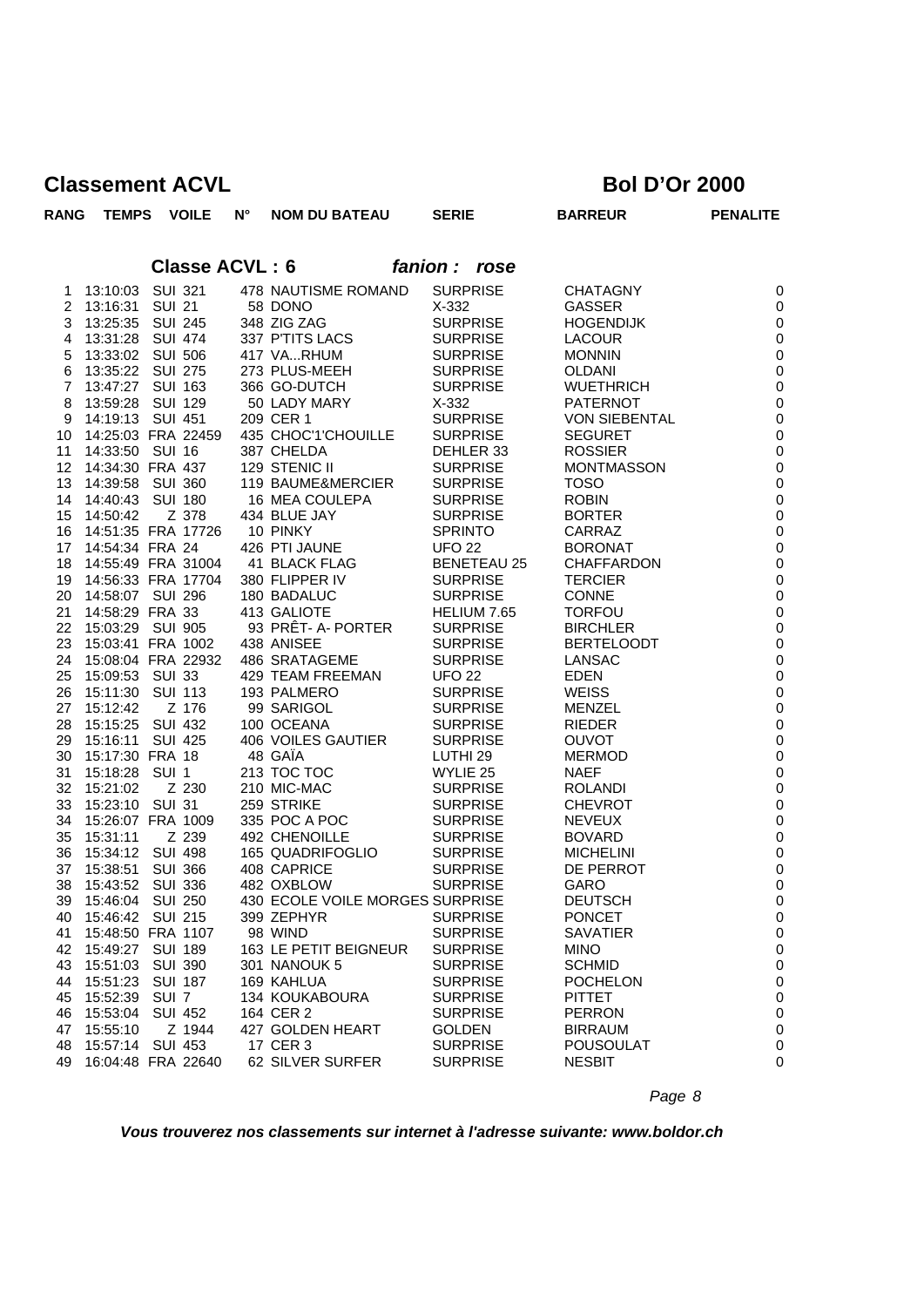| <b>RANG</b> | <b>TEMPS</b>                | <b>VOILE</b>      | $N^{\circ}$ | <b>NOM DU BATEAU</b>                 | <b>SERIE</b>                      | <b>BARREUR</b>                  | <b>PENALITE</b>       |
|-------------|-----------------------------|-------------------|-------------|--------------------------------------|-----------------------------------|---------------------------------|-----------------------|
|             |                             |                   |             |                                      |                                   |                                 |                       |
| 50          | 16:10:32                    | Z 96              |             | 404 RIVEMARINE                       | <b>SURPRISE</b>                   | <b>SEITZ</b>                    | 0                     |
| 51          | 16:10:39 SUI 1              |                   |             | 30 X-RAY                             | X 312                             | <b>PELLET</b>                   | 0                     |
| 52          | 16:12:02                    | Z 1588            |             | 258 JOLYN                            | <b>GRANADA 32</b>                 | <b>RUEPP</b>                    | $\mathbf 0$           |
| 53          | 16:13:48                    | Z 1763            |             | 170 X-TAZ                            | $X-79$                            | <b>WILLIAMS</b>                 | 0                     |
| 54          | 16:13:53                    | Z 213             |             | 329 MARWILL                          | <b>SURPRISE</b>                   | <b>KLAUSCH</b>                  | 0                     |
| 55          |                             | 16:14:44 SUI 1602 |             | 441 ENEZ-GWED-EL                     | <b>SURPRISE</b>                   | <b>DELAITE</b>                  | $\mathbf 0$           |
| 56          | 16:15:03                    | <b>SUI 229</b>    |             | 450 POWER RANGER                     | <b>SURPRISE</b>                   | <b>BOSMA</b>                    | $\pmb{0}$             |
| 57          | 16:16:01                    | SUI 197           |             | 371 NOBODY                           | <b>SURPRISE</b>                   | <b>MOERI</b>                    | 0                     |
| 58          |                             | 16:16:35 FRA 1191 |             | 122 ANAA                             | <b>SURPRISE</b>                   | <b>TALMANT</b>                  | $\mathbf 0$           |
| 59          | 16:16:48 SUI 74             |                   |             | 59 IREL 3                            | <b>SURPRISE</b>                   | <b>HOLZER</b>                   | $\mathbf 0$           |
| 60          | 16:18:25                    | SUI 271           |             | 95 PEE-WEE                           | <b>SURPRISE</b>                   | <b>DUPONT</b>                   | 0                     |
| 61          |                             | 16:21:27 SUI 2144 |             | 162 SWANIX                           | $X-79$                            | <b>MATRINGE</b>                 | $\mathbf 0$           |
| 62          | 16:23:36                    | <b>SUI 270</b>    |             | 60 COQ T'ELLE                        | <b>SURPRISE</b>                   | <b>NOBLE</b>                    | $\mathbf 0$           |
| 63          | 16:25:09                    | <b>SUI 408</b>    |             | 462 ARC-EN-CIEL                      | $X-79$                            | MARTIAL                         | $\mathbf 0$           |
| 64          | 16:25:38                    | Z 547             |             | 184 BELFILLE                         | LUTHY 33                          | <b>GALLAY</b>                   | 0                     |
| 65          | 16:27:43                    | Z <sub>3</sub>    |             | 144 TREMOLO                          | FAURBY 330                        | <b>DERIAZ</b>                   | $\mathbf 0$           |
| 66          | 16:27:46 SUI 483            |                   |             | 69 SAIL-LA-VIE                       | <b>SURPRISE</b>                   | <b>DENIS</b>                    | $\mathbf 0$           |
| 67          | 16:29:21                    | <b>SUI 243</b>    |             | 432 ALLEGRO                          | <b>SURPRISE</b>                   | <b>BLANCHOUD</b>                | $\pmb{0}$             |
| 68          | 16:30:29                    | SUI 114           |             | 477 HYDROPHOBE                       | <b>SURPRISE</b>                   | <b>GANZ</b>                     | $\mathbf 0$           |
| 69          | 16:33:32                    | Z 27              |             | 201 ZESTOPOL II                      | <b>SURPRISE</b>                   | <b>BARBEY</b>                   | $\mathbf 0$           |
| 70          | 16:35:34 SUI 328            |                   |             | 280 GAIC                             | <b>SURPRISE</b>                   | TARAMARCAZ                      | $\mathbf 0$           |
| 71          | 16:44:31                    | <b>SUI 165</b>    |             | 197 SCARLETT OHARA                   | <b>SURPRISE</b>                   | <b>PROBST</b>                   | $\mathbf 0$           |
| 72          | 16:46:17 SUI 421            |                   |             | 208 NEMESIS                          | <b>SURPRISE</b>                   | <b>BARAZZONE</b>                | 0                     |
| 73          | 16:50:15                    | 494               |             | 140 GUILEVA                          | <b>SURPRISE</b>                   | <b>SCHLAEPFER</b>               | 0                     |
| 74          |                             | 16:57:05 FRA 1138 |             | 187 ALLEGRETTO                       | <b>SURPRISE</b>                   | <b>VERDIER</b>                  | $\mathbf 0$           |
| 75          | 17:03:21                    | SUI <sub>6</sub>  |             | 86 BLUE BELL                         | <b>FIBAGO CX</b>                  | <b>CHATELAIN</b>                | $\mathbf 0$           |
| 76          | 17:06:59                    | Z 293             |             | 277 RAFALE                           | ELAN <sub>33</sub>                | <b>KUNZLER</b>                  | $\mathbf 0$           |
| 77          | 17:22:24 SUI 71             |                   |             | 302 SURBOUM                          | <b>SURPRISE</b>                   | <b>LUEDTKE</b>                  | $\mathbf 0$           |
| 78          | 17:25:05                    | Z 212             |             | 444 SUMMERWIND                       | <b>SURPRISE</b>                   | DE ZEEUW                        | $\pmb{0}$             |
| 79          | 17:26:17 SUI 407            |                   |             | 394 GALAXIE                          | <b>SURPRISE</b>                   | DI BIASE                        | $\mathbf 0$           |
| 80          | 17:30:52                    | Z 343             |             | 166 BAOBAB                           | <b>SURPRISE</b>                   | <b>UBAGHS</b>                   | $\mathbf 0$           |
| 81          | 17:47:47 SUI 19             |                   |             | 79 ZED                               | <b>EPERVIER</b>                   | <b>SCHAERRER</b>                | $\mathbf 0$           |
| 82          | 17:51:42                    | F 42169           |             | 379 ISATIS                           | <b>SURPRISE</b>                   | <b>VACHEZ</b>                   | 0                     |
| 83          | 17:57:37                    | Z 164             |             | 343 DONA FLOR                        | <b>SURPRISE</b>                   | DE KEMPENEER                    | 0                     |
| 84          | 18:00:27                    | Z <sub>5</sub>    |             | 306 CANIOS                           | LUTHY 29                          | <b>MATTHYS</b>                  | $\mathbf 0$           |
| 85          | 18:08:37 SUI 20             | Z 54              |             | 312 H <sub>2</sub> O                 | <b>HELIUM</b>                     | <b>FERRARIO</b><br><b>KHODL</b> | $\mathbf 0$           |
| 86<br>87    | 18:10:33                    | Z 3111            |             | 327 MAICA                            | <b>PROTO</b><br><b>GRANADA 27</b> |                                 | 0                     |
| 88          | 18:12:10<br>18:12:58 SUI 92 |                   |             | 453 JOELLE<br>289 NUSCKI III         | <b>FIRST 300</b>                  | <b>RUEDI</b><br>AUBORD          | $\pmb{0}$<br>$\Omega$ |
| 89          |                             | SUI 9             |             | 103 GUSTAVE                          | <b>SURPRISE</b>                   | <b>BERTHELOT</b>                | $\mathsf 0$           |
|             | 18:16:11                    | <b>SUI 50</b>     |             |                                      |                                   |                                 | C                     |
| 90<br>91    | 18:26:29<br>18:27:14        | Z 154             |             | 156 GARAGE BLECHERETTE<br>276 BEATUS | <b>SURPRISE</b>                   | TABASCO 26<br><b>DUNAND</b>     | <b>HENNARD</b><br>0   |
| 92          | 18:27:54                    | Z 195             |             | 340 ELPENOR                          | <b>SURPRISE</b>                   | <b>MARNO</b>                    | 0                     |
| 93          | 18:30:08                    | <b>SUI 434</b>    |             | 264 MINEDOR                          | <b>SURPRISE</b>                   | <b>HESS</b>                     | 0                     |
| 94          | 18:34:36                    | Z 338             |             | 64 VENT D'AL                         | <b>SURPRISE</b>                   | <b>VAHARIS</b>                  | 0                     |
| 95          | 18:35:41                    | Z 179             |             | 246 LA RIVALE II                     | <b>SURPRISE</b>                   | <b>PICTET</b>                   | 0                     |
| 96          | 18:51:10                    | <b>SUI 310</b>    |             | 236 BELLE AURORE III                 | <b>SURPRISE</b>                   | <b>KOSSLER</b>                  | 0                     |
| 97          | 19:00:11                    | <b>SUI 72</b>     |             | 212 SAOLA                            | GIB SEA 92                        | <b>CHOPARD</b>                  | 0                     |
| 98          | 19:01:41                    | Z 141             |             | 73 EXTRADOSE                         | <b>SURPRISE</b>                   | <b>CHAMPENDAL</b>               | 0                     |
| 99          | 19:03:29                    | <b>SUI 98</b>     |             | 448 MOSQUITO                         | <b>SPRINT</b>                     | <b>BOUCHERBA</b>                | 0                     |
| 100         | 19:04:59                    | <b>SUI 498</b>    |             | 248 ALOA                             | OPTIMA 106                        | <b>GATTI</b>                    | 0                     |
|             |                             |                   |             |                                      |                                   |                                 |                       |

*Page 9*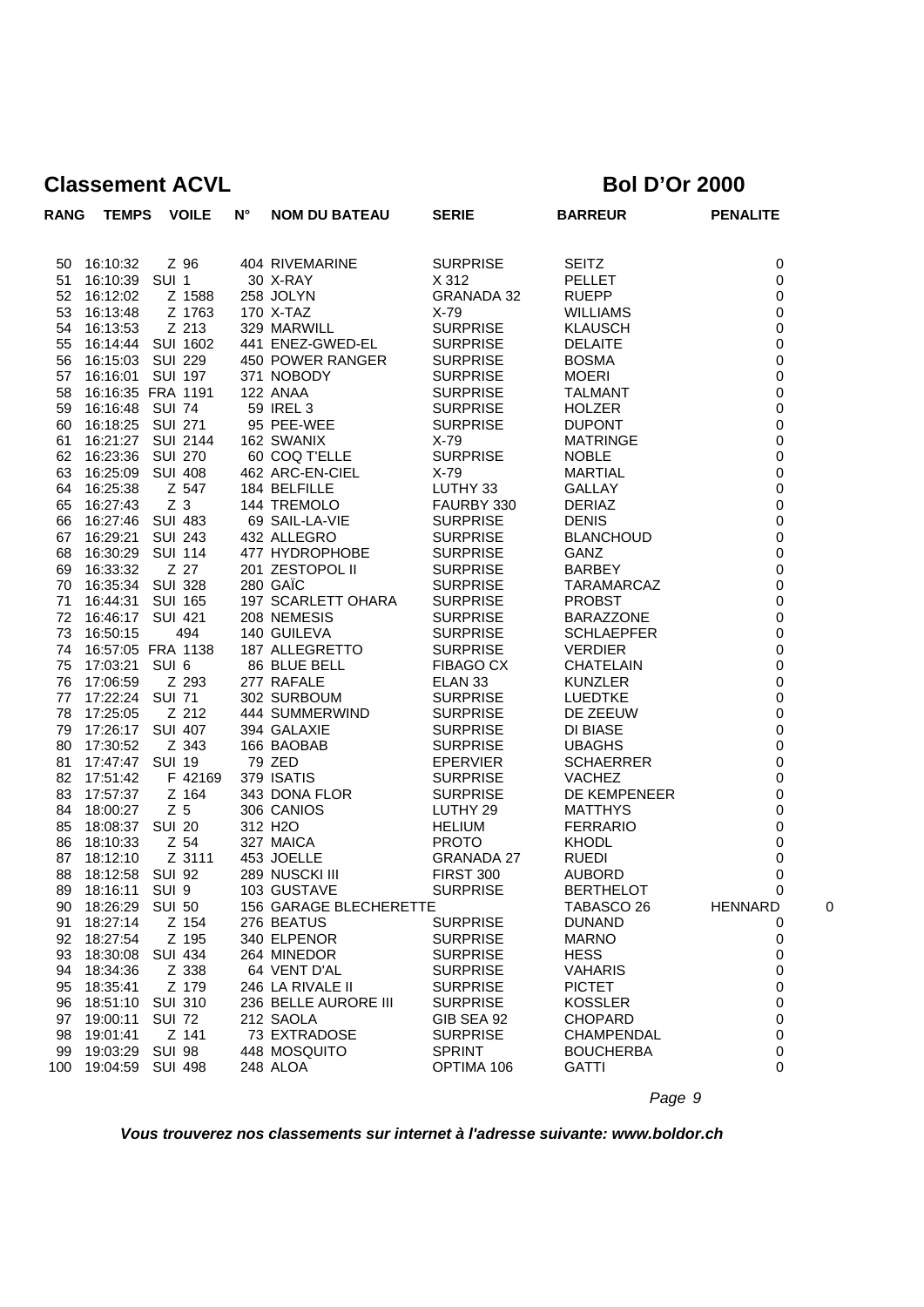| <b>RANG</b> | <b>TEMPS</b>                 |                | <b>VOILE</b>   | N° | <b>NOM DU BATEAU</b>                 | <b>SERIE</b>                       | <b>BARREUR</b>                  | <b>PENALITE</b>                 |
|-------------|------------------------------|----------------|----------------|----|--------------------------------------|------------------------------------|---------------------------------|---------------------------------|
| 101         | 19:47:09                     |                | Z 17           |    | 331 TRUFFALO                         | <b>SURPRISE</b>                    | DARBELLAY                       | $\mathbf 0$                     |
| 102         | 19:47:54                     |                | Z 256          |    | 81 PLATIPOS                          | <b>SURPRISE</b>                    | WENGER                          | $\boldsymbol{0}$                |
| 103         | 19:48:46                     |                | Z 58           |    | 274 SIMONE                           | <b>SURPRISE</b>                    | <b>ROBYR</b>                    | $\mathbf 0$                     |
| 104         | 19:50:31                     |                | Z 126          |    | 265 CAP 'AMILY                       | FEELING 326                        | <b>ODIER</b>                    | $\boldsymbol{0}$                |
| 105         | 19:50:46 FRA 200             |                |                |    | 416 C2NY                             | <b>SURPRISE</b>                    | <b>BESSON</b>                   | $\boldsymbol{0}$                |
| 106         | 19:53:40                     |                | Z 132          |    | 490 MAURABLYA                        | <b>SURPRISE</b>                    | <b>PASCHOUD</b>                 | $\pmb{0}$                       |
| 107         | 19:56:43                     |                | 321            |    | 267 CARRIACOU III                    | DEHLER 34                          | <b>EDELMANN</b>                 | $\boldsymbol{0}$                |
| 108         | 19:56:47 SUI 1807            |                |                |    | 115 ANTARES                          | J 24                               | <b>TAPPOLET</b>                 | $\boldsymbol{0}$                |
| 109         | 19:58:18                     | <b>SUI 374</b> |                |    | 44 CACTUS                            | <b>SURPRISE</b>                    | <b>GIRARDBILLE</b>              | $\boldsymbol{0}$                |
| 110         | 19:59:40                     |                | Z 233          |    | 37 MIC-MAC                           | <b>SURPRISE</b>                    | <b>HESENER</b>                  | $\boldsymbol{0}$                |
| 111         | 20:00:36 SUI 211             |                |                |    | 382 SAINT-AMOUR                      | ELAN <sub>31</sub>                 | GAILLARD                        | $\boldsymbol{0}$                |
|             | 112 20:01:13 SUI 381         |                |                |    | 56 COUCOU-YOU                        | <b>SURPRISE</b>                    | <b>DELETRAZ</b>                 | $\boldsymbol{0}$                |
|             | 113 20:01:18                 |                | 1664           |    | 433 MAMOME                           | <b>BULLIT</b>                      | <b>BASSET</b>                   | $\pmb{0}$                       |
| 114         | 20:01:42                     |                | Z 593          |    | 18 ISHTAR                            | <b>BIANCA 26</b>                   | <b>MATUSEWICZ</b>               | $\boldsymbol{0}$                |
| 115         | 20:02:50                     |                | Z 448          |    | 207 RHUM ET EAU III                  | COMET 9.10                         | <b>BREAUD</b>                   | $\mathbf 0$                     |
|             | 116 20:02:51                 |                | Z 136          |    | <b>112 MATHE 4</b>                   | <b>SURPRISE</b>                    | <b>GODENZI</b>                  | $\boldsymbol{0}$                |
| 117         | 20:03:23                     |                | Z 99           |    | 49 PAPRIKA                           | <b>SURPRISE</b>                    | <b>SCHAAD</b>                   | $\pmb{0}$                       |
| 118         | 20:16:45                     |                | 805            |    | 485 FAST FORWARD                     | SCHOLTZER 22                       | <b>THEUNINCK</b>                | $\mathbf 0$<br>$\boldsymbol{0}$ |
|             | 119 20:17:04<br>120 20:18:21 |                | Z 55<br>F 442  |    | 505 LAC ET MER<br>472 FAZILLOU       | <b>SURPRISE</b><br><b>SURPRISE</b> | <b>BERGIER</b><br><b>COGNET</b> | $\pmb{0}$                       |
| 121         | 20:22:04 SUI 463             |                |                |    | 474 BARJAC                           | <b>BURKHALTER</b>                  | CHEVALLAY                       | $\boldsymbol{0}$                |
| 122         | 20:23:04                     |                | Z 133          |    | 455 LAC ET MER                       | <b>SURPRISE</b>                    | <b>RACINE</b>                   | $\boldsymbol{0}$                |
| 123         | 20:23:55                     |                | C 34           |    | 171 LADY MURDOCH                     | SWEDEN YACHTS SALMON               |                                 | $\boldsymbol{0}$                |
| 124         | 20:30:22 FRA 946             |                |                |    | 263 EO IV                            | <b>SURPRISE</b>                    | <b>FIEVET</b>                   | $\pmb{0}$                       |
| 125         | 20:32:16 SUI 103             |                |                |    | 402 SIR-IL                           | <b>SURPRISE</b>                    | <b>GROSJEAN</b>                 | $\boldsymbol{0}$                |
| 126         | 20:51:13                     | Z <sub>1</sub> |                |    | 487 AQUA'VITE                        | <b>FIRST 235</b>                   | <b>RICCI</b>                    | $\mathbf 0$                     |
| 127         | 20:52:19                     |                | Z 226          |    | 11 TINTINABULLE                      | <b>SURPRISE</b>                    | <b>KUSS</b>                     | $\boldsymbol{0}$                |
| 128         | 20:52:52                     |                | Z 977          |    | 316 PACHA                            | J24                                | <b>SCHNITZLER</b>               | $\pmb{0}$                       |
| 129         | 20:53:22                     |                | Z 96           |    | 126 CARRICK                          | ELAN <sub>31</sub>                 | <b>IMBERT</b>                   | $\mathbf 0$                     |
| 130         | 20:53:24                     |                | $Z$ 10         |    | 87 L'ELENA                           | <b>BIANCA 26</b>                   | <b>GAUTHIER</b>                 | $\boldsymbol{0}$                |
| 131         | 20:53:43                     |                | 32             |    | 493 LAC ET MER                       | <b>SURPRISE</b>                    | <b>DARIO</b>                    | $\boldsymbol{0}$                |
| 132         | 20:54:04                     |                | 0              |    | 25 SIR D'O                           | <b>CHALLENGER GT</b>               | <b>WICHT</b>                    | $\pmb{0}$                       |
| 133         | 20:56:18 FRA 17              |                |                |    | 108 LONGBOW                          | COMET 28 RACE                      | <b>DIEBOLD</b>                  | $\boldsymbol{0}$                |
|             | 134 20:56:33 SUI 482         |                |                |    | 206 GO-4-IT                          | <b>SURPRISE</b>                    | <b>BRENDLE</b>                  | $\boldsymbol{0}$                |
| 135         | 21:00:29                     |                | Z 1072         |    | 1 VENDREDI                           | VAGABOND 25                        | <b>BEDNARCZYK</b>               | $\pmb{0}$                       |
| 136         | 21:01:32 SUI 198             |                |                |    | 147 THIERIC III                      | <b>SURPRISE</b>                    | <b>WEDER</b>                    | $\mathbf 0$                     |
| 137         | 21:02:11                     | SUI 4          |                |    | 421 HANG LOOSE                       | SUN ODYSSEY 30 EGLI                |                                 | $\mathbf 0$                     |
| 138         | 21:03:20                     |                |                |    | 42 SOPHIE III                        | SUN FAST 31                        | <b>ZBINDEN</b>                  | $\boldsymbol{0}$                |
| 139         | 21:03:43 SUI 806             |                |                |    | 351 MELUSINE                         | TRAPPER 400                        | <b>FRANGOULIS</b>               | $\boldsymbol{0}$                |
| 140         | 21:05:05 SUI 2               |                |                |    | 398 SHAMU II                         | DUFOUR 4800                        | <b>DERIVAZ</b>                  | $\mathbf 0$                     |
|             |                              |                |                |    | 123 SITUVEU                          | <b>SURPRISE</b>                    | WABER                           | $\overline{\mathbf{0}}$         |
| 143         | 142 21:08:13                 |                | Z 48<br>Z 3353 |    | 271 PEGASE                           | <b>MOUSSE</b><br>J 24              | RIEUX<br><b>WATTS</b>           | 0                               |
| 144         | 21:17:16<br>21:18:44         |                | $Z$ 4          |    | 423 N'IMPORTE QUOI<br>369 MARIE-ANNE | ALBIN-VIGGEN                       | <b>VULLIERAT</b>                | 0<br>0                          |
| 145         | 21:24:15                     | <b>SUI 920</b> |                |    | 390 EURIDYCE                         | JOUET 920                          | <b>FRANGOULIS</b>               | 0                               |
| 146         | 22:20:05                     |                | F 36           |    | 275 COCO D'ILES                      | COCO                               | JUILLERAT                       | 0                               |
| 147         | 23:28:36                     | Z <sub>1</sub> |                |    | 419 ST AMOUR III                     | HOOD 38                            | <b>GRAY</b>                     | 0                               |
| 148         | 24:00:24 FRA 1104            |                |                |    | 172 R2D2                             | <b>SURPRISE</b>                    | <b>BAECHTOLD</b>                | 0                               |
| 149         | 25:27:08                     |                | Z 77           |    | 279 EXTRA BLEU CIEL                  | <b>CLASSIC</b>                     | <b>DE STICKERE</b>              | 0                               |
| 150         | 28:53:46                     |                | Z 531          |    | 385 MEROU II                         | <b>PRIMAAT</b>                     | <b>FRUTIG</b>                   | 0                               |
| 151         | 29:50:37                     | <b>SUI 311</b> |                |    | 71 FOU D'AMOUR                       | <b>SURPRISE</b>                    | <b>CHEVAUX</b>                  | 0                               |
|             | bateaux partis: 503          |                |                |    |                                      | abandons: 75                       | disqualifiés:                   | 3                               |
|             |                              |                |                |    |                                      |                                    |                                 |                                 |

*Page 10*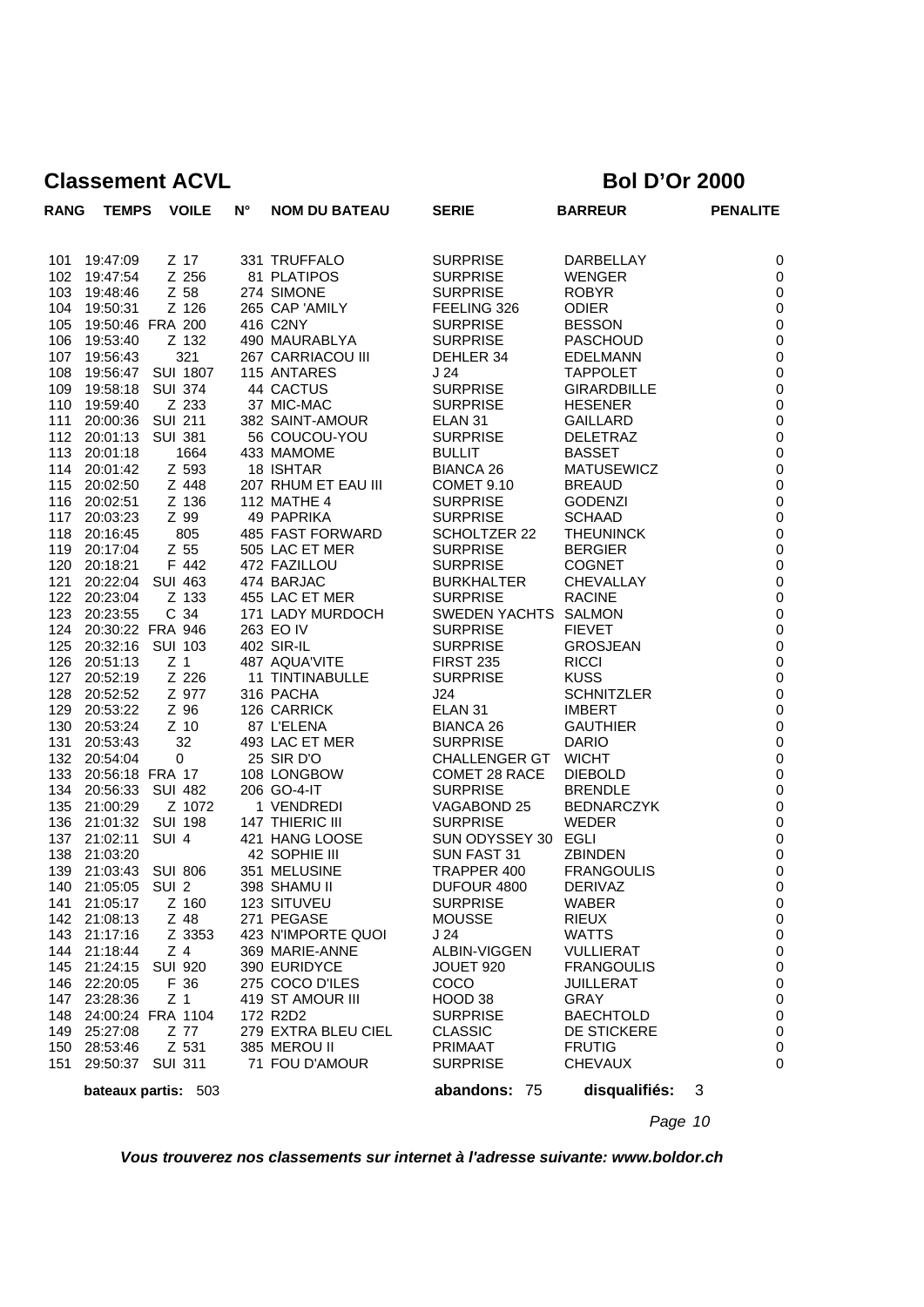**RANG TEMPS VOILE N° NOM DU BATEAU SERIE BARREUR PENALITE**

**Classe ACVL : 7** *fanion : noir*

| 1        |                             | 15:42:12 SUI 302      | 152 P'TIT LOUP                                | $X-302$                    | <b>DAVIET</b>                    | C                            |
|----------|-----------------------------|-----------------------|-----------------------------------------------|----------------------------|----------------------------------|------------------------------|
| 2        | 15:43:45                    | Z 1969                | 53 TANGA                                      | <b>CONFORTINA</b>          | KILBERT                          | C                            |
| 3        | 15:50:38 SUI 48             |                       | 231 SPRINTO                                   | <b>SRINTO</b>              | VALENTE                          | C                            |
| 4        | 16:22:09                    | Z 79                  | 372 GALATEE                                   | GRAND SOLEIL 35 DUPONT     |                                  | $\mathsf{C}$                 |
| 5        | 16:26:34 SUI 18             |                       | 446 PIPO                                      | <b>MOUSSE</b>              | DU PASQUIER                      | $\mathsf{C}$                 |
| 6        | 16:32:25                    | SUI 36                | 278 RIC                                       | DEHLER 36 CWS              | <b>VON KAENEL</b>                | $\mathsf{C}$                 |
| 7        | 18:25:48 SUI 6              |                       | 105 JULES                                     | <b>GRAND SOLEIL</b>        | <b>MARTINELLI</b>                | $\mathsf{C}$                 |
| 8        |                             | 18:27:24 FRA 260      | 368 SOPHYANN                                  | FIRST 260 SPIRIT           | <b>BEAUDUC</b>                   | $\mathsf{C}$                 |
| 9        | 18:40:38                    | Z 1158                | 88 GOFF                                       | CONTESSA 32                | <b>GAVIN</b>                     | $\mathsf{C}$                 |
| 10       | 18:42:13                    | SUI <sub>2</sub>      | 354 ECOLE DE VOILE VIDY SUN ODISSEY 32.1 GRAF |                            |                                  | $\mathsf{C}$                 |
| 11       | 19:42:22                    | Z 570                 | 298 CRACOUCASS                                | REVE DE MER                | <b>DESLEX</b>                    | $\mathsf{C}$                 |
| 12       | 20:00:51                    | Z 269                 | 85 B-SHOW                                     | <b>TEQUILA</b>             | <b>JUNOD</b>                     | $\mathsf{C}$                 |
| 13       | 20:22:38 SUI 211            |                       | 104 JEVIMAVI                                  | <b>GIB SEA 312</b>         | <b>BERNSTEIN</b>                 | $\mathsf{C}$                 |
| 14       | 20:41:19                    | SUI 22                | 102 ZABOUET-CCF                               | SABRE 27                   | JACCARD                          | $\mathsf{C}$                 |
| 15       | 20:54:32                    | F 1271                | 388 ESCAPADE                                  | FIRST CLASS 7              | <b>JACOB</b>                     | $\mathsf{C}$                 |
| 16       | 20:55:17                    | Z 22                  | 364 VENUS                                     | DUFOUR 2800                | <b>FROIDEVAUX</b>                | $\mathsf{C}$                 |
| 17       | 20:56:43                    | Z 508                 | 422 ATHENA NIKE                               | ECUME DE MER               | <b>DALGAS</b>                    | $\mathsf{C}$                 |
| 18       | 20:59:57                    | Z 896                 | 437 ARABELLA                                  | ALBIN MARINE B.            | <b>SCHMIDT</b>                   | $\mathsf{C}$                 |
| 19       | 21:00:12                    | Z <sub>1</sub>        | 396 MELODY                                    | PHANTOM 32                 | <b>FATIO</b>                     | $\mathsf{C}$                 |
| 20       | 21:04:39                    | 83                    | 349 SKORPIOS                                  | FIRST 24                   | <b>FUCHSBAUER</b>                | $\mathsf{C}$                 |
| 21       | 21:04:56                    | F 2                   | 361 ANTIDOTE                                  | DUFOUR 29                  | <b>FARGIER</b>                   | $\mathsf{C}$                 |
| 22       | 21:05:12                    | Z 606                 | 114 MEZCAL                                    | <b>FOLKBOAT</b>            | <b>CREVOISIER</b>                | $\mathsf{C}$                 |
|          | 23 21:05:58                 | Z 346                 | 468 MAMBO                                     | COMET 700                  | <b>BURRI</b>                     | $\mathsf{C}$                 |
| 24       | 21:06:27                    | Z 57                  | 189 SYRTIS                                    | DUFOUR 3800                | <b>DESDION</b>                   | $\mathsf{C}$                 |
| 25       | 21:06:48 SUI 155            |                       | 107 VOL-AU-VENT                               | DUFOUR 1800                | <b>BALTHASSAT</b>                | $\mathsf{C}$                 |
| 26       | 21:16:22 SUI 359            |                       | 139 AGAPE                                     | FIRST 30E                  | <b>BONJOUR</b>                   | $\mathsf{C}$                 |
| 27       | 21:16:32 SUI 1              |                       | 78 P'TIT SUISSE                               | <b>FIRST 210</b>           | <b>NAITO</b>                     | $\mathsf{C}$                 |
| 28       | 21:16:51 SUI 2              |                       | 360 LAUMARINE                                 | DUFOUR 32                  | BAER                             | $\mathsf{C}$                 |
| 29       | 21:17:49                    | Z 538                 | 176 MAYAPE                                    | ELIZABETHIAN 30 KAZIMIRSKI |                                  | $\mathsf{C}$                 |
| 30       | 21:18:52                    | Z 12                  | 220 MOON SHADOW                               | COMET 910                  | <b>FONTANA</b>                   | C                            |
| 31       | 21:19:14 FRA 153            |                       | <b>318 NORA</b>                               | FIRST 29                   | <b>ACKERMAN</b>                  | $\mathsf{C}$                 |
| 32       | 21:19:16                    | Z 906                 | 420 SA VA MIEUX                               | PEARSON 26                 | VALLOTON                         | C                            |
| 33       |                             | 21:21:11 SUI 1034     | 268 CALLISTO                                  | <b>WANO</b>                | <b>REVILLARD</b>                 | $\mathsf{C}$                 |
| 34       | 21:21:15                    | F 740                 | 154 FITZ-CARALDO                              | <b>FIRST 235</b>           | LAPERROUSAZ                      | $\mathsf{C}$                 |
| 35       | 21:22:53 FRA 15             |                       | 80 FAST'OCHE                                  | SUN FAST 26                | <b>JIMENEZ</b>                   | C                            |
| 36       | 21:32:37 SUI 26             |                       | <b>143 PASSE PARTOUT</b>                      | GIB-SEA 77                 | <b>FINGER</b>                    | $\mathsf{C}$                 |
| 37       | 21:47:58                    | Z 1545                | 33 BASILE                                     | CONATI 31                  | <b>DUBOIS</b>                    | C                            |
| 38       | 21:51:12                    | F 174                 | 347 ANGATA                                    | GIB SEA 28                 | <b>DAVID</b>                     | C                            |
| 39<br>40 | 21:53:42 SUI 15<br>21:57:43 |                       | 182 CHIKEN II                                 | FIRST <sub>25</sub>        | <b>BENVENUTI</b><br><b>BOSSU</b> | $\mathsf{C}$                 |
|          |                             | Z <sub>1</sub><br>Z 9 | 255 SPIRIT OF NORA                            | DUFOUR 31                  |                                  | C<br>$\mathsf{C}$            |
| 41       | 22:13:19<br>42 22:26:02     | 2508                  | 250 SERENADE<br>481 HELIUM                    | ALOA 23<br>FIRST 30        | BAER                             |                              |
|          |                             |                       | 336 LE CANARD DES                             | FIRST <sub>25</sub>        | <b>GUICHARD</b><br><b>KIRSCH</b> | $\mathsf{C}$<br>$\mathsf{C}$ |
| 43       | 22:52:07 SUI 77<br>23:43:54 |                       | 24 VINDILIS                                   |                            |                                  |                              |
| 44<br>45 | 23:45:43                    | Z 230<br>Z 225        | 148 JUSTADREAM                                | ALPA 9.50<br>SUN DREAM 28  | <b>BAUMGARTNER</b><br>LEU        | $\mathsf{C}$<br>$\mathsf{C}$ |
| 46       |                             | 24:13:58 SUI 2364     | 284 BALTRINGHE III                            | <b>SAFARI</b>              | ABELS                            | $\mathsf{C}$                 |
| 47       | 24:36:04                    | 24                    | 82 MORGANE                                    | <b>BAUMANN 680</b>         | <b>HERTH</b>                     | $\mathsf{C}$                 |
| 48       | 26:17:31                    | 77                    | 142 SEAJOY                                    | DELANTA 80                 | OERTLY                           | C                            |
| 49       | 27:02:39                    | SUI 5                 | 229 COIN-COIN V                               | YAMAHA 30                  | <b>MAILLARD</b>                  | $\mathsf{C}$                 |
|          |                             |                       |                                               |                            |                                  |                              |

*Page 11*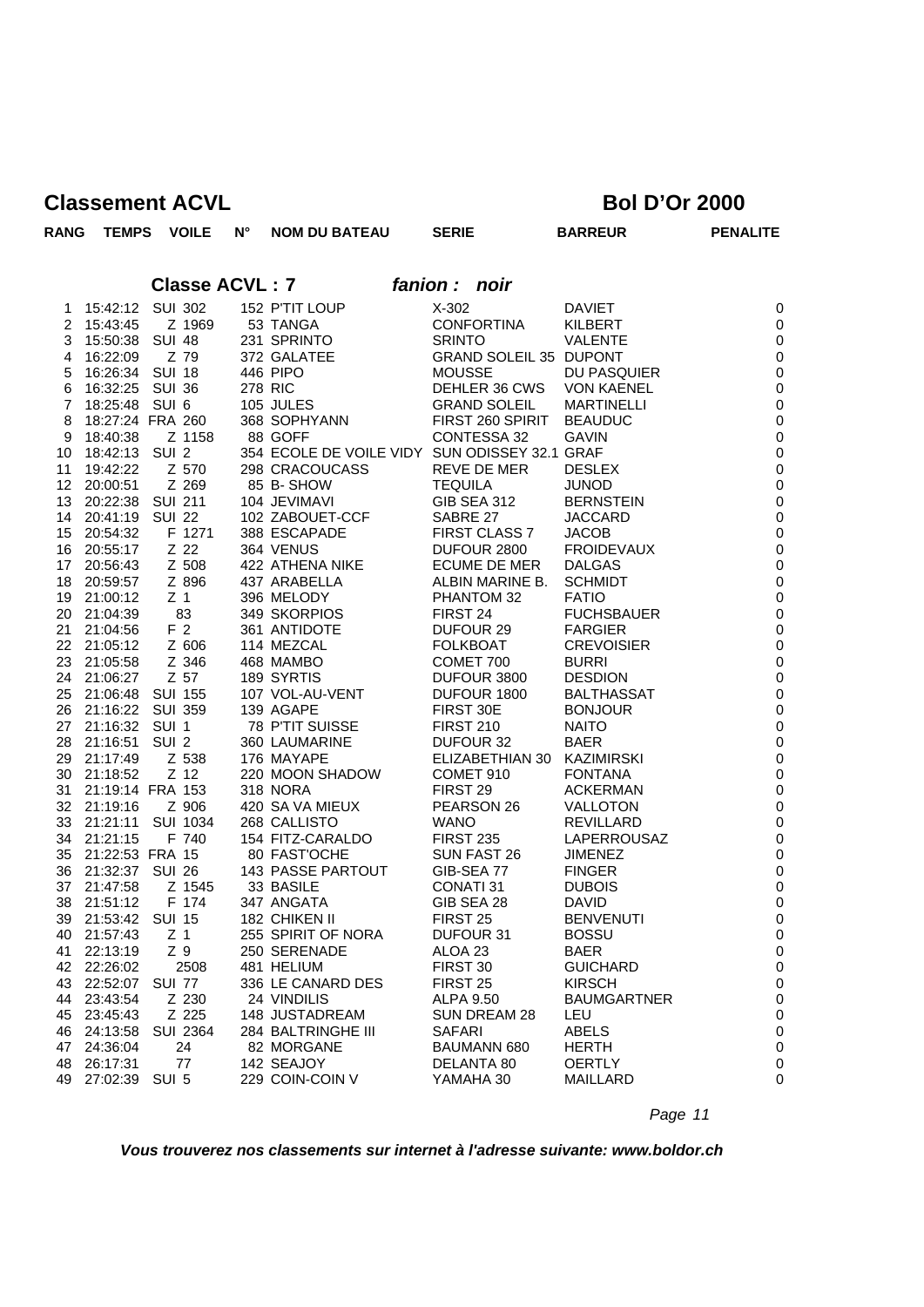| <b>RANG</b> | <b>TEMPS</b>      | <b>VOILE</b>        | <b>NOM DU BATEAU</b><br>Ν° | <b>SERIE</b>   | <b>BARREUR</b>  | <b>PENALITE</b> |
|-------------|-------------------|---------------------|----------------------------|----------------|-----------------|-----------------|
|             |                   |                     |                            |                |                 |                 |
|             | 50 27:26:57       | FR 5306             | 488 TI-TA-TON              | <b>TEQUILA</b> | <b>DELEAGE</b>  | $\Omega$        |
| 51          | 28:08:44 SUI 37   |                     | 251 LE GLOUTON             | <b>KUDU</b>    | <b>FRANCIS</b>  | $\Omega$        |
|             | 52 28:56:42 FRA 2 |                     | 459 PAMALO                 | DUFOUR 31      | <b>ESCOUBES</b> | $\Omega$        |
| 53.         | 29:22:22          | Z 7                 | 200 WIND SONG              | JAGUAR 27      | <b>PESSE</b>    | $\Omega$        |
|             | 54 30:36:18       | 380                 | 92 CANARD                  | FIRST 24       | <b>VOGEL</b>    | $\Omega$        |
|             |                   | bateaux partis: 503 |                            | abandons: 75   | disqualifiés:   | -3              |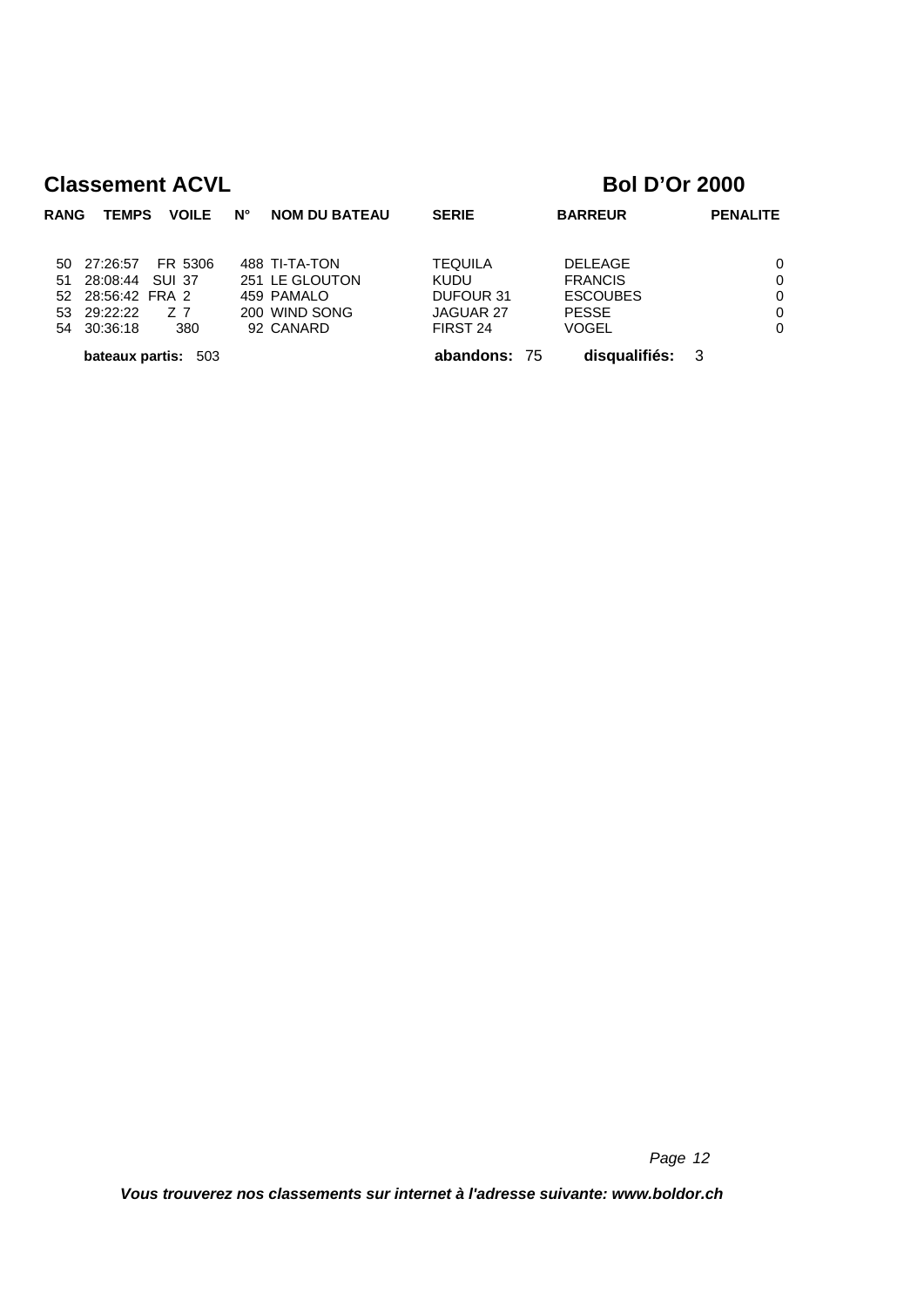| <b>RANG</b>   | <b>TEMPS</b>               |          | <b>VOILE</b> | $N^{\circ}$           | <b>NOM DU BATEAU</b>       | <b>SERIE</b>          |              | <b>BARREUR</b>   |     | <b>PENALITE</b> |
|---------------|----------------------------|----------|--------------|-----------------------|----------------------------|-----------------------|--------------|------------------|-----|-----------------|
|               |                            |          |              | <b>Classe ACVL: E</b> |                            | fanion : flamme noire |              |                  |     |                 |
|               | 6:15:56                    |          | SUI 2000     |                       | 308 ALINGHI                |                       | CATAMARAN 41 | <b>JORAND</b>    |     | 0               |
| $\mathcal{P}$ | 6:33:35                    | SUI 222  |              |                       | 431 HAPPYCALOPSE           | MULTI                 |              | <b>CARDIS</b>    |     | 0               |
| 3             | 7:02:35                    |          | Z 300        |                       | 228 YLLIAM                 | MULTI                 |              | <b>FIRMENICH</b> |     | 0               |
| 4             | 7:13:21 SUI 7              |          |              |                       | 439 BEDAT & CO             |                       | FORMULE 40   | <b>GRANGE</b>    |     | 0               |
| 5             | 8:51:53                    | SUI 1611 |              |                       | 353 TEMENOS                | F-40                  |              | WEHRLI           |     | 0               |
| 6             | 10:21:20 GER 168           |          |              |                       | 168 SCHICKSEN-BROWSER F31R |                       |              | <b>STOLZ</b>     |     | $\Omega$        |
|               | <b>bateaux partis: 503</b> |          |              |                       |                            |                       | abandons: 75 | disqualifiés:    | - 3 |                 |

*Page 13*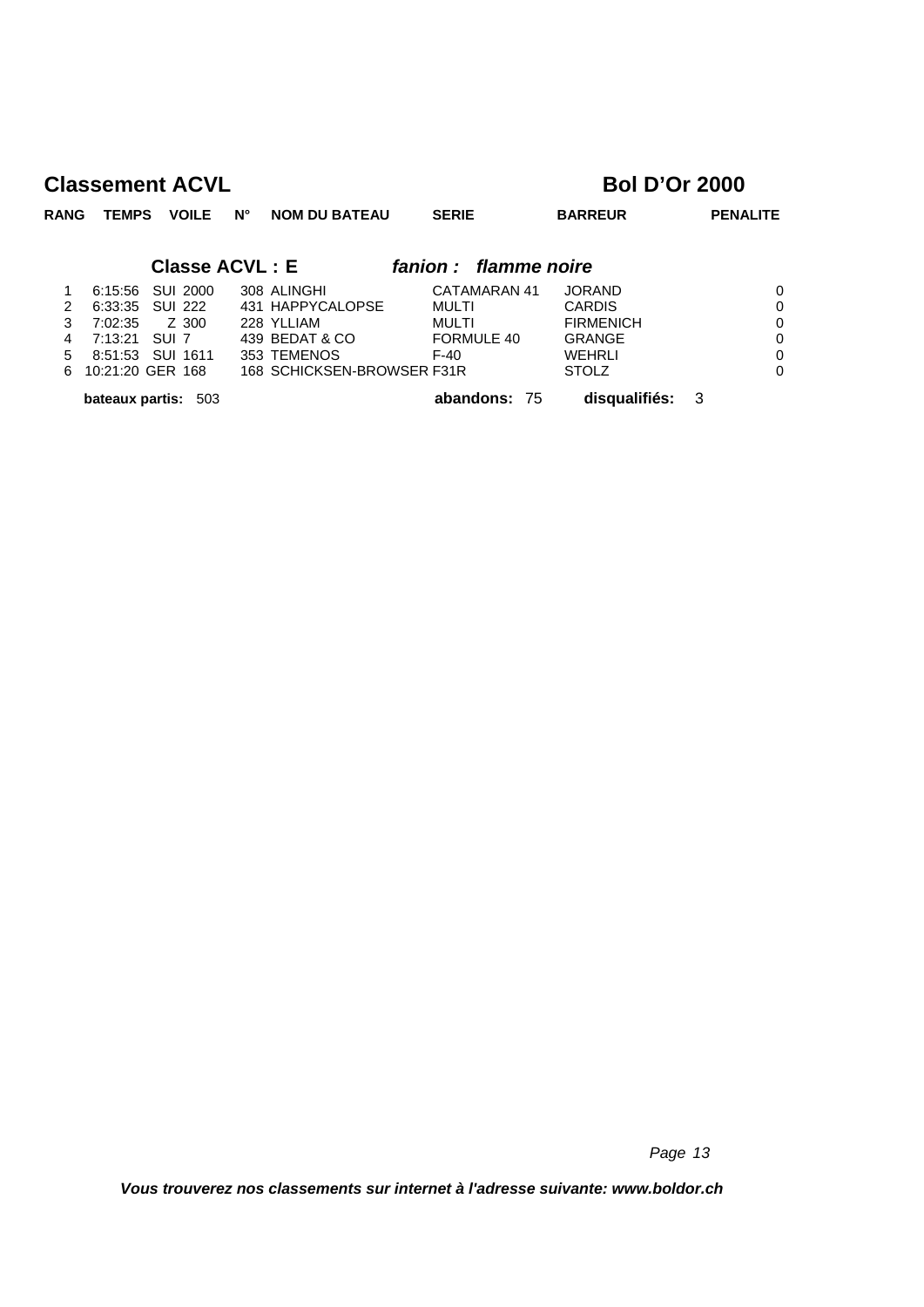*23-juin-00 17:31:36*

#### **Classement ACVL Bol D'Or 2000**

| <b>RANG</b> | <b>TEMPS</b>    | <b>VOILE</b>          | N° | <b>NOM DU BATEAU</b>                  | <b>SERIE</b>         | <b>BARREUR</b>     | <b>PENALITE</b>  |
|-------------|-----------------|-----------------------|----|---------------------------------------|----------------------|--------------------|------------------|
|             |                 | <b>Classe ACVL: F</b> |    |                                       | fanion: flamme noire |                    |                  |
| 1           | 8:05:53         | <b>SUI 27</b>         |    | 307 GUST 10                           | <b>RC 27</b>         | <b>SCHENKER</b>    | $\Omega$         |
| 2           | 8:40:29         | <b>FRA 306</b>        |    | 70 TALENCE AQUITAINE                  | FORMULE 28           | <b>DUPUY</b>       | 0                |
| 3           | 8:59:08         | FM 10                 |    | 32 OBSTINATION                        | FORMULA 28           | KICK               | $\mathbf 0$      |
| 4           | 9:45:58         | FM 240                |    | 39 LA RAGAZZA                         | FORMULA 28           | <b>VERHOEVEN</b>   | $\Omega$         |
| 5           | 9:56:08         | 1                     |    | 15 ORION                              | <b>FIREBIRD</b>      | <b>BOWDEN</b>      | 0                |
| 6           | 10:14:46        | 276                   |    | 359 BROCCIU DI FIGATELLI HOBIE CAT 21 |                      | <b>COLUNI</b>      | 0                |
|             |                 | 10:15:28 FRA 2000     |    | 226 FRED AND KO                       | CLASS C              | <b>VULLIEZ</b>     | 0                |
| 8           | 10:20:30        | Z 1                   |    | 204 LE RIVAGE, ST-GINGOLP             |                      | MULTI F 30         | <b>BERTHOLET</b> |
| 0           |                 |                       |    |                                       |                      |                    |                  |
| 9           | 10:48:36        | F 33                  |    | 314 ANTHICAT                          | <b>FORMULE 26</b>    | <b>CURSCHELLAS</b> | 0                |
| 10          | 11:55:31        | <b>SUI 358</b>        |    | 355 CIELITO OF KITSILANO              | F27                  | <b>GIESBRECHT</b>  | $\mathbf 0$      |
| 11          | 13:58:06        | <b>SUI 16</b>         |    | 145 HOMOLULU                          | <b>CORSAIR F-24</b>  | <b>NOTTER</b>      | 0                |
| 12          | 15:59:30        | G 3334                |    | 149 TRES HOMBRES                      | F-27                 | <b>STOLZ</b>       | $\mathbf 0$      |
| 13          | 16:30:44        | 139                   |    | 118 TRES MARRANT                      | <b>FARRIER F25C</b>  | <b>BARTHE</b>      | $\mathbf 0$      |
| 14          | 21:03:07        | Z 23                  |    | 124 AVATI                             | <b>FRENCH CAT</b>    | <b>TRUFFER</b>     | $\Omega$         |
|             | bateaux partis: | 503                   |    |                                       | abandons:<br>- 75    | disqualifiés:      | 3                |

*Page 14*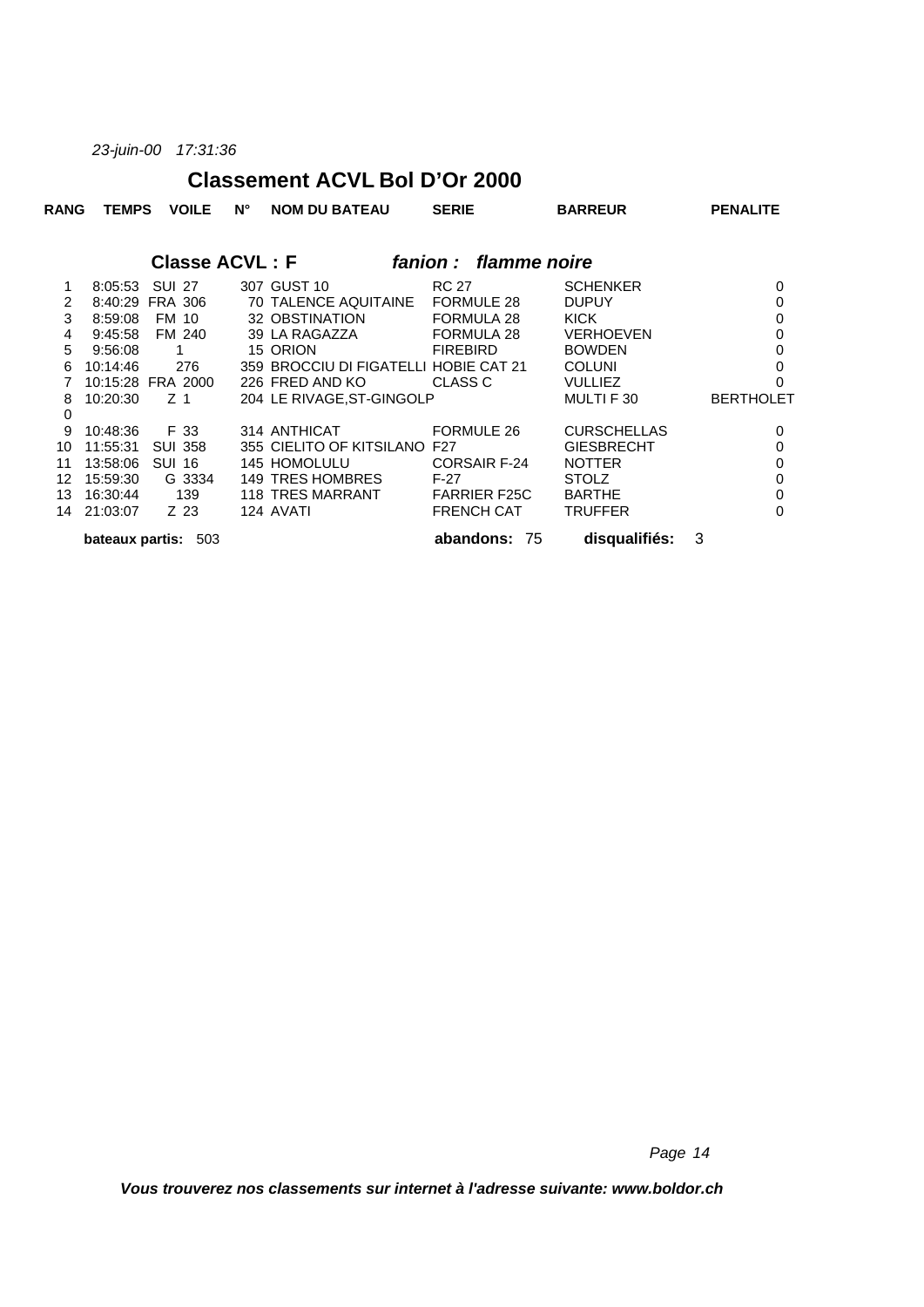*23-juin-00 17:31:38*

#### **Classement ACVL Bol D'Or 2000**

|  |  |  |  | RANG TEMPS VOILE N° NOMIDUIBATEAU | <b>SERIE</b> | <b>BARREUR</b> | <b>PENALITE</b> |
|--|--|--|--|-----------------------------------|--------------|----------------|-----------------|
|--|--|--|--|-----------------------------------|--------------|----------------|-----------------|

#### **Classe ACVL : L** *fanion : flamme noire*

|                    | <b>bateaux partis: 503</b> |                               | abandons: 75            | disqualifiés: 3 |   |
|--------------------|----------------------------|-------------------------------|-------------------------|-----------------|---|
| 3 16:43:52 F 123   |                            | 397 GHOST-BUSTER              | <b>SOLING</b>           | MICHEL          |   |
| 2 10:58:52 SUI 8   |                            | 436 LA GRATITUDE              | NAUTI ONE-OZONE ZIEGERT |                 | 0 |
| $1 \quad 10:49:19$ | 918                        | 281 CADWORK RADIO LAC 18PIEDS |                         | JUNDT.          |   |

*Page 16*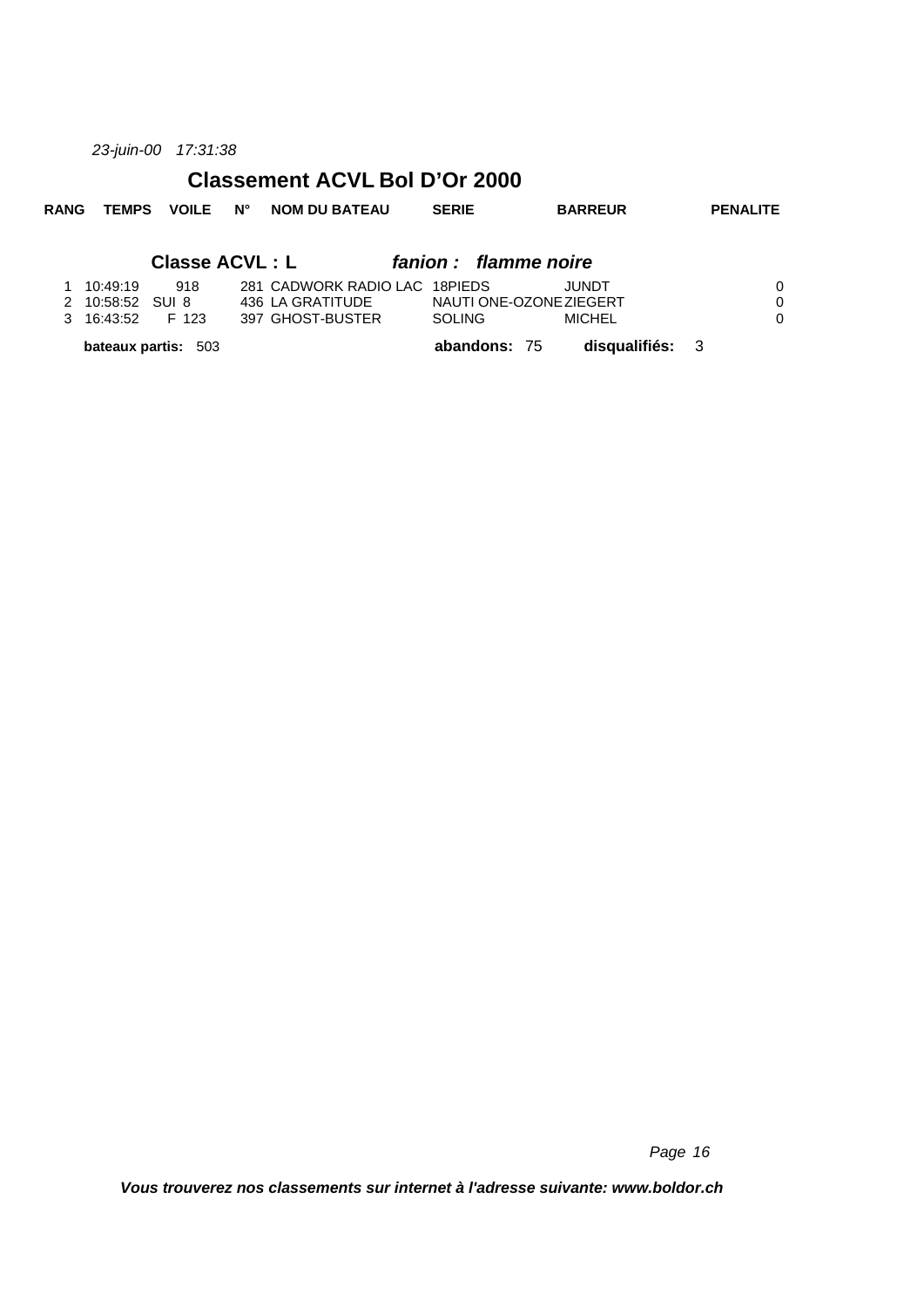# *23-juin-00 17:32:33* **SOCIETE NAUTIQUE DE GENEVE**

#### **Classement Séries**

| Rang | Temps                    | Voile Carton Nom du bateau | <b>Série</b>    | <b>Barreur</b>    | <b>ACVL Pénalité</b> |   |
|------|--------------------------|----------------------------|-----------------|-------------------|----------------------|---|
|      | <b>DOD 24.5</b>          |                            |                 |                   |                      |   |
|      | 14:40:40 SUI 4           | 428 NAUTI-FUN              | DOD 24.5        | <b>CORTHESY</b>   | 5                    | 0 |
| 2    | $15:04:47$ SUI 7         | 461 ECLIPSE                | DOD 24.5        | <b>LEIMGRUBER</b> | 5                    | 0 |
| 3    | 15:41:55 SUI 3           | 317 DEDLIC                 | DOD 24.5        | <b>MULLER</b>     | 5                    | 0 |
| 4    | 15:53:28 SUI 1           | 136 SANOUK                 | DOD 24.5        | LAGGER            | 5                    | 0 |
| 5    | 19:57:42 SUI 5           | 216 ANDIAMO                | <b>DOD 24.5</b> | <b>GRIEFIN</b>    | 5                    | 0 |
|      | <b>bateaux partis: 6</b> |                            | abandons: 1     | disqualifiés: 0   |                      |   |

*Page 1*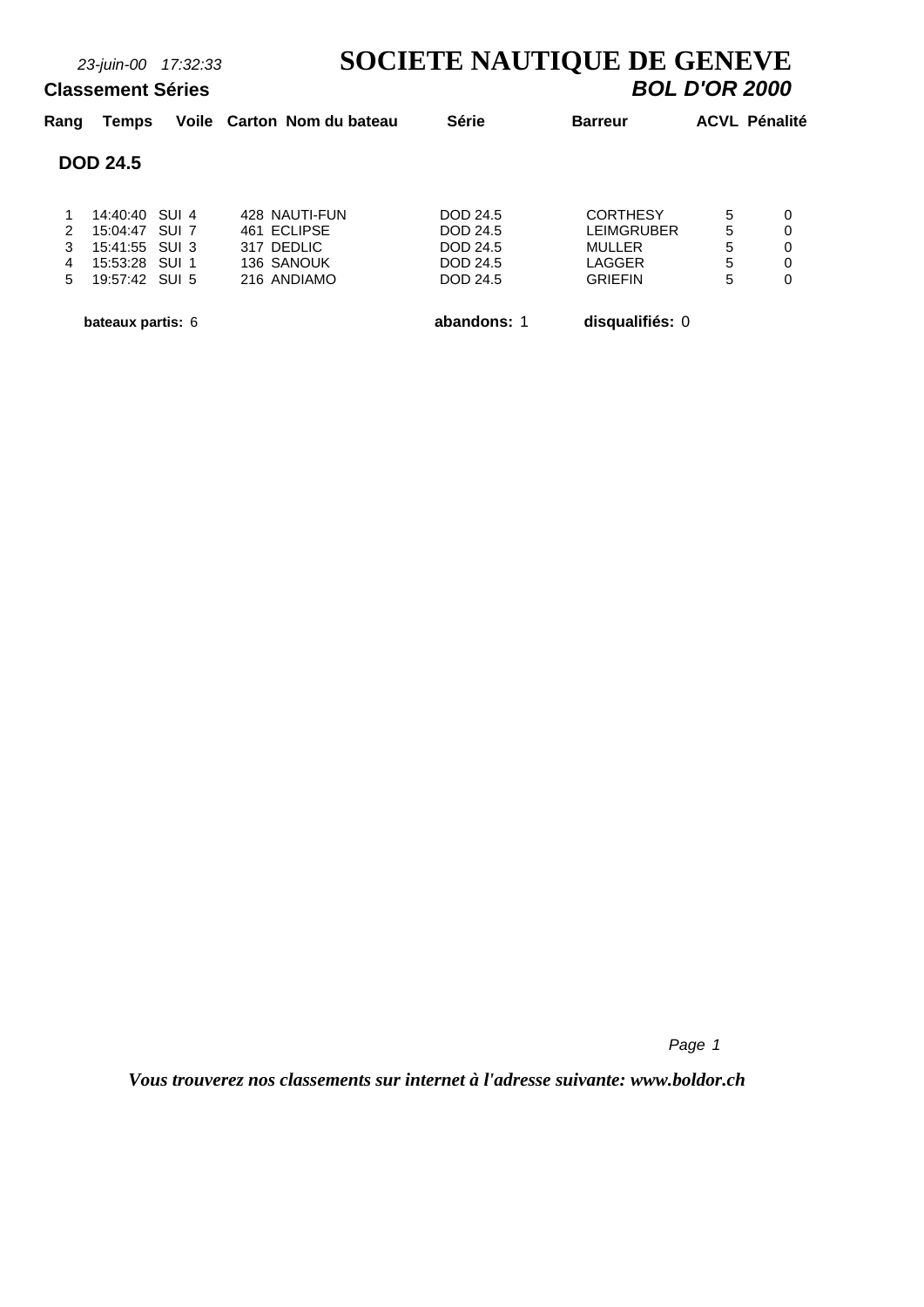### *23-juin-00 17:32:35* **SOCIETE NAUTIQUE DE GENEVE Classement Séries** *BOL D'OR 2000*

### **Rang Temps Voile Carton Nom du bateau Série Barreur ACVL Pénalité DOLPHIN 81** 1 12:12:38 SUI 31 445 PHOLDING 81 DOLPHIN 81 WOHNLICH 5 0 2 13:14:15 ITA 8158 188 ZAGARA DOLPHIN 81 PERTUISET 5 0 3 13:18:33 SUI 8150 138 CAROLIVE DOLPHIN 81 RIGOT 5 0 4 15:03:31 ITA 8139 128 IL SOGNO DOLPHIN 81 GARRET 5 0 5 17:02:59 SUI 8109 383 DOLPHIN

 **bateaux partis:** 5 **abandons:** 0 **disqualifiés:** 0

*Page 2*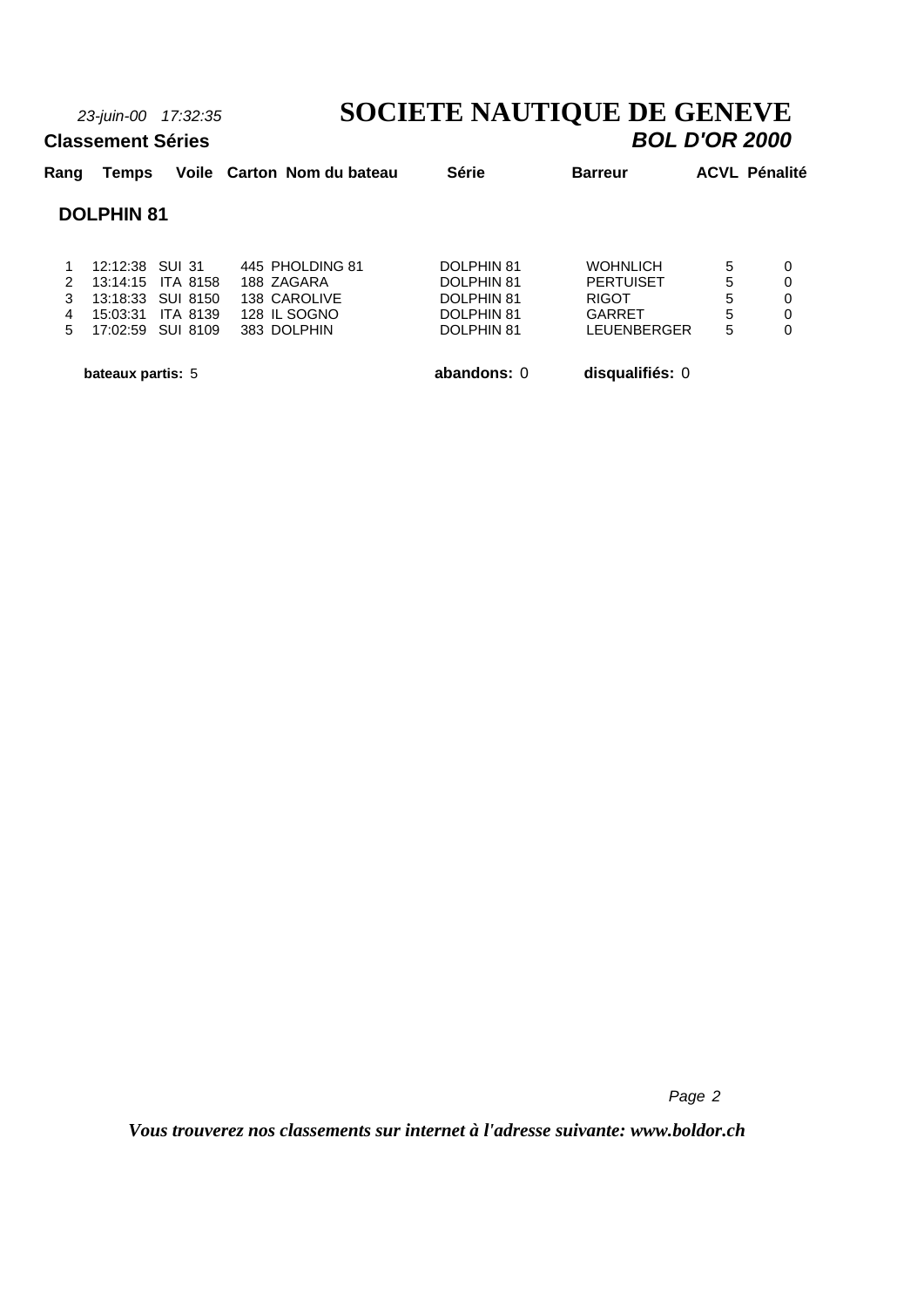**Classement Séries** 

# *23-juin-00 17:32:37* **SOCIETE NAUTIQUE DE GENEVE**

| Rang          | Temps                |                    | Voile Carton Nom du bateau | <b>Série</b>         | <b>Barreur</b>  | <b>ACVL Pénalité</b> |   |
|---------------|----------------------|--------------------|----------------------------|----------------------|-----------------|----------------------|---|
|               | <b>FIRST CLASS 8</b> |                    |                            |                      |                 |                      |   |
|               | 14:06:37 FRA 74      |                    | 299 CLASSICUS              | <b>FIRST CLASS 8</b> | <b>BOUVET</b>   | 5                    | 0 |
| $\mathcal{P}$ |                      | 14:58:36 SUI 346   | 410 LAC 8                  | FIRST CLASS 8        | <b>ESCOFFEY</b> | 5                    | 0 |
| 3             | 15:25:56             | Z 6769             | 403 MARY MORGANE           | FIRST CLASS 8        | DU COUEDIC      | 5                    | 0 |
| 4             |                      | $16:09:05$ SUI 713 | 393 BARCAROL               | FIRST CLASS 8        | ROL             | 5                    | 0 |
| 5             |                      | 16:11:34 SUI 749   | 26 TROUBADOUR              | FIRST CLASS 8        | VIAL            | 5                    | 0 |
| 6             | 16:24:55             | F 836              | 443 GUS                    | <b>FIRST CLASS 8</b> | <b>GUEGUEN</b>  | 5                    | 0 |
|               | 16:32:07             | SUI 4820           | 90 BETHOVENT 2             | <b>FIRST CLASS 8</b> | MURY            | 5                    | 0 |

8 16:46:54 FRA 74 407 OXYGENE FIRST CLASS 8 CANOVAS 5 0

 **bateaux partis:** 9 **abandons:** 1 **disqualifiés:** 0

*Page 3*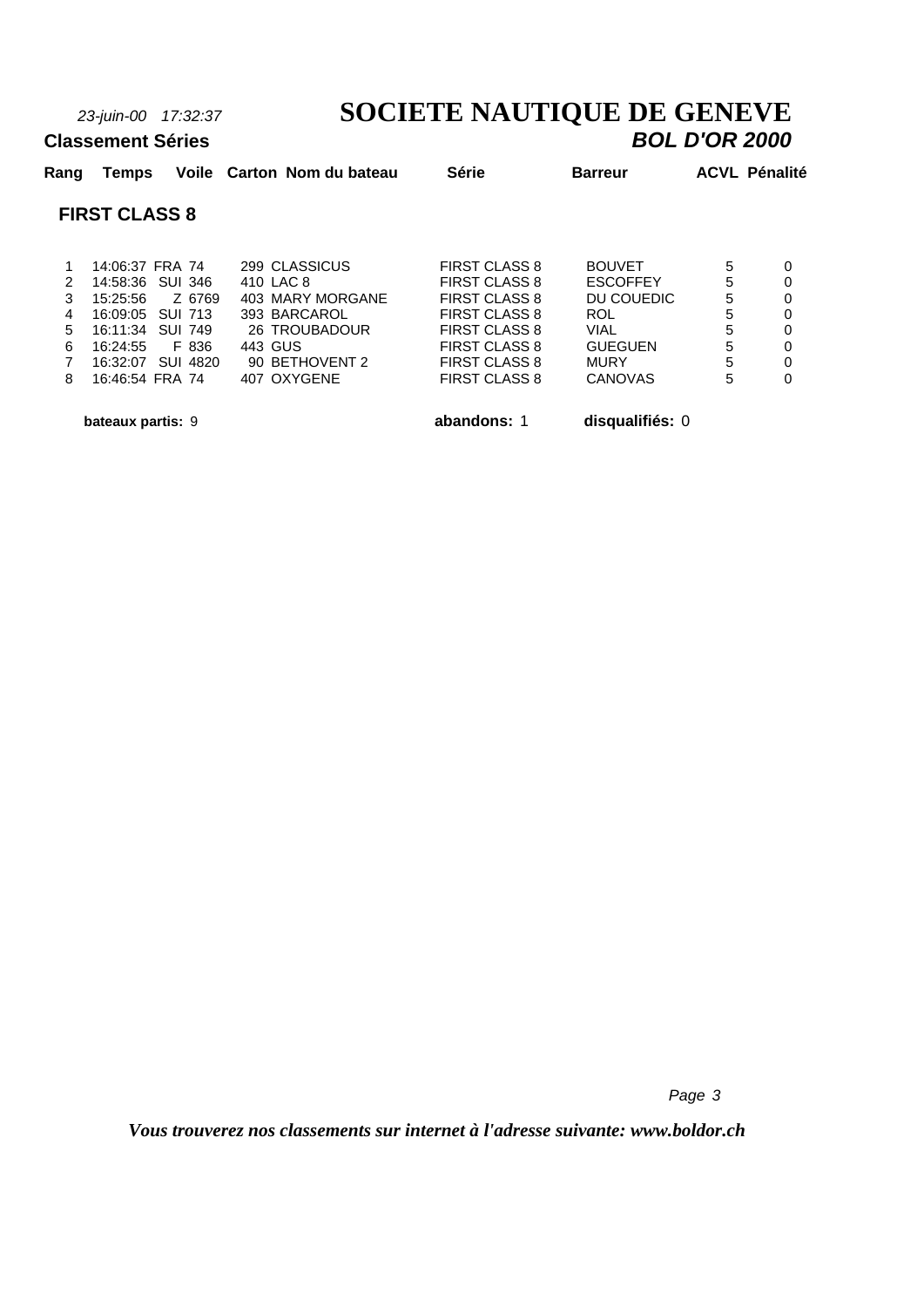#### *23-juin-00 17:32:39* **SOCIETE NAUTIQUE DE GENEVE Classement Séries** *BOL D'OR 2000*

#### **Rang Temps Voile Carton Nom du bateau Série Barreur ACVL Pénalité SPRINT** 1 12:58:56 FRA 5 178 OLYMPIC SPRINT FAVRE 3 0 2 13:11:55 FRA 2 181 BOAT'A NIQUE SPRINT COLLIN 3 0<br>3 13:34:33 SUI 22 9 GRAND BLEU SPRINT AUBRY 4 0 3 13:34:33 SUI 22 9 GRAND BLEU SPRINT AUBRY 4 0 4 14:10:31 SUI 15 31 CIANA SPRINT MOSER 5 0 5 15:26:55 FRA 14908 256 CLIPPER SPRINT JANUS 5 0 6 16:31:13 Z 117 269 TONERRE DU CRETACE SPRINT BERSET 4 0 7 18:34:47 FRA 5 141 CAPITAINE SPRINT DAUVET 5 0

8 19:03:29 SUI 98 448 MOSQUITO SPRINT BOUCHERBA 6 0

 **bateaux partis:** 9 **abandons:** 1 **disqualifiés:** 0

*Page 4*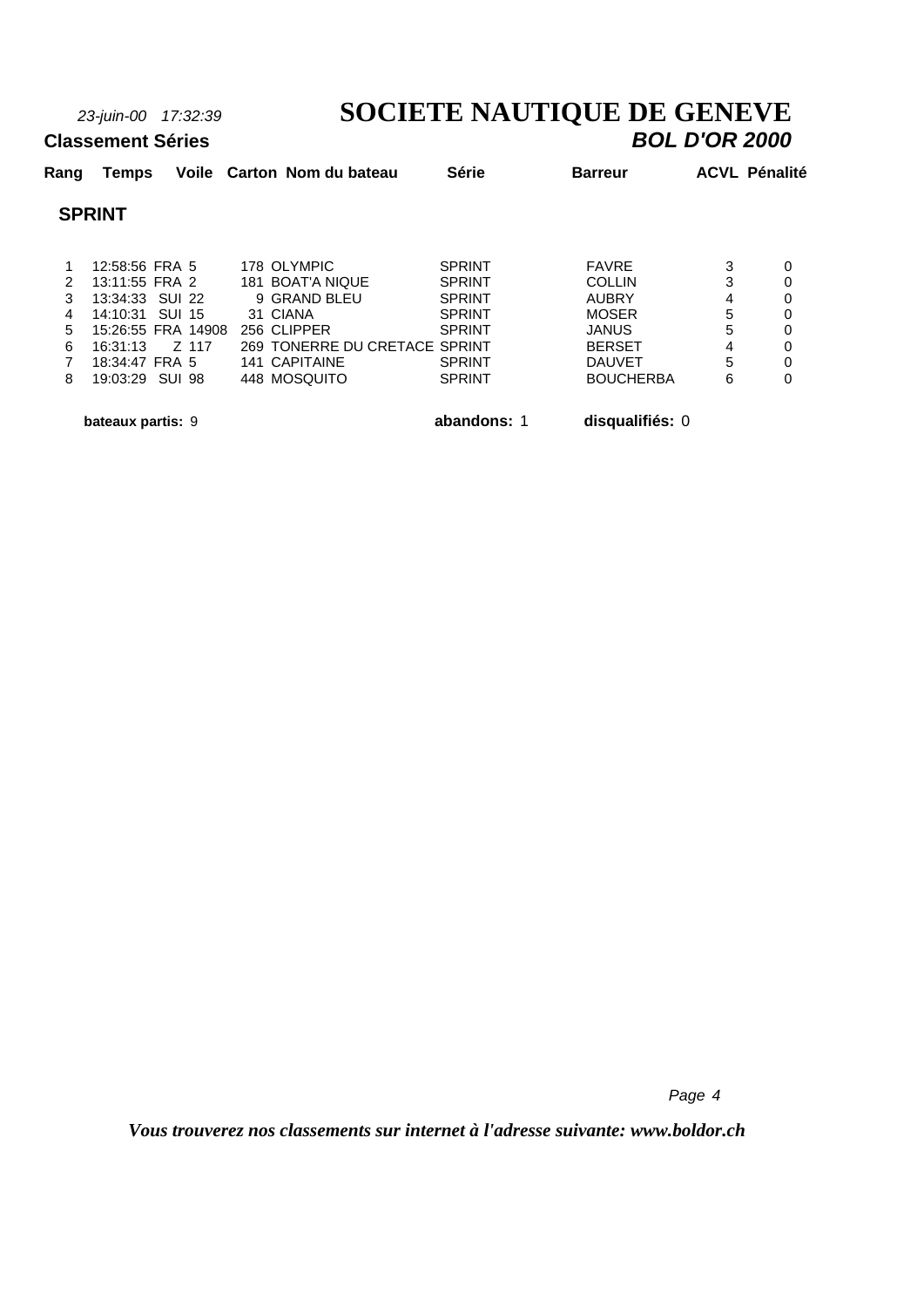# *23-juin-00 17:32:41* **SOCIETE NAUTIQUE DE GENEVE**

#### **Classement Séries**

| Rang           | Temps                          |                | Voile Carton Nom du bateau    | <b>Série</b>                       | <b>Barreur</b>                  |        | <b>ACVL Pénalité</b> |
|----------------|--------------------------------|----------------|-------------------------------|------------------------------------|---------------------------------|--------|----------------------|
|                | <b>SURPRISE</b>                |                |                               |                                    |                                 |        |                      |
|                |                                |                |                               |                                    |                                 |        |                      |
| 1              | 13:10:03 SUI 321               |                | 478 NAUTISME ROMAND           | <b>SURPRISE</b>                    | <b>CHATAGNY</b>                 | 6      | 0                    |
| $\overline{c}$ | 13:25:35 SUI 245               |                | 348 ZIG ZAG                   | <b>SURPRISE</b>                    | <b>HOGENDIJK</b>                | 6      | 0                    |
| 3              | 13:31:28 SUI 474               |                | 337 P'TITS LACS               | <b>SURPRISE</b>                    | <b>LACOUR</b>                   | 6      | 0                    |
| 4              | 13:33:02 SUI 506               |                | 417 VARHUM                    | <b>SURPRISE</b>                    | <b>MONNIN</b>                   | 6      | 0                    |
| 5              | 13:35:22 SUI 275               |                | 273 PLUS-MEEH                 | <b>SURPRISE</b>                    | <b>OLDANI</b>                   | 6      | 0                    |
| 6              | 13:47:27 SUI 163               |                | 366 GO-DUTCH                  | <b>SURPRISE</b>                    | <b>WUETHRICH</b>                | 6      | 0                    |
| $\overline{7}$ | 14:19:13 SUI 451               |                | 209 CER 1                     | <b>SURPRISE</b>                    | <b>VON SIEBENTAL</b>            | 6      | 0                    |
| 8              | 14:25:03 FRA 22459             |                | 435 CHOC'1'CHOUILLE           | <b>SURPRISE</b>                    | <b>SEGURET</b>                  | 6      | 0                    |
| 9              | 14:34:30 FRA 437               |                | 129 STENIC II                 | <b>SURPRISE</b>                    | <b>MONTMASSON</b>               | 6      | 0                    |
| 10             | 14:39:58 SUI 360               |                | 119 BAUME&MERCIER             | <b>SURPRISE</b>                    | <b>TOSO</b>                     | 6      | 0                    |
| 11             | 14:40:43 SUI 180               |                | 16 MEA COULEPA                | <b>SURPRISE</b>                    | <b>ROBIN</b>                    | 6      | $\mathbf 0$          |
| 12<br>13       | 14:50:42<br>14:56:33 FRA 17704 | Z 378          | 434 BLUE JAY                  | <b>SURPRISE</b><br><b>SURPRISE</b> | <b>BORTER</b><br><b>TERCIER</b> | 6<br>6 | 0                    |
| 14             | 14:58:07 SUI 296               |                | 380 FLIPPER IV<br>180 BADALUC | <b>SURPRISE</b>                    | <b>CONNE</b>                    |        | 0<br>$\mathbf 0$     |
| 15             | 15:03:29 SUI 905               |                | 93 PRÊT- A- PORTER            | <b>SURPRISE</b>                    | <b>BIRCHLER</b>                 | 6<br>6 | 0                    |
| 16             | 15:03:41 FRA 1002              |                | 438 ANISEE                    | <b>SURPRISE</b>                    | <b>BERTELOODT</b>               | 6      | 0                    |
| 17             | 15:08:04 FRA 22932             |                | 486 SRATAGEME                 | <b>SURPRISE</b>                    | LANSAC                          | 6      | 0                    |
| 18             | 15:11:30 SUI 113               |                | 193 PALMERO                   | <b>SURPRISE</b>                    | <b>WEISS</b>                    | 6      | 0                    |
| 19             | 15:12:42                       | Z 176          | 99 SARIGOL                    | <b>SURPRISE</b>                    | MENZEL                          | 6      | 0                    |
| 20             | 15:15:25 SUI 432               |                | 100 OCEANA                    | <b>SURPRISE</b>                    | <b>RIEDER</b>                   | 6      | 0                    |
| 21             | 15:16:11                       | <b>SUI 425</b> | <b>406 VOILES GAUTIER</b>     | <b>SURPRISE</b>                    | <b>OUVOT</b>                    | 6      | 0                    |
| 22             | 15:21:02                       | Z 230          | 210 MIC-MAC                   | <b>SURPRISE</b>                    | <b>ROLANDI</b>                  | 6      | $\mathbf 0$          |
| 23             | 15:23:10 SUI 31                |                | 259 STRIKE                    | <b>SURPRISE</b>                    | <b>CHEVROT</b>                  | 6      | 0                    |
| 24             | 15:26:07 FRA 1009              |                | 335 POC A POC                 | <b>SURPRISE</b>                    | <b>NEVEUX</b>                   | 6      | 0                    |
| 25             | 15:31:11                       | Z 239          | 492 CHENOILLE                 | <b>SURPRISE</b>                    | <b>BOVARD</b>                   | 6      | 0                    |
| 26             | 15:34:12 SUI 498               |                | 165 QUADRIFOGLIO              | <b>SURPRISE</b>                    | <b>MICHELINI</b>                | 6      | 0                    |
| 27             | 15:38:51 SUI 366               |                | 408 CAPRICE                   | <b>SURPRISE</b>                    | DE PERROT                       | 6      | 0                    |
| 28             | 15:43:52 SUI 336               |                | 482 OXBLOW                    | <b>SURPRISE</b>                    | <b>GARO</b>                     | 6      | 0                    |
| 29             | 15:46:04 SUI 250               |                | 430 ECOLE VOILE MORGES        | <b>SURPRISE</b>                    | <b>DEUTSCH</b>                  | 6      | 0                    |
| 30             | 15:46:42 SUI 215               |                | 399 ZEPHYR                    | <b>SURPRISE</b>                    | <b>PONCET</b>                   | 6      | $\mathbf 0$          |
| 31             | 15:48:50 FRA 1107              |                | 98 WIND                       | <b>SURPRISE</b>                    | <b>SAVATIER</b>                 | 6      | 0                    |
| 32             | 15:49:27 SUI 189               |                | 163 LE PETIT BEIGNEUR         | <b>SURPRISE</b>                    | <b>MINO</b>                     | 6      | 0                    |
| 33             | 15:51:03 SUI 390               |                | 301 NANOUK 5                  | <b>SURPRISE</b>                    | <b>SCHMID</b>                   | 6      | $\mathbf 0$          |
| 34             | 15:51:23 SUI 187               |                | 169 KAHLUA                    | <b>SURPRISE</b>                    | <b>POCHELON</b>                 | 6      | 0                    |
| 35             | 15:52:39 SUI 7                 |                | 134 KOUKABOURA                | <b>SURPRISE</b>                    | <b>PITTET</b>                   | 6      | 0                    |
| 36             | 15:53:04 SUI 452               |                | 164 CER 2                     | <b>SURPRISE</b>                    | <b>PERRON</b>                   | 6      | 0                    |
| 37             | 15:57:14 SUI 453               |                | 17 CER 3                      | <b>SURPRISE</b>                    | <b>POUSOULAT</b>                | 6      | 0                    |
| 38             | 16:04:48 FRA 22640             |                | 62 SILVER SURFER              | <b>SURPRISE</b>                    | <b>NESBIT</b>                   | 6      | 0                    |
| 39             | 16:10:32                       | Z 96           | 404 RIVEMARINE                | <b>SURPRISE</b>                    | <b>SEITZ</b>                    | 6      | 0                    |
| 40             | 16:13:53                       | Z 213          | 329 MARWILL                   | <b>SURPRISE</b>                    | <b>KLAUSCH</b>                  | 6      | 0                    |
| 41             | 16:14:44 SUI 1602              |                | 441 ENEZ-GWED-EL              | <b>SURPRISE</b>                    | <b>DELAITE</b>                  | 6      | 0                    |
| 42             | 16:15:03 SUI 229               |                | 450 POWER RANGER              | <b>SURPRISE</b>                    | <b>BOSMA</b>                    | 6      | 0                    |
| 43             | 16:16:01 SUI 197               |                | 371 NOBODY                    | <b>SURPRISE</b>                    | <b>MOERI</b>                    | 6      | 0                    |
| 44             | 16:16:35 FRA 1191              |                | 122 ANAA                      | <b>SURPRISE</b>                    | <b>TALMANT</b>                  | 6      | 0                    |
| 45             | 16:16:48 SUI 74                |                | 59 IREL 3                     | <b>SURPRISE</b>                    | <b>HOLZER</b>                   | 6      | 0                    |
| 46             | 16:18:25 SUI 271               |                | 95 PEE-WEE                    | <b>SURPRISE</b>                    | <b>DUPONT</b>                   | 6      | 0                    |
| 47             | 16:23:36 SUI 270               |                | 60 COQ T'ELLE                 | <b>SURPRISE</b>                    | <b>NOBLE</b>                    | 6      | 0                    |
| 48             | 16:27:46 SUI 483               |                | 69 SAIL-LA-VIE                | <b>SURPRISE</b>                    | <b>DENIS</b>                    | 6      | 0                    |
| 49             | 16:29:21 SUI 243               |                | 432 ALLEGRO                   | <b>SURPRISE</b>                    | <b>BLANCHOUD</b>                | 6      | 0                    |
| 50             | 16:30:29 SUI 114               |                | 477 HYDROPHOBE                | <b>SURPRISE</b>                    | GANZ                            | 6      | 0                    |
| 51             | 16:33:32                       | Z 27           | 201 ZESTOPOL II               | <b>SURPRISE</b>                    | <b>BARBEY</b>                   | 6      | 0                    |
|                |                                |                |                               |                                    |                                 | Page 5 |                      |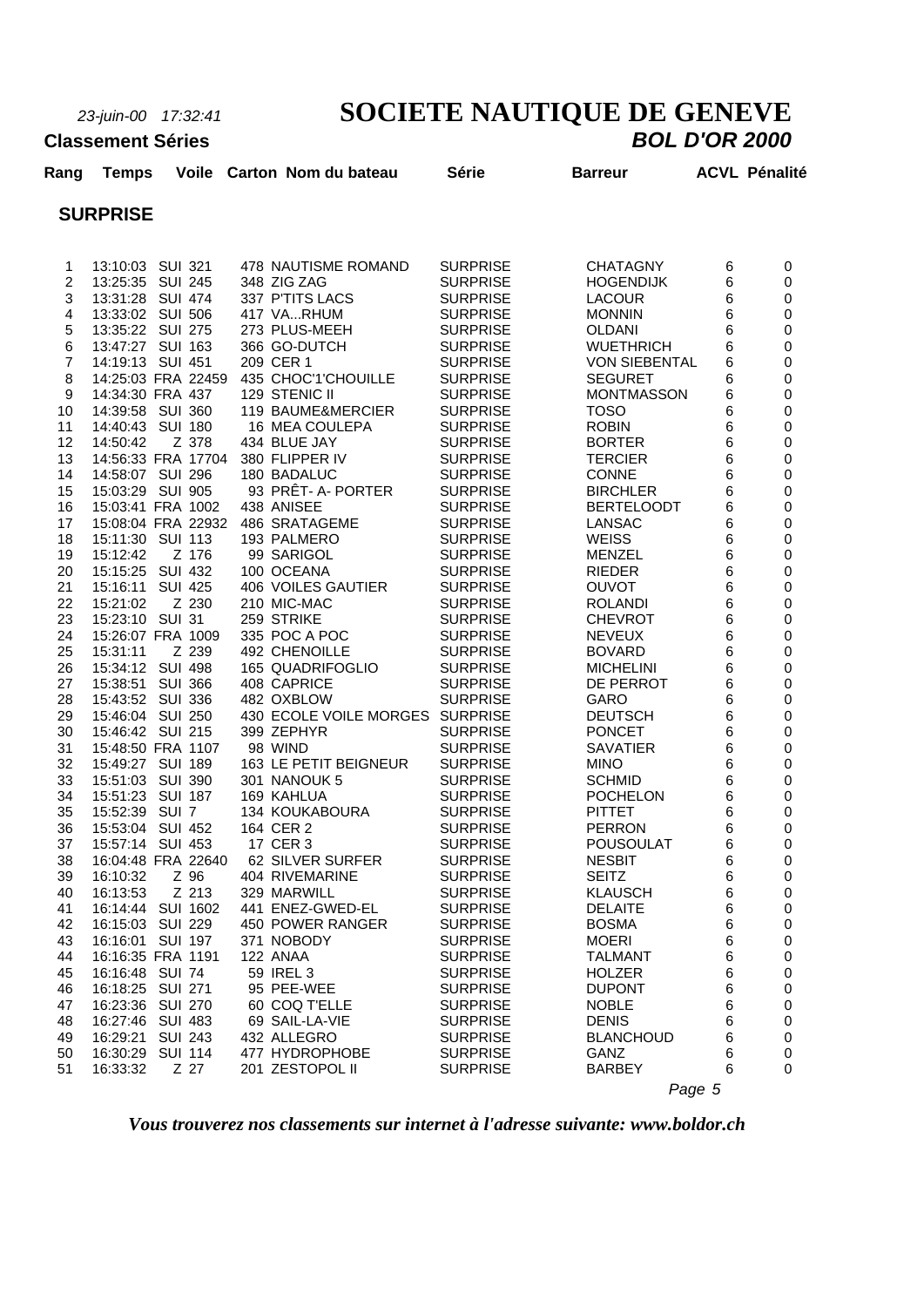**Classement Séries** 

# *23-juin-00 17:32:46* **SOCIETE NAUTIQUE DE GENEVE**

| Rang | <b>Temps</b>        | <b>Voile</b>   | Carton Nom du bateau | <b>Série</b>    | <b>Barreur</b>     |   | <b>ACVL Pénalité</b> |
|------|---------------------|----------------|----------------------|-----------------|--------------------|---|----------------------|
| 52   | 16:35:34 SUI 328    |                | 280 GAÏC             | <b>SURPRISE</b> | <b>TARAMARCAZ</b>  | 6 | 0                    |
| 53   | 16:44:31            | <b>SUI 165</b> | 197 SCARLETT OHARA   | <b>SURPRISE</b> | <b>PROBST</b>      | 6 | 0                    |
| 54   | 16:46:17 SUI 421    |                | 208 NEMESIS          | <b>SURPRISE</b> | <b>BARAZZONE</b>   | 6 | 0                    |
| 55   | 16:50:15            | 494            | 140 GUILEVA          | <b>SURPRISE</b> | <b>SCHLAEPFER</b>  | 6 | 0                    |
| 56   | 16:57:05 FRA 1138   |                | 187 ALLEGRETTO       | <b>SURPRISE</b> | <b>VERDIER</b>     | 6 | $\mathbf 0$          |
| 57   | 17:22:24 SUI 71     |                | 302 SURBOUM          | <b>SURPRISE</b> | LUEDTKE            | 6 | 0                    |
| 58   | 17:25:05            | Z 212          | 444 SUMMERWIND       | <b>SURPRISE</b> | DE ZEEUW           | 6 | 0                    |
| 59   | 17:26:17 SUI 407    |                | 394 GALAXIE          | <b>SURPRISE</b> | DI BIASE           | 6 | 0                    |
| 60   | 17:30:52            | Z 343          | 166 BAOBAB           | <b>SURPRISE</b> | <b>UBAGHS</b>      | 6 | 0                    |
| 61   | 17:51:42            | F 42169        | 379 ISATIS           | <b>SURPRISE</b> | <b>VACHEZ</b>      | 6 | 0                    |
| 62   | 17:57:37            | Z 164          | 343 DONA FLOR        | <b>SURPRISE</b> | DE KEMPENEER       | 6 | 0                    |
| 63   | 18:16:11 SUI 9      |                | 103 GUSTAVE          | <b>SURPRISE</b> | <b>BERTHELOT</b>   | 6 | 0                    |
| 64   | 18:27:14            | Z 154          | 276 BEATUS           | <b>SURPRISE</b> | <b>DUNAND</b>      | 6 | 0                    |
| 65   | 18:27:54            | Z 195          | 340 ELPENOR          | <b>SURPRISE</b> | <b>MARNO</b>       | 6 | 0                    |
| 66   | 18:30:08 SUI 434    |                | 264 MINEDOR          | <b>SURPRISE</b> | <b>HESS</b>        | 6 | 0                    |
| 67   | 18:34:36            | Z 338          | 64 VENT D'AL         | <b>SURPRISE</b> | <b>VAHARIS</b>     | 6 | 0                    |
| 68   | 18:35:41            | Z 179          | 246 LA RIVALE II     | <b>SURPRISE</b> | <b>PICTET</b>      | 6 | 0                    |
| 69   | 18:51:10            | <b>SUI 310</b> | 236 BELLE AURORE III | <b>SURPRISE</b> | <b>KOSSLER</b>     | 6 | $\mathbf 0$          |
| 70   | 19:01:41            | Z 141          | 73 EXTRADOSE         | <b>SURPRISE</b> | CHAMPENDAL         | 6 | 0                    |
| 71   | 19:47:09            | Z 17           | 331 TRUFFALO         | <b>SURPRISE</b> | DARBELLAY          | 6 | 0                    |
| 72   | 19:47:54            | Z 256          | 81 PLATIPOS          | <b>SURPRISE</b> | <b>WENGER</b>      | 6 | 0                    |
| 73   | 19:48:46            | Z 58           | 274 SIMONE           | <b>SURPRISE</b> | <b>ROBYR</b>       | 6 | 0                    |
| 74   | 19:50:46 FRA 200    |                | 416 C2NY             | <b>SURPRISE</b> | <b>BESSON</b>      | 6 | 0                    |
| 75   | 19:53:40            | Z 132          | 490 MAURABLYA        | <b>SURPRISE</b> | <b>PASCHOUD</b>    | 6 | 0                    |
| 76   | 19:58:18            | <b>SUI 374</b> | 44 CACTUS            | <b>SURPRISE</b> | <b>GIRARDBILLE</b> | 6 | 0                    |
| 77   | 19:59:40            | Z 233          | 37 MIC-MAC           | <b>SURPRISE</b> | <b>HESENER</b>     | 6 | 0                    |
| 78   | 20:01:13 SUI 381    |                | 56 COUCOU-YOU        | <b>SURPRISE</b> | <b>DELETRAZ</b>    | 6 | 0                    |
| 79   | 20:02:51            | Z 136          | <b>112 MATHE 4</b>   | <b>SURPRISE</b> | <b>GODENZI</b>     | 6 | 0                    |
| 80   | 20:03:23            | Z 99           | 49 PAPRIKA           | <b>SURPRISE</b> | <b>SCHAAD</b>      | 6 | 0                    |
| 81   | 20:17:04            | Z 55           | 505 LAC ET MER       | <b>SURPRISE</b> | <b>BERGIER</b>     | 6 | 0                    |
| 82   | 20:18:21            | F 442          | 472 FAZILLOU         | <b>SURPRISE</b> | <b>COGNET</b>      | 6 | 0                    |
| 83   | 20:23:04            | Z 133          | 455 LAC ET MER       | <b>SURPRISE</b> | <b>RACINE</b>      | 6 | $\mathbf 0$          |
| 84   | 20:30:22 FRA 946    |                | 263 EO IV            | <b>SURPRISE</b> | <b>FIEVET</b>      | 6 | 0                    |
| 85   | 20:32:16 SUI 103    |                | 402 SIR-IL           | <b>SURPRISE</b> | <b>GROSJEAN</b>    | 6 | $\mathbf 0$          |
| 86   | 20:52:19            | Z 226          | 11 TINTINABULLE      | <b>SURPRISE</b> | <b>KUSS</b>        | 6 | 0                    |
| 87   | 20:53:43            | 32             | 493 LAC ET MER       | <b>SURPRISE</b> | <b>DARIO</b>       | 6 | 0                    |
| 88   | 20:56:33 SUI 482    |                | 206 GO-4-IT          | <b>SURPRISE</b> | <b>BRENDLE</b>     | 6 | 0                    |
| 89   | 21:01:32 SUI 198    |                | 147 THIERIC III      | <b>SURPRISE</b> | WEDER              | 6 | 0                    |
| 90   | 21:05:17            | Z 160          | 123 SITUVEU          | <b>SURPRISE</b> | <b>WABER</b>       | 6 | 0                    |
| 91   | 24:00:24 FRA 1104   |                | 172 R2D2             | <b>SURPRISE</b> | <b>BAECHTOLD</b>   | 6 | 0                    |
| 92   | 29:50:37 SUI 311    |                | 71 FOU D'AMOUR       | <b>SURPRISE</b> | <b>CHEVAUX</b>     | 6 | 0                    |
|      | bateaux partis: 101 |                |                      | abandons: 8     | disqualifiés: 1    |   |                      |

*Page 6*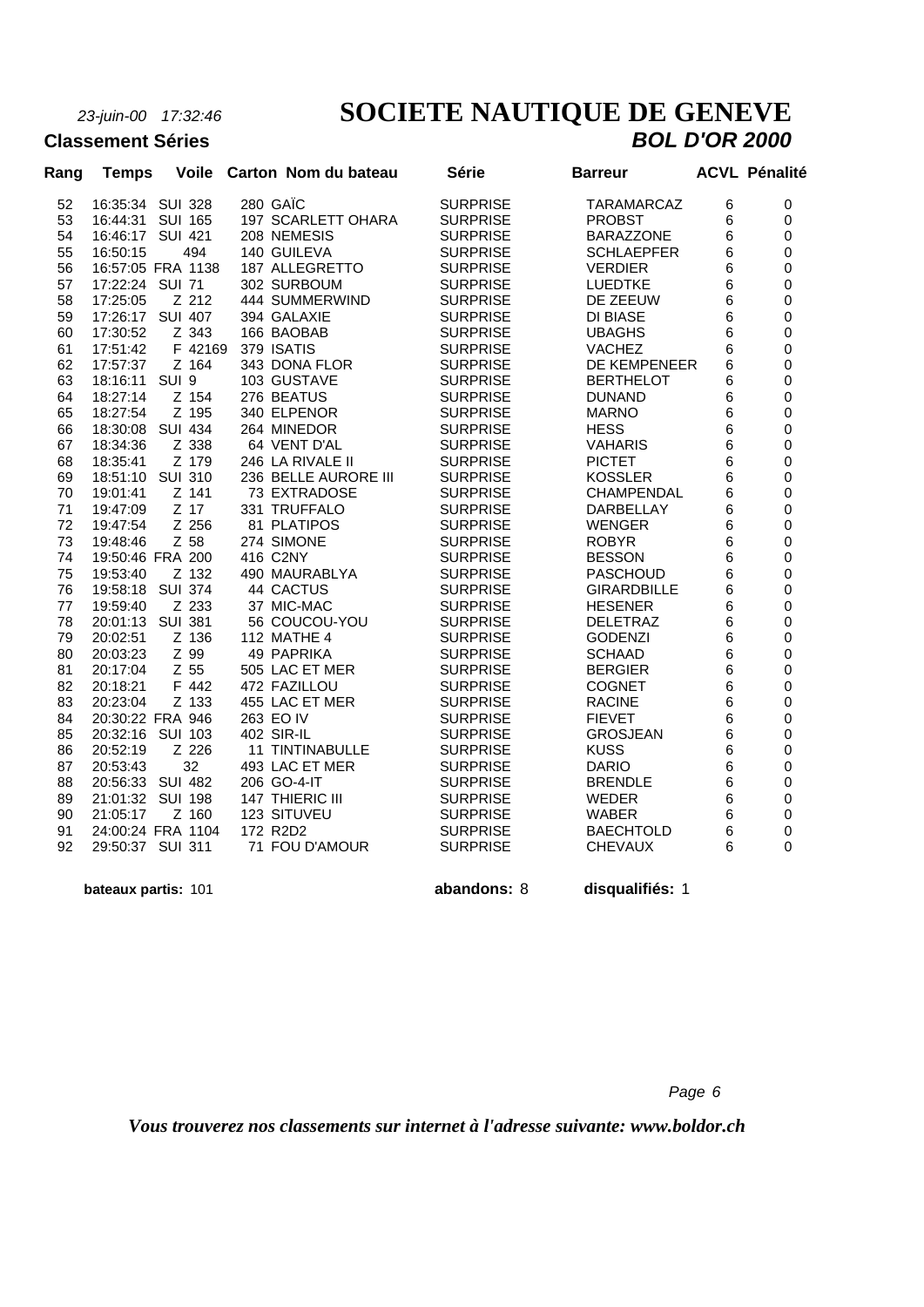# *23-juin-00 17:32:51* **SOCIETE NAUTIQUE DE GENEVE**

|      | <b>Classement Séries</b> |                   |                            |                |                | <b>BOL D'OR 2000</b> |
|------|--------------------------|-------------------|----------------------------|----------------|----------------|----------------------|
| Rang | Temps                    |                   | Voile Carton Nom du bateau | <b>Série</b>   | <b>Barreur</b> | <b>ACVL Pénalité</b> |
|      | <b>SUSPENS</b>           |                   |                            |                |                |                      |
| 1    |                          | 13:22:52 SUL 2083 | 45 DBM- CAREERS            | <b>SUSPENS</b> | <b>BRICHET</b> | 4<br>0               |
| 2    |                          | 14:54:39 SUI 1497 | 418 BLUE NOTE              | <b>SUSPENS</b> | EGGLI          | 5                    |
| 3    | 15:27:29                 | 13                | 7 CARRIACOU                | <b>SUSPENS</b> | <b>PETER</b>   | 4<br>0               |
| 4    | 17:04:30                 | SUI 2082          | 357 CALIFORNIA 2           | <b>SUSPENS</b> | <b>MULLER</b>  | 4<br>$\Omega$        |
| 5    | 17:50:12                 | Z 14              | 339 S'CARGO                | <b>SUSPENS</b> | <b>SCHAUB</b>  | 4<br>0               |
| 6    | 18:21:14                 | Z 89              | 384 ROCK ME BABY           | <b>SUSPENS</b> | <b>WALKER</b>  | 4<br>$\Omega$        |

 **bateaux partis:** 7 **abandons:** 1 **disqualifiés:** 0

*Page 7*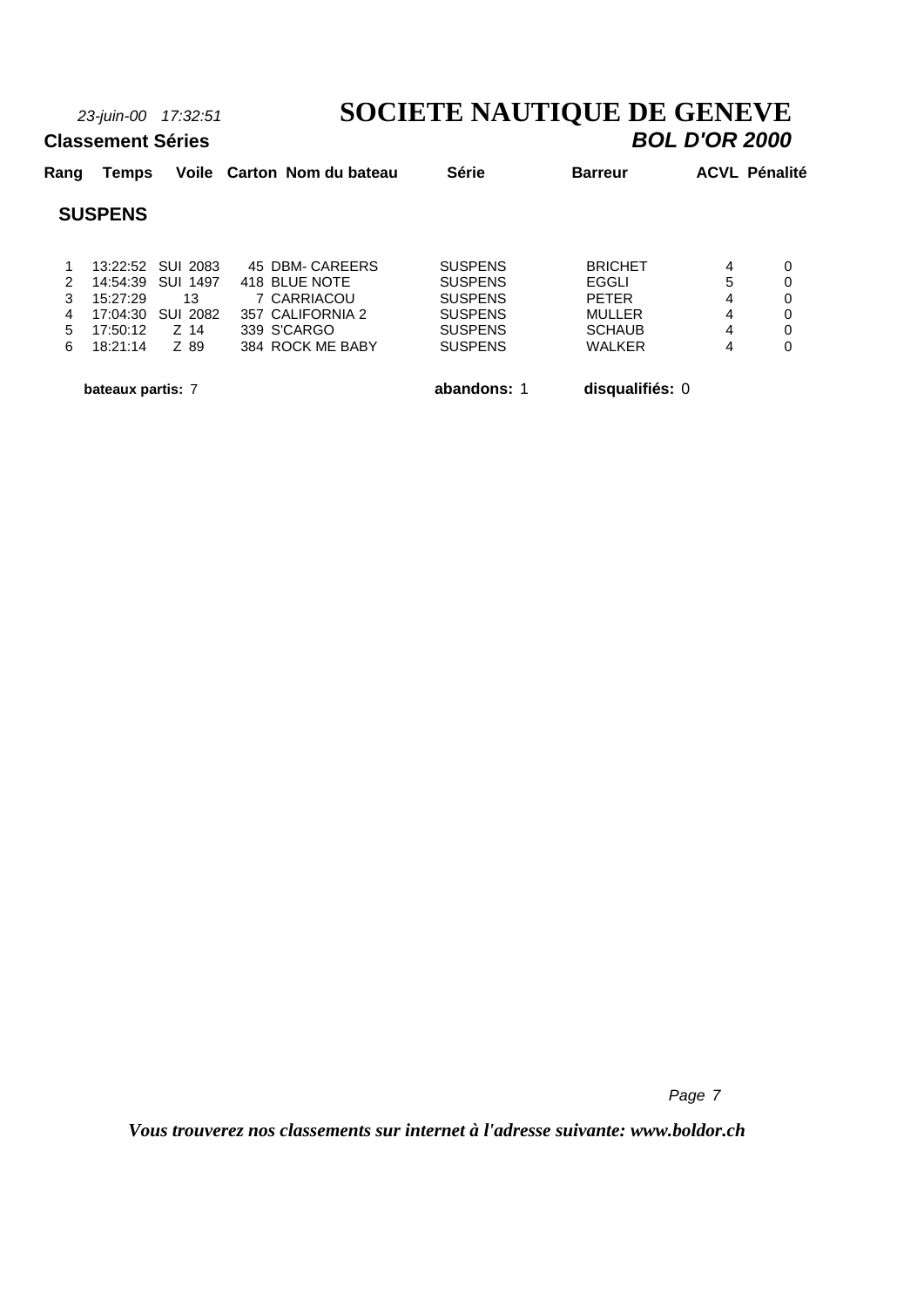# *23-juin-00 17:32:53* **SOCIETE NAUTIQUE DE GENEVE**

#### **Classement Séries**

| Rang           | <b>Temps</b>    |                | Voile Carton Nom du bateau | Série         | <b>Barreur</b>     |                | <b>ACVL Pénalité</b> |
|----------------|-----------------|----------------|----------------------------|---------------|--------------------|----------------|----------------------|
|                | <b>TOUCAN</b>   |                |                            |               |                    |                |                      |
|                |                 |                |                            |               |                    |                |                      |
| 1              | 11:16:52 SUI 82 |                | 344 CARPEDIEM BIS          | <b>TOUCAN</b> | <b>MUNIER</b>      | $\overline{c}$ | 0                    |
| $\overline{2}$ | 11:18:13 SUI 46 |                | 352 PASSETOUGRAIN V        | <b>TOUCAN</b> | <b>DEVAUD</b>      | 2              | 0                    |
| 3              | 11:38:17 SUI 58 |                | 363 OSMOSE                 | <b>TOUCAN</b> | <b>ZBINDEN</b>     | $\overline{c}$ | $\mathbf 0$          |
| 4              | 11:47:24 SUI 21 |                | 183 EXPSAROS               | <b>TOUCAN</b> | <b>GETAZ</b>       | $\overline{c}$ | 0                    |
| 5              | 11:54:40 SUI 80 |                | 367 ENAIL                  | <b>TOUCAN</b> | <b>TOURNIER</b>    | $\overline{c}$ | 0                    |
| 6              | 11:56:24 SUI 63 |                | 132 SAMAOUI IV             | <b>TOUCAN</b> | <b>GIRARDET</b>    | $\overline{c}$ | 0                    |
| $\overline{7}$ | 12:02:09        | Z 54           | 414 ATALANTE               | <b>TOUCAN</b> | <b>NAVILLE</b>     | 2              | 0                    |
| 8              | 12:09:25 FRA 22 |                | 121 MARCO POLO             | <b>TOUCAN</b> | <b>MAGNIN</b>      | $\overline{c}$ | 0                    |
| 9              | 12:24:36 SUI 56 |                | 243 L'Y                    | <b>TOUCAN</b> | <b>MEYER</b>       | $\overline{c}$ | 0                    |
| 10             | 12:25:17 SUI 44 |                | 198 TCHAÏKA                | <b>TOUCAN</b> | <b>VIAZEMSKY</b>   | $\overline{c}$ | 0                    |
| 11             | 12:25:48 SUI 74 |                | 158 L'AFFABLE              | <b>TOUCAN</b> | <b>WASSMER</b>     | $\overline{c}$ | $\mathbf 0$          |
| 12             | 12:31:06 SUI 53 |                | 358 BELZEBUTH III          | <b>TOUCAN</b> | <b>VACHERON</b>    | $\overline{c}$ | 0                    |
| 13             | 12:31:20        | Z <sub>9</sub> | 296 BALOO                  | <b>TOUCAN</b> | & DE LASTELLE      | $\overline{c}$ | $\mathbf 0$          |
| 14             | 12:32:04        | $Z$ 26         | 304 ZIG-ZAG III            | <b>TOUCAN</b> | <b>BONNA</b>       | $\overline{c}$ | $\mathbf 0$          |
| 15             | 12:32:07 SUI 2  |                | 322 JAMBON-BEURRE          | <b>TOUCAN</b> | <b>CAPPELLINI</b>  | $\overline{c}$ | $\mathbf 0$          |
| 16             | 12:36:05        | Z 72           | 127 ZEPHYROS               | <b>TOUCAN</b> | <b>POURMARAS</b>   | 3              | $\mathbf 0$          |
| 17             | 12:36:44 SUI 15 |                | 192 ANAÏS                  | <b>TOUCAN</b> | <b>DUBEY</b>       | $\overline{c}$ | 0                    |
| 18             | 12:38:33 SUI 61 |                | 315 QUATUOR                | <b>TOUCAN</b> | <b>OESCH</b>       | $\overline{c}$ | $\mathbf 0$          |
| 19             | 12:40:18 SUI 24 |                | 65 STRING                  | <b>TOUCAN</b> | <b>RIGAUD</b>      | $\overline{c}$ | 0                    |
| 20             | 12:42:52        | Z 47           | 97 ANUBIS                  | <b>TOUCAN</b> | <b>WILHEM</b>      | $\overline{c}$ | $\mathbf 0$          |
| 21             | 12:44:50        | SUI 62         | 324 TOUCANGE               | <b>TOUCAN</b> | <b>DUFOUR</b>      | $\overline{c}$ | 0                    |
| 22             | 13:01:29 SUI 70 |                | <b>150 BUCENTAURE</b>      | <b>TOUCAN</b> | <b>THELIN</b>      | $\overline{c}$ | 0                    |
| 23             | 13:04:55        | <b>SUI 69</b>  | 91 EXPONENTIEL             | <b>TOUCAN</b> | <b>ARNULF</b>      | $\overline{c}$ | $\mathbf 0$          |
| 24             | 13:40:44        | $Z$ 10         | 260 MELAMPO                | <b>TOUCAN</b> | <b>BANZET</b>      | $\overline{c}$ | 0                    |
| 25             | 13:43:03        | <b>SUI 76</b>  | 467 AQUARIUS               | <b>TOUCAN</b> | <b>BORDIER</b>     | $\overline{c}$ | $\mathbf 0$          |
| 26             | 14:05:19        | SUI 6          | 175 SIRIUS 7               | <b>TOUCAN</b> | <b>GRAF</b>        | $\overline{c}$ | $\mathbf 0$          |
| 27             | 14:45:19        | <b>SUI 68</b>  | 237 LE NARQUOIS            | <b>TOUCAN</b> | <b>MANFRINI</b>    | $\overline{c}$ | $\Omega$             |
| 28             | 14:56:18        | <b>SUI 50</b>  | 294 SIRENA II              | <b>TOUCAN</b> | <b>BAUMANN</b>     | $\overline{c}$ | $\mathbf 0$          |
| 29             | 15:02:25        | Z 20           | 232 WAROG                  | <b>TOUCAN</b> | <b>GOUZER-IRLE</b> | $\overline{c}$ | $\mathbf 0$          |
| 30             | 15:55:07        | $Z$ 8          | 55 LE TRANSAT              | <b>TOUCAN</b> | <b>FISCHER</b>     | 3              | 0                    |
|                |                 |                |                            |               |                    |                |                      |

 **bateaux partis:** 31 **abandons:** 1 **disqualifiés:** 0

*Page 8*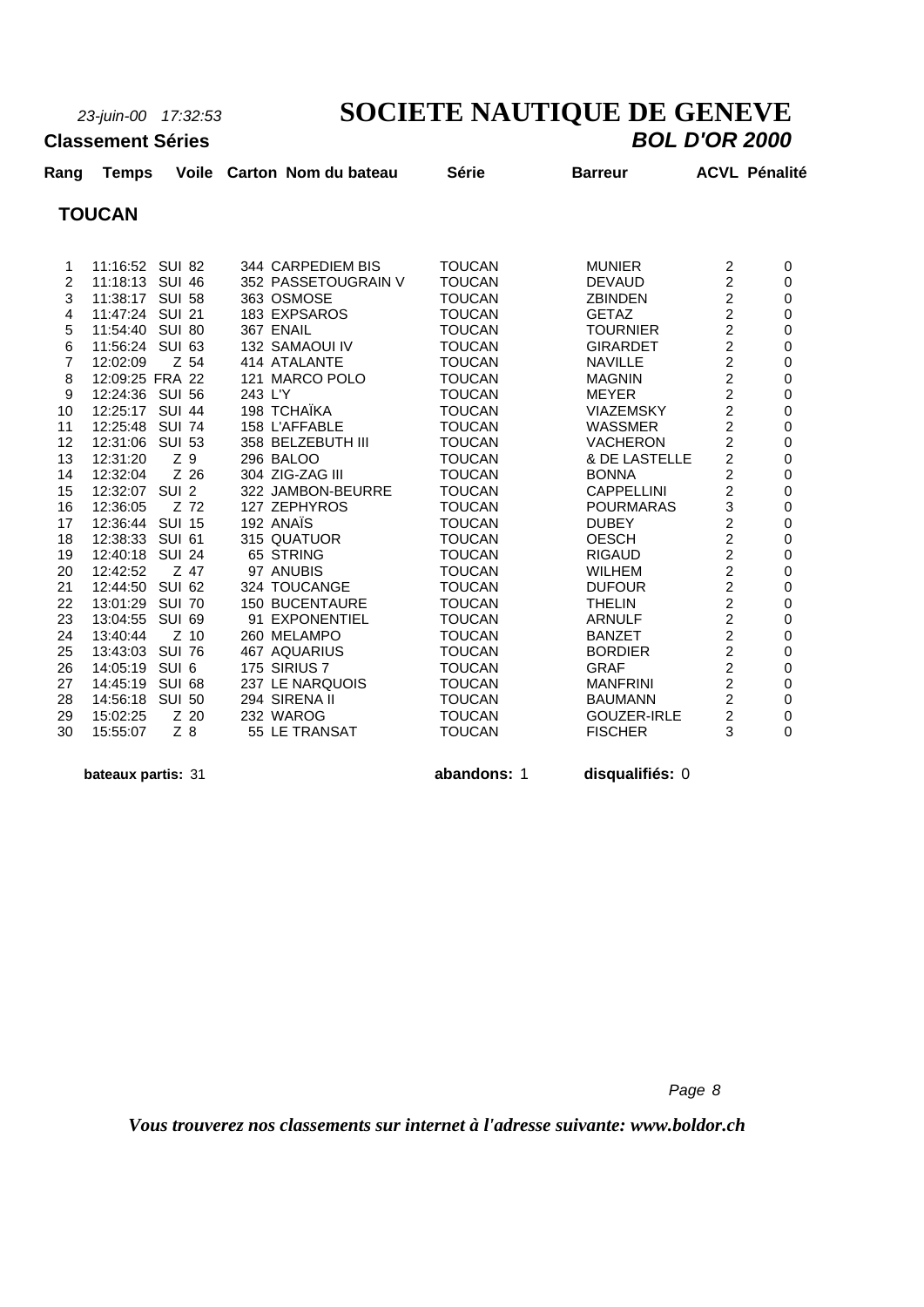# *23-juin-00 17:32:57* **SOCIETE NAUTIQUE DE GENEVE**

#### **Classement Séries**

| Rang           | Temps             |                | Voile Carton Nom du bateau | <b>Série</b> | <b>Barreur</b>   | <b>ACVL Pénalité</b> |   |
|----------------|-------------------|----------------|----------------------------|--------------|------------------|----------------------|---|
| $X-99$         |                   |                |                            |              |                  |                      |   |
|                | 12:30:39          | <b>SUI 54</b>  | 133 DEEP BLUE              | $X-99$       | <b>VAUCHER</b>   | 4                    | 0 |
| 2              | 13:04:08          | SUI 452        | 113 TITAN                  | $X-99$       | <b>GIVEL</b>     | 4                    | 0 |
| 3              | 14:40:37          | Z 77           | 409 KO-PHI-PHI             | $X-99$       | <b>MIRKO</b>     | 4                    | 0 |
| 4              | 15:18:48          | F 14188        | <b>185 ONYX</b>            | $X-99$       | <b>BAUD</b>      | 5                    | 0 |
| 5              | 15:24:36          | <b>SUI 432</b> | 159 X+HOPP                 | $X-99$       | <b>MASSON</b>    | 4                    | 0 |
| 6              | 15:36:11          | <b>SUI 28</b>  | 395 IMAGINE                | $X-99$       | <b>LONG</b>      | 4                    | 0 |
| $\overline{7}$ | 15:48:19          | <b>SUI 381</b> | 425 TITANE                 | X-99         | <b>VUKANOVIC</b> | 4                    | 0 |
|                | bateaux partis: 7 |                |                            | abandons: 0  | disqualifiés: 0  |                      |   |

*Page 9*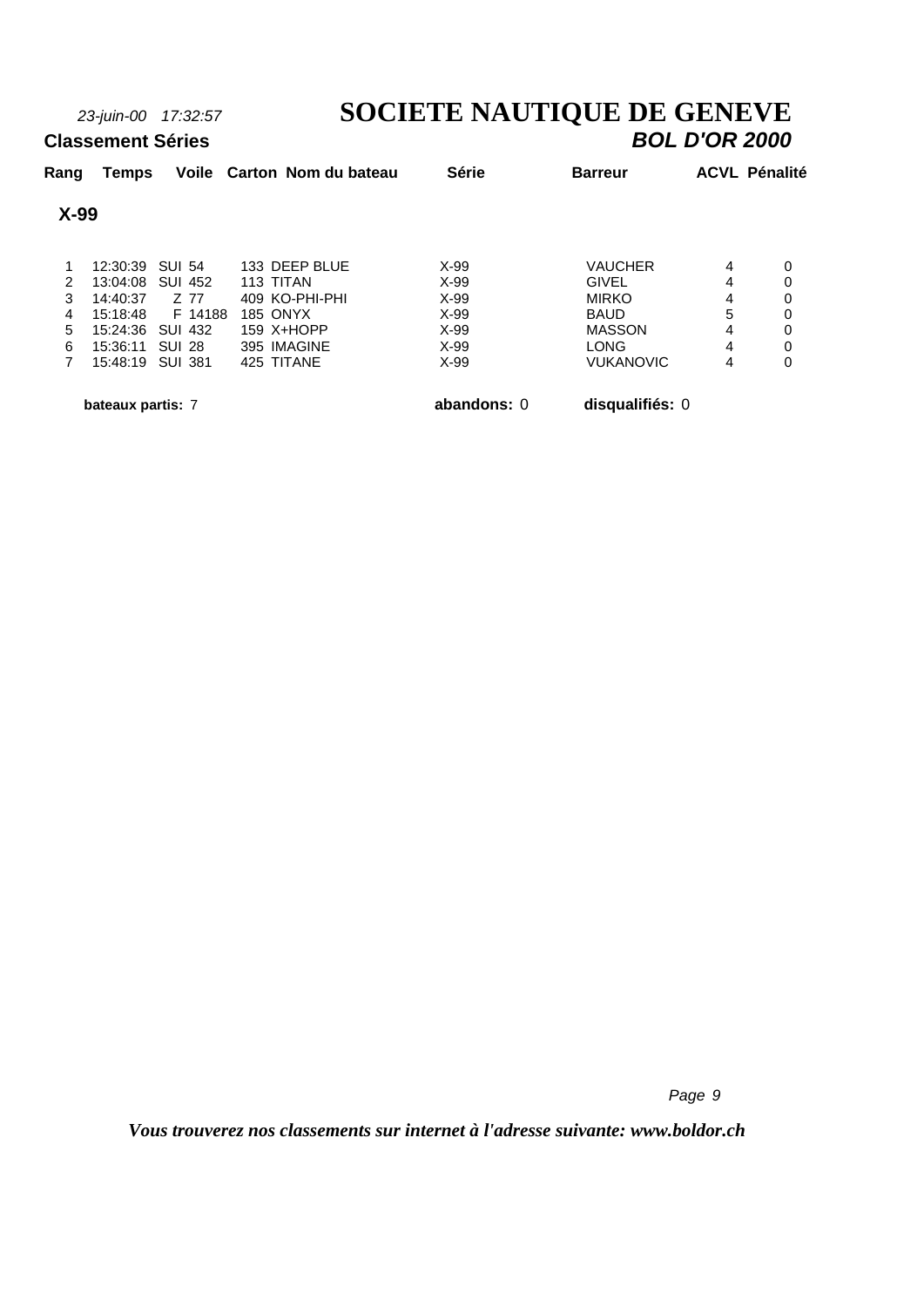#### **Passage :** Bouveret *BOL D'OR 2000*

| Rang                    | <b>Heure</b>      |                | Voile Carton Nom du bateau                                             | Série                    | <b>Barreur</b>     | <b>ACVL</b>             |
|-------------------------|-------------------|----------------|------------------------------------------------------------------------|--------------------------|--------------------|-------------------------|
| 1                       | 12:24:47 SUI 2000 |                | 308 ALINGHI                                                            | CATAMARAN 41             | <b>JORAND</b>      | E                       |
| $\overline{c}$          | 12:38:20 SUI 222  |                | 431 HAPPYCALOPSE                                                       | MULTI                    | <b>CARDIS</b>      | E<br>E                  |
| 3                       | 12:48:34          | Z 300          | 228 YLLIAM                                                             | <b>MULTI</b>             | <b>FIRMENICH</b>   |                         |
| $\overline{\mathbf{4}}$ | 13:19:53 SUI 7    |                | 439 BEDAT & CO                                                         | FORMULE 40               | <b>GRANGE</b>      | $\mathsf E$             |
| 5                       | 13:21:31 SUI 27   |                | 307 GUST 10                                                            | <b>RC 27</b>             | <b>SCHENKER</b>    | $\mathsf F$             |
| 6                       | 13:35:07 FRA 306  |                | 70 TALENCE AQUITAINE                                                   | FORMULE 28               | <b>DUPUY</b>       | F                       |
| $\overline{7}$          | 13:58:14 SUI 1611 |                | 353 TEMENOS                                                            | $F-40$                   | <b>WEHRLI</b>      | E                       |
| 8                       | 14:31:34 FM 10    |                | 32 OBSTINATION                                                         | FORMULA 28               | <b>KICK</b>        | F                       |
| 9                       | 14:44:10 FM 240   |                | 39 LA RAGAZZA                                                          | FORMULA 28               | VERHOEVEN          | F                       |
| 10                      | 15:21:26          | Z <sub>1</sub> | 204 LE RIVAGE, ST-GINGOLP                                              | MULTI F 30               | <b>BERTHOLET</b>   | F                       |
| 11                      | 15:24:52 GER 168  |                | 168 SCHICKSEN-BROWSER<br>110 TAILLEVENT II                             | <b>F31R</b>              | <b>STOLZ</b>       | E                       |
| 12                      | 15:31:15 SUI 1    |                |                                                                        | ACC 60                   | <b>ENGEL</b>       | $\mathbf{1}$            |
| 13                      | 15:31:57          | 276            | 359 BROCCIU DI FIGATELLI                                               | HOBIE CAT 21             | <b>COLUNI</b>      | F                       |
| 14                      | 15:33:54 SUI 1012 |                | 491 BELOTTI                                                            | MYSPHI 47                | <b>FERT</b>        | $\overline{2}$          |
| 15                      | 15:35:25 SUI 1    |                | 412 MULTILINK-RELANCE                                                  | <b>MARINGOUIN</b>        | <b>DESPLANDS</b>   | $\mathbf{1}$            |
| 16                      | 15:37:50          | $\overline{1}$ | 15 ORION                                                               | <b>FIREBIRD</b>          | <b>BOWDEN</b>      | F                       |
| 17                      | 15:39:23 SUI 1    |                | 286 CARREFOUR PREVENTION MUMM 30                                       |                          | <b>MONNARD</b>     | $\overline{4}$          |
| 18                      |                   |                | 15:39:28 SUI 17701 146 METEORITE-HP CONSULT MODULO 105                 |                          | PARIDANT           | $\overline{a}$          |
| 19                      | 15:45:04 FRA 3    |                | 257 ATCHOUM                                                            | OPEN 750 LAC             | <b>GROLEAU</b>     | $\overline{c}$          |
| 20                      | 15:46:45 SUI 1    |                | 13 REBCA                                                               | <b>BB-12</b>             | <b>ZIMMERLI</b>    | $\mathbf{1}$            |
| 21                      |                   |                | 15.47:20 SUI 82 344 CARPEDIEM BIS<br>15:47:49 FRA 2000 226 FRED AND KO | <b>TOUCAN</b>            | <b>MUNIER</b>      | $\overline{2}$          |
| 22                      |                   |                |                                                                        | <b>CLASS C</b>           | <b>VULLIEZ</b>     | F                       |
| 23                      | 15:50:33 SUI 3    |                | 234 WAHOO                                                              | GRAND SURPRISE SECHAUD   |                    | $\overline{\mathbf{4}}$ |
| 24                      | 15:50:57 SUI 23   |                | 227 ALINGHI II                                                         | $X-119$                  | <b>TISSOT</b>      | $\mathbf{3}$            |
| 25                      | 15:51:06 SUI 46   |                | 352 PASSETOUGRAIN V                                                    | <b>TOUCAN</b>            | <b>DEVAUD</b>      | $\overline{2}$          |
| 26                      | 15:51:37 GBR 4630 |                | 23 TRIGA 5                                                             | MUMM 30                  | <b>KESSI</b>       | $\frac{4}{3}$           |
| 27                      | 15:53:06 FRA 41   |                | 319 LACS DE SAVOIE                                                     | LAGO 950 RACING BERNAULT |                    |                         |
| 28                      | 15:53:27 SUI 2000 |                | 389 MAGICOPAPACARLO                                                    | TEN PF                   | PEDRAZZINI         | $\overline{3}$          |
| 29                      | 15:53:42 SUI 952  |                | 21 TARANGAU "OA"                                                       | LUTHI 952                | <b>BUGNON</b>      |                         |
| 30                      | 15:55:14          | F 33           | 314 ANTHICAT                                                           | FORMULE 26               | <b>CURSCHELLAS</b> | $\frac{3}{5}$           |
| 31                      | 15:55:30 SUI 8890 |                | 323 DERNIERE MINUTE                                                    | LUTHI 990                | <b>VALITON</b>     | $\overline{3}$          |
| 32                      | 15:57:17 SUI 2008 |                | 244 PIKACHU                                                            | ROMMEL 33                | <b>BERGIER</b>     | $\overline{2}$          |
| 33                      | 15:57:43          | 918            | 281 CADWORK RADIO LAC                                                  | 18PIEDS                  | <b>JUNDT</b>       | L                       |
| 34                      | 15:59:59 SUI 58   |                | 363 OSMOSE                                                             | <b>TOUCAN</b>            | <b>ZBINDEN</b>     | $\overline{a}$          |
| 35                      | 16:00:04 SUI 4    |                | 205 OPUS 4                                                             | LD 36                    | <b>BERTHERAT</b>   | $\overline{2}$          |
| 36                      | 16:01:19 SUI 8    |                | 436 LA GRATITUDE                                                       | NAUTI ONE-OZONE ZIEGERT  |                    | L                       |
| 37                      | 16:01:59 SUI 9920 |                | 346 VAGUE A L'AME                                                      | <b>ASSO 99</b>           | <b>HABABOU</b>     | $\mathbf{1}$            |
| 38                      | 16:03:29 FRA 2    |                | 235 CAI CHEUVREUX                                                      | OPEN 750 LAC             | <b>JULIENNE</b>    | $\overline{a}$          |
| 39                      | 16:03:45 SUI 108  |                | 239 PSAROS                                                             | MODULO 108               | <b>PSAROFAGHIS</b> | $\mathbf{1}$            |
| 40                      | 16:08:07 SUI 21   |                | 183 EXPSAROS                                                           | <b>TOUCAN</b>            | <b>GETAZ</b>       | $\overline{c}$          |
| 41                      | 16:09:18 FRA 1    |                | 365 TIX WAY                                                            |                          | <b>RAPHOZ</b>      | $\overline{4}$          |
| 42                      | 16:10:35 SUI 1525 |                | 440 POOPY EXPRESS                                                      | PROTO ABC                | <b>MILLIQUET</b>   | 5                       |
|                         |                   |                |                                                                        |                          |                    |                         |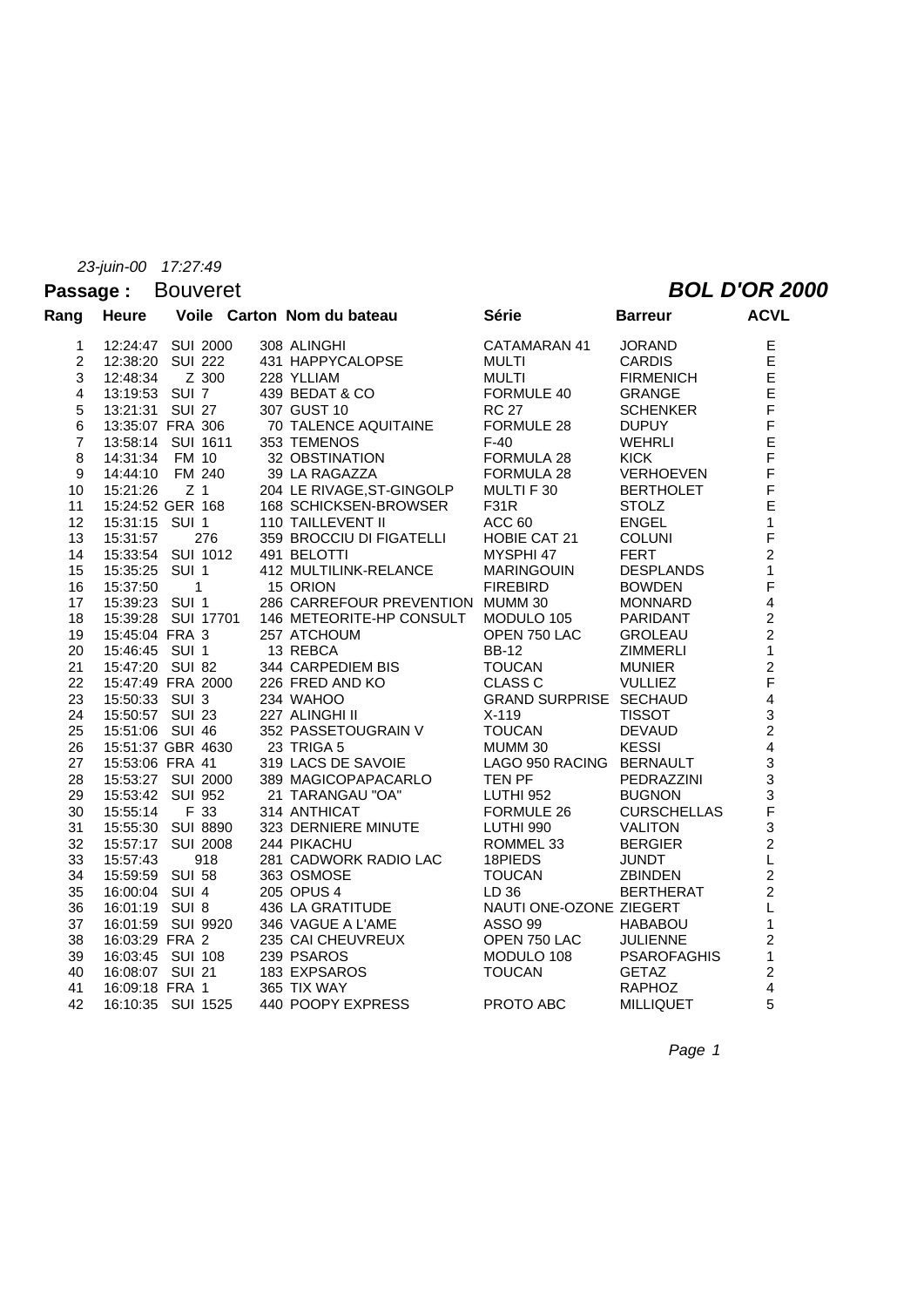### Passage : Bouveret **BOL D'OR 2000**

| Rang | <b>Heure</b>       |                | Voile Carton Nom du bateau | <b>Série</b>                  | <b>Barreur</b>    | <b>ACVL</b>             |
|------|--------------------|----------------|----------------------------|-------------------------------|-------------------|-------------------------|
| 43   | 16:10:41 FRA 4     |                | 249 Y2K                    | <b>GRAND SURPRISE ROUCHER</b> |                   | 4                       |
| 44   | 16:10:56 SUI 80    |                | 367 ENAIL                  | <b>TOUCAN</b>                 | <b>TOURNIER</b>   | $\overline{c}$          |
| 45   | 16:12:07 SUI 1664  |                | 479 BE FIFTY-TWO           | <b>LUTHI 952</b>              | <b>KECK</b>       | 3                       |
| 46   | 16:12:45 SUI 63    |                | 132 SAMAOUI IV             | <b>TOUCAN</b>                 | <b>GIRARDET</b>   | $\overline{2}$          |
| 47   | 16:12:50 FRA 15    |                | 501 YACHTING 74            | <b>JOD 35</b>                 | <b>TEILLET</b>    | $\overline{\mathbf{4}}$ |
| 48   | 16:12:57 SUI 358   |                | 355 CIELITO OF KITSILANO   | F <sub>27</sub>               | <b>GIESBRECHT</b> | F                       |
| 49   | 16:13:11 SUI 50    |                | 191 ENNOLGIA               | <b>BM JI</b>                  | <b>METZGER</b>    | $\overline{4}$          |
| 50   | 16:13:22 FRA 16112 |                | 109 FLOREAL                | 11 METRE ONE                  | <b>MAGNIN</b>     | 3                       |
| 51   | 16:14:29           | Z 54           | 414 ATALANTE               | <b>TOUCAN</b>                 | <b>NAVILLE</b>    | $\overline{a}$          |
| 52   | 16:19:51           | <b>SUI 302</b> | 51 JEU DU VENT             | MUMM 30                       | <b>CLERC</b>      | $\overline{4}$          |
| 53   | 16:23:09           | Z 9            | 296 BALOO                  | <b>TOUCAN</b>                 | & DE LASTELLE     | $\overline{c}$          |
| 54   | 16:25:59 SUI 2279  |                | 469 VIRUS                  | $X-372$                       | <b>MENETREY</b>   | $\overline{4}$          |
| 55   | 16:28:34 SUI 56    |                | 243 L'Y                    | <b>TOUCAN</b>                 | <b>MEYER</b>      | $\mathbf 2$             |
| 56   | 16:28:47 SUI 61    |                | 315 QUATUOR                | <b>TOUCAN</b>                 | <b>OESCH</b>      | $\overline{2}$          |
| 57   | 16:29:16 SUI 27    |                | 72 50E HURLANTS            | <b>LUTHI 952 W</b>            | <b>PICTET</b>     | $\overline{2}$          |
| 58   | 16:29:34 SUI 77    |                | 96 SAVAVITE                | <b>PROTO</b>                  | <b>LEGERET</b>    | $\overline{c}$          |
| 59   | 16:29:35 FRA 22    |                | 121 MARCO POLO             | <b>TOUCAN</b>                 | <b>MAGNIN</b>     | $\overline{2}$          |
| 60   | 16:31:24           | Z 26           | 304 ZIG-ZAG III            | <b>TOUCAN</b>                 | <b>BONNA</b>      | $\overline{2}$          |
| 61   | 16:32:05 SUI 990   |                | 247 RAYGAN                 | LUTHI 990                     | <b>LUTHI</b>      | 3                       |
| 62   | 16:32:13 SUI 1116  |                | 292 MELODY NELSON          | AMETHYSTE                     | <b>SCHOPFER</b>   | 3                       |
| 63   | 16:32:54 SUI 54    |                | 133 DEEP BLUE              | $X-99$                        | <b>VAUCHER</b>    | $\mathbf{A}$            |
| 64   | 16:33:43 SUI 31    |                | 445 PHOLDING 81            | DOLPHIN 81                    | <b>WOHNLICH</b>   | 5                       |
| 65   | 16:33:44 SUI 108   |                | 311 SIX & MOI              | MODULO 105                    | VAN LEEUWEN       | $\overline{c}$          |
| 66   | 16:34:11 SUI 77    |                | 68 DECOUVERTES             | <b>ASSO 99</b>                | <b>HERMINJARD</b> | $\overline{a}$          |
| 67   | 16:35:27 SUI 15    |                | 192 ANAÏS                  | <b>TOUCAN</b>                 | <b>DUBEY</b>      | $\overline{2}$          |
| 68   | 16:35:37 SUI 74    |                | 158 L'AFFABLE              | <b>TOUCAN</b>                 | <b>WASSMER</b>    | $\overline{2}$          |
| 69   | 16:36:40 SUI 76    |                | 467 AQUARIUS               | <b>TOUCAN</b>                 | <b>BORDIER</b>    | $\overline{a}$          |
| 70   | 16:39:59 SUI 53    |                | 358 BELZEBUTH III          | <b>TOUCAN</b>                 | <b>VACHERON</b>   | $\overline{2}$          |
| 71   | 16:40:50 SUI 44    |                | 198 TCHAÏKA                | <b>TOUCAN</b>                 | <b>VIAZEMSKY</b>  | $\overline{c}$          |
| 72   | 16:42:10 SUI 2     |                | 322 JAMBON-BEURRE          | <b>TOUCAN</b>                 | <b>CAPPELLINI</b> | $\overline{c}$          |
| 73   | 16:43:27 SUI 24    |                | 65 STRING                  | <b>TOUCAN</b>                 | <b>RIGAUD</b>     | $\overline{2}$          |
| 74   | 16:43:30           | Z 47           | 97 ANUBIS                  | <b>TOUCAN</b>                 | <b>WILHEM</b>     | $\frac{2}{2}$           |
| 75   | 16:45:13 SUI 62    |                | 324 TOUCANGE               | <b>TOUCAN</b>                 | <b>DUFOUR</b>     |                         |
| 76   | 16:45:52 SUI 69    |                | 91 EXPONENTIEL             | <b>TOUCAN</b>                 | <b>ARNULF</b>     | $\overline{2}$          |
| 77   | 16:47:50 SUI 78    |                | 341 DIABLO                 | <b>JOKER</b>                  | <b>SAUVIN</b>     | $\overline{4}$          |
| 78   | 16:48:45 SUI 5     |                | 342 MALAÏKA                | JEUDI 12                      | <b>JUTZI</b>      | $\overline{4}$          |
| 79   | 16:49:18           | Z 72           | 127 ZEPHYROS               | <b>TOUCAN</b>                 | <b>POURMARAS</b>  | 3                       |
| 80   | 16:50:06 SUI 321   |                | 478 NAUTISME ROMAND        | <b>SURPRISE</b>               | <b>CHATAGNY</b>   | 6                       |
| 81   | 16:50:31 SUI 3     |                | 447 WICKED AWESOME         | LUTHI 990                     | <b>IRMINGER</b>   | $\overline{\mathbf{4}}$ |
| 82   | 16:51:33 SUI 3     |                | 151 SLANGE-Y-VA            | LUTHI 925                     | <b>GRAHAM</b>     | 5                       |
| 83   | 16:52:44 SUI 70    |                | <b>150 BUCENTAURE</b>      | <b>TOUCAN</b>                 | <b>THELIN</b>     | $\overline{a}$          |
| 84   | 16:52:48 SUI 452   |                | 113 TITAN                  | X-99                          | <b>GIVEL</b>      | 4                       |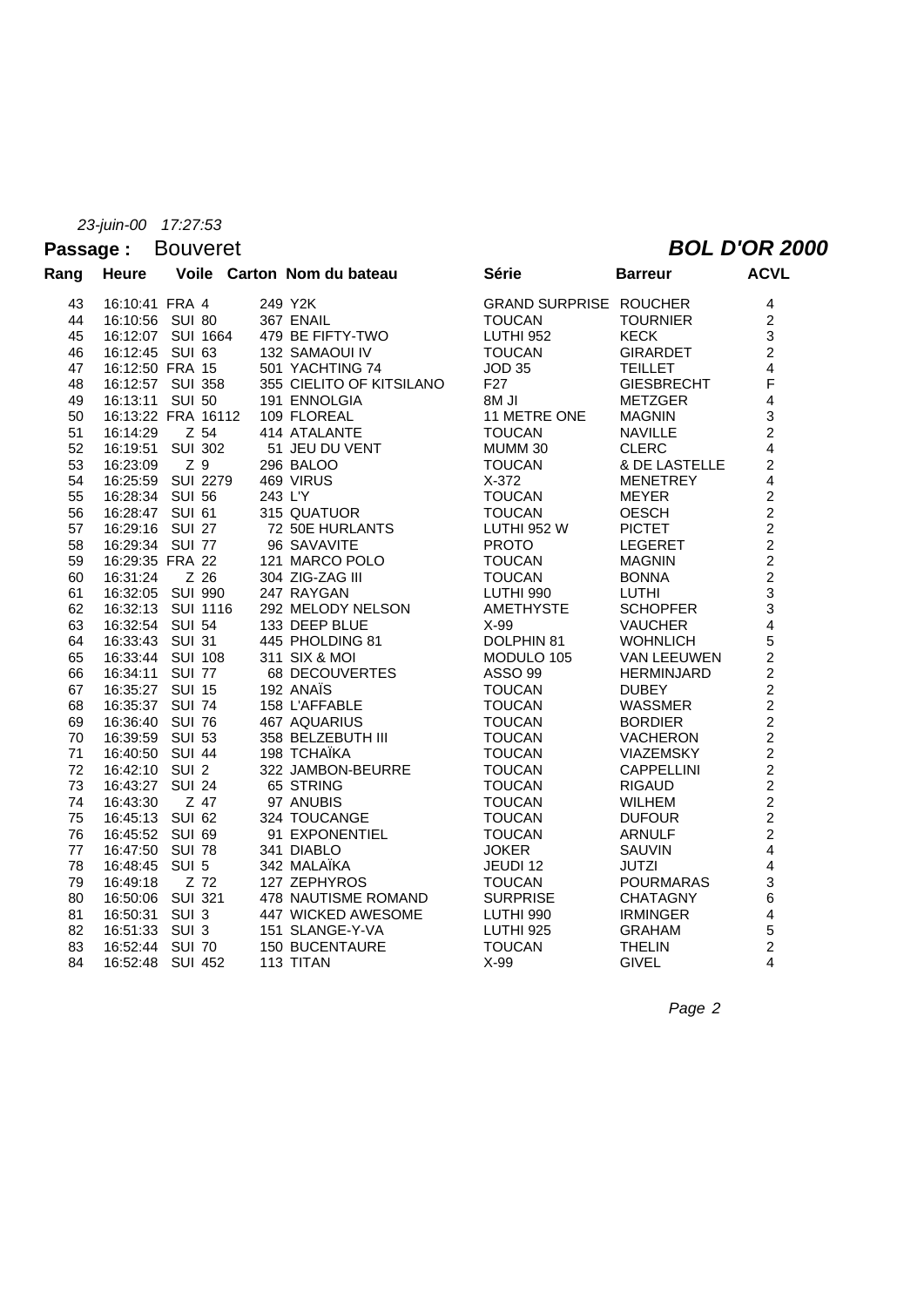#### Passage : Bouveret **BOL D'OR 2000**

| Rang | <b>Heure</b>        |                   | Voile Carton Nom du bateau | Série                | <b>Barreur</b>       | <b>ACVL</b>             |
|------|---------------------|-------------------|----------------------------|----------------------|----------------------|-------------------------|
| 85   | 16:53:02            | Z <sub>3</sub>    | 52 BARZOÏ                  | LUTHI 951            | <b>SCHLAEPPI</b>     | 3                       |
| 86   |                     | 16:56:22 SUI 245  | 348 ZIG ZAG                | <b>SURPRISE</b>      | <b>HOGENDIJK</b>     | 6                       |
| 87   | 16:56:26 FRA 5      |                   | 178 OLYMPIC                | <b>SPRINT</b>        | <b>FAVRE</b>         | 3                       |
| 88   |                     | 16:58:47 SUI 275  | 273 PLUS-MEEH              | <b>SURPRISE</b>      | <b>OLDANI</b>        | 6                       |
| 89   | 17:02:49 FRA 3      |                   | 4 KOSTIA                   | SPRINT OPEN          | <b>VEZE</b>          | $\overline{4}$          |
| 90   |                     | 17:04:36 SUI 8150 | 138 CAROLIVE               | DOLPHIN 81           | <b>RIGOT</b>         | 5                       |
| 91   | 17:04:41            | Z 23              | 199 OCTOBRE ROUGE          | DYNAMIC 43           | <b>BALAVOINE</b>     | $\overline{4}$          |
| 92   | 17:04:54 SUI 6      |                   | 175 SIRIUS 7               | <b>TOUCAN</b>        | <b>GRAF</b>          | $\overline{2}$          |
| 93   | 17:06:39            | $Z$ 10            | 260 MELAMPO                | <b>TOUCAN</b>        | <b>BANZET</b>        | $\overline{2}$          |
| 94   | 17:07:30 FRA 49     |                   | 225 FLOPHIL                | DYNAMIC 35           | <b>FICHARD</b>       | $\overline{4}$          |
| 95   |                     | 17:11:14 ITA 8158 | 188 ZAGARA                 | DOLPHIN 81           | <b>PERTUISET</b>     | 5                       |
| 96   |                     | 17:13:38 F 13185  | 12 TASTEVENT               | FIRST CLASS 12       | <b>UHL</b>           | 4                       |
| 97   | 17:15:20 SUI 21     |                   | 58 DONO                    | $X-332$              | GASSER               | 6                       |
| 98   |                     | 17:17:39 SUI 9200 | 295 BIG PROJECTION         | PROJECTION 920       | <b>SCHROFF</b>       | 3                       |
| 99   | 17:18:51    Z    77 |                   | 409 KO-PHI-PHI             | X-99                 | <b>MIRKO</b>         | $\overline{\mathbf{4}}$ |
| 100  | 17:18:59 FRA 2      |                   | 181 BOAT'A NIQUE           | <b>SPRINT</b>        | <b>COLLIN</b>        | 3                       |
| 101  |                     | 17:20:20 SUI 2083 | 45 DBM- CAREERS            | <b>SUSPENS</b>       | <b>BRICHET</b>       | $\overline{\mathbf{4}}$ |
| 102  | 17:20:43 SUI 1      |                   | 27 SAMSARA                 | <b>JOD 35</b>        | <b>MEUNIER</b>       | $\overline{\mathbf{4}}$ |
| 103  |                     | 17:21:20 SUI 163  | 366 GO-DUTCH               | <b>SURPRISE</b>      | <b>WUETHRICH</b>     | 6                       |
| 104  |                     | 17:21:21 SUI 474  | 337 P'TITS LACS            | <b>SURPRISE</b>      | <b>LACOUR</b>        | $\,6$                   |
| 105  | 17:22:40            | Z 2445            | 35 TETOSSE                 | POLARIS 37           | <b>MANTAUDON</b>     | $\overline{\mathbf{4}}$ |
| 106  | 17:22:41 SUI 9      |                   | 223 JUWEL                  | <b>JUWEL</b>         | <b>HARTMANN</b>      | 3                       |
| 107  |                     | 17:24:03 SUI 1058 | 3 LE TIOLU                 | <b>TIOLU</b>         | <b>LIER</b>          | $\overline{4}$          |
| 108  |                     | 17:24:27 SUI 506  | 417 VARHUM                 | <b>SURPRISE</b>      | <b>MONNIN</b>        | $\,6\,$                 |
| 109  | 17:27:34 SUI 18     |                   | 238 ALL FREE               | CARRERA 290          | <b>HAGMANN</b>       | 3                       |
| 110  | 17:27:48            | Z <sub>1</sub>    | 381 GATTOPARDO             | <b>PALDIN</b>        | <b>POLI</b>          | $\mathbf{3}$            |
| 111  | 17:28:26            | Z 5000            | 392 AKVA-SELZER            | <b>PROTO</b>         | <b>BEAUVERD</b>      | $\overline{4}$          |
| 112  |                     | 17:28:58 SUI 451  | 209 CER 1                  | <b>SURPRISE</b>      | <b>VON SIEBENTAL</b> | 6                       |
| 113  |                     | 17:29:55 SUI 22   | 9 GRAND BLEU               | <b>SPRINT</b>        | <b>AUBRY</b>         | $\overline{4}$          |
| 114  |                     | 17:30:11 FRA 74   | 299 CLASSICUS              | <b>FIRST CLASS 8</b> | <b>BOUVET</b>        | 5                       |
| 115  |                     | 17:30:27 SUI 483  | 69 SAIL-LA-VIE             | <b>SURPRISE</b>      | <b>DENIS</b>         | 6                       |
| 116  |                     | 17:30:40 FRA 437  | 129 STENIC II              | <b>SURPRISE</b>      | <b>MONTMASSON</b>    | 6                       |
| 117  |                     | 17:31:16 SUI 3827 | 74 MAYANUS VII             | DYNAMIC 35           | <b>JANET</b>         | $\overline{4}$          |
| 118  | 17:31:18 SUI 16     |                   | 387 CHELDA                 | DEHLER 33            | <b>ROSSIER</b>       | $\,6$                   |
| 119  | 17:31:27 SUI 15     |                   | 31 CIANA                   | <b>SPRINT</b>        | <b>MOSER</b>         | 5                       |
| 120  |                     | 17:31:40 SUI 141  | 125 SMAC                   | DIVA 39              | <b>IMBERT</b>        | $\overline{\mathbf{4}}$ |
| 121  | 17:32:34            | $Z$ 8             | 55 LE TRANSAT              | <b>TOUCAN</b>        | <b>FISCHER</b>       | 3                       |
| 122  |                     | 17:33:04 SUI 129  | 50 LADY MARY               | $X-332$              | <b>PATERNOT</b>      | $6\phantom{a}$          |
| 123  |                     | 17:33:13 SUI 50   | 294 SIRENA II              | <b>TOUCAN</b>        | <b>BAUMANN</b>       | $\boldsymbol{2}$        |
| 124  |                     | 17:33:14 SUI 114  | 477 HYDROPHOBE             | <b>SURPRISE</b>      | GANZ                 | $\,6$                   |
| 125  | 17:33:18            | F 14188           | 185 ONYX                   | X-99                 | <b>BAUD</b>          | 5                       |
| 126  | 17:33:58            | Z 293             | 277 RAFALE                 | ELAN <sub>33</sub>   | <b>KUNZLER</b>       | 6                       |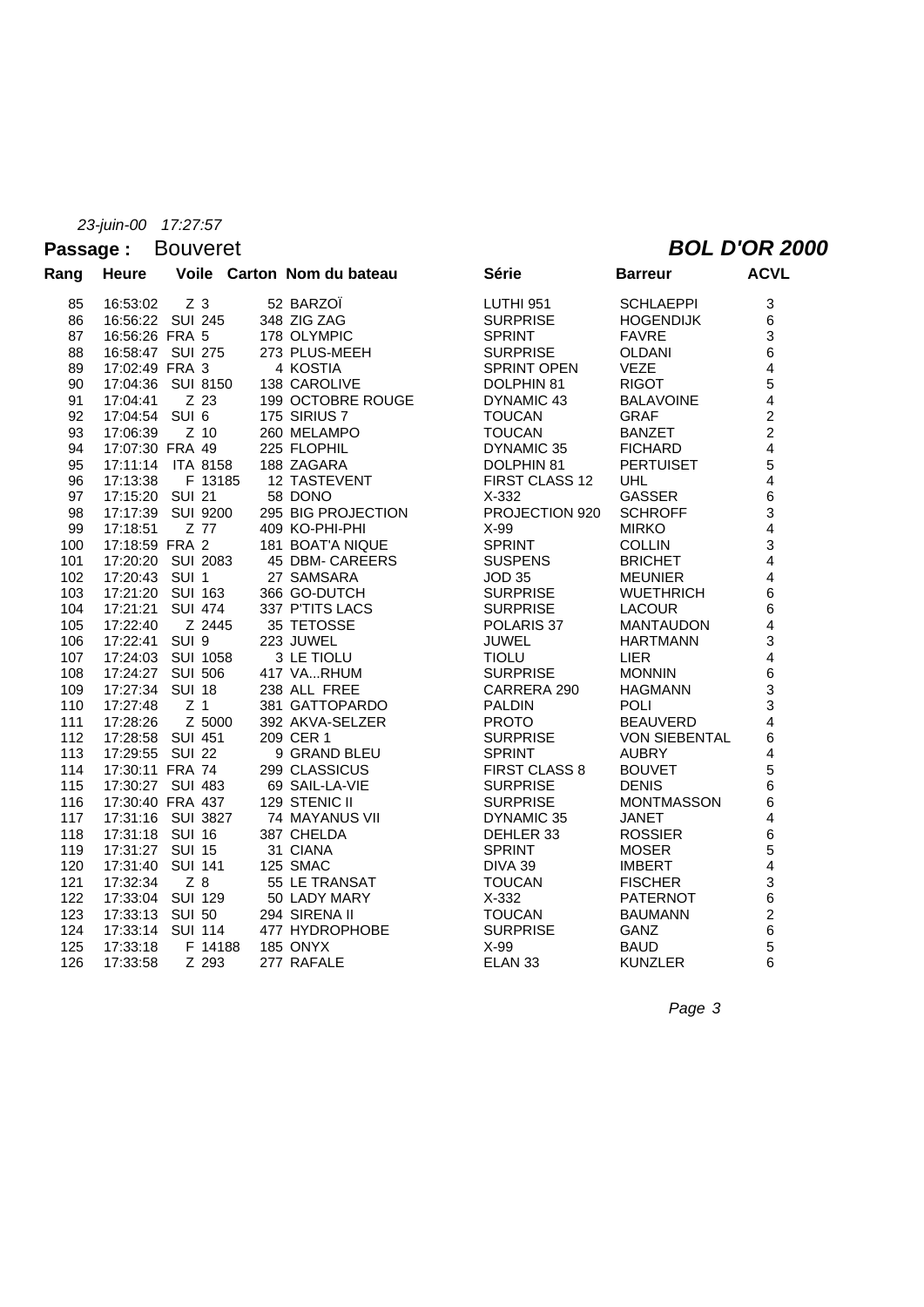### Passage : Bouveret **BOL D'OR 2000**

| Rang       | <b>Heure</b>                           |        | Voile Carton Nom du bateau | <b>Série</b>            | <b>Barreur</b>                      | <b>ACVL</b>                                |
|------------|----------------------------------------|--------|----------------------------|-------------------------|-------------------------------------|--------------------------------------------|
| 127        | 17:34:45 SUI 186                       |        | 330 BELLISA                | <b>BANNER 28</b>        | <b>GILLIERON</b>                    | 5                                          |
| 128        | 17:34:59                               | Z 20   | 232 WAROG                  | <b>TOUCAN</b>           | GOUZER-IRLE                         | $\overline{c}$                             |
| 129        | 17:35:16 SUI 2000                      |        | 214 FLASH                  | <b>TOPAZE</b>           | <b>GAY</b>                          | $\overline{c}$                             |
| 130        | 17:35:19 FRA 31004                     |        | 41 BLACK FLAG              | <b>BENETEAU 25</b>      | <b>CHAFFARDON</b>                   | 6                                          |
| 131        | 17:35:19 SUI 3313                      |        | 457 NENUPHAR               | FIRST CLASS 10          | <b>REBEAUD</b>                      | 3                                          |
| 132        | 17:35:42 SUI 888                       |        | 230 ANT- CAKE              | <b>BANNER 28</b>        | <b>DERYNG</b>                       | 5                                          |
| 133        | 17:35:57 SUI 52                        |        | 377 CANCUN                 | <b>ASSO 99</b>          | GOY&MOULY&LUTZ                      | $\overline{2}$                             |
| 134        | 17:37:07 SUI 33                        |        | 429 TEAM FREEMAN           | <b>UFO 22</b>           | <b>EDEN</b>                         | 6                                          |
| 135        | 17:37:07 SUI 196                       |        | 106 C.MALTESE              | MELGES 24               | <b>DETREY</b>                       | 5                                          |
| 136        | 17:37:25 SUI 48                        |        | 231 SPRINTO                | <b>SRINTO</b>           | VALENTE                             | $\overline{7}$                             |
| 137        | 17:38:34 SUI 296                       |        | 180 BADALUC                | <b>SURPRISE</b>         | <b>CONNE</b>                        |                                            |
| 138        | 17:39:04 SUI 4                         |        | 428 NAUTI-FUN              | DOD 24.5                | <b>CORTHESY</b>                     | $\begin{array}{c} 6 \\ 5 \\ 3 \end{array}$ |
| 139        | 17:39:08 SUI 25                        |        | 386 MELLIFICA              | SPRINT 108              | <b>DALPHIN</b>                      |                                            |
| 140        | 17:39:09 SUI 360                       |        | 119 BAUME&MERCIER          | <b>SURPRISE</b>         | <b>TOSO</b>                         | 6                                          |
| 141        | 17:39:36 SUI 7                         |        | 461 ECLIPSE                | DOD 24.5                | <b>LEIMGRUBER</b>                   | $\frac{5}{2}$                              |
| 142        | 17:39:46 SUI 1                         |        | 195 TOPAZE                 | <b>TOPAZE</b>           | <b>RUMMEL</b>                       |                                            |
| 143        | 17:39:50 SUI 381                       |        | 425 TITANE                 | X-99                    | <b>VUKANOVIC</b>                    | $\overline{\mathbf{4}}$                    |
| 144        | 17:40:29 FRA 111                       |        | 84 TABASCO                 | AMETHYSTE II            | <b>MICARD</b>                       | $\mathbf{1}$                               |
| 145        | 17:40:35 SUI 452                       |        | 164 CER 2                  | <b>SURPRISE</b>         | <b>PERRON</b>                       | $\overline{6}$                             |
| 146        | 17:40:40 SUI 1602                      |        | 441 ENEZ-GWED-EL           | <b>SURPRISE</b>         | <b>DELAITE</b>                      | 6                                          |
| 147        | 17:40:52 FRA 14908                     |        | 256 CLIPPER                | <b>SPRINT</b>           | <b>JANUS</b>                        | $\frac{5}{2}$                              |
| 148        | 17:40:55 SUI 68                        |        | 237 LE NARQUOIS            | <b>TOUCAN</b>           | <b>MANFRINI</b>                     |                                            |
| 149        | 17:41:37                               | Z 79   | 372 GALATEE                | GRAND SOLEIL 35 DUPONT  |                                     | $\overline{7}$                             |
| 150        | 17:41:57 FRA 22459                     |        | 435 CHOC'1'CHOUILLE        | <b>SURPRISE</b>         | <b>SEGURET</b>                      |                                            |
| 151        | 17:42:00                               | Z 5022 | 130 BARKHANE               | LUTHI 33                | <b>HEBEISEN</b>                     | 6<br>5<br>5                                |
| 152        | 17:42:13 SUI 3                         |        | 317 DEDLIC                 | DOD 24.5                | <b>MULLER</b>                       |                                            |
| 153        | 17:42:15                               | Z 19   | 460 CROIX DU SUD           | <b>SIRENA</b>           | <b>HIRT</b>                         | $\overline{\mathbf{4}}$                    |
| 154        | 17:42:27 SUI 180                       |        | 16 MEA COULEPA             | <b>SURPRISE</b>         | <b>ROBIN</b>                        | 6<br>6                                     |
| 155        | 17:42:29 FRA 22932<br>17:42:36 SUI 432 |        | 486 SRATAGEME              | <b>SURPRISE</b><br>X-99 | <b>LANSAC</b>                       | $\overline{\mathbf{4}}$                    |
| 156<br>157 | 17:42:39 SUI 18                        |        | 159 X+HOPP<br>446 PIPO     | <b>MOUSSE</b>           | <b>MASSON</b><br><b>DU PASQUIER</b> | $\overline{7}$                             |
| 158        | 17:42:42 SUI 7                         |        | 287 MOONY                  | LUTHI 33                | <b>SECRETAN</b>                     | 5                                          |
| 159        | 17:42:46                               | Z 1906 | 137 EUPHORIE               | <b>FLORENCE 39</b>      | <b>GUGGIARI</b>                     | $\overline{\mathbf{4}}$                    |
| 160        | 17:42:51 SUI 2                         |        | 157 TAMARA                 | <b>MACAREUX</b>         | <b>MEREDITH</b>                     |                                            |
| 161        | 17:42:54 SUI 187                       |        | 169 KAHLUA                 | <b>SURPRISE</b>         | <b>POCHELON</b>                     | 3<br>6                                     |
| 162        | 17:42:57                               | Z 239  | 492 CHENOILLE              | <b>SURPRISE</b>         | <b>BOVARD</b>                       | 6                                          |
| 163        | 17:42:59                               | Z 96   | 404 RIVEMARINE             | <b>SURPRISE</b>         | <b>SEITZ</b>                        |                                            |
| 164        | 17:43:09 FRA 22640                     |        | 62 SILVER SURFER           | <b>SURPRISE</b>         | <b>NESBIT</b>                       | 6<br>6                                     |
| 165        | 17:43:11 SUI 1                         |        | 213 TOC TOC                | WYLIE 25                | <b>NAEF</b>                         | $\overline{6}$                             |
| 166        | 17:43:15                               | 13     | 7 CARRIACOU                | <b>SUSPENS</b>          | <b>PETER</b>                        | $\overline{\mathbf{r}}$                    |
| 167        | 17:43:17 SUI 9                         |        | 401 PICSOU                 | SPRINT 95               | <b>BONGARD</b>                      | S                                          |
| 168        | 17:43:22                               | Z 1969 | 53 TANGA                   | <b>CONFORTINA</b>       | KILBERT                             | $\overline{7}$                             |
|            |                                        |        |                            |                         |                                     |                                            |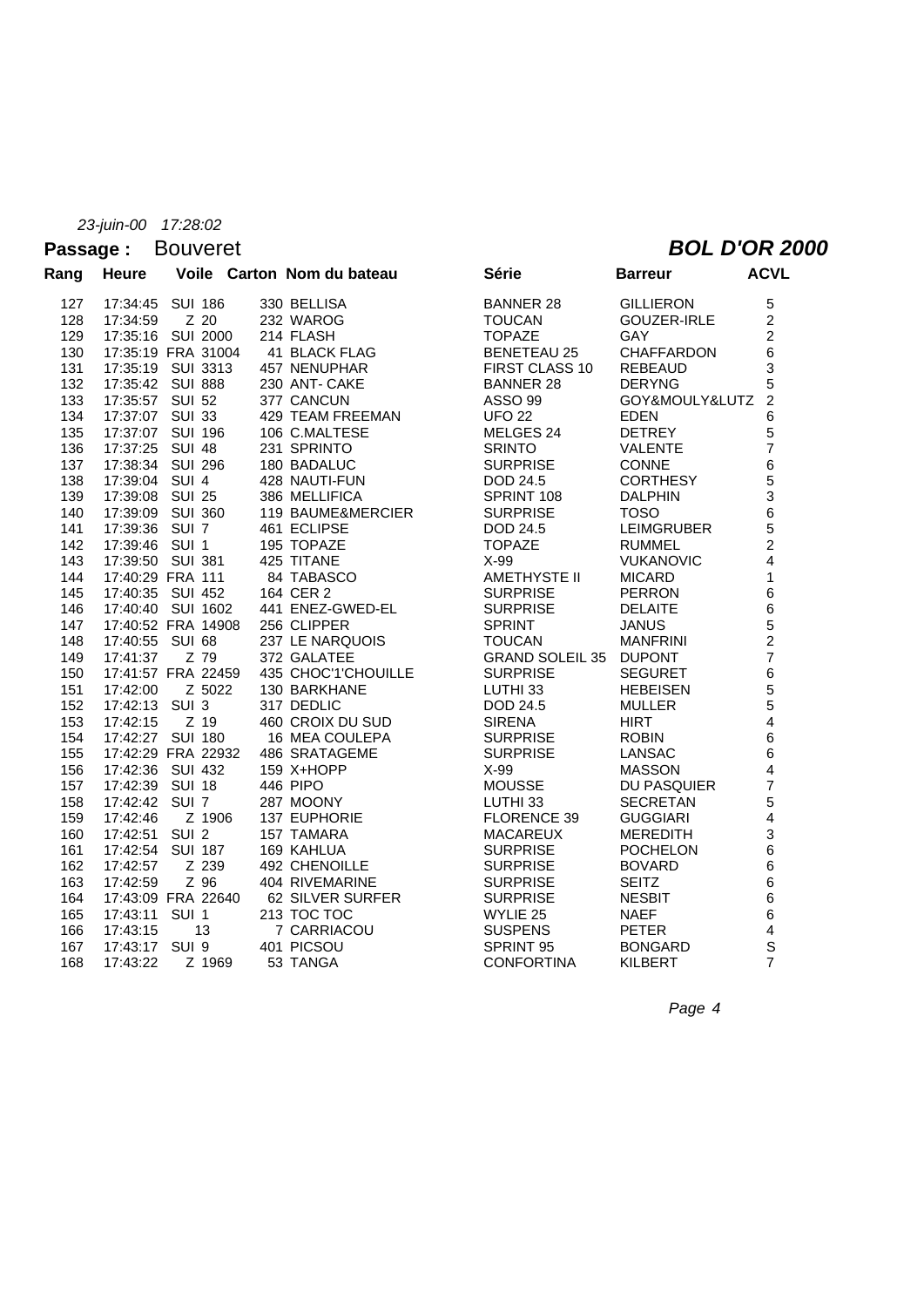### Passage : Bouveret **BOL D'OR 2000**

| Rang | <b>Heure</b>    |                    | Voile Carton Nom du bateau | Série                 | <b>Barreur</b>    | <b>ACVL</b>             |
|------|-----------------|--------------------|----------------------------|-----------------------|-------------------|-------------------------|
| 169  | 17:43:24 SUI 10 |                    | 350 BRISE-BISE             | <b>8M ONE DESIGN</b>  | <b>PEYROT</b>     | 5                       |
| 170  |                 | 17:43:37 SUI 1075  | 245 VAGABUNDO              | <b>SWAN 411</b>       | <b>KUTTEL</b>     | $\overline{4}$          |
| 171  |                 | 17:43:44 SUI 425   | 406 VOILES GAUTIER         | <b>SURPRISE</b>       | <b>OUVOT</b>      | 6                       |
| 172  | 17:43:44        | Z <sub>3</sub>     | 144 TREMOLO                | FAURBY 330            | <b>DERIAZ</b>     | 6                       |
| 173  | 17:43:51        | Z 230              | 210 MIC-MAC                | <b>SURPRISE</b>       | <b>ROLANDI</b>    | 6                       |
| 174  | 17:43:57 SUI 31 |                    | 259 STRIKE                 | <b>SURPRISE</b>       | <b>CHEVROT</b>    | 6                       |
| 175  |                 | 17:44:03 SUI 302   | 152 P'TIT LOUP             | X-302                 | <b>DAVIET</b>     | $\overline{7}$          |
| 176  | 17:44:16 SUI 28 |                    | 395 IMAGINE                | $X-99$                | <b>LONG</b>       | $\overline{\mathbf{4}}$ |
| 177  |                 | 17:44:19 SUI 189   | 163 LE PETIT BEIGNEUR      | <b>SURPRISE</b>       | <b>MINO</b>       | 6                       |
| 178  |                 | 17:44:23 SUI 336   | 482 OXBLOW                 | <b>SURPRISE</b>       | <b>GARO</b>       | 6                       |
| 179  |                 | 17:45:02 SUI 707   | 202 PUMP                   | <b>BANNER 28</b>      | <b>VANDINI</b>    | 5                       |
| 180  | 17:45:04 ITA 30 |                    | 76 DIDISTEAM               | <b>JOCKER</b>         | <b>DIDISHEIM</b>  | $\overline{\mathbf{4}}$ |
| 181  |                 | 17:45:07 SUI 2095  | 310 POP CORN               | $X-95$                | <b>PFIRTER</b>    | 5                       |
| 182  | 17:45:09 SUI 74 |                    | 59 IREL 3                  | <b>SURPRISE</b>       | <b>HOLZER</b>     | 6                       |
| 183  |                 | 17:45:12 FRA 17726 | 10 PINKY                   | <b>SPRINTO</b>        | CARRAZ            | 6                       |
| 184  |                 | 17:45:14 SUI 113   | 193 PALMERO                | <b>SURPRISE</b>       | <b>WEISS</b>      | 6                       |
| 185  | 17:45:16        | Z 2338             | 196 DAPHNIS                | DEHLER 36 CWS         | <b>JEANMAIRE</b>  | 5                       |
| 186  |                 | 17:45:19 SUI 498   | 165 QUADRIFOGLIO           | <b>SURPRISE</b>       | <b>MICHELINI</b>  | 6                       |
| 187  | 17:45:27        | Z <sub>2</sub>     | 254 SUNNY BOY              | 30 M <sub>2</sub>     | <b>BURKARD</b>    | 4                       |
| 188  | 17:45:30        | Z 1588             | 258 JOLYN                  | <b>GRANADA 32</b>     | <b>RUEPP</b>      | 6                       |
| 189  |                 | 17:45:33 SUI 408   | 462 ARC-EN-CIEL            | $X-79$                | <b>MARTIAL</b>    | 6                       |
| 190  | 17:45:33        | Z 735              | 495 SAIGA                  | CONTESSA 35           | MEGEVAND          | $\overline{\mathbf{4}}$ |
| 191  |                 | 17:45:35 SUI 16    | 145 HOMOLULU               | <b>CORSAIR F-24</b>   | <b>NOTTER</b>     | F                       |
| 192  |                 | 17:45:38 SUI 270   | 60 COQ T'ELLE              | <b>SURPRISE</b>       | <b>NOBLE</b>      | 6                       |
| 193  |                 | 17:45:49 FRA 1107  | 98 WIND                    | <b>SURPRISE</b>       | <b>SAVATIER</b>   | 6                       |
| 194  | 17:46:17        | Z 98               | 19 LAFITE                  | <b>BANNER 28</b>      | <b>KISSLING</b>   | 5                       |
| 195  | 17:46:19        | Z 2122             | 75 ANNY II                 | APHRODITE 101         | <b>ETIENNE</b>    | $\overline{4}$          |
| 196  | 17:46:22        | Z 326              | 466 M                      | APHRODITE 101         | <b>WAHL</b>       | $\mathbf S$             |
| 197  |                 | 17:46:25 FRA 24    | 426 PTI JAUNE              | <b>UFO 22</b>         | <b>BORONAT</b>    | 6                       |
| 198  |                 | 17:46:48 SUI 328   | 280 GAIC                   | <b>SURPRISE</b>       | <b>TARAMARCAZ</b> | 6                       |
| 199  |                 | 17:47:08 SUI 432   | 100 OCEANA                 | <b>SURPRISE</b>       | <b>RIEDER</b>     | $\,6\,$                 |
| 200  |                 | 17:47:10 SUI 1497  | 418 BLUE NOTE              | <b>SUSPENS</b>        | <b>EGGLI</b>      | $\frac{5}{S}$           |
| 201  | 17:47:24        | ZI 41              | 489 MAURABLYA III          | SUN LEGEND 41         | <b>AMIGUET</b>    |                         |
| 202  | 17:48:24        | Z <sub>5</sub>     | 83 DROOPY                  | <b>SUSPENS</b>        | <b>CLARKE</b>     | $\overline{\mathbf{s}}$ |
| 203  |                 | 17:48:24 SUI 197   | 371 NOBODY                 | <b>SURPRISE</b>       | <b>MOERI</b>      | 6                       |
| 204  | 17:48:43 FRA 18 |                    | 48 GAÏA                    | LUTHI <sub>29</sub>   | <b>MERMOD</b>     | 6                       |
| 205  |                 | 17:48:58 SUI 453   | 17 CER 3                   | <b>SURPRISE</b>       | POUSOULAT         | 6                       |
| 206  | 17:49:38 SUI 5  |                    | 222 1000 SABORDS           | 8M ONE DESIGN S. DICK |                   | 5                       |
| 207  | 17:49:43        | Z 6769             | 403 MARY MORGANE           | <b>FIRST CLASS 8</b>  | DU COUEDIC        | 5                       |
| 208  |                 | 17:50:07 ITA 8139  | 128 IL SOGNO               | DOLPHIN 81            | GARRET            | 5                       |
| 209  |                 | 17:50:32 SUI 229   | 450 POWER RANGER           | <b>SURPRISE</b>       | <b>BOSMA</b>      | 6                       |
| 210  | 17:50:49        | Z 164              | 343 DONA FLOR              | <b>SURPRISE</b>       | DE KEMPENEER      | 6                       |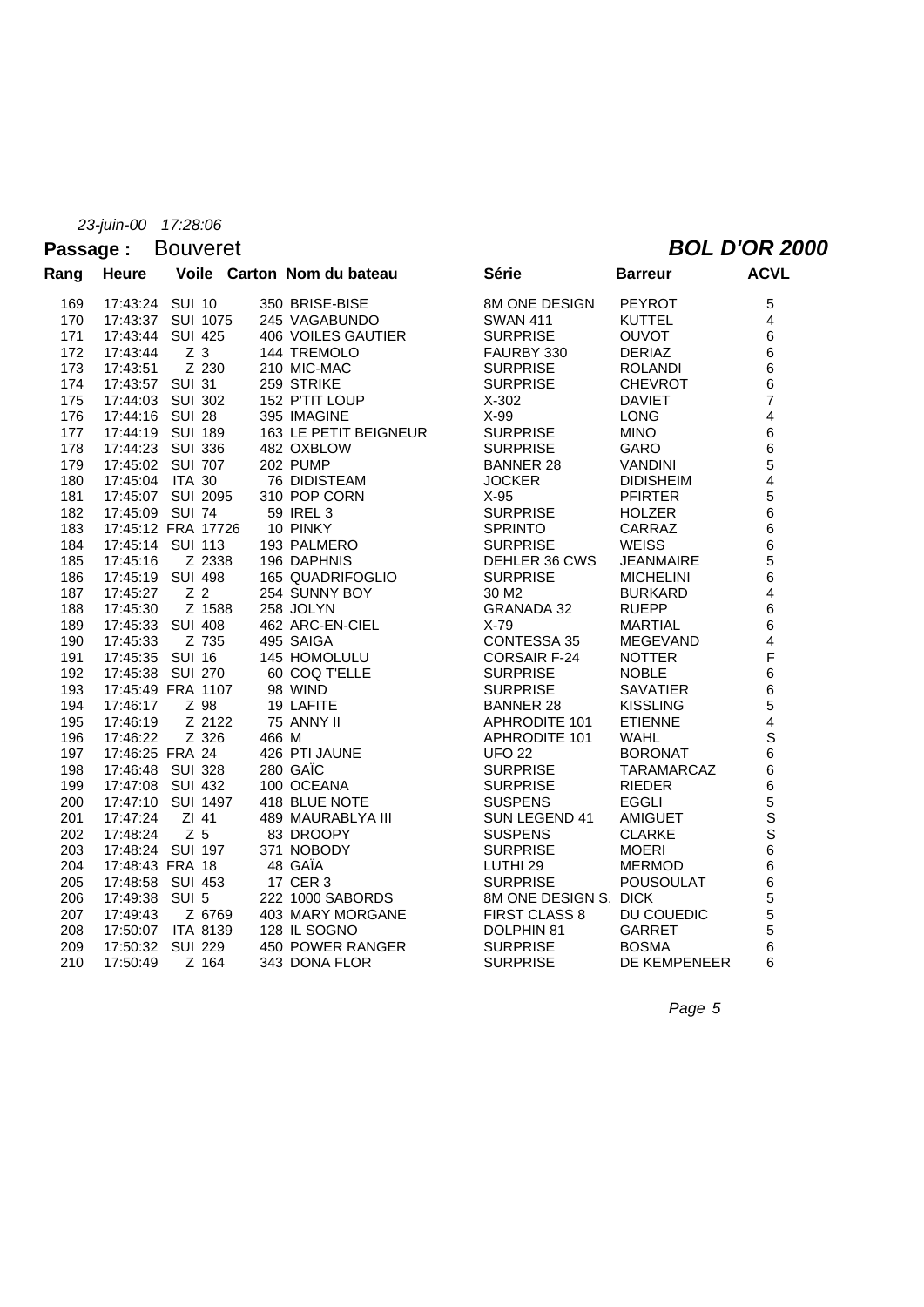#### **Passage :** Bouveret *BOL D'OR 2000*

| Rang | <b>Heure</b>       |                | Voile Carton Nom du bateau | Série                | <b>Barreur</b>     | <b>ACVL</b>                                      |
|------|--------------------|----------------|----------------------------|----------------------|--------------------|--------------------------------------------------|
| 211  | 17:51:09           | Z 111          | 480 IMRAM                  | INTEGRAL 12.50       | <b>GALLINELLI</b>  | 5                                                |
| 212  | 17:51:53 FRA 33    |                | 413 GALIOTE                | HELIUM 7.65          | <b>TORFOU</b>      | 6                                                |
| 213  | 17:52:03 SUI 271   |                | 95 PEE-WEE                 | <b>SURPRISE</b>      | <b>DUPONT</b>      | 6                                                |
| 214  | 17:52:07 FRA 4     |                | 131 PACIFIC                | SPRINT OPEN          | PERREARD           | $\overline{\mathbf{4}}$                          |
| 215  | 17:52:12           | Z <sub>1</sub> | 190 GUEGO                  | DEHLER 34            | <b>AUER</b>        | S                                                |
| 216  | 17:52:15 FRA 4     |                | 442 KISLING                | <b>SRINT</b>         | <b>GEX</b>         | 5                                                |
| 217  | 17:53:01 FRA 320   |                | 177 STERNE                 | <b>FIRST 35,5</b>    | <b>BERNAZ</b>      | 5                                                |
| 218  | 17:53:03 SUI 390   |                | 301 NANOUK 5               | <b>SURPRISE</b>      | <b>SCHMID</b>      | 6                                                |
| 219  | 17:53:05 SUI 7     |                | 134 KOUKABOURA             | <b>SURPRISE</b>      | <b>PITTET</b>      | 6                                                |
| 220  | 17:53:10 FRA 1002  |                | 438 ANISEE                 | <b>SURPRISE</b>      | <b>BERTELOODT</b>  | 6                                                |
| 221  | 17:53:21 SUI 346   |                | 410 LAC 8                  | <b>FIRST CLASS 8</b> | <b>ESCOFFEY</b>    | 5                                                |
| 222  | 17:53:21           | Z 102          | 54 SHIBUMI                 | $5.5$ JI             | <b>CHAPOT</b>      | 5                                                |
| 223  | 17:53:50 FRA 17704 |                | 380 FLIPPER IV             | <b>SURPRISE</b>      | <b>TERCIER</b>     | $\overline{6}$                                   |
| 224  | 17:54:12 SUI 366   |                | 408 CAPRICE                | <b>SURPRISE</b>      | DE PERROT          | 6                                                |
| 225  | 17:54:26           | Z 451          | 186 SEA FEVER III          | $X-79$               | <b>BIELER</b>      | 5                                                |
| 226  | 17:55:05           | Z 176          | 99 SARIGOL                 | <b>SURPRISE</b>      | <b>MENZEL</b>      | $6\phantom{a}$                                   |
| 227  | 17:55:46 FRA 1191  |                | 122 ANAA                   | <b>SURPRISE</b>      | <b>TALMANT</b>     | 6                                                |
| 228  | 17:56:38 SUI 165   |                | 197 SCARLETT OHARA         | <b>SURPRISE</b>      | <b>PROBST</b>      | $\frac{6}{S}$                                    |
| 229  | 17:58:45           | F 162          | <b>449 FUNENBULLE</b>      | <b>FUN</b>           | <b>BOULAY</b>      |                                                  |
| 230  | 18:01:49 SUI 905   |                | 93 PRÊT- A- PORTER         | <b>SURPRISE</b>      | <b>BIRCHLER</b>    | $6\phantom{a}$                                   |
| 231  | 18:02:00 SUI 36    |                | <b>278 RIC</b>             | DEHLER 36 CWS        | <b>VON KAENEL</b>  | $\overline{7}$                                   |
| 232  | 18:02:31 FRA 355   |                | 338 YUNMAN                 | FIRST CLASS 28       | <b>CAMPS</b>       | 5                                                |
| 233  | 18:02:38 SUI 2144  |                | 162 SWANIX                 | $X-79$               | <b>MATRINGE</b>    | $\overline{6}$                                   |
| 234  | 18:02:45           | 5453           | 194 CRISYDEL               | LUTHI 11M            | CHALLANDE          | 5                                                |
| 235  | 18:03:14           | Z 107          | 224 ANTIGUA                | <b>SOLING TYLER</b>  | <b>JANZI</b>       | $\overline{\begin{array}{c} 5 \\ 6 \end{array}}$ |
| 236  | 18:03:53           | Z 343          | 166 BAOBAB                 | <b>SURPRISE</b>      | <b>UBAGHS</b>      |                                                  |
| 237  | 18:04:35 SUI 1058  |                | 270 PTIT JULOT             | <b>TIOLU</b>         | <b>TAPPY</b>       | 3                                                |
| 238  | 18:05:34 SUI 1444  |                | 291 GRAND AIGLE            | <b>AIGLE</b>         | <b>RIEDER</b>      | $\overline{\mathbf{4}}$                          |
| 239  | 18:07:13           | F 836          | 443 GUS                    | <b>FIRST CLASS 8</b> | <b>GUEGUEN</b>     | 5                                                |
| 240  | 18:08:28           | 150            | 362 TIC-TAC                | PELLE PETERSON       | <b>GOLAZ</b>       | $\overline{\mathbf{s}}$                          |
| 241  | 18:09:46           | Z 212          | 444 SUMMERWIND             | <b>SURPRISE</b>      | DE ZEEUW           | 6                                                |
| 242  | 18:10:27           | Z 378          | 434 BLUE JAY               | <b>SURPRISE</b>      | <b>BORTER</b>      | 6                                                |
| 243  | 18:11:05 SUI 41    |                | 356 MAÏA                   | 30 M                 | <b>LIEBER</b>      | $\overline{\mathbf{4}}$                          |
| 244  | 18:11:14           | Z 1991         | 34 DOUCE-MARIE             | LUTHI 11.00          | <b>RHYN</b>        | 5                                                |
| 245  | 18:11:40 FRA 74    |                | 407 OXYGENE                | <b>FIRST CLASS 8</b> | <b>CANOVAS</b>     | 5                                                |
| 246  | 18:11:56           | Z 820          | 43 VAGALAME                | PUMA 34              | <b>WISMER</b>      | 5                                                |
| 247  | 18:12:25 SUI 407   |                | 394 GALAXIE                | <b>SURPRISE</b>      | <b>DI BIASE</b>    | 6                                                |
| 248  | 18:12:25 SUI 1     |                | 136 SANOUK                 | DOD 24.5             | LAGGER             | 5                                                |
| 249  | 18:12:58 SUI 1     |                | 30 X-RAY                   | X 312                | <b>PELLET</b>      | 6                                                |
| 250  | 18:13:03           | Z 1944         | 427 GOLDEN HEART           | <b>GOLDEN</b>        | <b>BIRRAUM</b>     | 6                                                |
| 251  | 18:13:08           | Z 89           | 384 ROCK ME BABY           | <b>SUSPENS</b>       | <b>WALKER</b>      | 4                                                |
| 252  | 18:13:19 SUI 8109  |                | 383 DOLPHIN                | DOLPHIN 81           | <b>LEUENBERGER</b> | 5                                                |
|      |                    |                |                            |                      |                    |                                                  |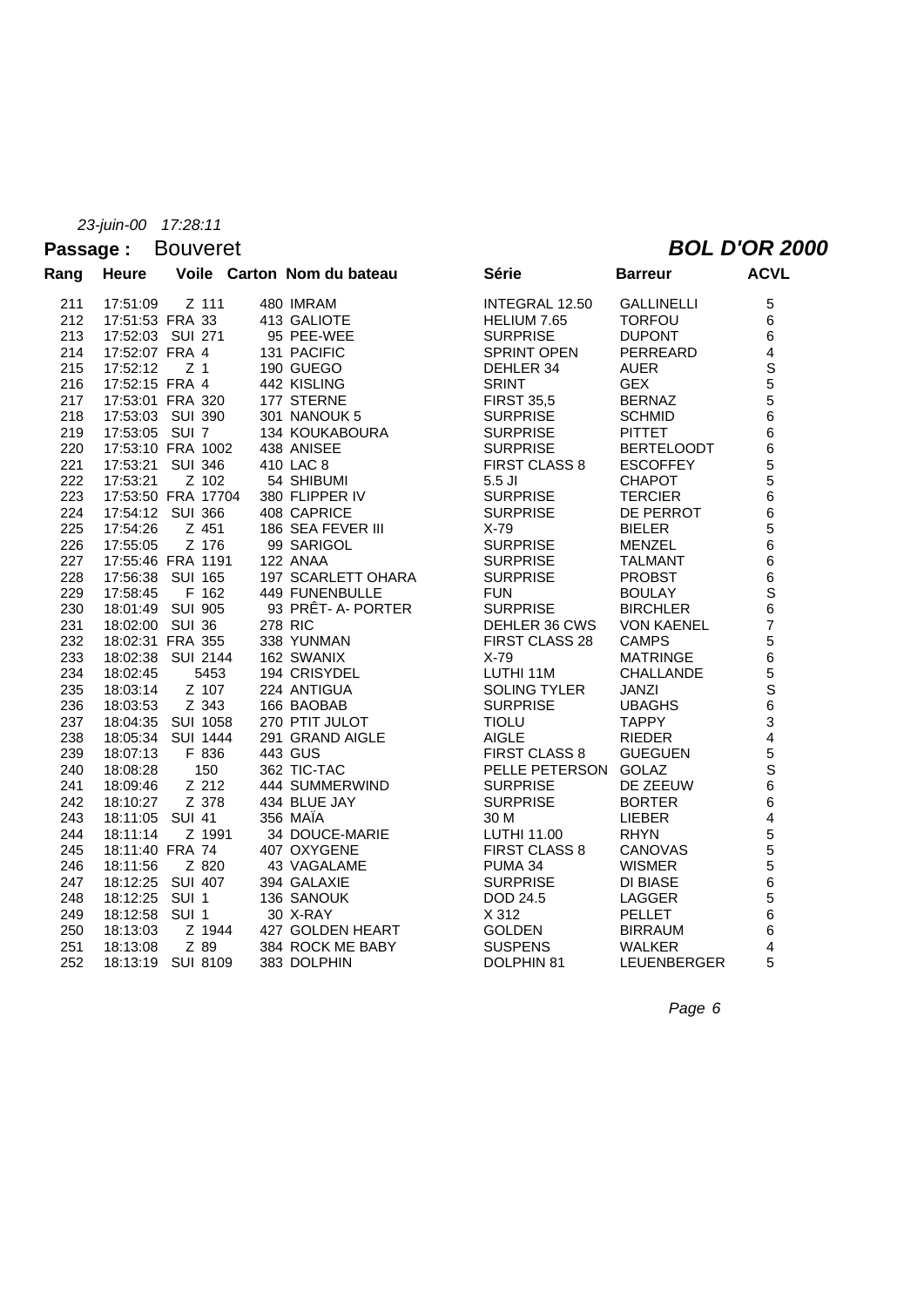### Passage : Bouveret **BOL D'OR 2000**

| Rang | <b>Heure</b>      |                  | Voile Carton Nom du bateau      | Série                   | <b>Barreur</b>    | <b>ACVL</b>    |
|------|-------------------|------------------|---------------------------------|-------------------------|-------------------|----------------|
| 253  | 18:13:45          | F 16114          | 300 PIPO                        | 11M ONE DESIGN          | <b>ASSELBORN</b>  | 5              |
| 254  | 18:13:57 FRA 260  |                  | 368 SOPHYANN                    | FIRST 260 SPIRIT        | <b>BEAUDUC</b>    | $\overline{7}$ |
| 255  | 18:14:04 SUI 713  |                  | 393 BARCAROL                    | <b>FIRST CLASS 8</b>    | <b>ROL</b>        | 5              |
| 256  | 18:14:21          | SUI 9871         | 179 L'ARCHE                     | <b>FURIA 37+</b>        | <b>MONDADA</b>    | 5<br>5         |
| 257  | 18:14:24 SUI 4820 |                  | 90 BETHOVENT 2                  | <b>FIRST CLASS 8</b>    | <b>MURY</b>       |                |
| 258  | 18:14:32 SUI 6    |                  | 105 JULES                       | <b>GRAND SOLEIL</b>     | <b>MARTINELLI</b> | $\overline{7}$ |
| 259  | 18:14:37          | Z 338            | 64 VENT D'AL                    | <b>SURPRISE</b>         | <b>VAHARIS</b>    | 6              |
| 260  | 18:14:41          | $Z$ 14           | 339 S'CARGO                     | <b>SUSPENS</b>          | <b>SCHAUB</b>     | 4              |
| 261  | 18:14:53          | Z 547            | 184 BELFILLE                    | LUTHY 33                | <b>GALLAY</b>     | 6              |
| 262  | 18:15:18 SUI 405  |                  | 290 CHERGUI                     | <b>FIRST 405</b>        | <b>FORRER</b>     | 4              |
| 263  | 18:15:25          | SUI <sub>6</sub> | 86 BLUE BELL                    | <b>FIBAGO CX</b>        | <b>CHATELAIN</b>  | 6              |
| 264  | 18:15:31 FRA 1009 |                  | 335 POC A POC                   | <b>SURPRISE</b>         | <b>NEVEUX</b>     | 6              |
| 265  | 18:15:34          | Z 213            | 329 MARWILL                     | <b>SURPRISE</b>         | <b>KLAUSCH</b>    | 6              |
| 266  | 18:15:36          | F 123            | 397 GHOST-BUSTER                | <b>SOLING</b>           | <b>MICHEL</b>     | L              |
| 267  | 18:16:16          | Z <sub>1</sub>   | 452 NIRVANA                     | <b>COMFORTINA 32</b>    | <b>LIMACHER</b>   | 5              |
| 268  | 18:16:18          | L 99             | 370 FOEHN II                    | BINNEN 30ER 1930 RENAUD |                   | $\overline{7}$ |
| 269  | 18:16:21          | 494              | 140 GUILEVA                     | <b>SURPRISE</b>         | <b>SCHLAEPFER</b> | 6              |
| 270  | 18:16:53 FRA 5    |                  | <b>141 CAPITAINE PLANCHETTE</b> | <b>SPRINT</b>           | <b>DAUVET</b>     | 5              |
| 271  | 18:16:56          | SUI 421          | 208 NEMESIS                     | <b>SURPRISE</b>         | <b>BARAZZONE</b>  | 6              |
| 272  | 18:16:58 SUI 749  |                  | <b>26 TROUBADOUR</b>            | <b>FIRST CLASS 8</b>    | <b>VIAL</b>       | 5<br>6         |
| 273  | 18:17:13 SUI 243  |                  | 432 ALLEGRO                     | <b>SURPRISE</b>         | <b>BLANCHOUD</b>  |                |
| 274  | 18:17:20          | Z 27             | 201 ZESTOPOL II                 | <b>SURPRISE</b>         | <b>BARBEY</b>     | 6              |
| 275  | 18:17:40 SUI 71   |                  | 302 SURBOUM                     | <b>SURPRISE</b>         | <b>LUEDTKE</b>    | 6              |
| 276  | 18:17:46 FRA 1525 |                  | 285 COME'BAK                    | CHAP'S 30               | <b>PELLERIN</b>   | $\mathsf{s}$   |
| 277  | 18:18:05 SUI 503  |                  | 411 LE PETIT LIERRE             | <b>SURPRISE</b>         | <b>TURRETTINI</b> | 6              |
| 278  | 18:18:17          | Z 1763           | 170 X-TAZ                       | $X-79$                  | <b>WILLIAMS</b>   | 6              |
| 279  | 18:18:42          | Z 3111           | 453 JOELLE                      | <b>GRANADA 27</b>       | <b>RUEDI</b>      | 6              |
| 280  | 18:18:57 SUI 1    |                  | 475 JEUDI 12                    | JEUDI 12                | <b>HENCHOZ</b>    | 5              |
| 281  | 18:19:30 SUI 41   |                  | 391 AQUARELLE II                | BEPOX 700               | <b>GERBER</b>     | 4              |
| 282  | 18:19:43 SUI 6    |                  | 22 HALLOWEEN                    | <b>LUTHI 1050</b>       | <b>METTRAUX</b>   | 4              |
| 283  | 18:20:21 SUI 72   |                  | 212 SAOLA                       | GIB SEA 92              | <b>CHOPARD</b>    | 6              |
| 284  | 18:20:42          | Z 117            | 269 TONERRE DU CRETACE          | <b>SPRINT</b>           | <b>BERSET</b>     | 4              |
| 285  | 18:20:50 SUI 2082 |                  | 357 CALIFORNIA 2                | <b>SUSPENS</b>          | <b>MULLER</b>     | 4              |
| 286  | 18:22:09 SUI 498  |                  | 248 ALOA                        | OPTIMA 106              | <b>GATTI</b>      | 6              |
| 287  | 18:23:04 FRA 1138 |                  | 187 ALLEGRETTO                  | <b>SURPRISE</b>         | <b>VERDIER</b>    | 6              |
| 288  | 18:23:12          | Z 17             | 331 TRUFFALO                    | <b>SURPRISE</b>         | DARBELLAY         | 6              |
| 289  | 18:25:54 SUI 250  |                  | 430 ECOLE VOILE MORGES          | <b>SURPRISE</b>         | <b>DEUTSCH</b>    | 6              |
| 290  | 18:27:40 SUI 20   |                  | 312 H <sub>2</sub> O            | <b>HELIUM</b>           | <b>FERRARIO</b>   | 6              |
| 291  | 18:33:37          | SUI <sub>2</sub> | 354 ECOLE DE VOILE VIDY         | SUN ODISSEY 32.1 GRAF   |                   | $\overline{7}$ |
| 292  | 18:35:57          | <b>SUI 156</b>   | 203 3 ZIGS                      | <b>SURPRISE</b>         | <b>BORDIER</b>    | 6              |
| 293  | 18:38:39          | Z 1158           | 88 GOFF                         | CONTESSA 32             | <b>GAVIN</b>      | 7              |
| 294  | 18:39:00          | Z 1779           | 333 BULLVIT                     | <b>BULLIT</b>           | <b>MOUCHET</b>    | 5              |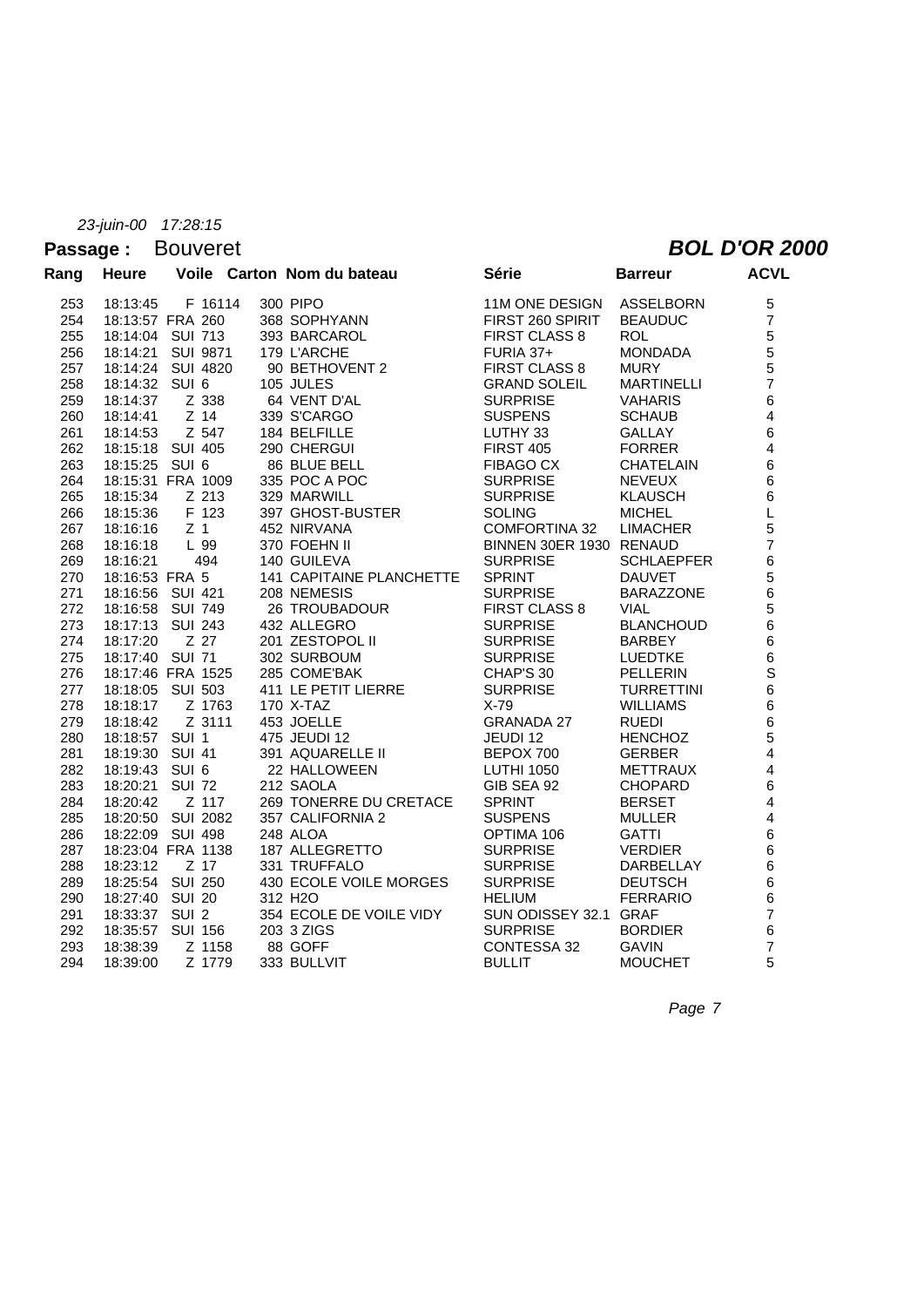### Passage : Bouveret **BOL D'OR 2000**

| Rang | <b>Heure</b>    |                  | Voile Carton Nom du bateau    | Série                | <b>Barreur</b>    | <b>ACVL</b>             |
|------|-----------------|------------------|-------------------------------|----------------------|-------------------|-------------------------|
| 295  | 18:40:19        | 139              | <b>118 TRES MARRANT</b>       | <b>FARRIER F25C</b>  | <b>BARTHE</b>     | F                       |
| 296  | 18:40:42        | G 3334           | 149 TRES HOMBRES              | $F-27$               | <b>STOLZ</b>      | F                       |
| 297  | 18:40:51        | <b>SUI 702</b>   | 456 XXL                       | VIDY 60              | <b>MEYER</b>      | 6                       |
| 298  | 18:40:54        | <b>SUI 542</b>   | 40 MYLORD                     | SCOTCH <sub>30</sub> | <b>SOUCAS</b>     | 5                       |
| 299  | 18:41:08        | <b>SUI 24</b>    | 233 BALISTE                   | SPRINT 98            | <b>BOULIAN</b>    | 5                       |
| 300  | 18:41:35        | Z 1476           | 153 MXL                       | <b>LUTHI 1040</b>    | <b>MORIER</b>     | $\overline{\mathbf{4}}$ |
| 301  | 18:42:39        | <b>SUI 92</b>    | 289 NUSCKI III                | <b>FIRST 300</b>     | <b>AUBORD</b>     | 6                       |
| 302  | 18:42:47 SUI 50 |                  | <b>156 GARAGE BLECHERETTE</b> | TABASCO 26           | <b>HENNARD</b>    | 6                       |
| 303  | 18:42:58        | Z 1025           | 5 OURSIN                      | CONDOR 37            | <b>FAVRE</b>      | 4                       |
| 304  | 18:43:30        | Z <sub>5</sub>   | 306 CANIOS                    | LUTHY 29             | <b>MATTHYS</b>    | 6                       |
| 305  | 18:43:41 SUI 19 |                  | 79 ZED                        | <b>EPERVIER</b>      | <b>SCHAERRER</b>  | 6                       |
| 306  |                 | 18:43:54 FRA 153 | <b>318 NORA</b>               | FIRST 29             | <b>ACKERMAN</b>   | $\overline{7}$          |
| 307  | 18:45:37 SUI 10 |                  | 167 LADY JO                   | ELAN <sub>33</sub>   | <b>MAGNIN</b>     | 5                       |
| 308  | 18:46:05        | Z 58             | 274 SIMONE                    | <b>SURPRISE</b>      | <b>ROBYR</b>      | 6                       |
| 309  | 18:46:33        | FR 53            | 217 GALOPIN                   | <b>FLYING FORTY</b>  | <b>JEANNE</b>     | 5                       |
| 310  | 18:48:27        | Z 570            | 298 CRACOUCASS                | REVE DE MER          | <b>DESLEX</b>     | $\overline{7}$          |
| 311  | 18:49:43        | <b>SUI 198</b>   | 147 THIERIC III               | <b>SURPRISE</b>      | <b>WEDER</b>      | 6                       |
| 312  | 18:50:09        | Z 55             | 505 LAC ET MER                | <b>SURPRISE</b>      | <b>BERGIER</b>    | 6                       |
| 313  |                 | 18:50:29 SUI 108 | 47 GRAS MAISON TISSUS         | SPRINT 108           | <b>MOSSAZ</b>     | $\overline{\mathbf{4}}$ |
| 314  |                 | 18:50:32 SUI 310 | 236 BELLE AURORE III          | <b>SURPRISE</b>      | <b>KOSSLER</b>    | 6                       |
| 315  | 18:50:57        | C <sub>34</sub>  | 171 LADY MURDOCH              | <b>SWEDEN YACHTS</b> | <b>SALMON</b>     | 6                       |
| 316  | 18:51:02        | Z 195            | 340 ELPENOR                   | <b>SURPRISE</b>      | <b>MARNO</b>      | 6                       |
| 317  | 18:53:19        | Z 1072           | 1 VENDREDI                    | VAGABOND 25          | <b>BEDNARCZYK</b> | 6                       |
| 318  | 18:53:24        | Z 141            | 73 EXTRADOSE                  | <b>SURPRISE</b>      | <b>CHAMPENDAL</b> | 6                       |
| 319  | 18:54:20        | Z 132            | 490 MAURABLYA                 | <b>SURPRISE</b>      | <b>PASCHOUD</b>   | 6                       |
| 320  | 18:56:29        | Z 269            | 85 B-SHOW                     | <b>TEQUILA</b>       | <b>JUNOD</b>      | $\overline{7}$          |
| 321  | 18:57:10        | <b>SUI 26</b>    | <b>143 PASSE PARTOUT</b>      | GIB-SEA 77           | <b>FINGER</b>     | $\overline{7}$          |
| 322  | 18:57:11        | Z 226            | <b>11 TINTINABULLE</b>        | <b>SURPRISE</b>      | <b>KUSS</b>       | $6\phantom{1}$          |
| 323  |                 | 18:57:20 SUI 434 | 264 MINEDOR                   | <b>SURPRISE</b>      | <b>HESS</b>       | 6                       |
| 324  | 19:00:07        | $Z$ 54           | 327 MAICA                     | <b>PROTO</b>         | <b>KHODL</b>      | 6                       |
| 325  | 19:00:11        | <b>SUI 482</b>   | 206 GO-4-IT                   | <b>SURPRISE</b>      | <b>BRENDLE</b>    | 6                       |
| 326  | 19:01:30        | F 42169          | 379 ISATIS                    | <b>SURPRISE</b>      | VACHEZ            | 6                       |
| 327  | 19:01:43        | $Z$ 4            | 297 NAUSICAA                  | 6.50 SI              | <b>MERCIER</b>    | 5                       |
| 328  | 19:02:10        | Z <sub>1</sub>   | 419 ST AMOUR III              | HOOD 38              | <b>GRAY</b>       | 6                       |
| 329  | 19:02:25        | $Z$ 10           | 87 L'ELENA                    | <b>BIANCA 26</b>     | <b>GAUTHIER</b>   | $\,6$                   |
| 330  | 19:02:31        | SUI 5            | 216 ANDIAMO                   | DOD 24.5             | <b>GRIEFIN</b>    | 5                       |
| 331  |                 | 19:02:38 FRA 946 | 263 EO IV                     | <b>SURPRISE</b>      | <b>FIEVET</b>     | 6                       |
| 332  | 19:02:45        | Z 112            | 464 BELLE IROISE              | <b>COMPROMIS W30</b> | <b>BONJOUR</b>    | $\mathbf S$             |
| 333  | 19:02:50        | 321              | 267 CARRIACOU III             | DEHLER 34            | <b>EDELMANN</b>   | 6                       |
| 334  | 19:03:09        | <b>SUI 22</b>    | 102 ZABOUET-CCF               | SABRE 27             | <b>JACCARD</b>    | $\overline{7}$          |
| 335  | 19:03:18        | Z 448            | 207 RHUM ET EAU III           | COMET 9.10           | <b>BREAUD</b>     | 6                       |
| 336  | 19:03:37        | Z 99             | 49 PAPRIKA                    | <b>SURPRISE</b>      | <b>SCHAAD</b>     | 6                       |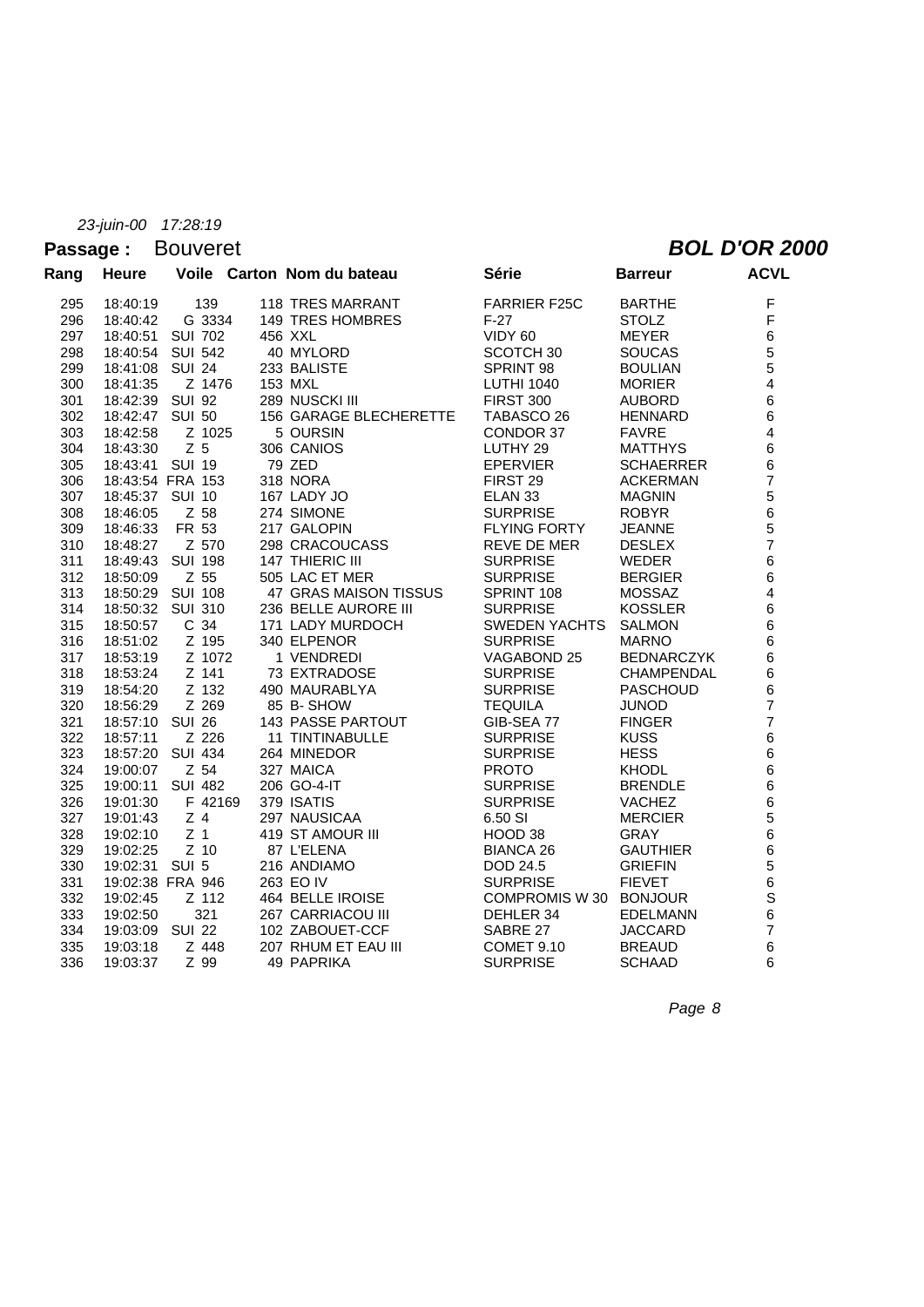## Passage : Bouveret *BOL D'OR 2000*

| Rang | <b>Heure</b>    |                   | Voile Carton Nom du bateau | <b>Série</b>               | <b>Barreur</b>    | <b>ACVL</b>             |
|------|-----------------|-------------------|----------------------------|----------------------------|-------------------|-------------------------|
| 337  | 19:03:41        | Z 154             | 276 BEATUS                 | <b>SURPRISE</b>            | <b>DUNAND</b>     | 6                       |
| 338  | 19:03:43 SUI 2  |                   | 398 SHAMU II               | DUFOUR 4800                | <b>DERIVAZ</b>    | 6                       |
| 339  | 19:03:46        | Z 160             | 123 SITUVEU                | <b>SURPRISE</b>            | <b>WABER</b>      | 6                       |
| 340  | 19:03:48 SUI 9  |                   | 103 GUSTAVE                | <b>SURPRISE</b>            | <b>BERTHELOT</b>  | 6                       |
| 341  | 19:03:51        | Z 179             | 246 LA RIVALE II           | <b>SURPRISE</b>            | <b>PICTET</b>     | 6                       |
| 342  | 19:04:01        | 3464              | 476 DISCOVER MY TAYYTA     | BAVARIA 34 SPEED GEHRET    |                   | 5                       |
| 343  |                 | 19:04:03 SUI 211  | 104 JEVIMAVI               | <b>GIB SEA 312</b>         | <b>BERNSTEIN</b>  | $\overline{7}$          |
| 344  | 19:04:07        | 1664              | 433 MAMOME                 | <b>BULLIT</b>              | <b>BASSET</b>     | 6                       |
| 345  |                 | 19:04:12 SUI 463  | 474 BARJAC                 | <b>BURKHALTER</b>          | CHEVALLAY         | 6                       |
| 346  |                 | 19:04:26 SUI 211  | 382 SAINT-AMOUR            | ELAN <sub>31</sub>         | <b>GAILLARD</b>   | 6                       |
| 347  | 19:04:28        | $Z$ 14            | 454 TAGASOU                | <b>FLYING FORTY</b>        | <b>BERTHOUD</b>   | $\overline{\mathbf{4}}$ |
| 348  | 19:04:31        | Z 743             | 211 ELOUNDA                | DEHLER 36 CWS              | <b>BOGSTAD</b>    | 5                       |
| 349  | 19:04:39        | Z 256             | 81 PLATIPOS                | <b>SURPRISE</b>            | <b>WENGER</b>     | $\frac{6}{S}$           |
| 350  |                 | 19:04:50 FRA 2076 | 135 CEPHALINE              | <b>SUN-SHINE</b>           | <b>BOURQUIN</b>   |                         |
| 351  | 19:04:53 FRA 86 |                   | 471 CAP LOISIRS            | <b>METALU FLOT 18</b>      | <b>GRIESMAR</b>   | S                       |
| 352  | 19:05:10        | Z 233             | 37 MIC-MAC                 | <b>SURPRISE</b>            | <b>HESENER</b>    | 6                       |
| 353  |                 | 19:05:28 FRA 200  | 416 C2NY                   | <b>SURPRISE</b>            | <b>BESSON</b>     | 6                       |
| 354  | 19:05:55        | SUI 381           | 56 COUCOU-YOU              | <b>SURPRISE</b>            | <b>DELETRAZ</b>   | 6                       |
| 355  | 19:06:04        | Z 133             | 455 LAC ET MER             | <b>SURPRISE</b>            | <b>RACINE</b>     | 6<br>6                  |
| 356  |                 | 19:06:08 SUI 103  | 402 SIR-IL                 | <b>SURPRISE</b>            | <b>GROSJEAN</b>   |                         |
| 357  |                 | 19:06:24 SUI 1034 | 268 CALLISTO               | <b>WANO</b>                | <b>REVILLARD</b>  | $\overline{7}$          |
| 358  | 19:06:37        | Z 22              | 364 VENUS                  | DUFOUR 2800                | <b>FROIDEVAUX</b> | $\overline{7}$          |
| 359  |                 | 19:06:53 SUI 1807 | 115 ANTARES                | J <sub>24</sub>            | <b>TAPPOLET</b>   | 6                       |
| 360  |                 | 19:07:04 SUI 806  | 351 MELUSINE               | TRAPPER 400                | <b>FRANGOULIS</b> | 6                       |
| 361  | 19:07:12        | F 442             | 472 FAZILLOU               | <b>SURPRISE</b>            | <b>COGNET</b>     | 6                       |
| 362  | 19:07:21        | Z 977             | 316 PACHA                  | J24                        | <b>SCHNITZLER</b> | 6                       |
| 363  | 19:07:23 SUI 2  |                   | 360 LAUMARINE              | <b>DUFOUR 32</b>           | <b>BAER</b>       | $\overline{7}$          |
| 364  | 19:07:28        | Z 896             | 437 ARABELLA               | ALBIN MARINE B.            | <b>SCHMIDT</b>    | $\overline{7}$          |
| 365  | 19:07:32        | 805               | <b>485 FAST FORWARD</b>    | SCHOLTZER 22               | <b>THEUNINCK</b>  | 6                       |
| 366  | 19:07:48        |                   | 42 SOPHIE III              | SUN FAST 31                | <b>ZBINDEN</b>    | 6                       |
| 367  | 19:08:13        | Z 96              | 126 CARRICK                | ELAN <sub>31</sub>         | <b>IMBERT</b>     | 6                       |
| 368  | 19:08:45        | Z 538             | 176 MAYAPE                 | ELIZABETHIAN 30            | <b>KAZIMIRSKI</b> | $\overline{7}$          |
| 369  | 19:09:38        | F <sub>2</sub>    | 361 ANTIDOTE               | DUFOUR 29                  | <b>FARGIER</b>    | $\overline{7}$          |
| 370  | 19:10:08        | Z <sub>1</sub>    | 396 MELODY                 | PHANTOM 32                 | <b>FATIO</b>      | $\overline{7}$          |
| 371  | 19:10:19        | Z 3353            | 423 N'IMPORTE QUOI         | J <sub>24</sub>            | <b>WATTS</b>      | 6                       |
| 372  | 19:10:38        | $Z$ 126           | 265 CAP 'AMILY             | FEELING 326                | <b>ODIER</b>      | 6                       |
| 373  | 19:10:41        | F 174             | 347 ANGATA                 | GIB SEA 28                 | <b>DAVID</b>      | $\overline{7}$          |
| 374  | 19:12:22        | F 54              | 374 MAKI                   | ADVANTAGE 25 CR LAGARRIGUE |                   | 5                       |
| 375  | 19:13:03        | 83                | 349 SKORPIOS               | FIRST 24                   | <b>FUCHSBAUER</b> | $\overline{7}$          |
| 376  | 19:13:54        | Z 57              | 189 SYRTIS                 | DUFOUR 3800                | <b>DESDION</b>    | $\overline{7}$          |
| 377  | 19:14:01        | <b>SUI 359</b>    | 139 AGAPE                  | FIRST 30E                  | <b>BONJOUR</b>    | $\overline{7}$          |
| 378  | 19:14:06        | <b>SUI 77</b>     | 336 LE CANARD DES SAUVAG   | FIRST <sub>25</sub>        | <b>KIRSCH</b>     | $\overline{7}$          |
|      |                 |                   |                            |                            |                   |                         |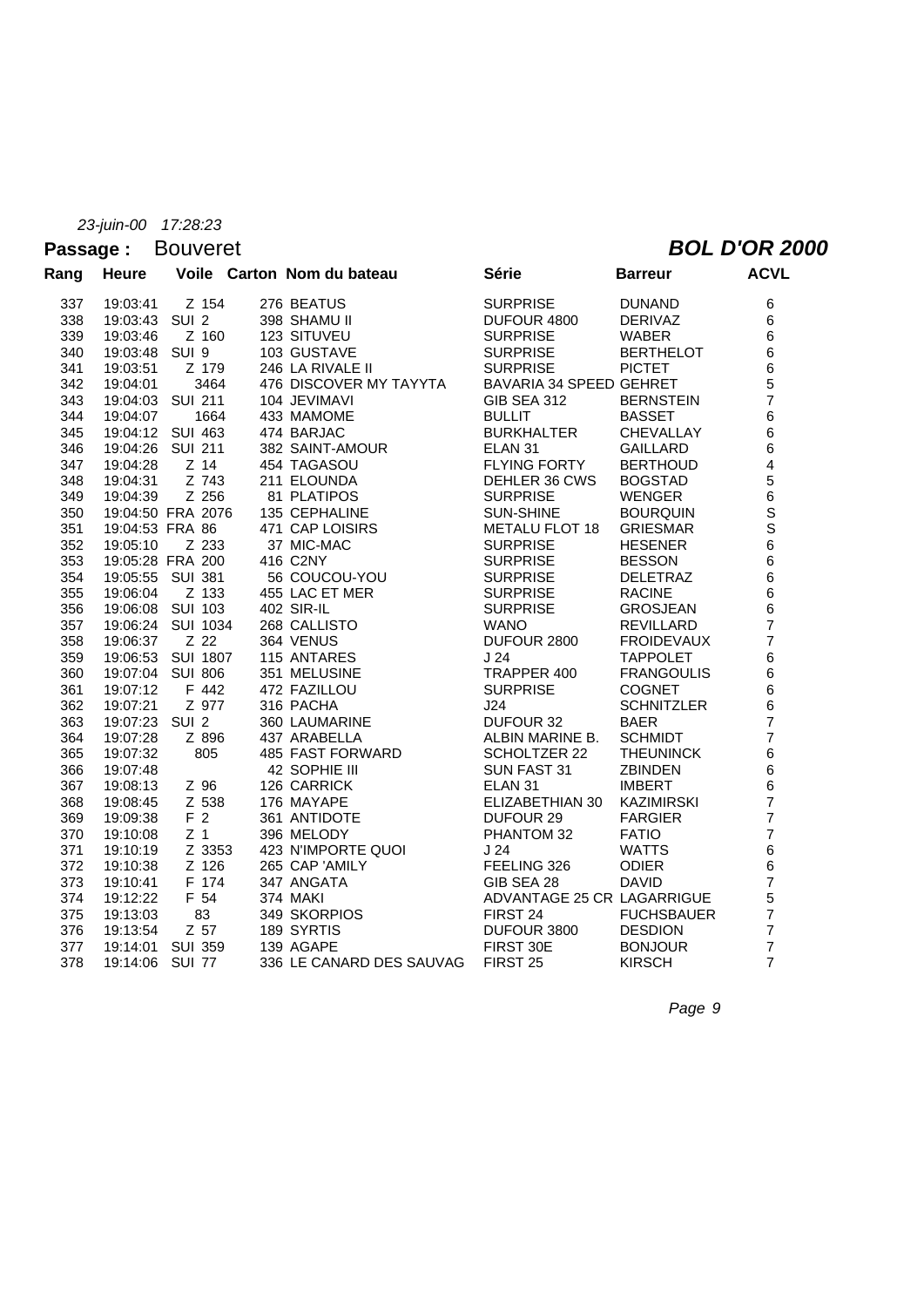### Passage : Bouveret **BOL D'OR 2000**

| Rang | <b>Heure</b>    |                   | Voile Carton Nom du bateau | <b>Série</b>     |                          | <b>Barreur</b>           | <b>ACVL</b>        |
|------|-----------------|-------------------|----------------------------|------------------|--------------------------|--------------------------|--------------------|
| 379  | 19:14:43        | Z 906             | 420 SA VA MIEUX            |                  | PEARSON 26               | <b>VALLOTON</b>          | $\boldsymbol{7}$   |
| 380  | 19:15:11        | Z 123             | 173 PUSSYCAT               |                  | <b>RUSH REGATE</b>       | <b>GELISSEN</b>          | 5                  |
| 381  | 19:15:42        | Z <sub>1</sub>    | 487 AQUA'VITE              | <b>FIRST 235</b> |                          | <b>RICCI</b>             | 6                  |
| 382  | 19:15:56 SUI 98 |                   | 448 MOSQUITO               | <b>SPRINT</b>    |                          | <b>BOUCHERBA</b>         | 6                  |
| 383  | 19:16:14        | F 36              | 275 COCO D'ILES            | COCO             |                          | <b>JUILLERAT</b>         | 6                  |
| 384  | 19:16:20        | Z 593             | 18 ISHTAR                  | <b>BIANCA 26</b> |                          | <b>MATUSEWICZ</b>        | 6                  |
| 385  |                 | 19:16:21 SUI 155  | 107 VOL-AU-VENT            |                  | DUFOUR 1800              | <b>BALTHASSAT</b>        | $\overline{7}$     |
| 386  | 19:16:30        | Z 508             | 422 ATHENA NIKE            |                  | <b>ECUME DE MER</b>      | <b>DALGAS</b>            | $\overline{7}$     |
| 387  | 19:16:51        | $\mathbf 0$       | 25 SIR D'O                 |                  | <b>CHALLENGER GT</b>     | <b>WICHT</b>             | 6                  |
| 388  | 19:17:22 SUI 4  |                   | 421 HANG LOOSE             |                  | SUN ODYSSEY 30           | <b>EGLI</b>              | 6                  |
| 389  | 19:17:58        | F 14              | 28 M'ENFIN                 | FIRST 32         |                          | <b>FUSI</b>              | $\mathbf S$        |
| 390  | 19:18:15        | Z 346             | 468 MAMBO                  | COMET 700        |                          | <b>BURRI</b>             | $\overline{7}$     |
| 391  | 19:19:02        | 32                | 493 LAC ET MER             | <b>SURPRISE</b>  |                          | <b>DARIO</b>             | 6                  |
| 392  | 19:19:18 FRA 15 |                   | 80 FAST'OCHE               |                  | SUN FAST 26              | <b>JIMENEZ</b>           | $\overline{7}$     |
| 393  | 19:19:44 FRA 17 |                   | 108 LONGBOW                |                  | COMET 28 RACE            | <b>DIEBOLD</b>           | 6                  |
| 394  | 19:20:27        | F 1271            | 388 ESCAPADE               |                  | FIRST CLASS 7            | <b>JACOB</b>             | $\overline{7}$     |
| 395  | 19:20:48        | Z 606             | 114 MEZCAL                 | <b>FOLKBOAT</b>  |                          | <b>CREVOISIER</b>        | $\overline{7}$     |
| 396  | 19:22:53        | $Z$ 12            | 220 MOON SHADOW            | COMET 910        |                          | <b>FONTANA</b>           | $\overline{7}$     |
| 397  | 19:23:18        | 55                | 101 OLIMIR                 |                  | <b>DEHLER DUETTA</b>     | <b>DUBOSSON</b>          | $\overline{7}$     |
| 398  | 19:23:56        | Z <sub>5</sub>    | 219 CROISIC                | 5MJI             |                          | <b>BOUVIER</b>           | 5                  |
| 399  | 19:24:07        | Z <sub>1</sub>    | 255 SPIRIT OF NORA         | DUFOUR 31        |                          | <b>BOSSU</b>             | $\overline{7}$     |
| 400  | 19:24:47 FRA 5  |                   | 8 KEY LARGO                |                  |                          | ADVANTAGE CR25 COLASANTO | S                  |
| 401  | 19:25:28        | Z 139             | 483 ANAÏS                  | FIRST 30 E       |                          | <b>BERTHOLET</b>         | $\bar{\mathbf{s}}$ |
| 402  | 19:26:33        | Z 136             | <b>112 MATHE 4</b>         | <b>SURPRISE</b>  |                          | <b>GODENZI</b>           | 6                  |
| 403  | 19:31:06        | 88                | 77 MIMOSA                  | <b>TADORNE</b>   |                          | RAPPAZ                   | 5                  |
| 404  | 19:37:49        | F 740             | 154 FITZ-CARALDO           | <b>FIRST 235</b> |                          | LAPERROUSAZ              | $\overline{7}$     |
| 405  | 19:38:23        | Z 23              | 124 AVATI                  |                  | <b>FRENCH CAT</b>        | <b>TRUFFER</b>           | F                  |
| 406  |                 | 19:39:41 SUI 374  | 44 CACTUS                  | <b>SURPRISE</b>  |                          | <b>GIRARDBILLE</b>       | 6                  |
| 407  | 19:40:30 SUI 1  |                   | 78 P'TIT SUISSE            | <b>FIRST 210</b> |                          | <b>NAITO</b>             | $\overline{7}$     |
| 408  | 19:42:30        | Z 77              | 279 EXTRA BLEU CIEL        | <b>CLASSIC</b>   |                          | DE STICKERE              | 6                  |
| 409  | 19:42:39        | $V$ 533           | 89 FIRST LOVE              | <b>VEGA</b>      |                          | <b>CORNIOLEY</b>         | $\overline{7}$     |
| 410  | 19:43:19        | $\mathbf{1}$      | 305 TEA                    |                  | CHASSIRON DH 43 NEIDHART |                          | $\overline{7}$     |
| 411  | 19:43:23        | Z <sub>4</sub>    | 369 MARIE-ANNE             |                  | ALBIN-VIGGEN             | <b>VULLIERAT</b>         | 6                  |
| 412  | 19:43:55        | Z 25              | 174 DONA INA               |                  | FLYING FORTY             | <b>BOSCO</b>             | 5                  |
| 413  | 19:44:13 SUI 69 |                   | 116 MIC-MAC                | <b>FARR 727</b>  |                          | <b>KLUVERS</b>           | S                  |
| 414  | 19:44:30        | Z 48              | 271 PEGASE                 | <b>MOUSSE</b>    |                          | <b>RIEUX</b>             | 6                  |
| 415  |                 | 19:48:08 SUI 2364 | 284 BALTRINGHE III         | <b>SAFARI</b>    |                          | <b>ABELS</b>             | $\overline{7}$     |
| 416  | 19:48:14        | Z 1322            | 266 VEROCO                 | ORQUE 70         |                          | CARRILLAT                | $\mathsf S$        |
| 417  | 19:48:33        | FR 5306           | 488 TI-TA-TON              | <b>TEQUILA</b>   |                          | <b>DELEAGE</b>           | $\overline{7}$     |
| 418  |                 | 19:49:22 SUI 920  | 390 EURIDYCE               | JOUET 920        |                          | <b>FRANGOULIS</b>        | 6                  |
| 419  | 19:50:07        | Z 230             | 24 VINDILIS                | <b>ALPA 9.50</b> |                          | <b>BAUMGARTNER</b>       | $\overline{7}$     |
| 420  | 19:50:28        | Z 2170            | 313 LLYRE                  | <b>BANNER 23</b> |                          | <b>HAAZ</b>              | S                  |